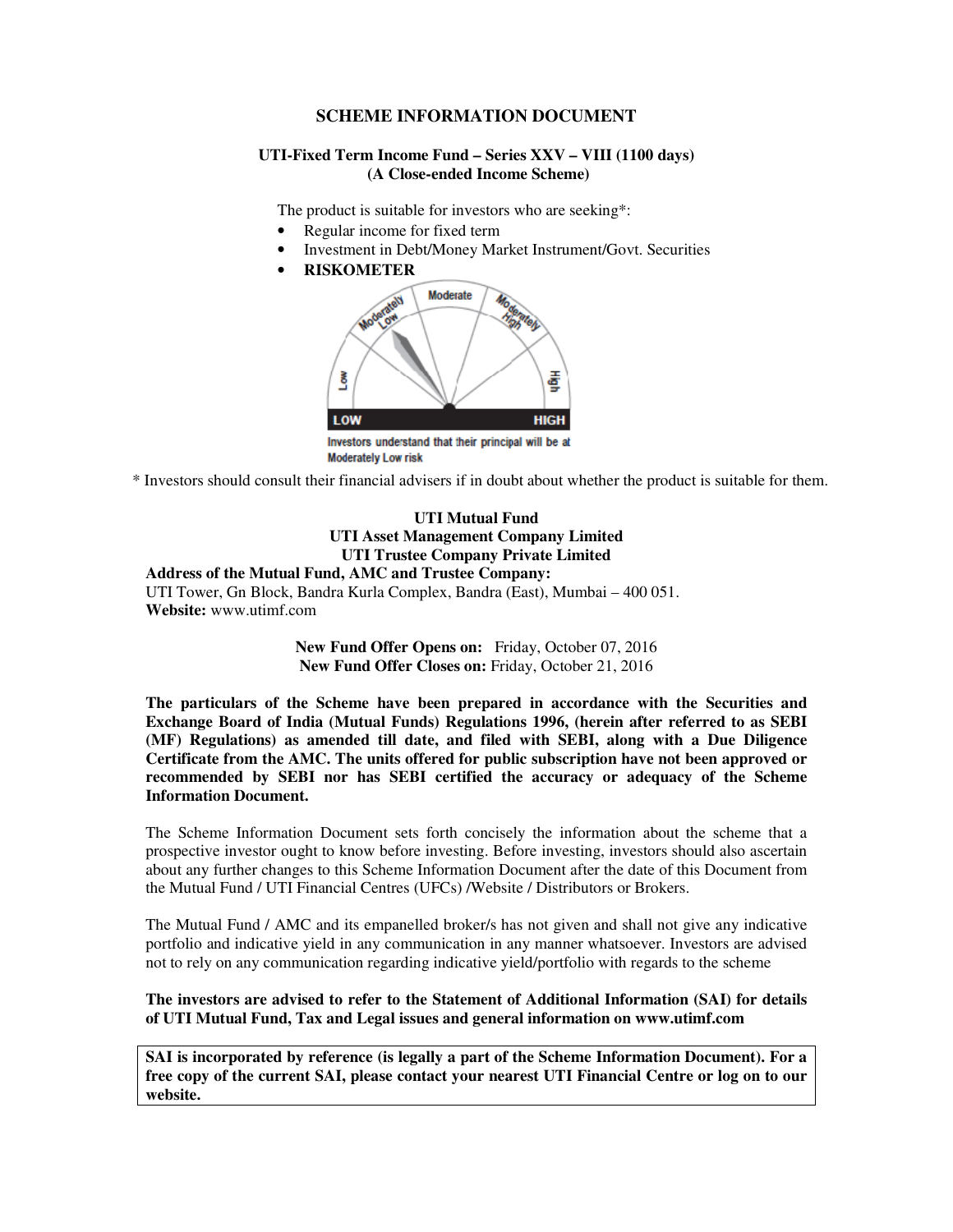**The Scheme Information Document should be read in conjunction with the SAI and not in isolation.** 

Please refer to NSE Disclaimer clause overleaf.

This Scheme Information Document is dated September 23, 2016

## **DISCLAIMER OF NSE**

As required, a copy of this Scheme Information Document has been submitted to National Stock Exchange of India Limited (hereinafter referred to as NSE). NSE has given vide its letter Ref No.: NSE/LIST/67655 dated March 30, 2016 permission to the Mutual Fund to use the Exchange's name in this Scheme Information Document as one of the stock exchanges on which the Mutual Fund's units are proposed to be listed subject to, the Mutual Fund fulfilling various criteria for listing. The Exchange has scrutinized this Scheme Information Document for its limited internal purpose of deciding on the matter of granting the aforesaid permission to the Mutual Fund. It is to be distinctly understood that the aforesaid permission given by NSE should not in any way be deemed or construed that the Scheme Information Document has been cleared or approved by NSE; nor does it in any manner warrant, certify or endorse the correctness or completeness of any of the contents of this Scheme Information Document; nor does it warrant that the Mutual Fund's units will be listed or will continue to be listed on the Exchange; nor does it take any responsibility for the financial or other soundness of the Mutual Fund, its sponsors, its management or any scheme of the Mutual Fund.

Every person who desires to apply for or otherwise acquire any units of the Mutual Fund may do so pursuant to independent inquiry, investigation and analysis and shall not have any claim against the Exchange whatsoever by reason of any loss which may be suffered by such person consequent to or in connection with such subscription /acquisition whether by reason of anything stated or omitted to be stated herein or any other reason whatsoever."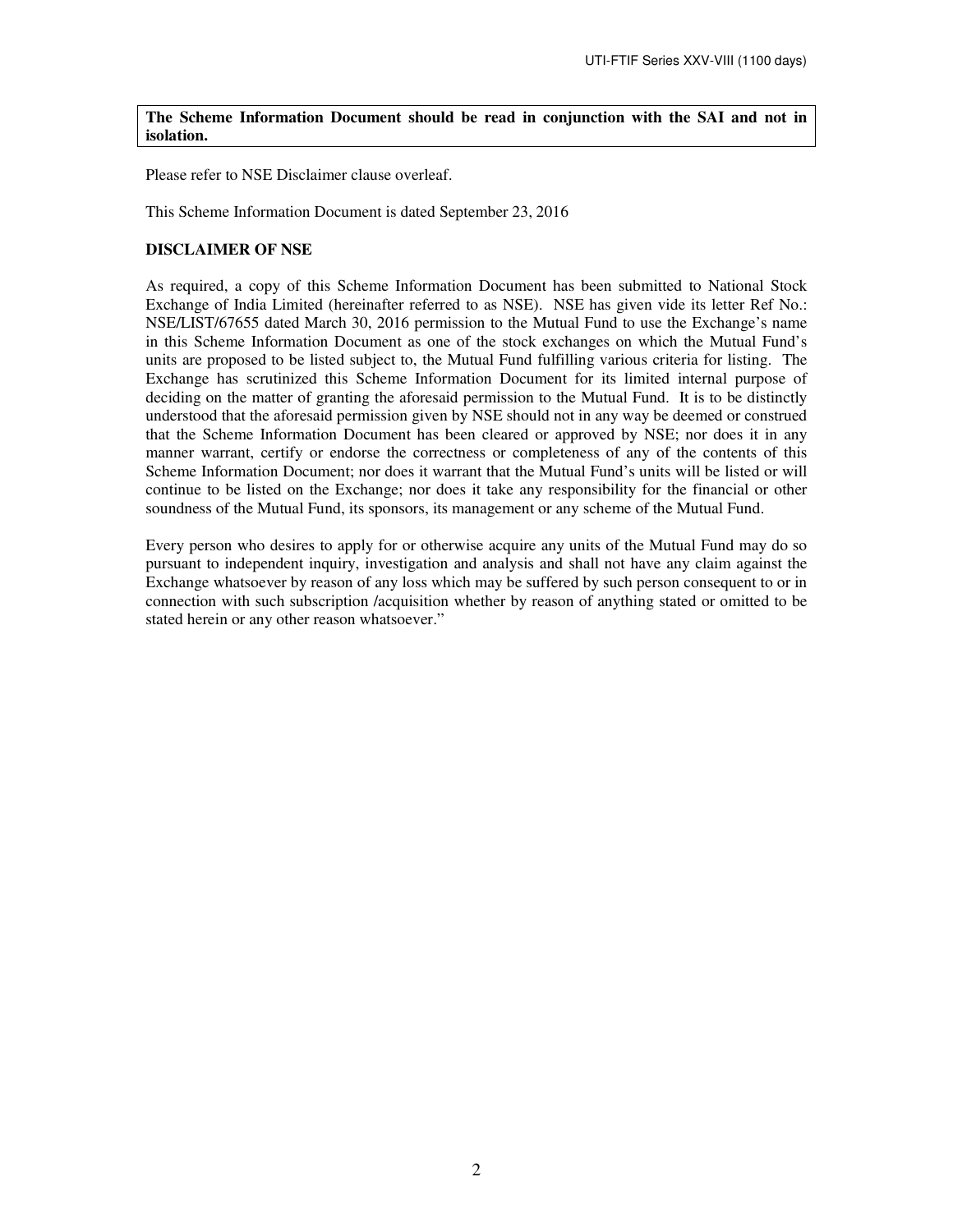| Item No.       | Contents                                                                     | Page No.        |
|----------------|------------------------------------------------------------------------------|-----------------|
|                | <b>HIGHLIGHTS</b>                                                            | 4               |
| I.             | <b>INTRODUCTION</b>                                                          |                 |
| $\overline{A}$ | <b>Risk Factors</b>                                                          | 6               |
| B              | Requirement of minimum investors in the Scheme                               | 10              |
| $\mathcal{C}$  | Definitions                                                                  | 10              |
| D              | Due Diligence by the Asset Management Company                                | 14              |
|                |                                                                              |                 |
| II.            | <b>INFORMATION ABOUT THE SCHEME</b>                                          |                 |
| $\mathbf{A}$   | Type of the Scheme                                                           | 15              |
| $\overline{B}$ | What is the investment objective of the Scheme?                              | 15              |
| $\overline{C}$ | How will the Scheme allocate its assets?                                     | $\overline{15}$ |
| D              | Where will the Scheme invest?                                                | 19              |
| E              | What are the Investment Strategies?                                          | $\overline{22}$ |
| ${\bf F}$      | <b>Fundamental Attributes</b>                                                | $\overline{22}$ |
| G              | How will the Scheme Benchmark its performance?                               | $\overline{23}$ |
| H              | Who manages the scheme?                                                      | $\overline{23}$ |
| I              | What are the Investment Restrictions?                                        | 23              |
| $\mathbf{J}$   | How has the Scheme performed?                                                | 25              |
|                |                                                                              |                 |
| Ш.             | <b>UNITS AND OFFER</b>                                                       |                 |
| A              | New Fund Offer (NFO)                                                         | 25              |
| $\bf{B}$       | <b>Ongoing Offer Details</b>                                                 | 37              |
| $\mathbf C$    | Periodic Disclosures                                                         | 47              |
| D              | Computation of NAV                                                           | 51              |
|                |                                                                              |                 |
| IV.            | <b>FEES AND EXPENSES</b>                                                     |                 |
| A              | New Fund Offer (NFO) Expenses                                                | 51              |
| $\overline{B}$ | <b>Annual Scheme Recurring Expenses</b>                                      | $\overline{51}$ |
| $\overline{C}$ | Load Structure                                                               | 54              |
|                |                                                                              |                 |
| V.             | <b>RIGHTS OF UNITHOLDERS</b>                                                 | 55              |
|                |                                                                              |                 |
| VI.            | PENALTIES,<br>PENDING<br><b>LITIGATION</b><br>OR.                            |                 |
|                | PROCEEDINGS, FINDINGS OF INSPECTIONS OR                                      |                 |
|                | <b>INVESTIGATIONS FOR WHICH</b><br><b>ACTION MAY</b>                         | 55              |
|                | HAVE BEEN TAKEN OR IS IN THE PROCESS OF                                      |                 |
|                | <b>BEING</b><br><b>BY</b><br><b>TAKEN</b><br><b>ANY</b><br><b>REGULATORY</b> |                 |
|                | <b>AUTHORITY</b>                                                             |                 |

# **TABLE OF CONTENTS**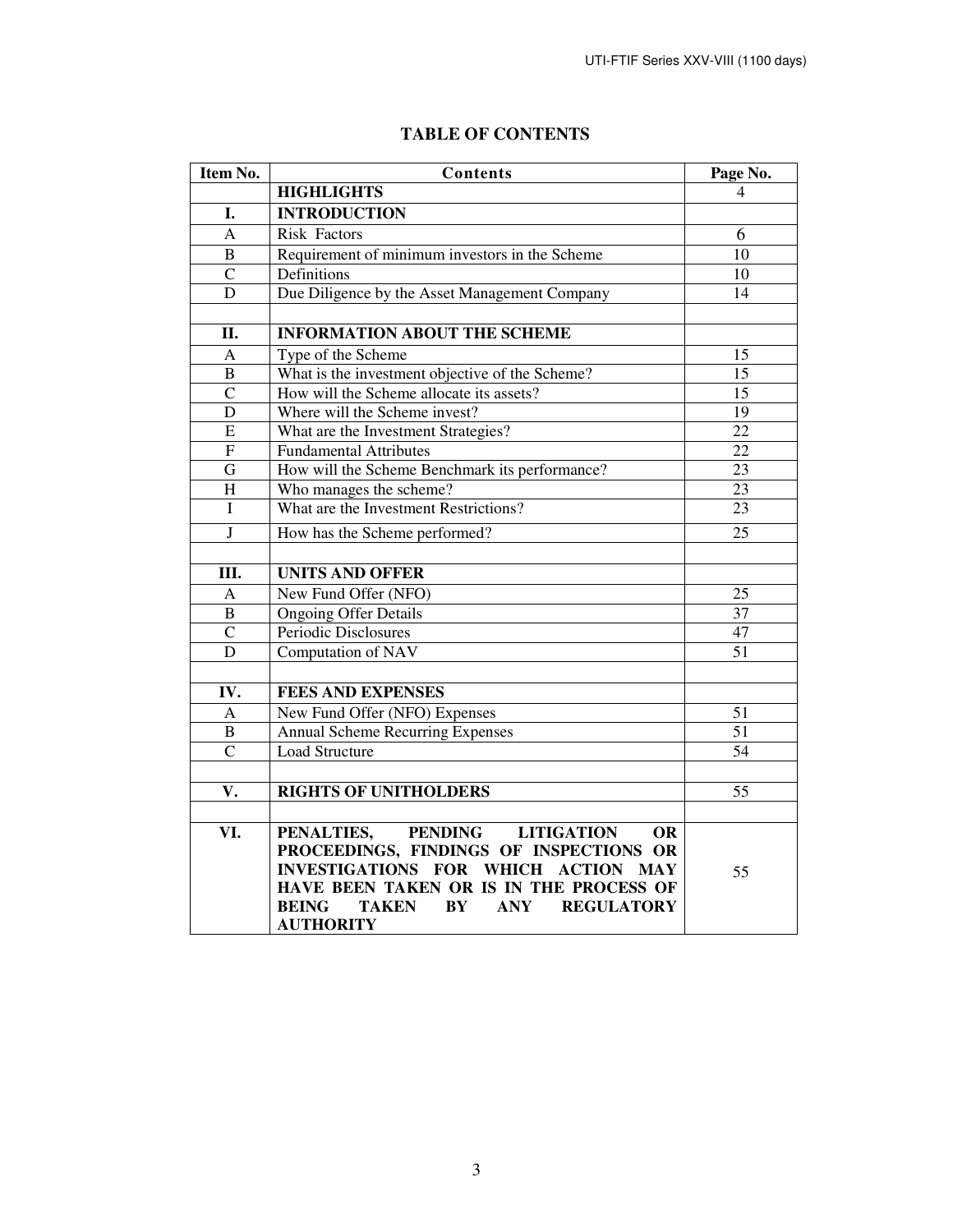# **HIGHLIGHTS**

| <b>Proposed</b>                         |                                                                                                                                                                                                                                                                                                                                                                                        |                                                                                                                         |               |             |
|-----------------------------------------|----------------------------------------------------------------------------------------------------------------------------------------------------------------------------------------------------------------------------------------------------------------------------------------------------------------------------------------------------------------------------------------|-------------------------------------------------------------------------------------------------------------------------|---------------|-------------|
| <b>Schedule</b><br>under<br>this Series | <b>Series</b><br><b>Number</b><br>of<br><b>Schemes</b><br>proposed to be launched                                                                                                                                                                                                                                                                                                      |                                                                                                                         |               |             |
|                                         | UTI-Fixed Term Income Fund - Series XXV -<br>Schemes I to XV (                                                                                                                                                                                                                                                                                                                         | 15 (Fifteen)                                                                                                            |               |             |
|                                         |                                                                                                                                                                                                                                                                                                                                                                                        | days)                                                                                                                   |               |             |
|                                         |                                                                                                                                                                                                                                                                                                                                                                                        | Exact tenure of each scheme will range between 1096 days to 3700 days and<br>will be decided at the time of the launch. |               |             |
| <b>Investment</b>                       |                                                                                                                                                                                                                                                                                                                                                                                        | The scheme aims to generate returns by investing in a portfolio of fixed income                                         |               |             |
| Objective                               |                                                                                                                                                                                                                                                                                                                                                                                        | securities maturing on or before the date of maturity of the scheme. However,                                           |               |             |
|                                         |                                                                                                                                                                                                                                                                                                                                                                                        | the scheme does not guarantee / indicate any return. There is no assurance that                                         |               |             |
|                                         | the funds objective will be achieved.                                                                                                                                                                                                                                                                                                                                                  |                                                                                                                         |               |             |
| <b>Tenure</b>                           |                                                                                                                                                                                                                                                                                                                                                                                        | Tenure of the scheme is 1100 days.                                                                                      |               |             |
| Plans and Options                       |                                                                                                                                                                                                                                                                                                                                                                                        | The scheme offers following plans                                                                                       |               |             |
| offered                                 | Regular Plan                                                                                                                                                                                                                                                                                                                                                                           |                                                                                                                         |               |             |
|                                         | Direct Plan                                                                                                                                                                                                                                                                                                                                                                            |                                                                                                                         |               |             |
|                                         |                                                                                                                                                                                                                                                                                                                                                                                        |                                                                                                                         |               |             |
|                                         |                                                                                                                                                                                                                                                                                                                                                                                        | Both the plans offer following options                                                                                  |               |             |
|                                         | (i)                                                                                                                                                                                                                                                                                                                                                                                    | Growth Option<br>(ii) Quarterly Dividend Option with Payout facility                                                    |               |             |
|                                         |                                                                                                                                                                                                                                                                                                                                                                                        | (iii) Flexi Dividend Option with Payout facility                                                                        |               |             |
|                                         |                                                                                                                                                                                                                                                                                                                                                                                        | (iv) Annual Dividend Option with Payout facility                                                                        |               |             |
|                                         |                                                                                                                                                                                                                                                                                                                                                                                        |                                                                                                                         |               |             |
|                                         | (v) Maturity Dividend Option with Payout facility                                                                                                                                                                                                                                                                                                                                      |                                                                                                                         |               |             |
|                                         | In case where no option is exercised by the applicant/unitholder at the time of<br>making his investment or subsequently he will be deemed to be under the<br>Growth Option and his application will be processed accordingly. In case<br>dividend option is indicated and the periodicity is not mentioned, then the<br>default dividend option will be the Quarterly Dividend Option |                                                                                                                         |               |             |
|                                         | <b>Direct Plan:</b><br>Direct Plan is only for investors who purchase/subscribe units directly with the<br>Fund and is not available for investors who route their investments through a<br>Distributor.                                                                                                                                                                               |                                                                                                                         |               |             |
|                                         | The Direct Plan will be a separate plan under the Scheme and shall have a lower<br>expense ratio excluding distribution expenses, commission etc and will have a<br>separate NAV. No commission shall be paid / charged from Direct Plan.                                                                                                                                              |                                                                                                                         |               |             |
|                                         | The Direct and Regular plans will have a common portfolio.                                                                                                                                                                                                                                                                                                                             |                                                                                                                         |               |             |
|                                         | How to apply: Investors subscribing under Direct Plan will have to<br>indicate "Direct Plan" against the Scheme name in the application<br>form as for example "UTI-Fixed Term Income Fund Series - XXV-<br>VIII (1100 days) -Direct Plan".                                                                                                                                            |                                                                                                                         |               |             |
|                                         | Treatment of applications under "Direct" / "Regular" Plans:                                                                                                                                                                                                                                                                                                                            |                                                                                                                         |               |             |
|                                         | Scenario                                                                                                                                                                                                                                                                                                                                                                               | Broker Code mentioned   Plan mentioned by   Default Plan to be                                                          |               |             |
|                                         |                                                                                                                                                                                                                                                                                                                                                                                        | by the investor                                                                                                         | the investor  | captured    |
|                                         | 1                                                                                                                                                                                                                                                                                                                                                                                      | Not mentioned                                                                                                           | Not mentioned | Direct Plan |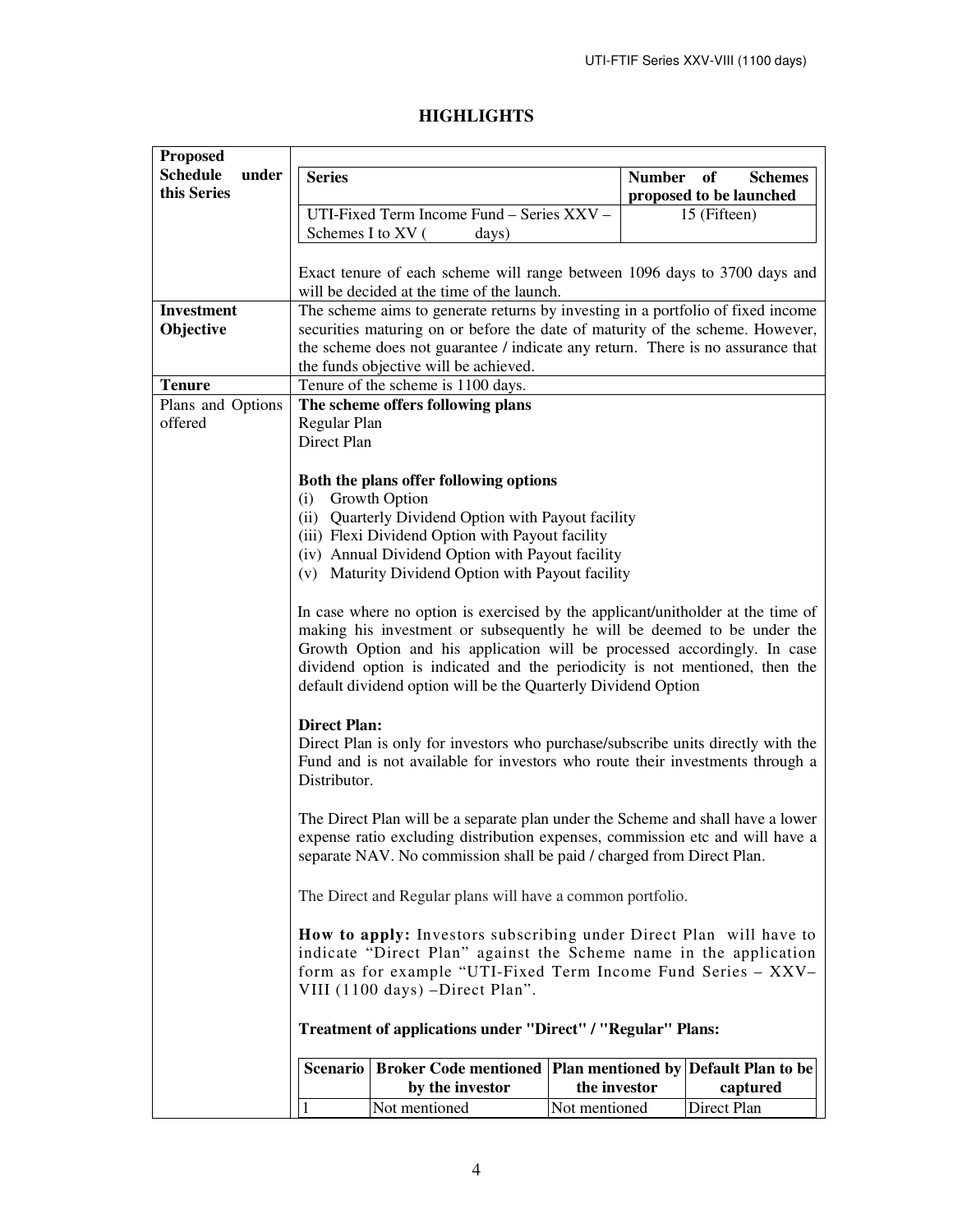|                                           | $\overline{c}$                                                                                                                                                                                                                                                                                                                                                                                                                                                                                                                                                                                                                                                                                                                                   | Not mentioned                                                                                                                                                                                                                                                                                                                                                                                                                                                                                                                                                                                                                                                                                                                                                                                                                                                                                                                                                                                                                                                                                                                                                                            | Direct        | Direct Plan  |
|-------------------------------------------|--------------------------------------------------------------------------------------------------------------------------------------------------------------------------------------------------------------------------------------------------------------------------------------------------------------------------------------------------------------------------------------------------------------------------------------------------------------------------------------------------------------------------------------------------------------------------------------------------------------------------------------------------------------------------------------------------------------------------------------------------|------------------------------------------------------------------------------------------------------------------------------------------------------------------------------------------------------------------------------------------------------------------------------------------------------------------------------------------------------------------------------------------------------------------------------------------------------------------------------------------------------------------------------------------------------------------------------------------------------------------------------------------------------------------------------------------------------------------------------------------------------------------------------------------------------------------------------------------------------------------------------------------------------------------------------------------------------------------------------------------------------------------------------------------------------------------------------------------------------------------------------------------------------------------------------------------|---------------|--------------|
|                                           | $\mathfrak{Z}$                                                                                                                                                                                                                                                                                                                                                                                                                                                                                                                                                                                                                                                                                                                                   | Not mentioned                                                                                                                                                                                                                                                                                                                                                                                                                                                                                                                                                                                                                                                                                                                                                                                                                                                                                                                                                                                                                                                                                                                                                                            | Regular       | Direct Plan  |
|                                           | 4                                                                                                                                                                                                                                                                                                                                                                                                                                                                                                                                                                                                                                                                                                                                                | Mentioned                                                                                                                                                                                                                                                                                                                                                                                                                                                                                                                                                                                                                                                                                                                                                                                                                                                                                                                                                                                                                                                                                                                                                                                | Direct        | Direct Plan  |
|                                           | 5                                                                                                                                                                                                                                                                                                                                                                                                                                                                                                                                                                                                                                                                                                                                                | Direct                                                                                                                                                                                                                                                                                                                                                                                                                                                                                                                                                                                                                                                                                                                                                                                                                                                                                                                                                                                                                                                                                                                                                                                   | Not mentioned | Direct Plan  |
|                                           | 6                                                                                                                                                                                                                                                                                                                                                                                                                                                                                                                                                                                                                                                                                                                                                | Direct                                                                                                                                                                                                                                                                                                                                                                                                                                                                                                                                                                                                                                                                                                                                                                                                                                                                                                                                                                                                                                                                                                                                                                                   | Regular       | Direct Plan  |
|                                           | 7                                                                                                                                                                                                                                                                                                                                                                                                                                                                                                                                                                                                                                                                                                                                                | Mentioned                                                                                                                                                                                                                                                                                                                                                                                                                                                                                                                                                                                                                                                                                                                                                                                                                                                                                                                                                                                                                                                                                                                                                                                | Regular       | Regular Plan |
|                                           | $\bf 8$                                                                                                                                                                                                                                                                                                                                                                                                                                                                                                                                                                                                                                                                                                                                          | Mentioned                                                                                                                                                                                                                                                                                                                                                                                                                                                                                                                                                                                                                                                                                                                                                                                                                                                                                                                                                                                                                                                                                                                                                                                | Not mentioned | Regular Plan |
| Liquidity                                 |                                                                                                                                                                                                                                                                                                                                                                                                                                                                                                                                                                                                                                                                                                                                                  | In cases of wrong / invalid / incomplete ARN codes mentioned in the<br>application form under Scenarios 7 or 8 above, the application shall be<br>processed under Regular Plan. UTI AMC shall contact and obtain the correct<br>ARN code within 30 calendar days of the receipt of the application form from<br>the investor/ distributor. In case, the correct code is not received within 30<br>calendar days, the transaction shall be reprocessed under Direct Plan from the<br>date of application without any exit load.<br>For further details on Direct Plan, please refer to SAI<br>During the New Fund Offer, the units of the scheme will be sold at the face<br>value of ₹10/- per unit.<br>Redemption will be done on maturity date at NAV based price of the scheme.<br>As per SEBI guidelines, the AMC/Mutual Fund shall not redeem the units of<br>the scheme before the date of maturity.<br>The units of the scheme will be listed on National Stock Exchange (NSE), after<br>the closure of the New Fund Offer period. Investors will be able to enter and<br>exit the scheme through transactions in the secondary market within five<br>business days of allotment. |               |              |
| Redemption<br>$\prime$<br><b>Maturity</b> | The Scheme will come to an end on the maturity date. On maturity of the<br>Scheme, the outstanding Units shall either be redeemed and proceeds will be<br>paid to the Unitholder or will be switched-out to any existing open ended<br>scheme/a Fixed Term Income Fund of UTI Mutual Fund open for sale on the<br>date of maturity in the respective options, as opted by the unitholder, as the case<br>may be.<br>If the investor does not select any of the aforesaid options then the units of the<br>Scheme will be compulsorily and without any further act by the Unitholder(s)<br>redeemed on the Maturity Date/Final Redemption Date. On the Maturity Date /<br>Final Redemption Date of the Scheme, the units under the Scheme will be |                                                                                                                                                                                                                                                                                                                                                                                                                                                                                                                                                                                                                                                                                                                                                                                                                                                                                                                                                                                                                                                                                                                                                                                          |               |              |
|                                           |                                                                                                                                                                                                                                                                                                                                                                                                                                                                                                                                                                                                                                                                                                                                                  | redeemed at the Applicable NAV.                                                                                                                                                                                                                                                                                                                                                                                                                                                                                                                                                                                                                                                                                                                                                                                                                                                                                                                                                                                                                                                                                                                                                          |               |              |
| <b>Benchmark</b>                          |                                                                                                                                                                                                                                                                                                                                                                                                                                                                                                                                                                                                                                                                                                                                                  | CRISIL Composite Bond Index is the benchmark for UTI-Fixed Term Income<br>Fund – Series XXV– VIII (1100 days).                                                                                                                                                                                                                                                                                                                                                                                                                                                                                                                                                                                                                                                                                                                                                                                                                                                                                                                                                                                                                                                                           |               |              |
| <b>Entry / Exit Load</b>                  |                                                                                                                                                                                                                                                                                                                                                                                                                                                                                                                                                                                                                                                                                                                                                  | Entry Load: NIL, Redemption not permitted before maturity. On the<br>Maturity Date / Final Redemption Date of the Scheme, the units under the<br>Scheme will be redeemed at the Applicable NAV.                                                                                                                                                                                                                                                                                                                                                                                                                                                                                                                                                                                                                                                                                                                                                                                                                                                                                                                                                                                          |               |              |
| <b>Transparency</b><br>7                  |                                                                                                                                                                                                                                                                                                                                                                                                                                                                                                                                                                                                                                                                                                                                                  | Declaration of NAV on a daily basis within 5 business days from the date                                                                                                                                                                                                                                                                                                                                                                                                                                                                                                                                                                                                                                                                                                                                                                                                                                                                                                                                                                                                                                                                                                                 |               |              |
| <b>NAV Disclosure</b>                     | of allotment.                                                                                                                                                                                                                                                                                                                                                                                                                                                                                                                                                                                                                                                                                                                                    |                                                                                                                                                                                                                                                                                                                                                                                                                                                                                                                                                                                                                                                                                                                                                                                                                                                                                                                                                                                                                                                                                                                                                                                          |               |              |
| <b>Minimum</b>                            |                                                                                                                                                                                                                                                                                                                                                                                                                                                                                                                                                                                                                                                                                                                                                  | Minimum amount of investment is $\overline{\xi}$ 5,000/- and in multiples of $\overline{\xi}$ 10/- under all                                                                                                                                                                                                                                                                                                                                                                                                                                                                                                                                                                                                                                                                                                                                                                                                                                                                                                                                                                                                                                                                             |               |              |
| <b>Application</b>                        | the plans / options.                                                                                                                                                                                                                                                                                                                                                                                                                                                                                                                                                                                                                                                                                                                             |                                                                                                                                                                                                                                                                                                                                                                                                                                                                                                                                                                                                                                                                                                                                                                                                                                                                                                                                                                                                                                                                                                                                                                                          |               |              |
|                                           |                                                                                                                                                                                                                                                                                                                                                                                                                                                                                                                                                                                                                                                                                                                                                  |                                                                                                                                                                                                                                                                                                                                                                                                                                                                                                                                                                                                                                                                                                                                                                                                                                                                                                                                                                                                                                                                                                                                                                                          |               |              |
| <b>Amount</b>                             |                                                                                                                                                                                                                                                                                                                                                                                                                                                                                                                                                                                                                                                                                                                                                  |                                                                                                                                                                                                                                                                                                                                                                                                                                                                                                                                                                                                                                                                                                                                                                                                                                                                                                                                                                                                                                                                                                                                                                                          |               |              |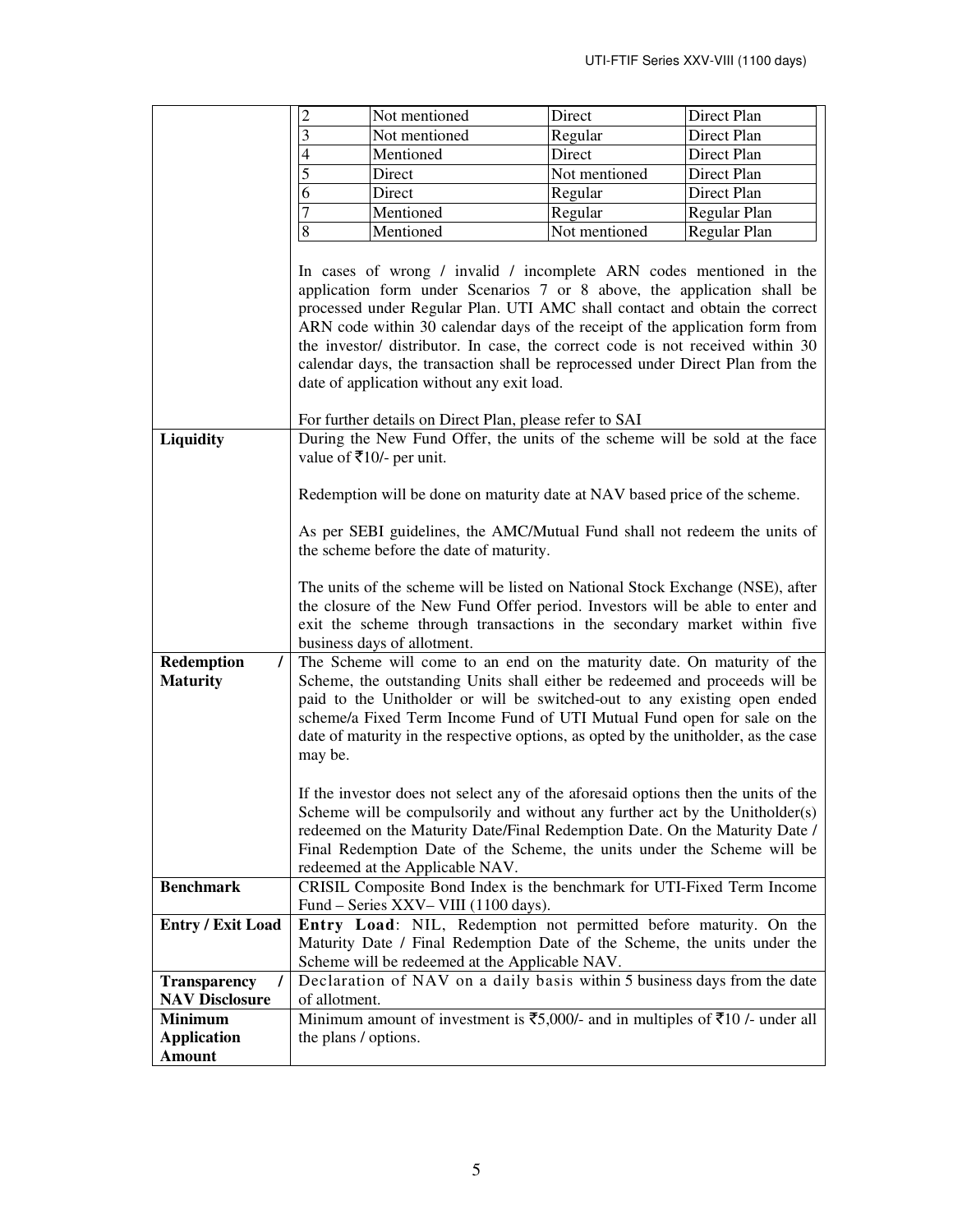### **I. INTRODUCTION**

### **A. RISK FACTORS**

### **Standard Risk Factors:**

- 1. Investment in Mutual Fund Units involves investment risks such as trading volumes, settlement risk, liquidity risk, default risk including the possible loss of principal.
- 2. As the price / value / interest rates of the securities in which the scheme invests fluctuates, the value of your investment in the scheme may go up or down.
- 3. Past performance of the Sponsors/AMC/Mutual Fund does not guarantee future performance of the scheme.
- 4. UTI-Fixed Term Income Fund Series XXV VIII (1100 days) (UTI-FTIF Series XXV VIII (1100 days)) is only the name of the scheme and does not in any manner indicate either the quality of the scheme or its future prospects or returns. There may be instances where no dividend distribution could be made.
- 5. The sponsors are not responsible or liable for any loss resulting from the operation of the scheme beyond the initial contribution of  $\bar{\tau}10,000/$ - made by them towards setting up the Fund.

### 6. **The present scheme is not a guaranteed or assured return scheme***.*

- 7. Statements/Observations made in this Scheme Information Document are subject to the laws of the land as they exist at any relevant point of time.
- 8. Growth, appreciation, dividend and income, if any, referred to in this Scheme Information Document are subject to the tax laws and other fiscal enactments as they exist from time to time.
- 9. The NAVs of the Scheme may be affected by changes in the general market conditions, factors and forces affecting capital market, in particular, level of interest rates, various market related factors and trading volumes, settlement periods and transfer procedures.
- 10. Mutual Funds and securities investments are subject to market risks and the NAVs of the units issued under the scheme may go up or down depending on the factors and forces affecting the capital markets.
- 11. **Credit Risk:** Bonds /debentures as well as other money market instruments issued by corporates run the risk of down grading by the rating agencies and even default as the worst case. Securities issued by Central/State governments have lesser to zero probability of credit/ default risk in view of the sovereign status of the issuer.
- 12. **Interest-Rate Risk**: Bonds/ Central Government securities which are fixed income securities, run price-risk like any other fixed income security. Generally, when interest rates rise, prices of fixed income securities fall and when interest rates drop, the prices increase. The level of interest rates is determined by the rates at which government raises new money through RBI and the price levels at which the market is already dealing in existing securities, rate of inflation etc. The extent of fall or rise in the prices is a function of the prevailing coupon rate, number of days to maturity of a security and the increase or decrease in the level of interest rates. The prices of Bonds/Central Government securities are also influenced by the liquidity in the financial system and/or the open market operations (OMO) by RBI. Pressure on exchange rate of the Rupee may also affect security prices. Such rise and fall in price of bonds/central government securities in the portfolio of the schemes may influence the NAVs of the schemes as and when such changes occur. For a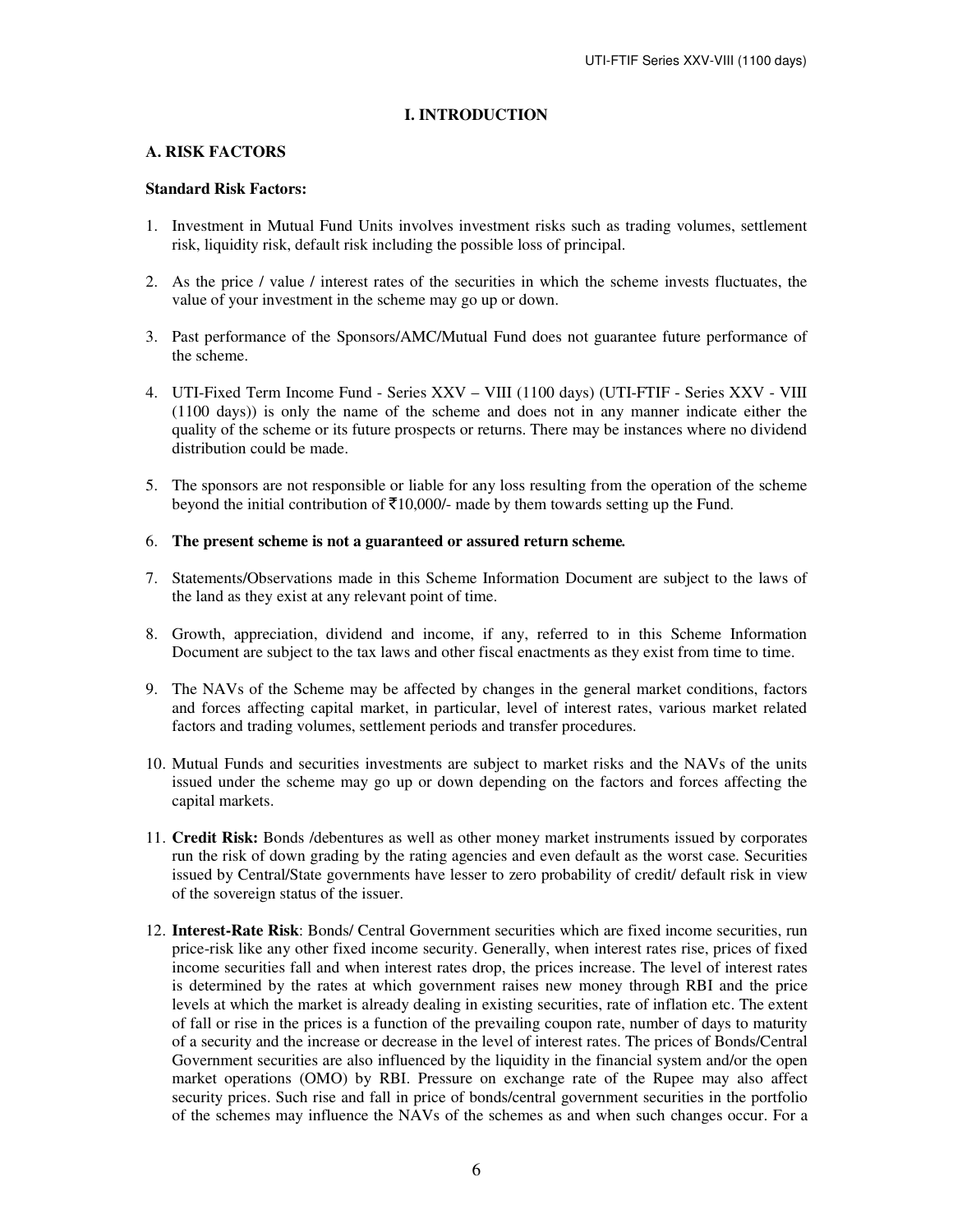fixed term scheme, where the maturity of the debt securities in the portfolio are in line with the maturity period of the respective schemes, the interest rate risk may not be there, if the investment is held upto maturity.

- 13. **Price Risk:** As long as the scheme will be invested, their Net Asset Value (NAV) is exposed to market fluctuations, and their value can go up as well as down. The portfolio of fixed-income securities that the Scheme invest in would be exposed to price changes on a day-to-day basis. These price changes may occur due to instrument-specific factors as well as general macroeconomic conditions. In general, price of fixed-income securities go up when interest rates fall, and vice versa.
- 14. **Liquidity Risk**: The Indian debt market is such that a large percentage of the total traded volumes on particular days might be concentrated in a few securities. Traded volumes for particular securities differ significantly on a daily basis. Consequently, the schemes might have to incur a significant "impact cost" while transacting large volumes in a particular security. A lower level of liquidity affecting an individual security (ies) or an entire market may have an adverse bearing on the value of the Scheme's assets. This may more importantly affect its ability to sell particular securities with minimal impact cost as and when necessary to meet requirement of liquidity or to sell stocks in response to triggers such as a specific economic/corporate event. Trading volumes, settlement periods and transfer procedures may restrict the liquidity of a few of the investments.
- 15. **Risks relating to duration:** Fixed Income securities of any issuer that has higher duration could be more risky in terms of price movements relative to those with lower duration. Thus any impact of interest rate changes would be higher on securities with higher duration irrespective of the status of the issuer of the security.
- 16. **Non-diversification Risk: :** The scheme may pursue a reasonable degree of diversification adhering to the SEBI guidelines on limits for investments in a single sector, limits on investments in securities issued by a single issuer etc. It may invest a greater proportion of assets in the securities of one issuer / single sector (within the limit permitted by regulation) as compared to a diversified fund. This could have implications for the performance of the Scheme. The Scheme may be more sensitive to economic, business, political or other changes and this may lead to sizeable fluctuation in the Net Asset Value of the Scheme.
- 17. **Reinvestment Risk:** This risk refers to the interest rate levels at which cash flows received from the securities in the Scheme are reinvested. The additional income from reinvestment is the "interest on interest" component. The risk is that the rate at which interim cash flows can be reinvested may be lower than that originally assumed.
- 18. **Money Market Securities** are subject to the risk of an issuer's inability to meet interest and principal payments on its obligations and market perception of the creditworthiness of the issuer.

### 19. **Trading in derivatives involves certain specific risks like:**

- a. Credit Risk: This is the risk on default by the counter party. This is usually to the extent of difference between actual position and contracted position. This risk is substantially mitigated where derivative transactions happen through clearing corporation.
- b. Market Risk: Market movement may also adversely affect the pricing and settlement of derivative trades like cash trades.
- c. Illiquidity Risk: The risk that a derivative product may not be sold or purchased at a fair price due to lack of liquidity in the market.
- d. An exposure to derivatives can lead to losses. Success of dealing in derivatives depends on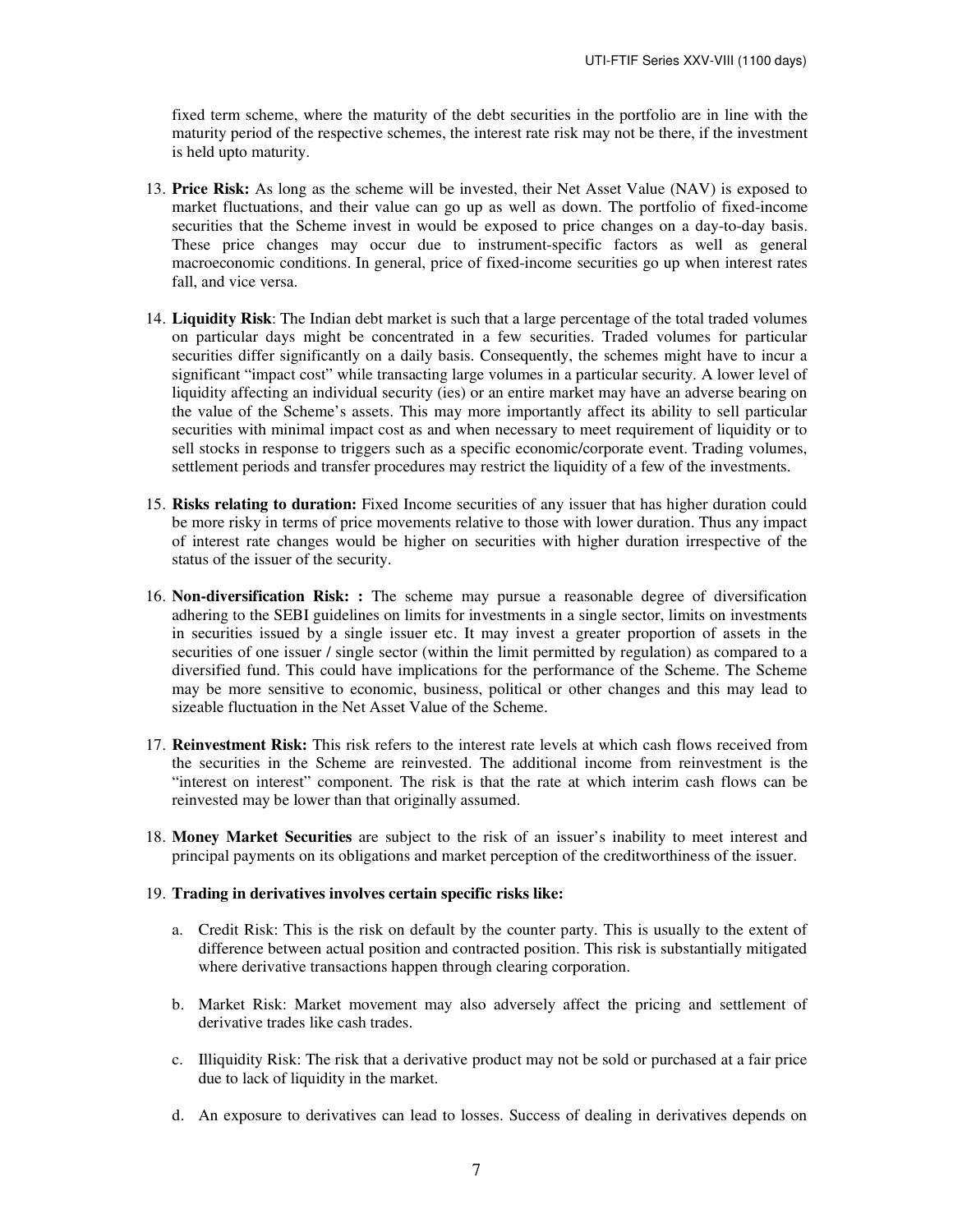the ability of the fund manager to correctly assess the future market movement and in the event of incorrect assessment, if any, performance of the schemes could be lower.

- e. Interest Rate Swaps (IRSs) and Forward Rate Agreements (FRAs) do also have inherent credit and settlement risks. However, these risks are substantially less, as they are limited to the interest stream and not the notional principal amount.
- f. Participating in derivatives is a highly specialised activity and entails greater than ordinary investment risks. Notwithstanding such derivatives being used for limited purpose of hedging and portfolio balancing, the overall market in these segments could be highly speculative due to the action of other participants in the market.
- g. Derivative products are leveraged instruments and can provide disproportionate gains as well as disproportionate losses to the investor. Execution of such strategies depends upon the ability of the fund manager to identify such opportunities. Identification and execution of the strategies to be pursued by the fund manager involve uncertainty and decision of fund manager may not always be profitable. No assurance can be given that the fund manager will be able to identify or execute such strategies.
- h. The risk associated with the use of derivatives are different from or possibly greater than, the risk associated with investing directly in securities and other traditional investments.

### 20**. Scheme Specific Risk Factors & Risk mitigation measures:**

a. The value of the Scheme's investments, may be affected generally by factors affecting securities markets, such as interest rates, currency exchange rates, changes in policies of the Government, taxation laws or policies of any appropriate authority and other political and economic developments, a specific sector or all sectors including debt markets. Consequently, the NAV of the Units of the Scheme may fluctuate and can go up or down. *As the scheme is close ended, the assets that mature on or before the date of maturity of the scheme, are purchased immediately after the New Fund Offer and is normally held till the* 

*maturity of the scheme thereby nearly eliminating interest rate risks. Thus the impact of risk factor mentioned above would be minimal.* 

- b. Different segments of the Indian financial markets have different settlement periods and such periods may be extended significantly by unforeseen circumstances leading to delays in receipt of proceeds from sale of securities. The inability of the Scheme to make intended securities purchases due to settlement problems could also cause the Scheme to miss certain investment opportunities. By the same rationale, the inability to sell securities held in the Scheme's portfolio due to the absence of a well developed and liquid secondary market for debt securities would result, at times, in potential losses to the Scheme, in case of a subsequent decline in the value of securities held in the Scheme's portfolio.
- c. Though it is the endeavor of fund manager to invest in debt securities maturing in line with the maturity of the respective Scheme there could be instances of not finding debt instruments with appropriate maturity date and hence there may be reinvestment risk. Investments in debt instruments are subject to reinvestment risks as interest rates prevailing on interest or maturity due dates may differ from the original coupon of the bond, which might result in the proceeds being invested at a lower rate.
- d. Securities, which are not quoted on the stock exchanges, are inherently illiquid in nature and carry a larger amount of liquidity risk, in comparison to securities that are listed on the exchanges or offer other exit options to the investor, including a put option. Within the regulatory limits, the AMC may choose to invest in unlisted securities that offer attractive yields. This may however increase the risk of the portfolio.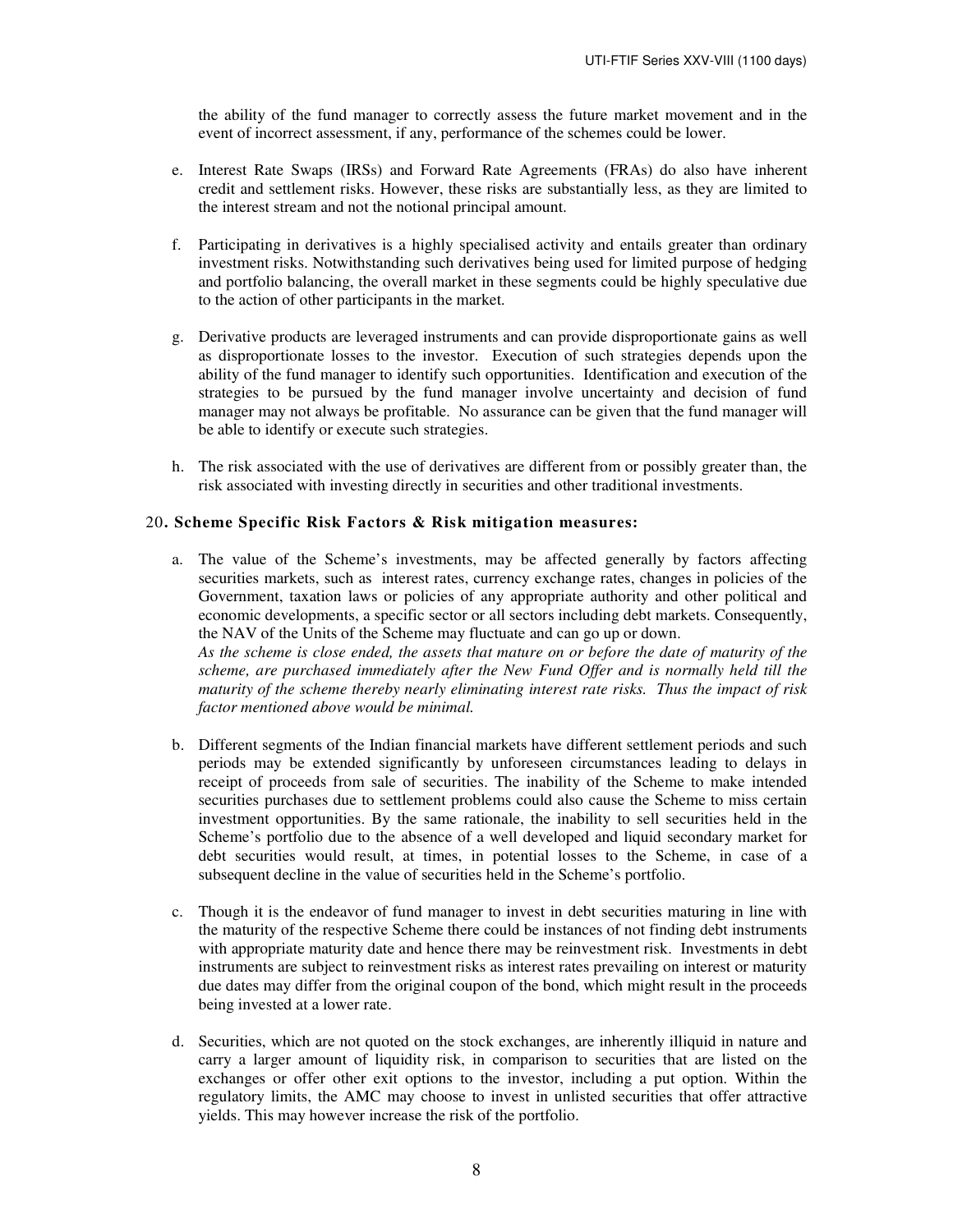- e. The Scheme may use various derivative products as permitted by the Regulations. Use of derivatives requires an understanding of not only the underlying instrument but also of the derivative itself. Other risks include, the risk of mispricing or improper valuation and the inability of derivatives to correlate perfectly with underlying assets, rates and indices. Usage of derivatives will expose the Scheme to certain risks inherent to such derivatives.
- f. The scheme intends to deploy funds in money market instruments to maintain liquidity. To the extent that some assets/funds are deployed in money market instruments, the scheme will be subject to credit risk as well as settlement risk, which might effect the liquidity of the scheme.

*As the said scheme is a close ended scheme with no redemption till maturity, the risk factors mentioned in Point No. b to d above, will be minimal.* 

 *Interest Rate Risk / Reinvestment Risk: Scheme would manage the interest rate risk & reinvestment risk by adequately matching the duration of assets in line with the duration of the scheme.* 

 *Credit Risk: Scheme would predominantly invest in highly rated securities where there is an internal credit comfort which would reduce the probability of credit risk.* 

 *Concentration Risk: The scheme would have modest presence of issuers with reasonable limits which would mitigate the credit concentration risk.* 

 *Portfolio Risk: By monitoring the return deviation and adequately managing all the above risks namely interest rate risk, reinvestment risk & credit cum concentration risk the scheme would mitigate the overall portfolio risk.* 

- g. Different types of securities in which the scheme would invest as given in the Scheme Information Document carry different levels and types of risk. Accordingly the scheme's risk may increase or decrease depending upon its investment pattern. For e.g. corporate bonds carry a higher amount of risk than Government securities. Further even among corporate bonds, bonds which are AAA rated are comparatively less risky than bonds which are AA rated.
- h. Redemption will be done on the maturity date at the Net Asset Value on the date of maturity. As per SEBI guidelines, the AMC/MF shall not redeem the units of the Plan before the date of maturity. Redemption will be done on the maturity date at the Net Asset Value on the date of maturity. As per SEBI guidelines, the AMC/MF shall not redeem the units of the scheme before the date of maturity.

### **21. Risk associated with Close Ended Scheme**

In a close ended scheme, redemption / repurchase shall not be allowed prior to maturity of the Scheme. Redemption will be allowed only on maturity of the Scheme. Scheme will mature at the end of the close ended period. For liquidity purpose units of the scheme are to be listed on Stock Exchange. Investors who wish to trade on the exchange and Investors wishing to exit / redeem before the scheduled maturity may do so through stock exchange mode where the scheme will be listed. For the units listed on the exchange it is possible that the market price at which the units are traded may be at a discount to the NAV of such Units and investor may not get the desired return. Also there may not be sufficient liquidity on the stock exchange for the investors to exit from the stock exchange mode.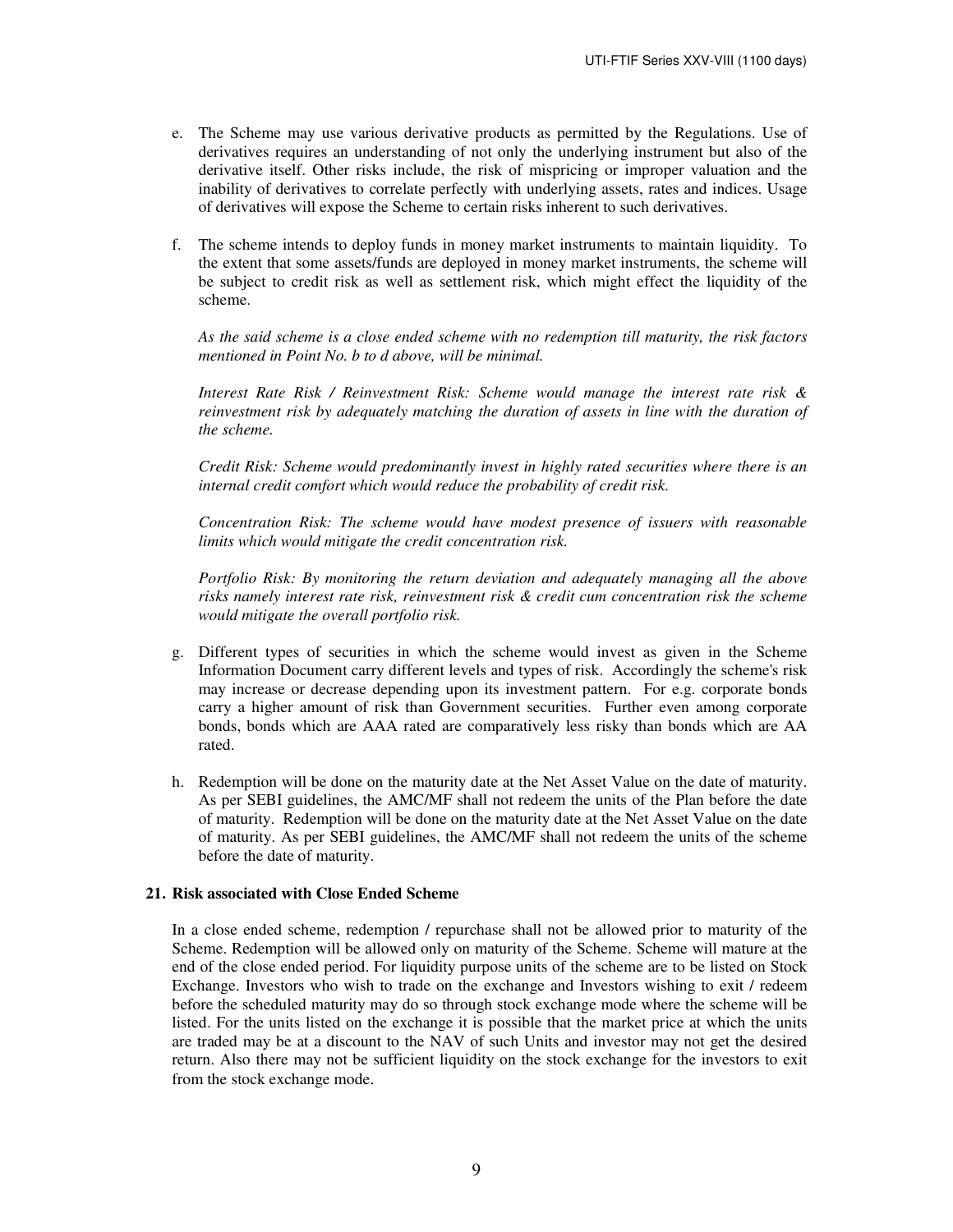### **B. REQUIREMENT OF MINIMUM INVESTORS IN THE SCHEME**

The Scheme shall have a minimum of 20 investors and no single investor shall account for more than 25% of the corpus of the Scheme. These conditions will be complied with immediately after the close of the NFO itself i.e. at the time of allotment. In case of non-fulfillment with the condition of minimum 20 investors, the Scheme shall be wound up in accordance with Regulation 39 (2) (c) of SEBI (MF) Regulations automatically without any reference from SEBI. In case of non-fulfillment with the condition of 25% holding by a single investor on the date of allotment, the application to the extent of exposure in excess of the stipulated 25% limit would be liable to be rejected and the allotment would be effective only to the extent of 25% of the corpus collected. Consequently, such exposure over 25% limits will lead to refund within 5 business days of the date of closure of the New Fund Offer.

### **C. DEFINITIONS**

In this scheme unless the context otherwise requires:

- 1. "Acceptance date" or "date of acceptance" with reference to an application made by an applicant to the UTI Asset Management Company Ltd. (UTI AMC) for purchase/changeover of units means the day on which the UTI Financial Centres (UFCs)/Registrars or the other official points of acceptance (as per the list attached with this Scheme Information Document) or notified hereafter, after being satisfied that such application is complete in all respects, accepts the same;
- 2. "Accounting Year" of UTI Mutual Fund is from April to March;
- 3. "Act" means the Securities and Exchange Board of India Act, 1992, (15 of 1992) as amended from time to time;
- 4. "Alternate Applicant" in case of a minor means the parent/step-parent/court guardian who has made the application on behalf of the minor;
- 5. "AMFI" means Association of Mutual Funds in India;
- 6. "Applicant" means an investor who is eligible to participate in the scheme and who is not a minor and shall include the alternate applicant mentioned in the application form;
- 7. "Asset Management Company/UTI AMC/AMC/Investment Manager" means the UTI Asset Management Company Limited incorporated under the Companies Act, 1956, (1 of 1956) replaced by The Companies Act, 2013 (No. 18 of 2013) and approved as such by Securities and Exchange Board of India (SEBI) under sub-regulation (2) of Regulation 21 to act as the Investment Manager to the schemes of UTI Mutual Fund;
- 8. "Body Corporate" or "Corporation" includes a company incorporated outside India but does not include (a) a corporation sole, (b) a co-operative society registered under any law relating to cooperative societies and (c) any other body corporate (not being a company as defined under the Companies Act), which the Central Government may, by notification in the Official Gazette, specify in this behalf;
- 9. "Book Closure" is a period when the register of unit holders is closed for all transactions viz., purchases/redemptions/changeover/switchover, change in particulars etc. Such Book Closure period will not exceed 15 days in a year;
- 10. "Business Day" means a day other than (i) Saturday and Sunday or (ii) a day on which the principal stock exchange with reference to which the valuation of securities under the scheme is done is closed, or the Reserve Bank of India or banks in Mumbai are closed for business, or (iii) a day on which the UTI AMC offices in Mumbai remain closed or (iv) a day on which purchase and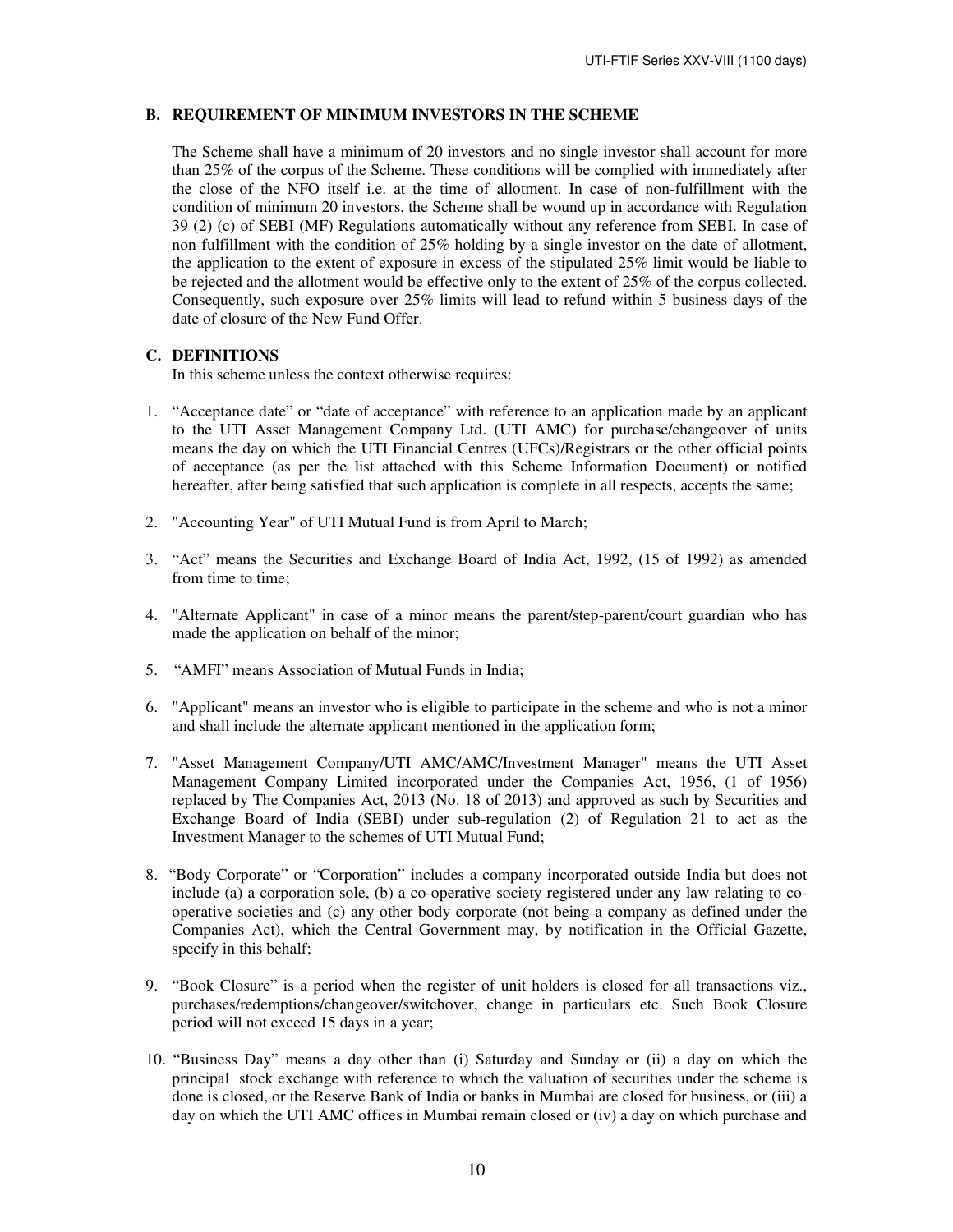redemption/changeover/ switchover of unit is suspended by the Trustee or (v) a day on which normal business could not be transacted due to storm, floods, bandh, strikes or such other events as the AMC may specify from time to time.

The AMC reserves the right to declare any day as a Business Day or otherwise at any or all Official Points of Acceptance;

- 11. "CDSL" means Central Depository Services (India) Ltd.
- 12. "Custodian" means a person who has been granted a certificate of registration to carry on the business of custodian under the Securities and Exchange Board of India (Custodian of Securities) Regulations, 1996, and who may be appointed for rendering custodian services for the Scheme in accordance with the Regulations.
- 13. "Depository" means a body corporate as defined in Depositories Act, 1996 (22 of 1996) and includes National Securities Depository Ltd. (NSDL) and Central Depository Services Ltd. (CDSL).
- 14. "Dividend" Income distributed by the Scheme on the Units.
- 15. "Eligible Trust" means (i) a trust created by or in pursuance of the provisions of any law which is for the time being in force in any State, or (ii) a trust, the properties of which are vested in a treasurer under the Charitable Endowments Act 1890 (Act 6 of 1890), or (iii) a religious or charitable trust which is administered or controlled or supervised by or under the provisions of any law, which is for the time being in force relating to religious or charitable trusts or, (iv) any other trust, being an irrevocable trust, which has been created for the purpose of or in connection with the endowment of any property or properties for the benefit or use of the public or any section thereof, or (v) a trust created by a will which is valid and has become effective, or (vi) any other trust, being an irrevocable trust, which has been created by an instrument in writing and includes `depository' within the meaning of Clause(e) of Sub-section (1) of Section 2 of The Depository Act, 1996;
- 16. "Firm", "partner" and "partnership" have the meanings assigned to them in the Indian Partnership Act, 1932 (9 of 1932), but the expression "partner" shall also include any person who being a minor is admitted to the benefits of the partnership;
- 17. "Fund Manager" means the manager appointed for the day-to-day management and administration of the scheme;
- 18. "Investment Management Agreement or IMA" means the Investment Management Agreement (IMA) dated December 9, 2002, executed between UTI Trustee Company Private Limited and UTI Asset Management Company Limited;
- 19. "Investor Service Centre" such offices as are designated as Investor Service Centre (ISC) by the AMC from time to time.
- 20. "Market" means any recognized Stock Exchange(s) including the National Stock Exchange NSE) where UTI-Fixed Term Income Fund-Series XXV – VIII (1100 days) units are being listed and traded.
- 21. "Maturity Date / Final Redemption Date" The Maturity Date / Final Redemption Date(s) is the date (or the immediately following Business Day, if that date is not a Business Day) on which the Outstanding Units under the Scheme will be compulsorily and without any further act by the Unitholder(s) redeemed at the Applicable NAV.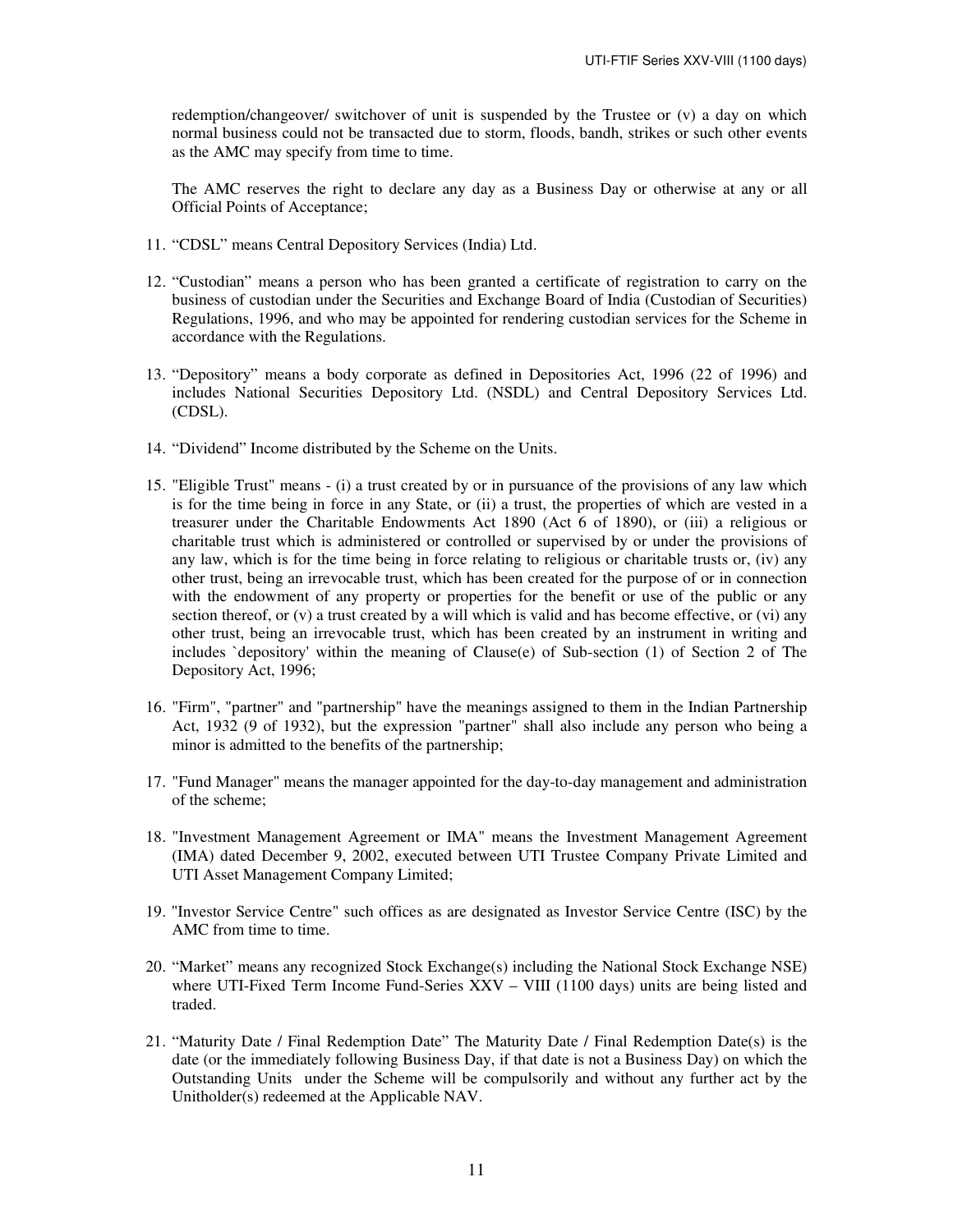- 22. "Mutual Fund" or "Fund" or "UTIMF" means UTI Mutual Fund, a Trust under the Indian Trust Act, 1882 registered with SEBI under registration number MF/048/03/01 dated January 14, 2003;
- 23. "NAV" means Net Asset Value per Unit of the Scheme and the Plans / Options therein, calculated in the manner provided in this Scheme Information Document and in conformity with the SEBI Regulations as prescribed from time to time;
- 24. "New Fund Offer or NFO or New Fund Offer Period" means offer of the units of the UTI-Fixed Term Income Fund – Series XXV – VIII (1100 days) during the New Fund Offer Period.
- 25. New Fund Offer Period of the Scheme" Offer of units of the Scheme during the New Fund Offer Period of the Scheme and as determined by the AMC.

The Scheme, when offered for Purchase would be open, for a period not exceeding 7 Business Days or for such number of days (not exceeding 15 days) as may be decided by the Asset Management Company Limited.

- 26. "Non Resident Indian (NRI)" shall have the meaning as defined under Foreign Exchange Management (Deposit) Regulations, 2000 (FEMA Regulation 2000) framed by Reserve Bank of India under Foreign Exchange Management Act, 1999 (42 of 1999). As per FEMA Regulation 2000, "Non-Resident Indian (NRI)" means a person resident outside India who is a citizen of India or is a person of Indian origin. A person shall be deemed to be a "person of Indian origin" if he is a citizen of any country other than Bangladesh or Pakistan and if (a) he at any time held Indian passport; or (b) he or either of his parents or any of his grand-parents was a citizen of India by virtue of the Constitution of India or the Citizenship Act, 1955 (57 of 1955); or (c) the person is a spouse of an Indian citizen or a person referred to in sub-clause (a) or (b) herein;
- 27. "NSDL" means the National Securities Depository Ltd.
- 28. "Number of units deemed to be in issue" means the aggregate of the number of units issued and still remaining outstanding;
- 29. "Official points of acceptance"- UTI Financial Centres (UFCs), Offices of the Registrars of the Scheme and any other authorised centre as may be notified by UTI AMC from time to time are the official points of acceptance of purchase/ changeover applications of the scheme. The cut off time as mentioned in the Scheme Information Document will be applicable at these official points of acceptance. The list of places as official points of acceptance is attached with this document.

For purchase or changeover of units applications received at any authorised collection centres, which is not an official point of acceptance, the cut off time at the official point of acceptance alone, will be applicable for determination of NAV;

- 30. "RBI" means the Reserve Bank of India, constituted under the Reserve Bank of India Act, 1934;
- 31. "Record date" the date announced by the Fund for any benefits like dividends. The person holding the units as per the records of UTI AMC/Registrars, on the record date are eligible for such benefits;
- 32. "Registrars" means a person whose services may be retained by the UTI AMC to act as the Registrar under the scheme, from time to time;
- 33. "Regulations" or "SEBI Regulations" mean the SEBI (Mutual Funds) Regulations, 1996 as amended or re-enacted from time to time;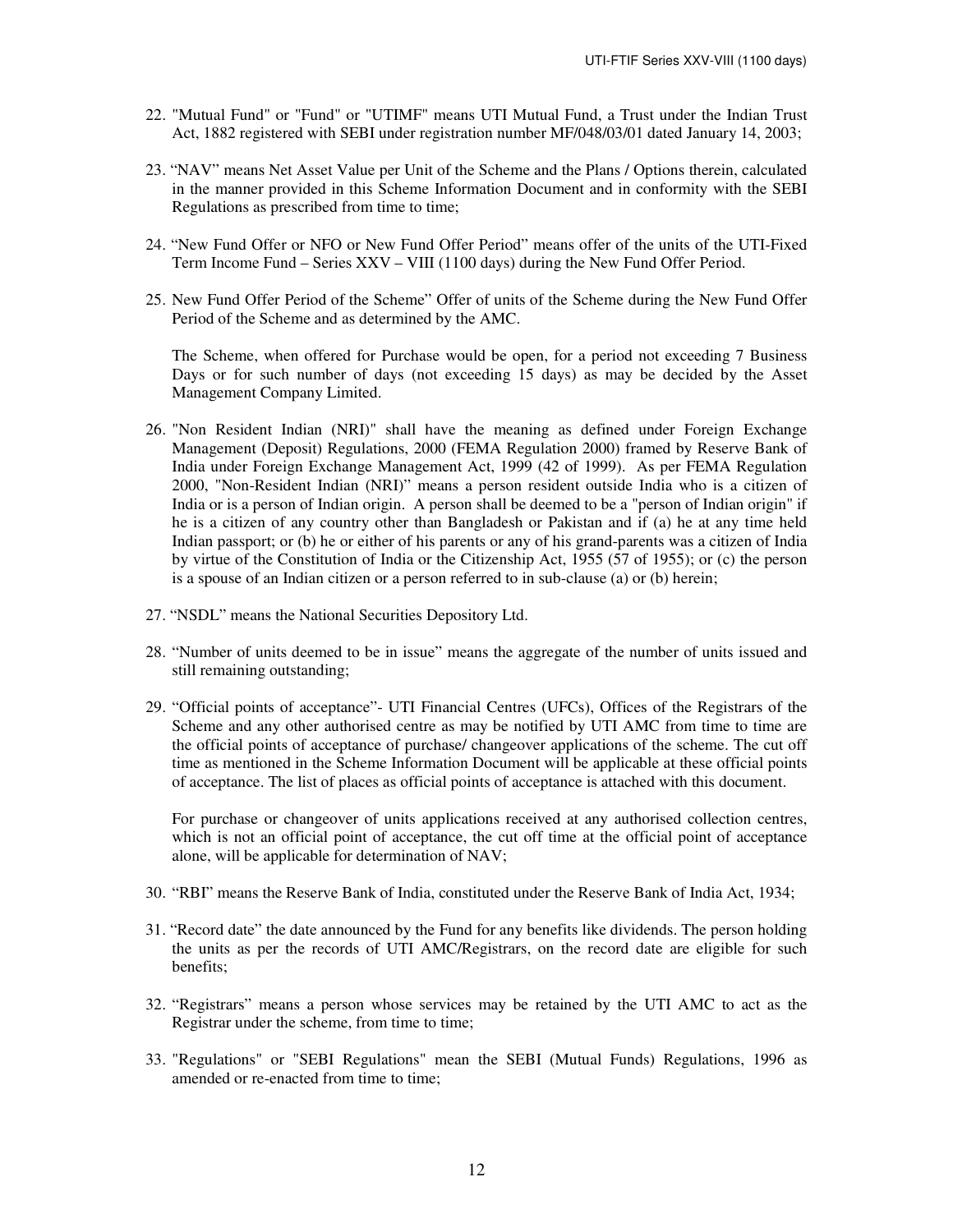- 34. "Scheme Information Document" this document issued by UTI Mutual Fund offering units of the scheme covered under this document for subscription;
- 35. "Scheme" means the UTI-Fixed Term Income Fund Series XXV- VIII (1100 days);
- 36. "SEBI" means the Securities and Exchange Board of India set up under the Securities and Exchange Board of India Act, 1992 (15 of 1992);
- 37. "Society" means a society established under the Societies Registration Act of 1860 (21 of 1860) or any other society established under any State or Central law for the time being in force;
- 38. "Specified Maturity Date" is the date of completion of the Scheme period from the date of allotment;
- 39. "Sponsors" are Bank of Baroda, Punjab National Bank, Life Insurance Corporation of India and State Bank of India;
- 40. "Switch" Redemption of Units in one Scheme (including Plans / Options therein) against purchase of Units in any scheme (including Plan / Option therein), on maturity.
- 41."Time" all time referred to in the Scheme Information Document stands for Indian Standard Time;
- 42. "Trust Deed" means the Trust Deed dated December 9, 2002 of UTI Mutual Fund;
- 43. "Trustee" means UTI Trustee Company Private Limited, a company incorporated under the Companies Act, 1956 replaced by The Companies Act, 2013 (No. 18 of 2013) and approved by SEBI to act as the Trustee to the schemes of UTI Mutual Fund;
- 44. "Unit" means the interest of the unitholders in a Scheme, which consists of each unit representing one undivided share in the assets of a Scheme;
- 45. "Unit Capital" of the scheme means the aggregate of the face value of units issued under the scheme and outstanding for the time being;
- 46. "Unitholder" means a person holding units in the scheme of the Mutual Fund;
- 47. "UTI-Fixed Term Income Fund" or "Series XXV VIII (1100 days)" means "UTI-Fixed Term Income Fund - Series XXV - VIII (1100 days)";
- 48. In this Scheme Information Document, unless the context otherwise requires, (i) the singular includes the plural and vice versa, (ii) reference to any gender includes a reference to all other genders, (iii) heading and bold typeface are only for convenience and shall be ignored for the purposes of interpretation.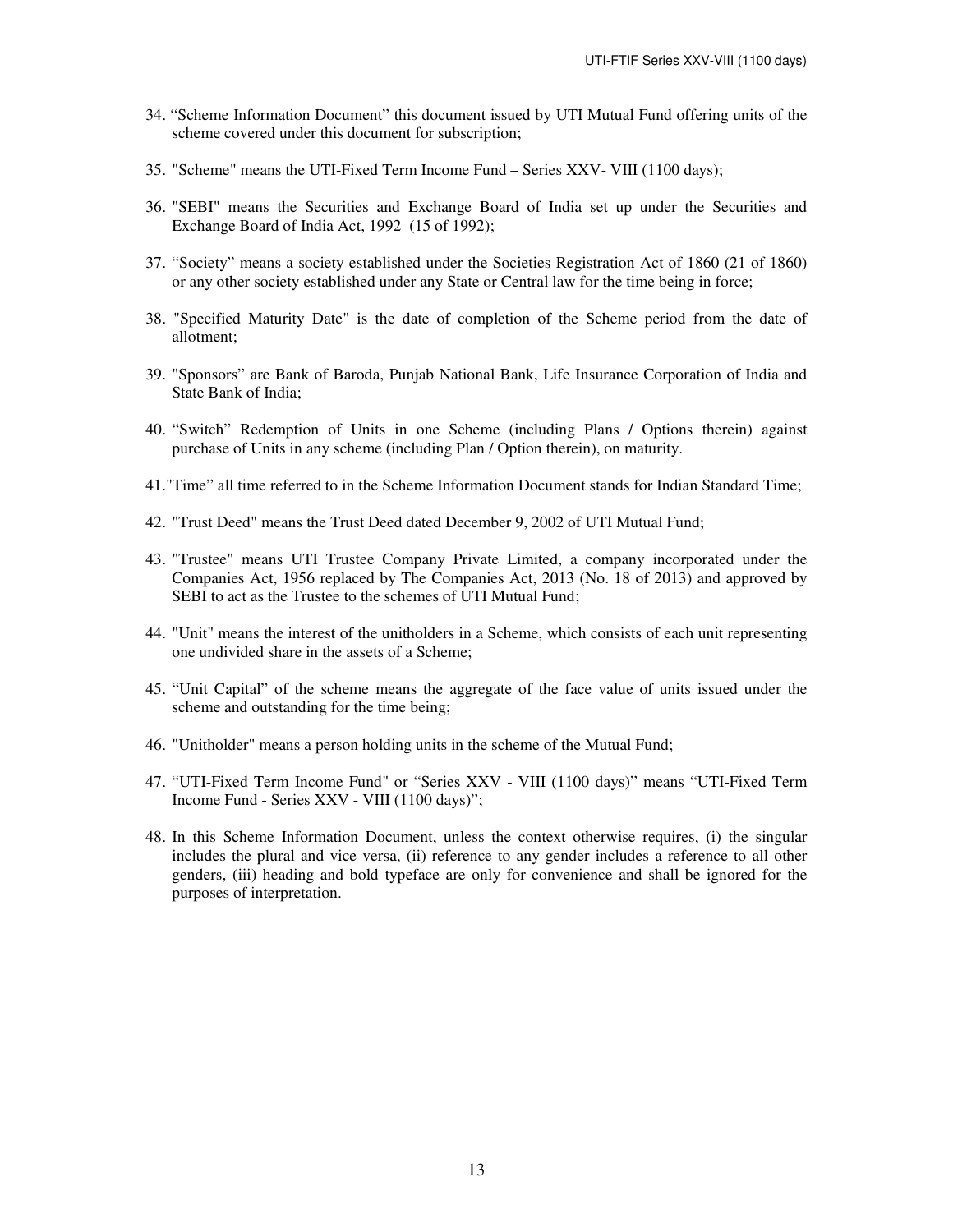# **D. DUE DILIGENCE BY THE ASSET MANAGEMENT COMPANY**

# **Due Diligence Certificate submitted to SEBI for UTI-Fixed Term Income Fund – Series XXV**

It is confirmed that:

- i. the draft Scheme Information Document forwarded to SEBI is in accordance with the SEBI (Mutual Funds) Regulations, 1996 and the guidelines and directives issued by SEBI from time to time;
- ii. all legal requirements connected with the launching of the scheme as also the guidelines, instructions, etc. issued by the Government and any other competent authority in this behalf, have been duly complied with;
- iii. the disclosures made in the draft Scheme Information Document are true, fair and adequate to enable the investors to make a well informed decision regarding investment in the scheme;
- iv. all the intermediaries named in the Scheme Information Document and Statement of Additional Information are registered with SEBI and their registration is valid, as on date.

Place: Mumbai Compliance Officer

 Sd/- Date: April 28, 2016 **Vivek Maheshwari**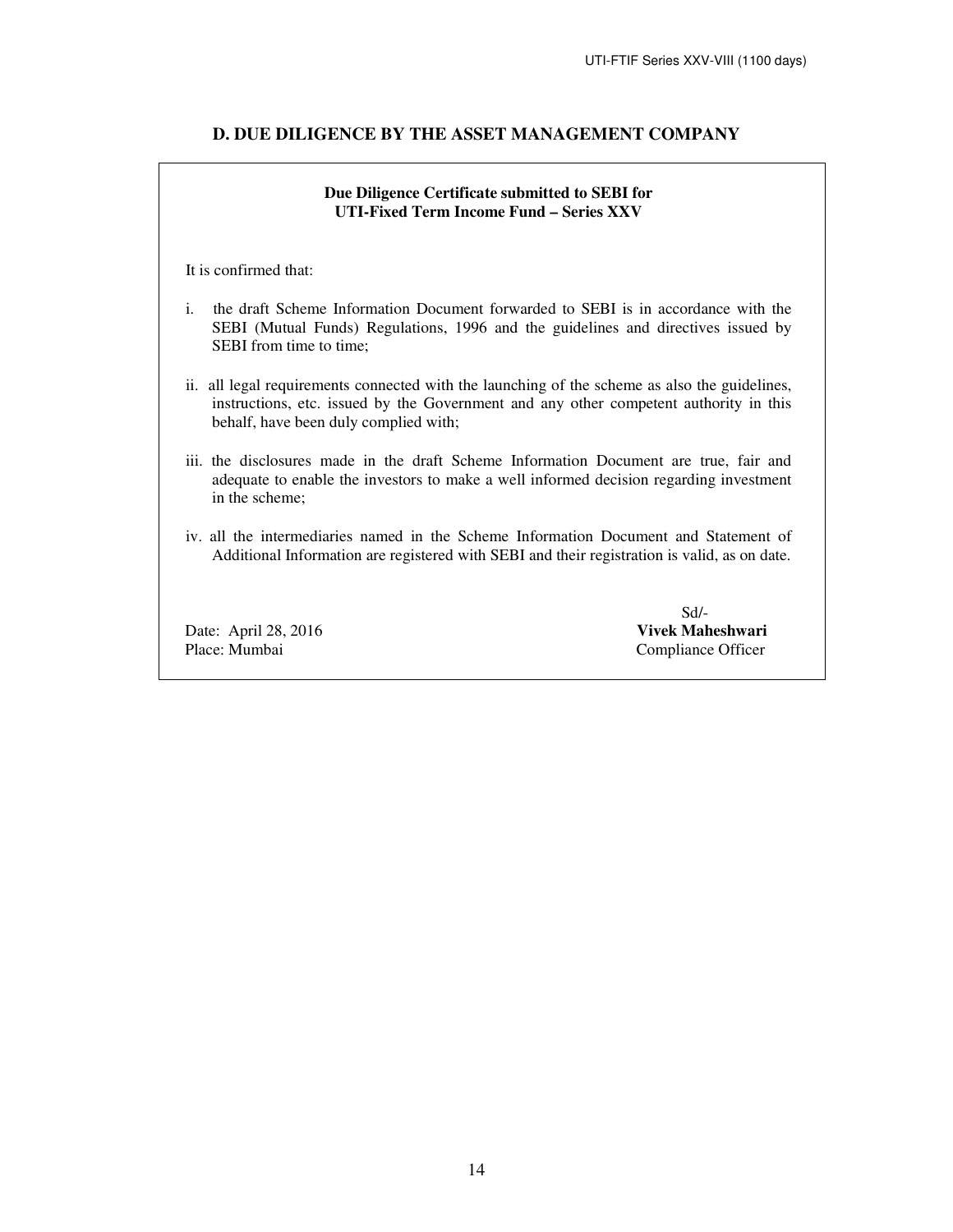# **II. INFORMATION ABOUT THE SCHEME**

### **A. TYPE OF THE SCHEME**

UTI-Fixed Term Income Fund – Series XXV – VIII (1100 days) is a close-ended income scheme with scheme tenure of 1100 days.

# **B. WHAT IS THE INVESTMENT OBJECTIVE OF THE SCHEME?**

**Investment objective:** The scheme aims to generate returns by investing in a portfolio of fixed income securities maturing on or before the date of maturity of the scheme. However, the scheme does not guarantee / indicate any return. There is no assurance that the funds objective will be achieved.

# **C. HOW WILL THE SCHEME ALLOCATE ITS ASSETS?**

### **Asset Allocation (% to NAV):**

Under normal circumstances, the asset allocation under the schemes will be as below

| Instruments                     | <b>Indicative Allocation</b><br>(% of Net Assets) |                | <b>Risk Profile</b> |
|---------------------------------|---------------------------------------------------|----------------|---------------------|
|                                 | <b>Minimum</b>                                    | <b>Maximum</b> |                     |
| Debt Instruments                | 80%                                               | $100\%$        | Low to Medium       |
| <b>Money Market Instruments</b> | $9\%$                                             | 20%            | LOW                 |

 The scheme will invest only in a portfolio of fixed income securities that mature on or before the date of maturity of the scheme as per SEBI guidelines contained in SEBI Circular No SEBI / IMD / Cir No 12 / 147132 / 08 dated Dec 11, 2008.

The cumulative gross exposure through debt and derivative positions shall not exceed 100% of the net assets of the scheme.

The Scheme will not invest in Securitised Debt, Foreign Securities and will not engage in Securities Lending.

The Scheme will not engage in Short Selling, Credit default swaps.

The scheme does not intend to invest in repo in corporate debt securities.

As per the current norms of UTI AMC, the value of derivative contracts outstanding at any point of time will be limited to 25% of the net assets of the scheme at the time of investment. Such derivative position will comply with overall limits and norms of SEBI Circular No Cir / IMD / DF / 11 / 2010 dated August 18, 2010, DNPD/CIR-29/2005 dated September 14, 2005, SEBI/DNPD/Cir-31/2006 dated September 22, 2006 and DNPD/CIR-31/2006 dated January 20, 2006.

The exposure of the Scheme in a particular sector (excluding investments in Bank CDs, CBLO, G-Secs, T-Bills, short term deposits of scheduled commercial banks and AAA rated securities issued by Public Financial Institutions and Public Sector Banks) shall not exceed 25% of the net assets of the Scheme;

Provided that an additional exposure to financial services sector (over and above the limit of 25%) not exceeding 10% of the net assets of the Scheme shall be allowed only by way of increase in exposure to Housing Finance Companies (HFCs);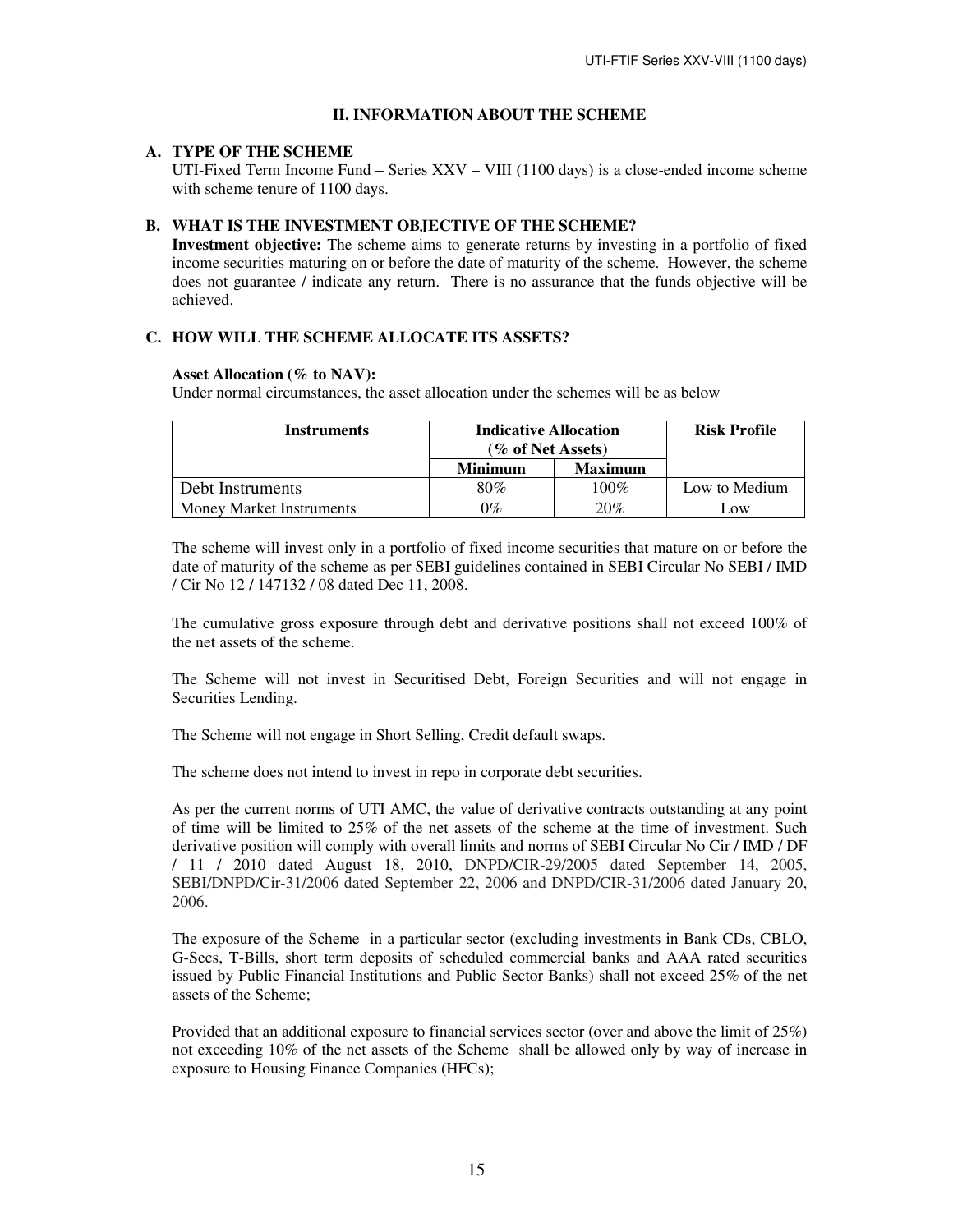Provided further that the additional exposure to such securities issued by HFCs are rated AA and above and these HFCs are registered with National Housing Bank (NHB) and the total investment/ exposure in HFCs shall not exceed 25% of the net assets of the Scheme as per SEBI Guideline contained in Circular No SEBI/HO/IMD/DF2/CIR/P/2016/68 dated August 10, 2016.

### **Group exposure** –

- a) The total exposure of the Scheme in a group (excluding investments in securities issued by Public Sector Units, Public Financial Institutions and Public Sector Banks) shall not exceed 20% of the net assets of the Scheme. Such investment limit may be extended to 25% of the net assets of the Scheme with the prior approval of the Board of Trustees.
- b) For this purpose, a group means a group as defined under regulation 2 (mm) of SEBI (Mutual Funds) Regulations, 1996 (Regulations) and shall include an entity, its subsidiaries, fellow subsidiaries, its holding company and its associates.

Pending deployment of funds of the Scheme in securities in terms of the investment objective of the scheme as stated above, the funds of the Scheme may be invested in short term deposits of scheduled commercial banks in accordance with SEBI Circular No SEBI / IMD / Cir No 1 / 91171 /07 dated April 16, 2007.

#### **OTHER DISCLOSURES FOR CLOSE ENDED DEBT ORIENTED SCHEMES**

#### **1) Credit Evaluation Policy :**

Fund house follows a Credit Evaluation Process based on the objective assessment of the business risk, industry risk, financial risk, liquidity  $\&$  funding risk and a subjective assessment of management quality, corporate governance, auditor comments, banker's feedback, risk management systems & processes. The Fund House also takes into account the external rating of the company by accredited rating agencies. It is an ongoing process that includes continuous monitoring and surveillance of companies to adjust for the latest developments within the sector & corporate actions within the group / company.

### **2) Sectors in which the Scheme shall not invest**

The scheme will not invest in the securities issued by the companies in the Aviation and Gems & Jewellery Sectors.

#### **3) Type of instruments which the scheme propose to invest in**

Please refer to "Section D – Where will the scheme invest" appearing in this scheme information document

Floors and Ceilings within a range of 5% of the intended allocation (in %) each sub asset class / credit rating.

|                               |    |     |     | <b>Credit Rating</b> |            |                       |
|-------------------------------|----|-----|-----|----------------------|------------|-----------------------|
| <b>Instruments</b>            | A1 | AAA | AA  | A                    | <b>BBB</b> | <b>Not Applicable</b> |
| CDs                           |    |     | ۰   |                      |            |                       |
| CPs                           |    |     |     | ۰                    |            |                       |
| Non<br>Convertible            |    | 80% | 20% |                      |            |                       |
| Debentures (NCDs)*            |    |     |     |                      |            |                       |
| Government Securities         |    |     | ۰   |                      |            |                       |
| Bills/<br>Reverse<br>Treasury |    |     |     |                      |            |                       |
| Repos / CBLO                  |    |     |     |                      |            |                       |

#### **Intended Portfolio allocation:**

\* Includes CDs issued by select All-India Financial Institutions permitted by RBI from time to time.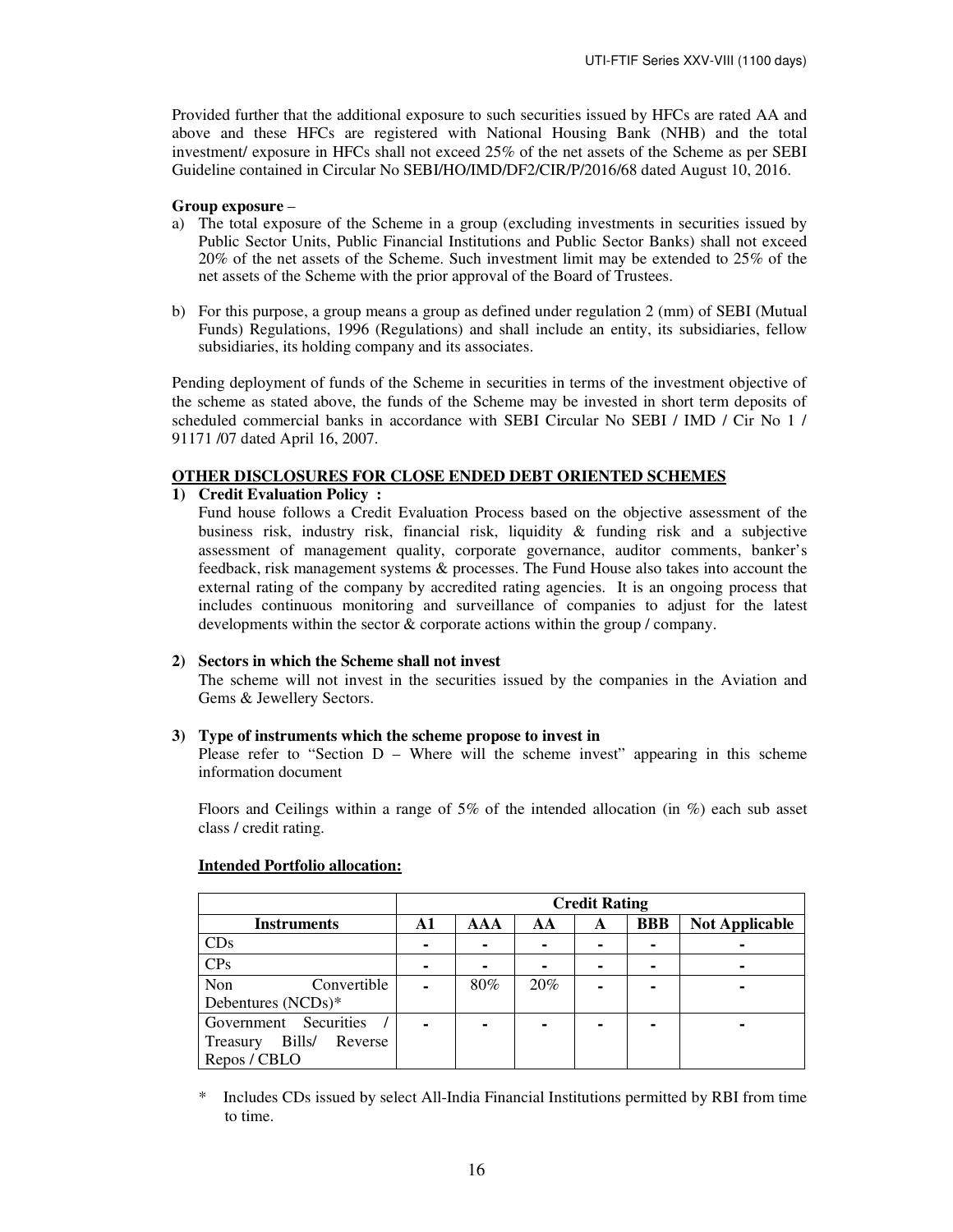The Scheme may invest in other schemes under the same AMC or any other mutual fund without charging any fees, provided the aggregate inter-scheme investment made by all the schemes under the same management or in schemes under management of any other asset management company shall not exceed 5% of the net asset value of the Mutual Fund. No investment management fees shall be charged for investing in other schemes of the Mutual Fund or in the schemes of any other mutual fund.

#### **Note:**

- a)Securities with rating A and AA shall include A+ and A- & AA+ and AA- respectively. Similarly Securities with ratings A1 shall include A1+.
- b) All investments shall be made based on rating prevalent at the time of investment. Where any paper is having dual rating (rated differently by more than one rating agency) then for the purpose of meeting intended range, the most conservative publicly available rating would be considered.
- c) There will not be any deviation between the intended allocation and actual allocation except the following.
	- i. There can be positive variation in the range w.r.t. rating i.e., scheme may invest in papers of higher rating in the same instrument than indicated.
	- ii. At the time of building the portfolio post NFO and towards the maturity of the scheme, there may be a higher allocation to cash and cash equivalents.
	- iii. The above allocation may vary during the duration of the Scheme. Some of these instances are (i) coupon inflow; (ii) the instrument is called or brought back by the issuer; (iii) in anticipation of any adverse credit event (iv) CPs/NCDs of desired credit quality are not available or the Fund Manager is of the view that the risk-reward analysis of such instruments are not in the best interest of the Unit holders. In case of such deviations, the Scheme may invest in Bank CDs having highest ratings (i.e. A1+ or equivalent), CBLOs, Reverse Repos and T-Bills. Such deviations may exist till suitable CPs/NCDs of desired credit quality are not available.
- d) **Change in Asset Allocation:** Further in the event of any deviations below the minimum limits or beyond the maximum limits as specified in the asset allocation table above and subject to the notes mentioned herein, the portfolio shall be rebalanced by the Fund Manager within 30 days from the date of the said deviation. In case the same is not aligned to the above asset allocation pattern in the period specified, justification shall be provided to the Investment Committee of the AMC and reasons for the same shall be recorded in writing. The Investment committee shall then decide on the course of action.
- e) The scheme shall not invest in unrated debt instruments at the time of initial investment, however in due course of time if a rated debt instrument gets downgraded, the scheme may continue to hold the same till maturity. For this purpose, unrated debt securities shall exclude instruments such as CBLO, Reverse Repo and such similar instruments to which rating is not applicable.
- f) The above scheme shall be in compliance with the relevant SEBI guidelines and UTI AMC's investment policy at the time of investment.

### **4. Reporting:**

After the closure of NFO, the AMC will report in the next meeting of AMC / Trustees, the publicized percentage allocation and the final portfolio.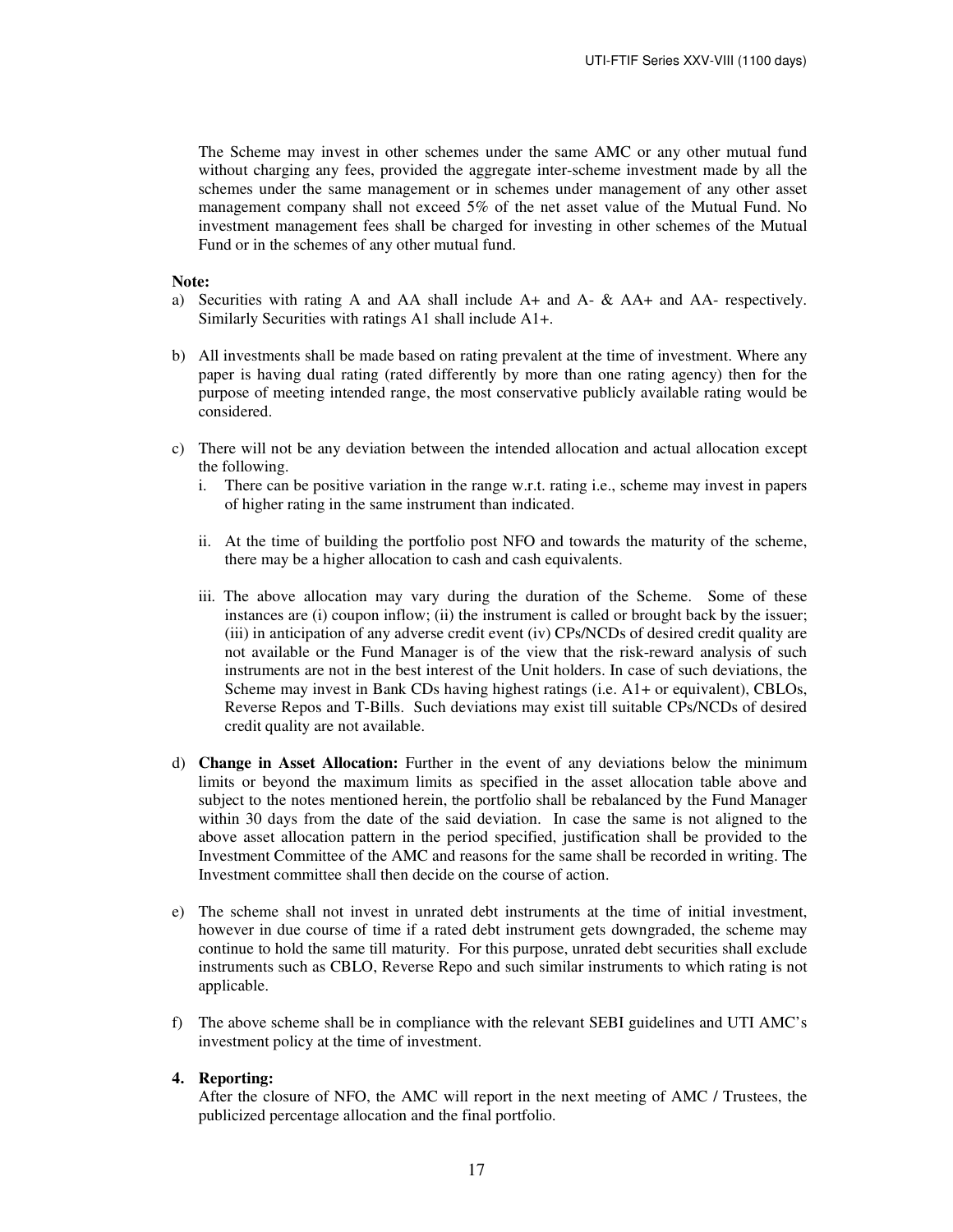#### **5) Debt market in India**

### **(i) Debt Instrument Characteristics:**

A Debt Instrument is basically an obligation which the borrower has to service periodically and generally has the following features:

| Face Value         | $\ddot{\phantom{a}}$ | Stated value of the paper /Principal Amount |
|--------------------|----------------------|---------------------------------------------|
| Coupon             |                      | Zero; fixed or floating                     |
| Frequency          | $\ddot{\cdot}$       | Semi-annual; annual, sometimes quarterly    |
| Maturity           |                      | Bullet, staggered                           |
| Redemption         | $\ddot{\cdot}$       | FV; premium or discount                     |
| Options            | $\ddot{\cdot}$       | Call/Put                                    |
| <b>Issue Price</b> | ٠                    | Par (FV) or premium or discount             |

A debt instrument comprises of a unique series of cash flows for each paper, terms of which are decided at the time of issue. Discounting these cash flows to the present value at various applicable discount rates (market rates) provides the market price.

#### **(ii) Debt Market Structure:**

The Indian Debt market comprises of the Money Market and the Long Term Debt Market.

**Money market instruments** are Commercial Papers (CPs), Certificates of Deposit (CDs), Treasury bills (T-bills), Repos, Inter-bank Call money deposit, CBLOs etc. They are mostly discounted instruments that are issued at a discount to face value.

**Money market instruments** have a tenor of less than one year while debt market instruments typically have a tenor of more than one year.

**Long Term Debt market** in India comprises mainly of two segments *viz*., the Government securities market and the corporate securities market.

**Government securities** include central, state and local issues. The main instruments in this market are Dated securities (Fixed or Floating) and Treasury bills (Discounted Papers). The Central Government securities are generally issued through auctions on the basis of 'Uniform price' method or 'Multiple Price' method while State Govt are through on-tap sales.

**Corporate debt** segment on the other hand includes bonds/debentures issued by private corporates, public sector units (PSUs) and development financial institutions (DFIs). The debentures are rated by a rating agency and based on the feedback from the market, the issue is priced accordingly. The bonds issued may be fixed or floating. The floating rate debt market has emerged as an active market in the rising interest rate scenario. Benchmarks range from Overnight rates or Treasury benchmarks.

**Debt derivatives** market comprises mainly of Interest Rate Swaps linked to Overnight benchmarks called MIBOR (Mumbai Inter Bank Offered Rate) and is an active market. Banks and corporate are major players here and of late Mutual Funds have also started hedging their exposures through these products.

#### (iii) **Regulators:**

The RBI operates both as the monetary authority and the debt manager to the government. In its role as a monetary authority, the RBI participates in the market through open-market operations as well as through Liquidity Adjustment Facility (LAF) to regulate the money supply. It also regulates the bank rate and repo rate, and uses these rates as indirect tools for its monetary policy. The RBI as the debt manager issues the securities at the cheapest possible rate. The SEBI regulates the debt instruments listed on the stock exchanges.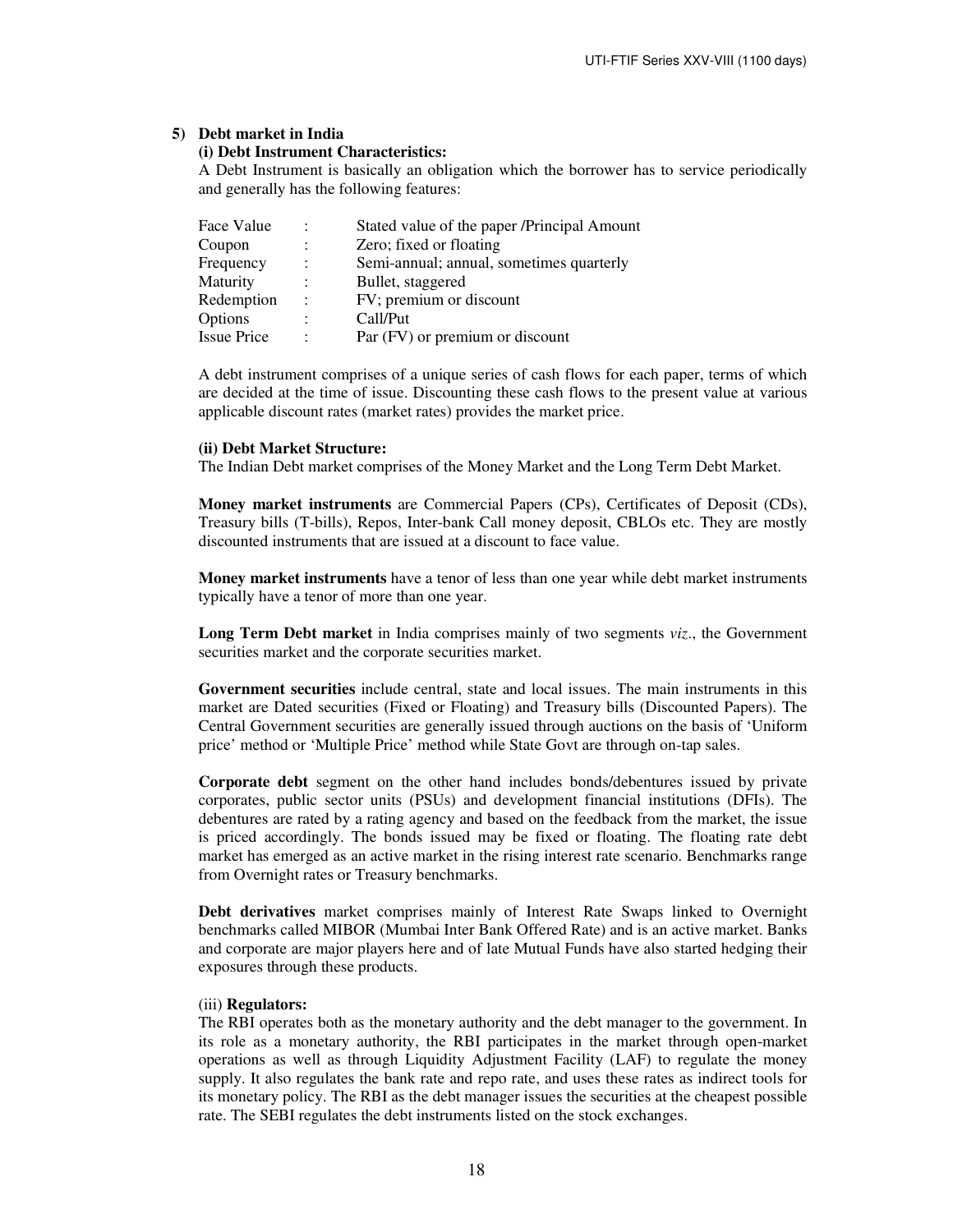#### (iv) **Market Participants:**

Given the large size of the trades, the debt market has remained predominantly a wholesale market.

#### **Primary Dealers**

Primary dealers (PDs) act as underwriters in the primary market, and as market makers in the secondary market.

## **Brokers**

Brokers bring together counterparties and negotiate terms of the trade.

#### **Investors**

Banks, Insurance Companies, Mutual Funds are important players in the debt market. Other players are Trusts, Provident and pension funds.

| <b>Issuer</b> | <b>Instruments</b> | Yields              | <b>Maturity</b> | <b>Investors</b>                                  |
|---------------|--------------------|---------------------|-----------------|---------------------------------------------------|
|               |                    | (as on 06.09.2016)  |                 |                                                   |
| Central       | Dated              | $6.82\%$ - $7.25\%$ | $1-30$ years    | Banks, Insurance Co, PFs, MFs,                    |
| Government    | <b>Securities</b>  |                     |                 | PDs, Individuals, FPI                             |
| Central       | T-Bills            | $6.67\% - 6.56\%$   | 364/91 days     | Banks, Insurance Co, PFs, MFs,                    |
| Government    |                    |                     |                 | PDs, Individuals, FPI                             |
| State         | Dated              | $7.50\% - 7.55\%$   | 10 years        | Banks, Insurance Co, PFs, MFs,                    |
| Government    | <b>Securities</b>  |                     |                 | PDs, Individuals                                  |
| <b>PSUs</b>   | <b>Bonds</b>       | $7.40\% - 7.63\%$   | $5-10$ years    | Banks, Insurance Co, PFs, MFs,                    |
| Corporates    |                    |                     |                 | PDs, Individuals, FPI                             |
| Corporates    | <b>Bonds</b>       | $7.36\% - 7.65\%$   | $1-10$ years    | Banks,<br>MFs.<br>Corporates,                     |
| (AAA rated)   |                    |                     |                 | Individuals, FPI                                  |
| Corporates    | Commercial         | $6.60\% - 7.20\%$   |                 | 15 days to 1 yr Banks, MFs, Fin Inst, Corporates, |
|               | <b>Papers</b>      |                     |                 | Individuals, FPIs                                 |
| <b>Banks</b>  | Certificates       | $6.50\% - 7.70\%$   |                 | 15 days to 1 yr Banks, Insurance Co, PFs, MFs,    |
|               | of Deposit         |                     |                 | PDs, Individuals                                  |
| <b>Banks</b>  | <b>Bonds</b>       | $7.90\%$ - 8.20%    | $10-15$ years   | Banks, Companies, MFs, PDs,                       |
|               |                    |                     |                 | Individuals                                       |

#### **(v) Types of security issuance and eligible investors:**

#### (vi) **Trading Mechanism:**

#### **Government Securities and Money Market Instruments**

Currently, G-Sec trades are predominantly routed though NDS-OM which is a screen based anonymous order matching systems for secondary market trading in Government Securities owned by RBI. Corporate Debt is basically a phone driven market where deals are concluded verbally over recorded lines. The reporting of trade is done on the NSE Wholesale Debt Market segment.

# **D. WHERE WILL THE SCHEME INVEST?**

- 1. As per Regulation 43(1) of SEBI (Mutual Fund) Regulations, the corpus of the scheme can be invested in any (but not exclusively) of the following instruments.
	- $\star$  Securities issued /guaranteed by the Central, State, and Local governments (including but not limited to coupon bearing bonds, Zero coupon bonds and treasury bills).
	- $\star$  Corporate debt (Public & private sector).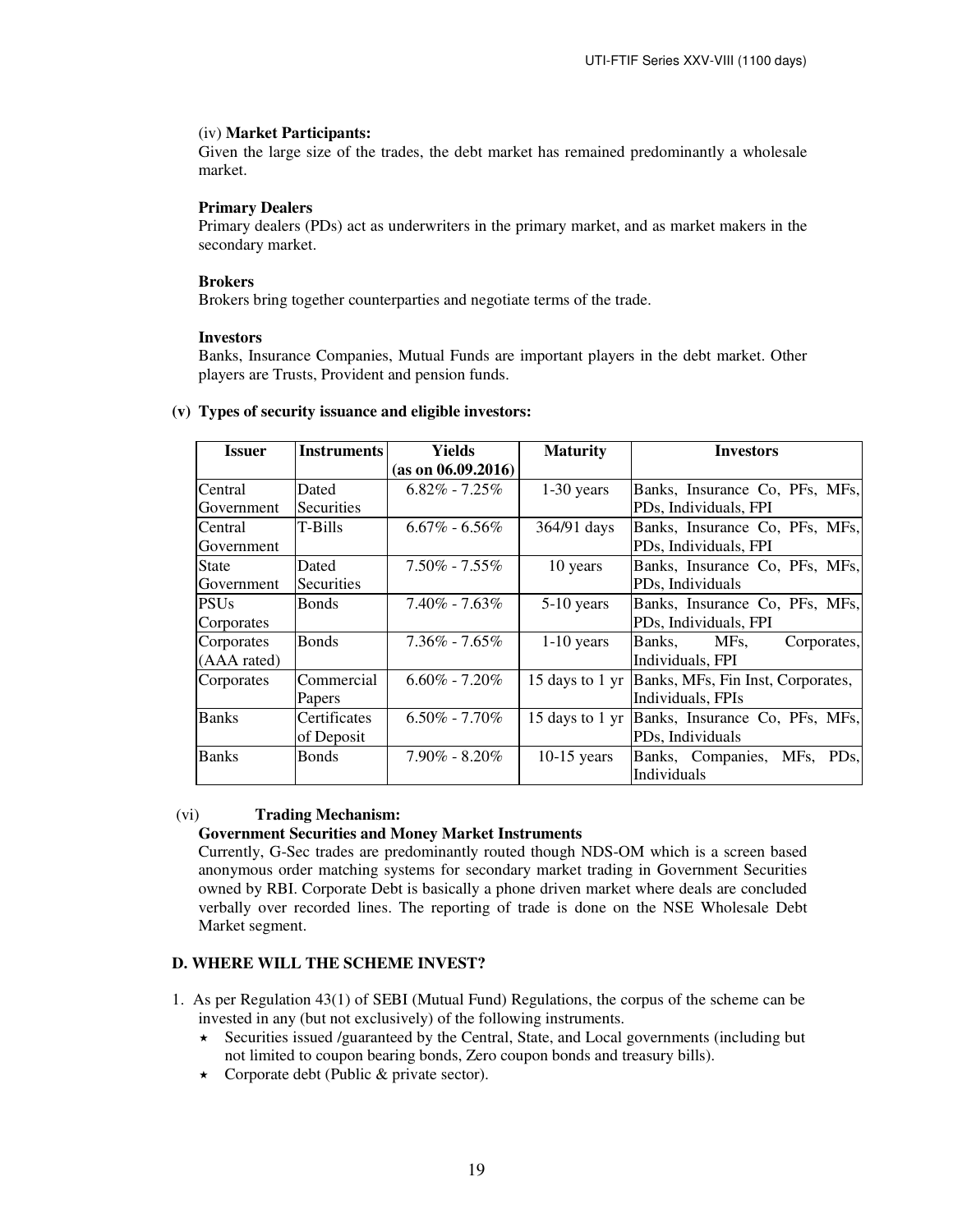- Debt instruments of domestic government agencies and statutory bodies which may or may not carry a central /state govt guarantee[including but not limited to Municipalities, Public Sector Undertakings, and State Electricity Boards(SEBs)
- $\star$  Bonds issued by Banks (public & private sector) and Financial Institutions.
- $\star$  Money market instruments as permitted by SEBI and or RBI (including CPs, CDs and CBLOs).
- $\star$  Securities with floating rate instruments.
- $\star$  Derivative instruments as permitted by SEBI/RBI.
- Any other instruments as may be permitted by RBI/SEBI/other Regulatory authorities from time to time.

 The securities as mentioned above could be listed, unlisted, privately placed, secured, unsecured, rated or unrated (post investment in portfolio) and of any maturity. The securities may be acquired through initial public offers, private placements, secondary market transactions, rights offer or negotiated deals.

#### 2. **Participating in Derivative Products:**

- (i) The scheme may use hedging techniques including dealing in derivative products like futures and options, warrants, interest rate swaps (IRS), forward rate agreement (FRA) as may be permissible under SEBI (MFs) Regulations.
- (ii) The scheme may take derivatives position based on the opportunities available and in line with the overall investment objective of the scheme. These may be taken to hedge the portfolio and rebalance the same.
- (iii) As per the current norms of UTI AMC, the value of derivative contracts outstanding at any point of time will be limited to 25% of the net assets of the scheme. Such derivative position will comply with overall limits and norms of SEBI Circular No Cir / IMD / DF / 11 / 2010 dated August 18, 2010.
- (iv) Derivatives: A derivative instrument, broadly, is a financial contract whose payoff structure is determined by the value of an underlying security, fixed income index (if any), interest rate etc. Thus a derivative instrument derives its value from some underlying variable.

#### **Swaps:**

The exchange of a sequence of cash flows that derive from two different financial instruments. For example, the party receiving fixed in an ordinary Interest Rate Swap receives the excess of the fixed coupon payment over the floating rate payment. Of course, each payment depends on the rate, the relevant day count convention, the length of the accrual period, and the notional amount.

#### Illustration for Interest Rate Swap:

In a plain vanilla fixed-to-floating interest rate swap, party A makes periodic interest payments to party B based on a variable interest, say MIBOR plus 50 basis points. Party B in turn makes periodic interest payments based on a fixed rate of say 6%. The payments are calculated over the notional amount. The first rate is called variable, because it is reset at the beginning of each interest calculation period to the then current reference rate, such as say MIBOR.

The scheme may enter into plain vanilla interest rate swaps for hedging purposes. The counter party in such transactions will be an entity recognised as a market maker by RBI. Further the value of the notional principal in such cases will not exceed the value of respective existing assets being hedged by the scheme. Exposure to a single counter party in such transactions will not exceed 10% of the net assets of the scheme.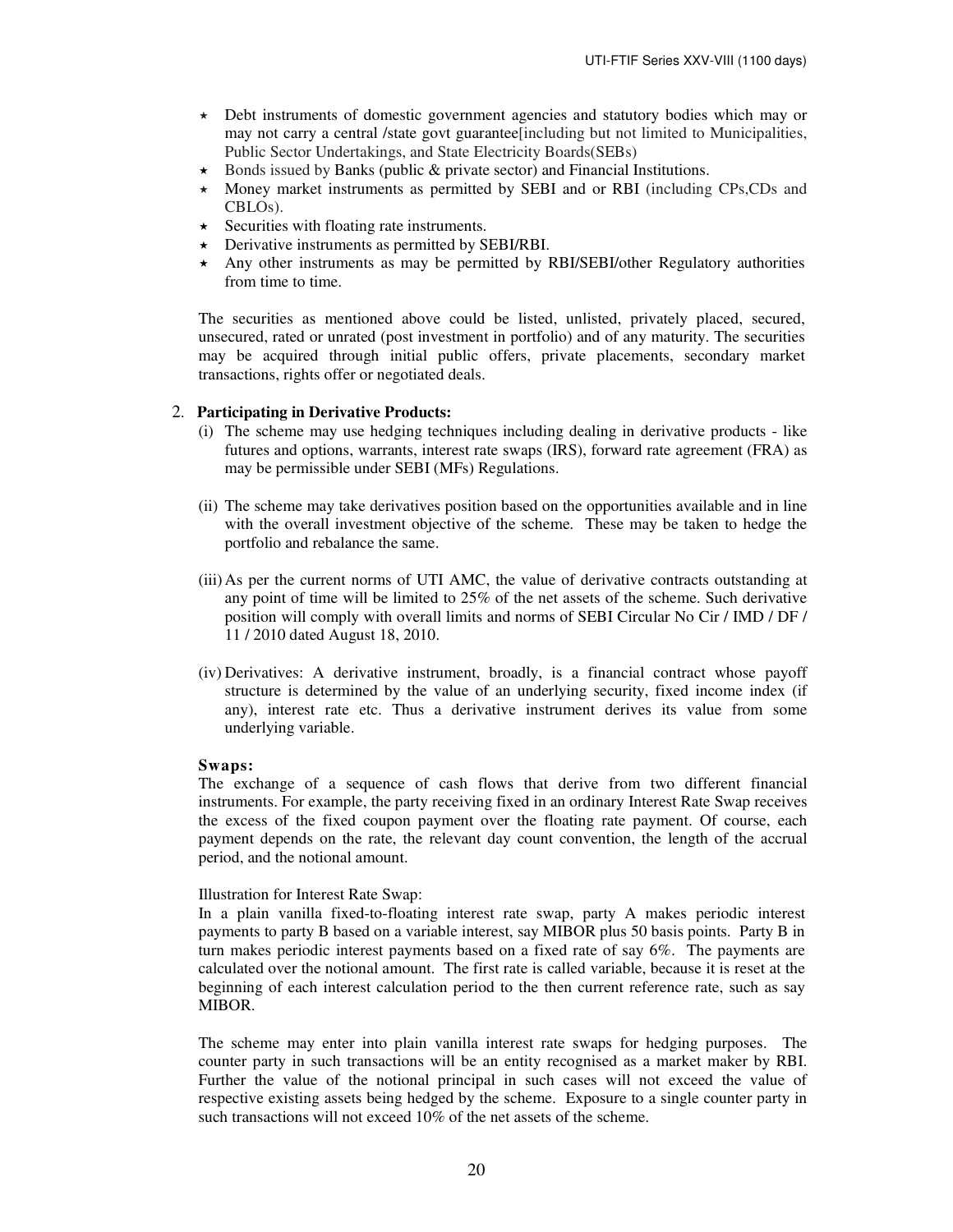The Fund may use derivative instruments like Fixed Income Index (if any), Futures, Interest Rate Swaps and Forward Rate Agreements or such other derivative instruments as may be introduced from time to time for the purpose of hedging and portfolio balancing, as permitted under the Regulations and guidelines from time to time.

Some of the derivative techniques/ strategies that may be used are:-

- (i) The scheme may use hedging techniques including dealing in derivative products like futures and options, warrants, interest rate swaps (IRS), forward rate agreement (FRA) as may be permissible under SEBI (MFs) Regulations.
- (ii) The scheme may take derivatives position based on the opportunities available and in line with the overall investment objective of the scheme. These may be taken to hedge the portfolio and rebalance the same.
- (iii) As per the current norms of UTI AMC, the value of derivative contracts outstanding at any point of time will be limited to 25% of the net assets of the scheme.

#### **Exposure limits:**

- a. The cumulative gross exposure through debt and derivative positions should not exceed 100% of the net assets of the scheme.
- b. Mutual Funds shall not write options or purchase instruments with embedded written options.
- c. The total exposure related to option premium paid must not exceed 20% of the net assets of the scheme.
- d. Cash or cash equivalents with residual maturity of less than 91 days may be treated as not creating any exposure.
- e. Exposure due to hedging positions may not be included in the above mentioned limits subject to the following
	- (i) Hedging positions are the derivative positions that reduce possible losses on an existing position in securities and till the existing position remains.
	- (ii) Hedging positions cannot be taken for existing derivative positions. Exposure due to such positions shall have to be added and treated under limits mentioned in Point a.
	- (iii) Any derivative instrument used to hedge has the same underlying security as the existing position being hedged.
	- (iv) The quantity of underlying associated with the derivative position taken for hedging purposes does not exceed the quantity of the existing position against which hedge has been taken.
- f. Mutual Funds may enter into plain vanilla interest rate swaps for hedging purposes. The counter party in such transactions has to be an entity recognized as a market maker by RBI. Further, the value of the notional principal in such cases must not exceed the value of respective existing assets being hedged by the scheme. Exposure to a single counterparty in such transactions should not exceed 10% of the net assets of the scheme.
- g. Exposure due to derivative positions taken for hedging purposes in excess of the underlying position against which the hedging position has been taken, shall be treated under the limits mentioned in point a.

#### **Definition of Exposure in case of Derivative Positions**

h. Each position taken in derivatives shall have an associated exposure as defined under. Exposure is the maximum possible loss that may occur on a position. However, certain derivative positions may theoretically have unlimited possible loss. Exposure in derivative positions shall be computed as follows: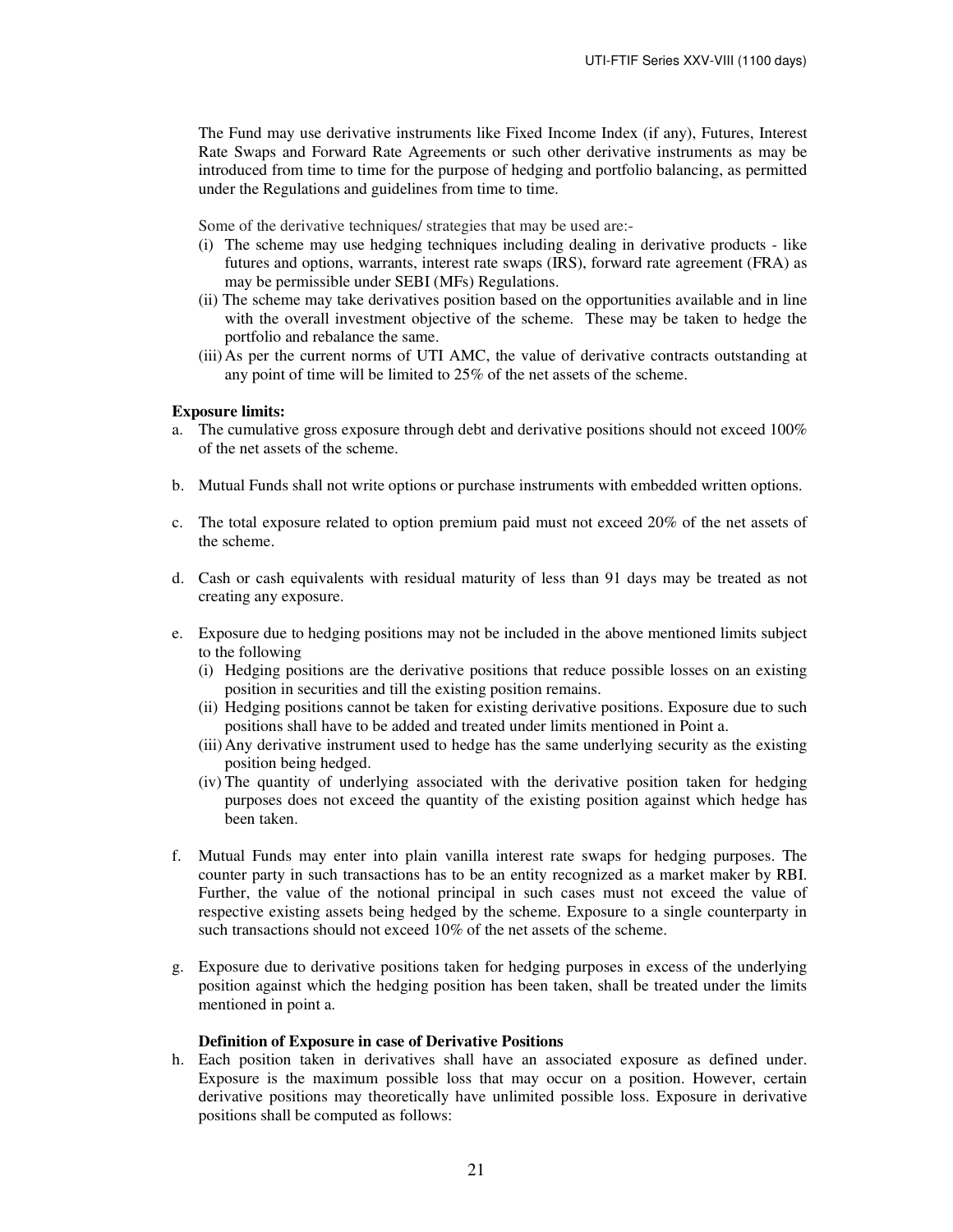| <b>Position</b>     | Exposure                                              |
|---------------------|-------------------------------------------------------|
| Long Future         | Futures Price * Lot Size * Number of Contracts        |
| <b>Short Future</b> | Futures Price * Lot Size * Number of Contracts        |
| Option bought       | Option Premium Paid * Lot Size * Number of Contracts. |

The AMC retains the right to enter into such derivative transactions as may be permitted by the Regulations from time to time. For risks associated with investments in derivatives investors are requested to refer to Risk Factors of this Scheme Information Document.

### **E. WHAT ARE THE INVESTMENT STRATEGIES?**

The scheme would invest in a diversified portfolio of various rated papers i.e., corporate bonds, debentures, etc which mature on or before the date of maturity of the scheme. As the scheme is a close ended fund with no regular inflows and as redemption is not allowed till maturity, the portfolio normally constructed in the beginning for the tenure of the scheme would have low portfolio turnover. The locked-in portfolio would nearly eliminate interest rate risks providing a potential opportunity for better returns.

### **Portfolio Turnover Policy:**

**Definition of Portfolio Turnover** - Portfolio Turnover is defined as the least of purchase or sales as a percentage of average size of a fund during any specified period of time. As sales and purchases of securities can be made on daily basis, it would be difficult to estimate with reasonable level of accuracy the likely turnover in portfolios. There could be instances of churning of portfolio to take advantage of trading opportunity existing in the market. But it would be difficult to set the target for the portfolio turnover as it would be a function of purchases/redemptions, general market conditions, trading opportunities, creation of liquidity to meet income distribution etc. The portfolio turnover shall be targeted so as to have return maximisation for the unitholders. At the same time, expenses such as brokerage and transaction cost shall be kept at low level so that it does not affect the earnings of the scheme.

### **For this Scheme**

In view of the nature of the Scheme as there are no purchases/redemptions during the tenure of the Scheme and as the portfolio of the Scheme is maturing on or before the duration of the scheme, there will be low portfolio turnover for the Scheme.

### **F. FUNDAMENTAL ATTRIBUTES**

Following are the Fundamental Attributes of the scheme, in terms of Regulation 18 (15A) of the SEBI (MF) Regulations:

**(i) Type of a scheme**

UTI-Fixed Term Income Fund – Series XXV - VIII (1100 days) is a close-ended income scheme with scheme tenure of 1100 days.

#### **(ii) Investment Objective**

**Main Objective** – As given in clause II (B)

**Investment pattern** - As given in clause II (C) while retaining the option to alter the asset allocation for a short term period i.e. not exceeding 30 days on defensive considerations.

### **(iii) Terms of Issue**

Aggregate fees and expenses as given in the SID charged to the scheme.

**Any safety net or guarantee provided**: The Scheme does not provide any guarantee or assured return.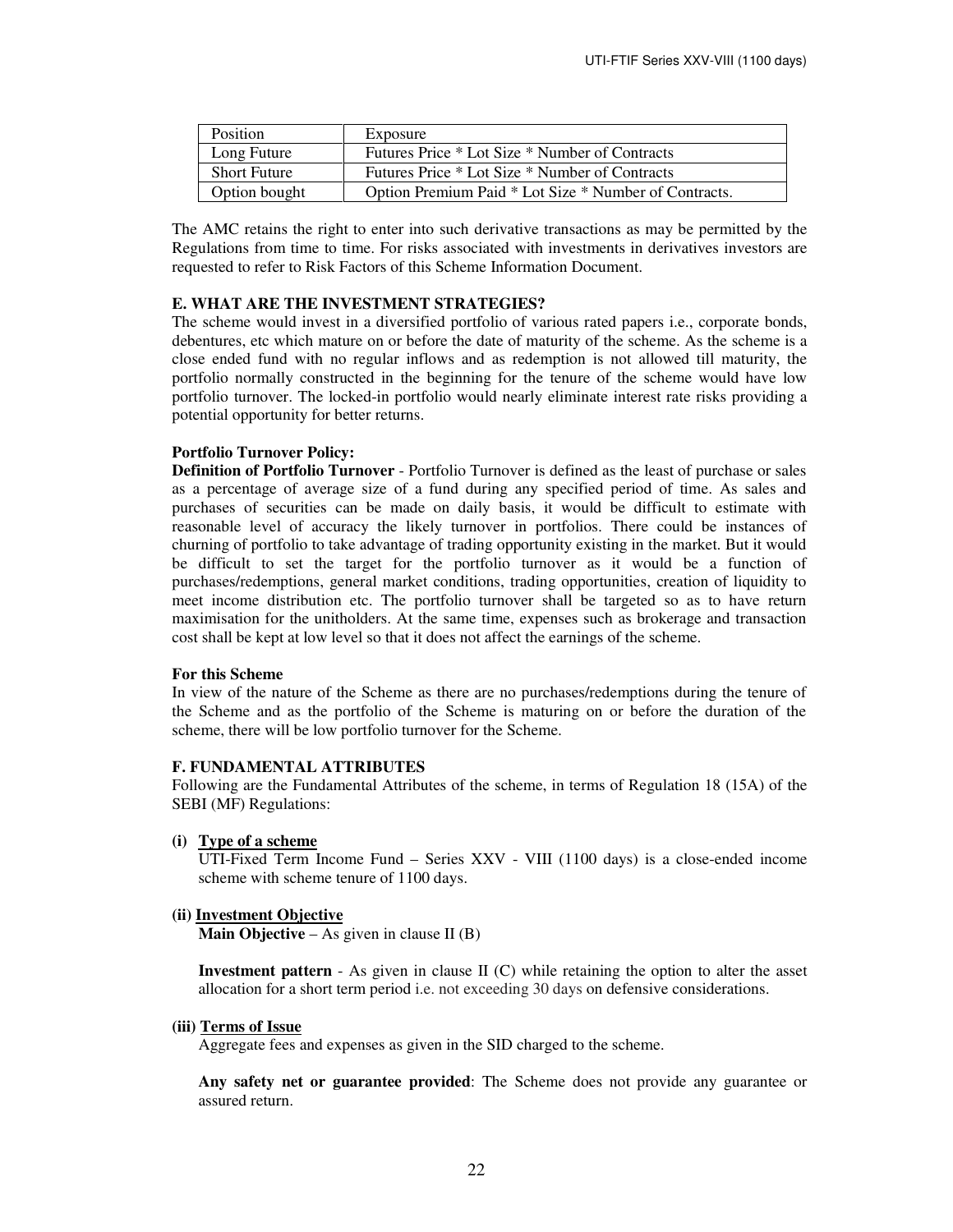In accordance with Regulation 18(15A) of the SEBI (MF) Regulations, the Trustees shall ensure that no change in the fundamental attributes of the Scheme or the trust or fee and expenses payable or any other change which would modify the Scheme and affect the interests of Unitholders is carried out unless:

- a) A written communication about the proposed change is sent to each Unitholder and an advertisement is given in one English daily newspaper having nationwide circulation as well as in a newspaper published in the language of the region where the Head Office of the Mutual Fund is situated; and
- b) The Unitholders are given an option for a period of 30 days to exit at the prevailing Net Asset Value without any exit load.

# **G. HOW WILL THE SCHEME BENCHMARK ITS PERFORMANCE?**

| <b>Scheme</b>                  | <b>Benchmark</b> | <b>Rationale</b>                                                                    |
|--------------------------------|------------------|-------------------------------------------------------------------------------------|
| UTI-Fixed Term Income   CRISIL |                  | The Scheme intends to have a portfolio                                              |
|                                |                  | Fund – Series XXV – Composite Bond $\mid$ mix of instruments similar in composition |
| VIII(1100 days)                | Fund Index       | and risk return parameters as CRISIL                                                |
|                                |                  | Composite Bond Fund Index. Hence the                                                |
|                                |                  | Index is most suitable for comparing the                                            |
|                                |                  | performance of the Scheme.                                                          |

### **H. WHO MANAGES THE SCHEME?**

**Management of UTI-Fixed Term Income Fund – Series XXV – VIII (1100 days)**  Shri Sunil Patil is the Fund Manager for the scheme

| Name & Age  | <b>Qualifications</b> | <b>Experience</b>                                   | <b>Other Schemes Managed</b> |
|-------------|-----------------------|-----------------------------------------------------|------------------------------|
| (in yrs)    |                       |                                                     |                              |
| Sunil Patil | M.Com,                | He joined UTI AMC in UTI-Fixed Maturity Plan,       |                              |
| 47 yrs      | MFM, CAIIB-           | October 1989. He has 16 UTI-Fixed Term Income       |                              |
|             | Certificate           | years of experience in                              | Funds,                       |
|             | Examination           | Primary Market Investment UTI-Fixed                 | Income                       |
|             | of IIB for the        | and Dealing and 7 years of Interval Fund Series I & |                              |
|             | Employees of $\vert$  | $\overline{\text{in}}$<br>experience<br>Fund        | П,                           |
|             | UTI                   | Management.                                         | UTI-Capital Protection       |
|             |                       |                                                     | Oriented Schemes (Debt)      |
|             |                       |                                                     | Portfolio)                   |
|             |                       |                                                     | UTI-Dual<br>Advantage        |
|             |                       |                                                     | Fixed Term Funds (Debt)      |
|             |                       |                                                     | Portfolio)                   |

## **I. WHAT ARE THE INVESTMENT RESTRICTIONS?**

Subject to SEBI (MFs) Regulations and guidelines on investment from time to time:

(a) The Scheme shall not invest more than 10% of its NAV in debt instruments comprising money market instruments and non-money market instruments issued by a single issuer which are rated not below investment grade by a credit rating agency authorised to carry out such activity under the Act. Such investment limit may be extended to 12% of the NAV of the scheme with the prior approval of the Board of Trustees and the Board of directors of the asset management company: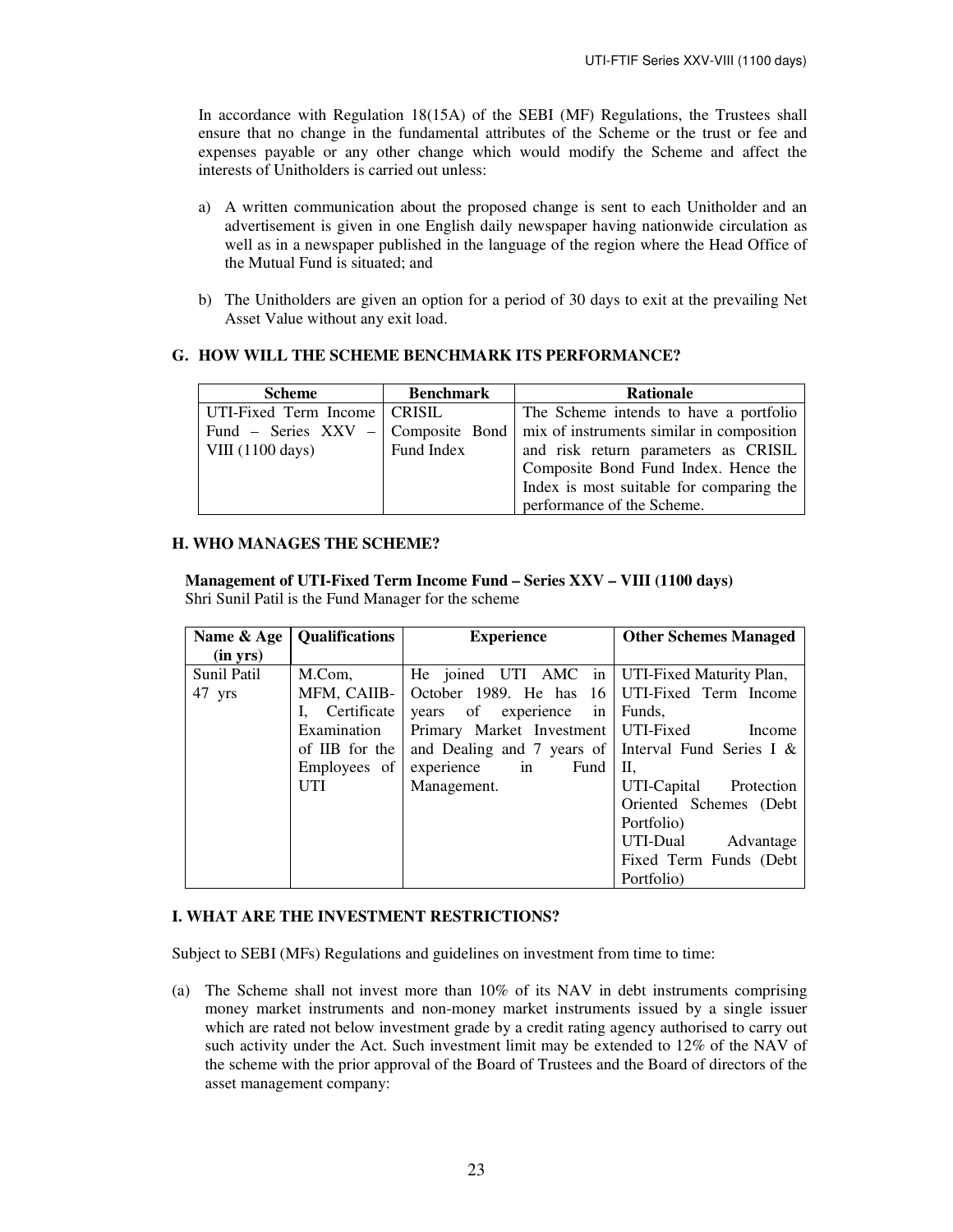Provided that such limit shall not be applicable for investments in Government Securities, treasury bills and collateralized borrowing and lending obligations.

- (b) Debentures, irrespective of any residual maturity period (above or below one year), shall attract the investment restrictions as applicable for debt instruments. It is further clarified that the investment limits are applicable to all debt securities, which are issued by public bodies/institutions such as electricity boards, municipal corporations, state transport corporations etc. guaranteed by either state or central government. Government securities issued by central/state government or on its behalf by the RBI are exempt from the above investment limits.
- (c) Pending deployment of funds of the Scheme in securities in terms of the investment objective of the scheme as stated above, the funds of the Scheme may be invested in short term deposits of scheduled commercial banks in accordance with SEBI Circular No SEBI / IMD / Cir No 1 / 91171 /07 dated April 16, 2007.
- (d) No term loans will be advanced by the Scheme for any purpose as per SEBI Regulation 44(3) of SEBI (Mutual Funds) Regulations 1996.
- (e) UTI Mutual fund shall, get the securities purchased by a scheme transferred in the name of the concerned scheme, wherever investments are intended to be of long term nature.
- (f) The Scheme shall not make any investment in any fund of fund scheme.
- (g) The Mutual Fund shall buy and sell securities on the basis of deliveries and shall in all cases of purchases, take delivery of relative securities and in all cases of sale, deliver the securities and shall in no case put itself in a position whereby it has to make short sale or carry forward transaction unless allowed by SEBI.

However, the scheme may also enter into derivatives transactions as may be permissible under the guidelines issued by SEBI.

- (h) The Scheme shall not make any investment in any unlisted security of an associate or Group Company of the sponsors; or any security issued by way of private placement by an associate or group company of the sponsors; or the listed securities of group companies of the sponsors which is in excess of 25% of the net assets.
- (i) Based upon the liquidity needs, the scheme may invest in Government of India Securities to the extent to which such investment can be made by the scheme.
- (j) Transfers of investments from one scheme to another scheme in the same mutual fund shall be allowed only if,—
	- (i) such transfers are done at the prevailing market price for quoted instruments on spot basis.
	- (ii) the securities so transferred shall be in conformity with the investment objective of the scheme to which such transfer has been made.
- (k) A scheme may invest in another scheme under the same asset management company or any other mutual fund without charging any fees, provided that aggregate interscheme investment made by all schemes under the same management or in schemes under the management of any other asset management company shall not exceed 5% of the net asset value of the mutual fund.

The scheme may temporarily invest in another scheme under the same AMC or any other AMC without charging any fees during the period of portfolio construction.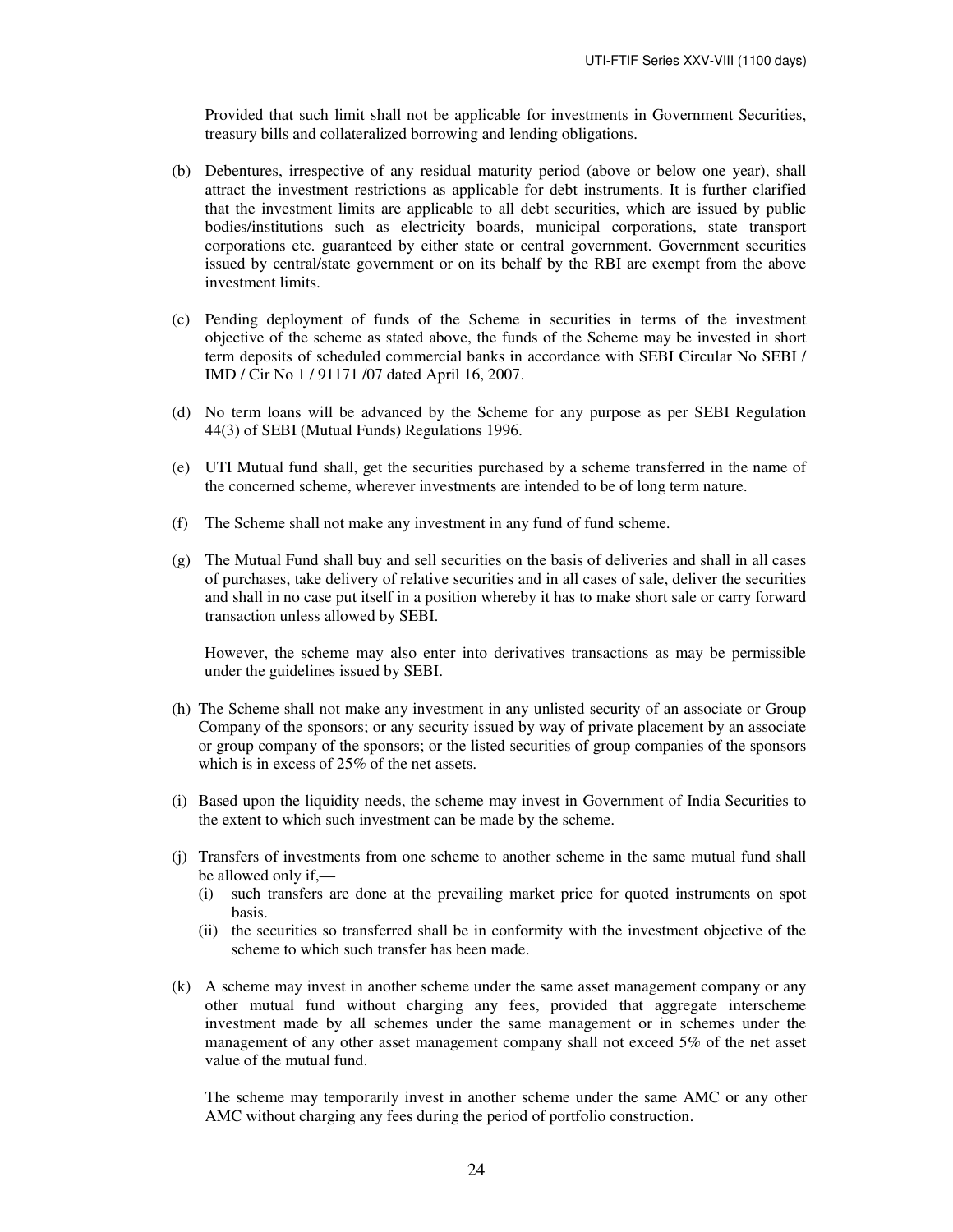Such investment will be consistent with the investment objective of the scheme. No investment management fees will be charged by the AMC on such investments.

(l) The mutual fund shall not borrow except to meet temporary liquidity needs of the mutual funds for the purpose of repurchase, redemption of units or payment of interest or dividend to the unitholders:

**Provided** that the mutual fund shall not borrow more than 20 per cent of the net asset of the scheme and the duration of such a borrowing shall not exceed a period of six months.

### **J. HOW HAS THE SCHEME PERFORMED?**

This scheme is a new scheme and does not have any performance track record.

# **III. UNITS AND OFFER**

This section provides details you need to know for investing in the scheme.

| New Fund Offer Period               | UTI-Fixed Term Income Fund Series XXV - VIII (1100<br>days)                                                                                                                                                                                                                                                                                                                                                                                                                                               |
|-------------------------------------|-----------------------------------------------------------------------------------------------------------------------------------------------------------------------------------------------------------------------------------------------------------------------------------------------------------------------------------------------------------------------------------------------------------------------------------------------------------------------------------------------------------|
| This is the period during which a   |                                                                                                                                                                                                                                                                                                                                                                                                                                                                                                           |
| new scheme sells its units to the   | NFO opens on: Friday, October 07, 2016                                                                                                                                                                                                                                                                                                                                                                                                                                                                    |
| investors.                          | NFO closes on: Friday, October 21, 2016                                                                                                                                                                                                                                                                                                                                                                                                                                                                   |
|                                     |                                                                                                                                                                                                                                                                                                                                                                                                                                                                                                           |
|                                     | New Fund Offer will not be kept open for more than 15                                                                                                                                                                                                                                                                                                                                                                                                                                                     |
|                                     | days.                                                                                                                                                                                                                                                                                                                                                                                                                                                                                                     |
| New Fund Offer Price:               | During the New Fund Offer period, the units of the                                                                                                                                                                                                                                                                                                                                                                                                                                                        |
| This is the price per unit that the | scheme/s will be sold at face value i.e. ₹10/- per unit.                                                                                                                                                                                                                                                                                                                                                                                                                                                  |
| investors have to pay to invest     |                                                                                                                                                                                                                                                                                                                                                                                                                                                                                                           |
| during the NFO.                     |                                                                                                                                                                                                                                                                                                                                                                                                                                                                                                           |
| Minimum Amount for                  | ₹5,000/- & in multiples of ₹10/- under all the options /                                                                                                                                                                                                                                                                                                                                                                                                                                                  |
| Application in the NFO              | Plans.                                                                                                                                                                                                                                                                                                                                                                                                                                                                                                    |
| Dematerialisation                   | (a) Units of UTI-Fixed Term Income Fund – Series XXV –<br>VIII (1100 days) will normally also be available in the<br>dematerialised form.                                                                                                                                                                                                                                                                                                                                                                 |
|                                     |                                                                                                                                                                                                                                                                                                                                                                                                                                                                                                           |
|                                     | (b) In case the unit holder wishes to transfer the units prior<br>to maturity, then he / she may need to approach the<br>stock market where the scheme is listed. Applicants<br>under the scheme may then be required to have a<br>beneficiary account with a DP of NSDL/CDSL.<br>Applicants may indicate in the application form the<br>DP's name, DP ID number and its beneficiary account<br>number with the DP at the time of investment or can<br>convert his units into demat mode at a later date. |
|                                     | (c) The unit holders will have an option to hold units in<br>demat form in addition to the account statement as per<br>the current practice.                                                                                                                                                                                                                                                                                                                                                              |
|                                     | (d) Unit holders who wish to trade in units would be<br>required to have a demat account.                                                                                                                                                                                                                                                                                                                                                                                                                 |

### **A. NEW FUND OFFER (NFO)**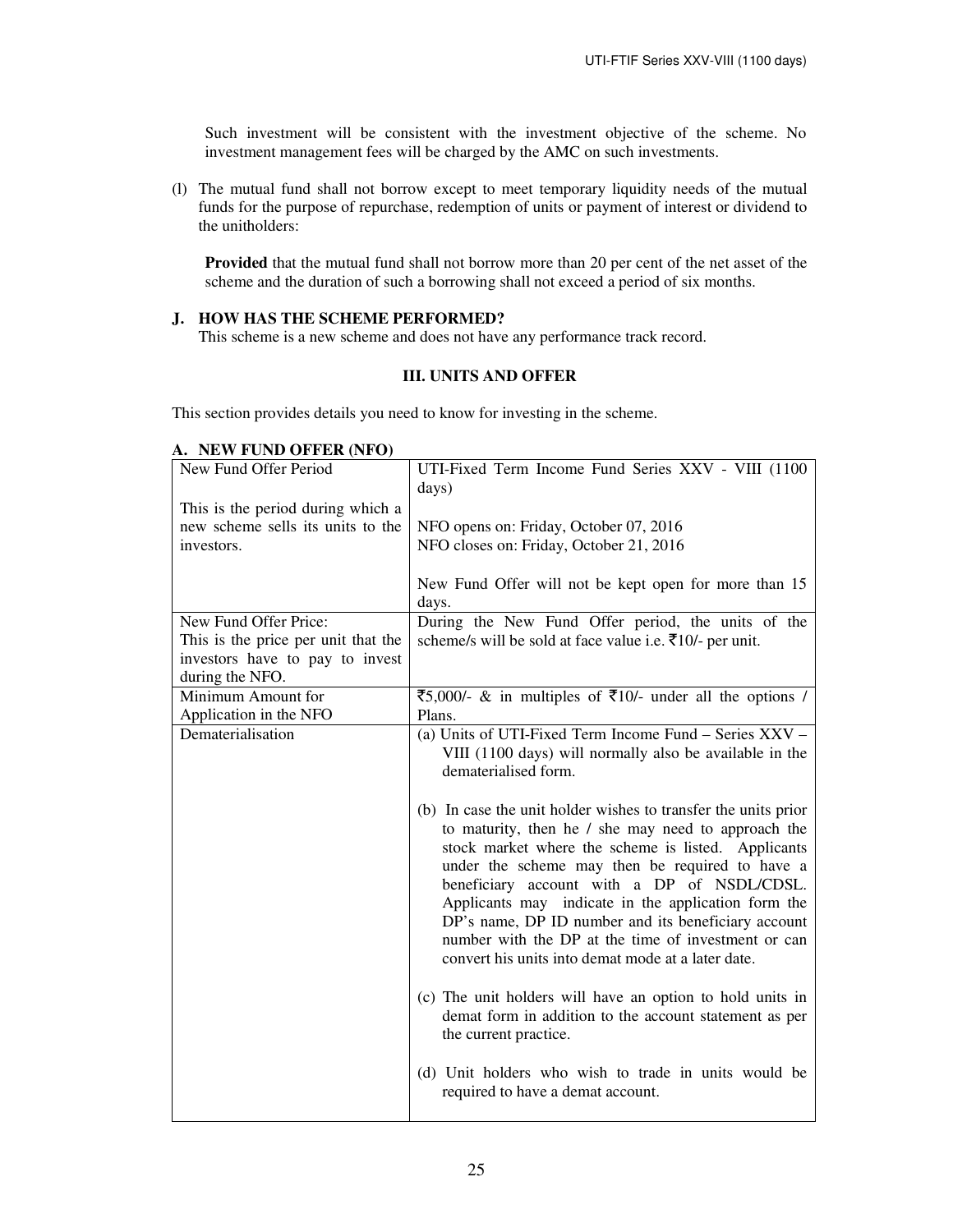|                                                                                                                                                                                                                                                                                                                                                                                                                                                                                                      | (e) The option to have the units in demat or physical form<br>may be exercised in the appropriate place in the<br>application form.                                                                                                                                                                                                                                                                                                                                                                                                                                                                                                                                                                                                                         |
|------------------------------------------------------------------------------------------------------------------------------------------------------------------------------------------------------------------------------------------------------------------------------------------------------------------------------------------------------------------------------------------------------------------------------------------------------------------------------------------------------|-------------------------------------------------------------------------------------------------------------------------------------------------------------------------------------------------------------------------------------------------------------------------------------------------------------------------------------------------------------------------------------------------------------------------------------------------------------------------------------------------------------------------------------------------------------------------------------------------------------------------------------------------------------------------------------------------------------------------------------------------------------|
| Minimum Target amount                                                                                                                                                                                                                                                                                                                                                                                                                                                                                | An amount of $\overline{\xi}20$ crore is targeted to be raised during the<br>New Fund Offer Period of the scheme. If the targeted                                                                                                                                                                                                                                                                                                                                                                                                                                                                                                                                                                                                                           |
| This is the minimum amount<br>required to operate the scheme<br>and if this is not collected during<br>the NFO period, then all the<br>investors would be refunded the<br>amount invested without any<br>return. However, if AMC fails to<br>refund the amount within<br>5<br>business<br>days,<br>interest<br><b>as</b><br>specified by SEBI (currently 15%<br>p.a.) will be paid to the investors<br>from the expiry of 5 business<br>days from the date of closure of<br>the subscription period. | amount of $\overline{5}20$ crore is not subscribed to, UTI AMC shall<br>refund the entire amount collected by the scheme by an<br>account payee cheque/refund order or by any other mode of<br>payment as may be decided by UTI AMC within 5 business<br>days from the close of the New Fund Offer period of the<br>scheme. In the event of any failure to refund such amount<br>within 5 business days from the close of the New Fund<br>Offer period of the scheme, UTI AMC shall be liable to pay<br>to the concerned applicant interest $@15\%$ p.a. or such rate<br>as may be prescribed by SEBI from time to time from the<br>6th day of the date of closure of the New Fund Offer period<br>of the scheme till the date of despatch of refund order. |
| Maximum Amount to be raised<br>(if any)<br>This is the maximum amount<br>which can be collected during the<br>NFO period, as decided by the<br><b>AMC</b>                                                                                                                                                                                                                                                                                                                                            | No maximum limit. Over subscription above Rs.20 crore<br>will be retained in full.                                                                                                                                                                                                                                                                                                                                                                                                                                                                                                                                                                                                                                                                          |
| Pre Closure & Extension of the<br>Offer                                                                                                                                                                                                                                                                                                                                                                                                                                                              | The AMC / Trustees reserve the right to extend the closing<br>date of the New Fund Offer period, subject to the<br>condition that the subscription to the New Fund Offer shall<br>not be kept open for more than 15 days. Similarly the<br>AMC/Trustee may close the New Fund Offer earlier by<br>giving one day's notice in one daily newspaper.                                                                                                                                                                                                                                                                                                                                                                                                           |
| Plans and Options offered                                                                                                                                                                                                                                                                                                                                                                                                                                                                            | The scheme offers following plans<br>Regular Plan<br>Direct Plan                                                                                                                                                                                                                                                                                                                                                                                                                                                                                                                                                                                                                                                                                            |
|                                                                                                                                                                                                                                                                                                                                                                                                                                                                                                      | Both the plans offer following options<br>Growth Option<br>(i)<br>Quarterly Dividend Option with Payout facility<br>(ii)<br>Flexi Dividend Option with Payout facility<br>(iii)<br>Annual Dividend Option with Payout facility<br>(iv)<br>Maturity Dividend Option with Payout facility<br>(v)                                                                                                                                                                                                                                                                                                                                                                                                                                                              |
|                                                                                                                                                                                                                                                                                                                                                                                                                                                                                                      | where<br>option<br>In<br>is<br>exercised<br>case<br>no<br>by<br>the<br>applicant/unitholder at the time of making his investment or<br>subsequently he will be deemed to be under the Growth<br>Option and his application will be processed accordingly. In<br>case dividend option is indicated and the periodicity is not<br>mentioned, then the default dividend option will be the<br><b>Quarterly Dividend Option</b>                                                                                                                                                                                                                                                                                                                                 |
|                                                                                                                                                                                                                                                                                                                                                                                                                                                                                                      | <b>Direct Plan:</b><br>Direct Plan is only for investors who purchase/subscribe<br>units directly with the Fund and is not available for<br>investors who route their investments through a Distributor.                                                                                                                                                                                                                                                                                                                                                                                                                                                                                                                                                    |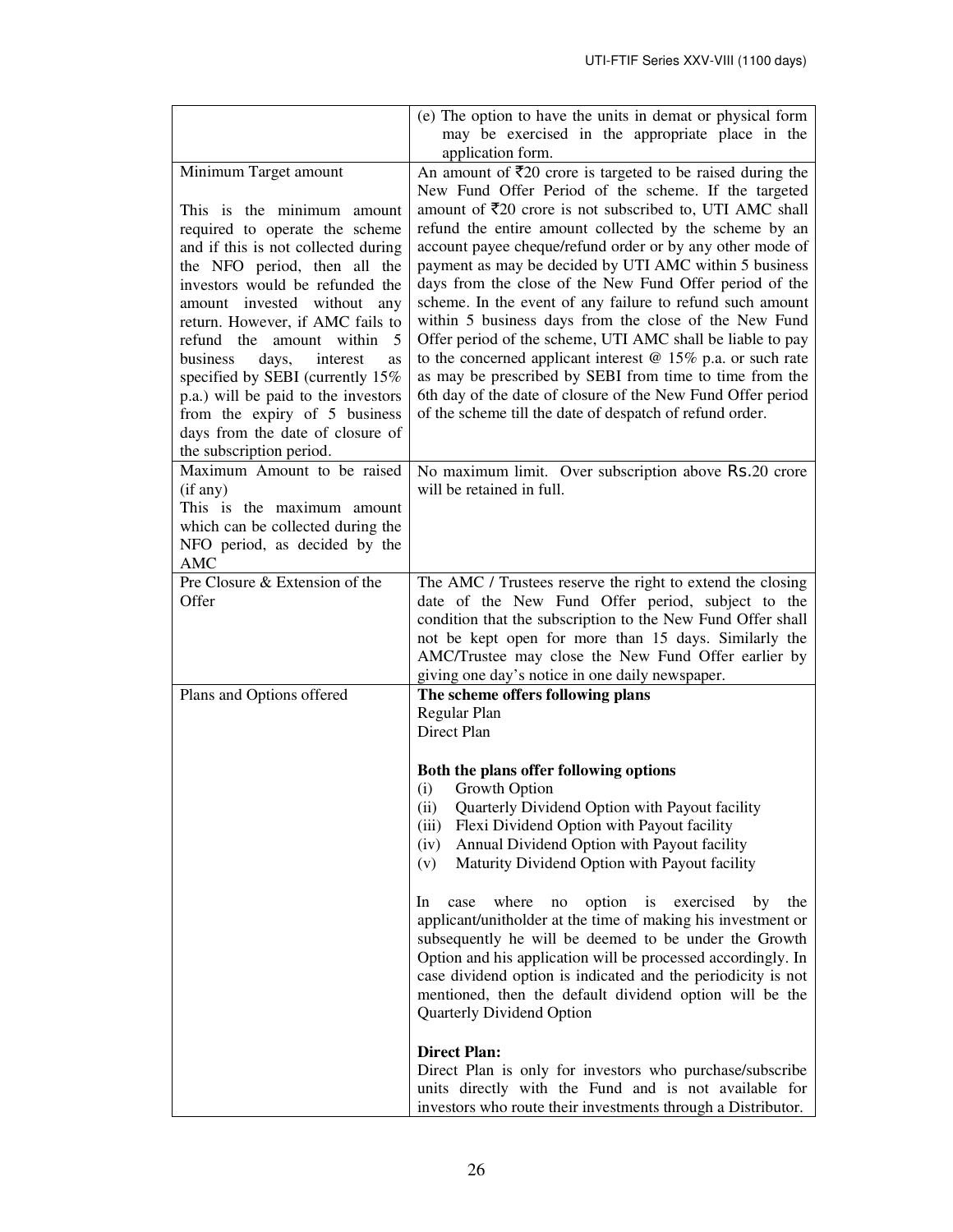|                 | The Direct Plan will be a separate plan under the Scheme<br>and shall have a lower expense ratio excluding distribution<br>expenses, commission etc and will have a separate NAV.<br>No commission shall be paid / charged from Direct Plan.                                                                                                                                                                                                                                                                                                                                                                                                                                                                                              |                                                                                                                                                                                                                                                          |                           |                     |
|-----------------|-------------------------------------------------------------------------------------------------------------------------------------------------------------------------------------------------------------------------------------------------------------------------------------------------------------------------------------------------------------------------------------------------------------------------------------------------------------------------------------------------------------------------------------------------------------------------------------------------------------------------------------------------------------------------------------------------------------------------------------------|----------------------------------------------------------------------------------------------------------------------------------------------------------------------------------------------------------------------------------------------------------|---------------------------|---------------------|
|                 | The Direct Plan and Regular Plan will have a common<br>Portfolio.<br>How to apply: Investors subscribing under Direct<br>will have to indicate "Direct Plan" against<br>Plan<br>the Scheme name in the application form as for<br>example "UTI-Fixed Term Income Fund Series -<br>XXV - VIII (1100 days) -Direct Plan".                                                                                                                                                                                                                                                                                                                                                                                                                   |                                                                                                                                                                                                                                                          |                           |                     |
|                 |                                                                                                                                                                                                                                                                                                                                                                                                                                                                                                                                                                                                                                                                                                                                           |                                                                                                                                                                                                                                                          |                           |                     |
|                 | <b>Plans:</b>                                                                                                                                                                                                                                                                                                                                                                                                                                                                                                                                                                                                                                                                                                                             | Treatment of applications under "Direct" / "Regular"                                                                                                                                                                                                     |                           |                     |
|                 | <b>Scenario</b>                                                                                                                                                                                                                                                                                                                                                                                                                                                                                                                                                                                                                                                                                                                           | <b>Broker Code</b>                                                                                                                                                                                                                                       | Plan                      | <b>Default Plan</b> |
|                 |                                                                                                                                                                                                                                                                                                                                                                                                                                                                                                                                                                                                                                                                                                                                           | mentioned by                                                                                                                                                                                                                                             | mentioned by              | to be               |
|                 |                                                                                                                                                                                                                                                                                                                                                                                                                                                                                                                                                                                                                                                                                                                                           | the investor                                                                                                                                                                                                                                             | the investor              | captured            |
|                 |                                                                                                                                                                                                                                                                                                                                                                                                                                                                                                                                                                                                                                                                                                                                           | Not mentioned                                                                                                                                                                                                                                            | Not mentioned Direct Plan |                     |
|                 | $\overline{2}$                                                                                                                                                                                                                                                                                                                                                                                                                                                                                                                                                                                                                                                                                                                            | Not mentioned                                                                                                                                                                                                                                            | Direct                    | Direct Plan         |
|                 | 3                                                                                                                                                                                                                                                                                                                                                                                                                                                                                                                                                                                                                                                                                                                                         | Not mentioned                                                                                                                                                                                                                                            | Regular                   | Direct Plan         |
|                 | 4                                                                                                                                                                                                                                                                                                                                                                                                                                                                                                                                                                                                                                                                                                                                         | Mentioned                                                                                                                                                                                                                                                | Direct                    | Direct Plan         |
|                 | 5                                                                                                                                                                                                                                                                                                                                                                                                                                                                                                                                                                                                                                                                                                                                         | Direct                                                                                                                                                                                                                                                   | Not                       | Direct Plan         |
|                 | 6                                                                                                                                                                                                                                                                                                                                                                                                                                                                                                                                                                                                                                                                                                                                         | Direct                                                                                                                                                                                                                                                   | Mentioned<br>Regular      | Direct Plan         |
|                 | 7                                                                                                                                                                                                                                                                                                                                                                                                                                                                                                                                                                                                                                                                                                                                         | Mentioned                                                                                                                                                                                                                                                | Regular                   | Regular Plan        |
|                 | 8                                                                                                                                                                                                                                                                                                                                                                                                                                                                                                                                                                                                                                                                                                                                         | Mentioned                                                                                                                                                                                                                                                | <b>Not</b>                | Regular Plan        |
|                 |                                                                                                                                                                                                                                                                                                                                                                                                                                                                                                                                                                                                                                                                                                                                           |                                                                                                                                                                                                                                                          | Mentioned                 |                     |
| Dividend Policy | In cases of wrong/ invalid/ incomplete ARN codes<br>mentioned in the application form under Scenarios 7 or 8<br>above, the application shall be processed under Regular<br>Plan. UTI AMC shall contact and obtain the correct ARN<br>code within 30 calendar days of the receipt of the<br>application form from the investor/ distributor. In case, the<br>correct code is not received within 30 calendar days, the<br>transaction shall be reprocessed under Direct Plan from the<br>date of application without any exit load.<br>For further details on Direct Plan, please refer to SAI<br>The unitholder shall have a choice to join either the Growth<br>Option or the Quarterly / Flexi / Annual / Maturity Dividend<br>Options. |                                                                                                                                                                                                                                                          |                           |                     |
|                 | (i)<br>(ii)                                                                                                                                                                                                                                                                                                                                                                                                                                                                                                                                                                                                                                                                                                                               | <b>Growth Option:</b><br>Ordinarily no dividend distribution will be made under<br>this option. All income generated and profits booked<br>will be ploughed back and returns shall be reflected<br>through the NAV.<br><b>Quarterly Dividend Option:</b> |                           |                     |
|                 |                                                                                                                                                                                                                                                                                                                                                                                                                                                                                                                                                                                                                                                                                                                                           | Subject to availability of distributable surplus under                                                                                                                                                                                                   |                           |                     |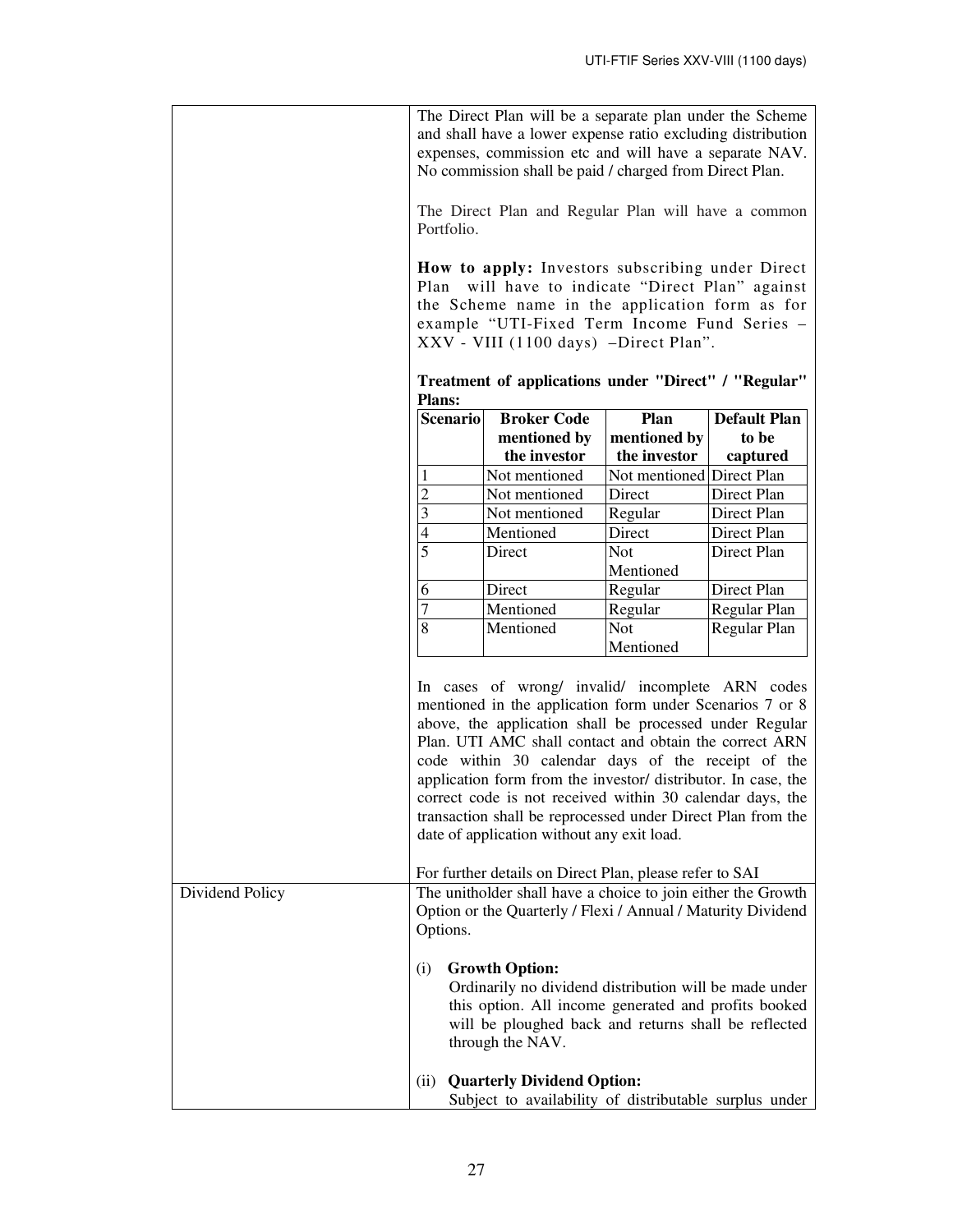|                                             | the Quarterly Dividend option of the scheme, dividend<br>will be distributed in the last week of every quarter<br>viz., March, June, September & December or such<br>other day / frequency as may be decided by the<br>Trustee, as computed in accordance with SEBI<br>Regulations. Under this Payout facility is available.<br>(iii) Flexi Dividend Option:<br>Under the Flexi Dividend Option, dividend is proposed<br>to be declared at such frequencies as may be decided<br>by UTI AMC Ltd from time to time, subject to<br>availability of distributable surplus, as computed in<br>accordance with SEBI (MF) Regulations 1996.<br>However, there is no assurance or guarantee to the unit<br>holders, as to the rate and frequency of declaration of<br>dividend. Under this Payout facility is available. |
|---------------------------------------------|-------------------------------------------------------------------------------------------------------------------------------------------------------------------------------------------------------------------------------------------------------------------------------------------------------------------------------------------------------------------------------------------------------------------------------------------------------------------------------------------------------------------------------------------------------------------------------------------------------------------------------------------------------------------------------------------------------------------------------------------------------------------------------------------------------------------|
|                                             | (iv) Annual Dividend Option:<br>Subject to availability of distributable surplus under<br>the Annual Dividend option of the scheme, dividend<br>will be distributed in the last week of every financial<br>year viz., March or such other day / frequency as may<br>be decided by the Trustee, as computed in accordance<br>with SEBI Regulations. Under this Payout facility is<br>available.                                                                                                                                                                                                                                                                                                                                                                                                                    |
|                                             | (v) Maturity Dividend Option:<br>Subject to availability of distributable surplus under<br>the Maturity Dividend option of the scheme, dividend<br>will be distributed on or before the Maturity Date /<br>Final Redemption Date of the scheme or such other<br>day / frequency as may be decided by the Trustee, as<br>computed in accordance with SEBI Regulations. Under<br>this Payout facility is available.                                                                                                                                                                                                                                                                                                                                                                                                 |
|                                             | There is no assurance or guarantee to the Unit holders as to<br>the rate of dividend distribution.                                                                                                                                                                                                                                                                                                                                                                                                                                                                                                                                                                                                                                                                                                                |
|                                             | Though it is the intention of the scheme to make periodical<br>dividend distribution, there may be instances when no<br>dividend distribution could be made.                                                                                                                                                                                                                                                                                                                                                                                                                                                                                                                                                                                                                                                      |
| Additional Mode of<br>Payment<br>during NFO | Investors may apply for the UTI-Fixed Term Income Fund-<br>Series XXV - VIII (1100 days) through Applications<br>Supported by Blocked Amount (ASBA) process during the<br>NFO period by filling in the ASBA form and submitting<br>the same to their respective banks, which in turn will block<br>the subscription amount in the said account as per the<br>authority contained in ASBA form and undertake other<br>tasks as per the procedure specified therein. (The details of<br>banks' branches accepting ASBA form are available on the<br>websites<br>of<br><b>BSE</b><br>(www.bseindia.com),<br><b>NSE</b><br>(www.nseindia.com) and SEBI (www.sebi.gov.in) or at<br>your nearest UTI Financial Centre.) For applicants<br>applying through ASBA, on the date of allotment, the                          |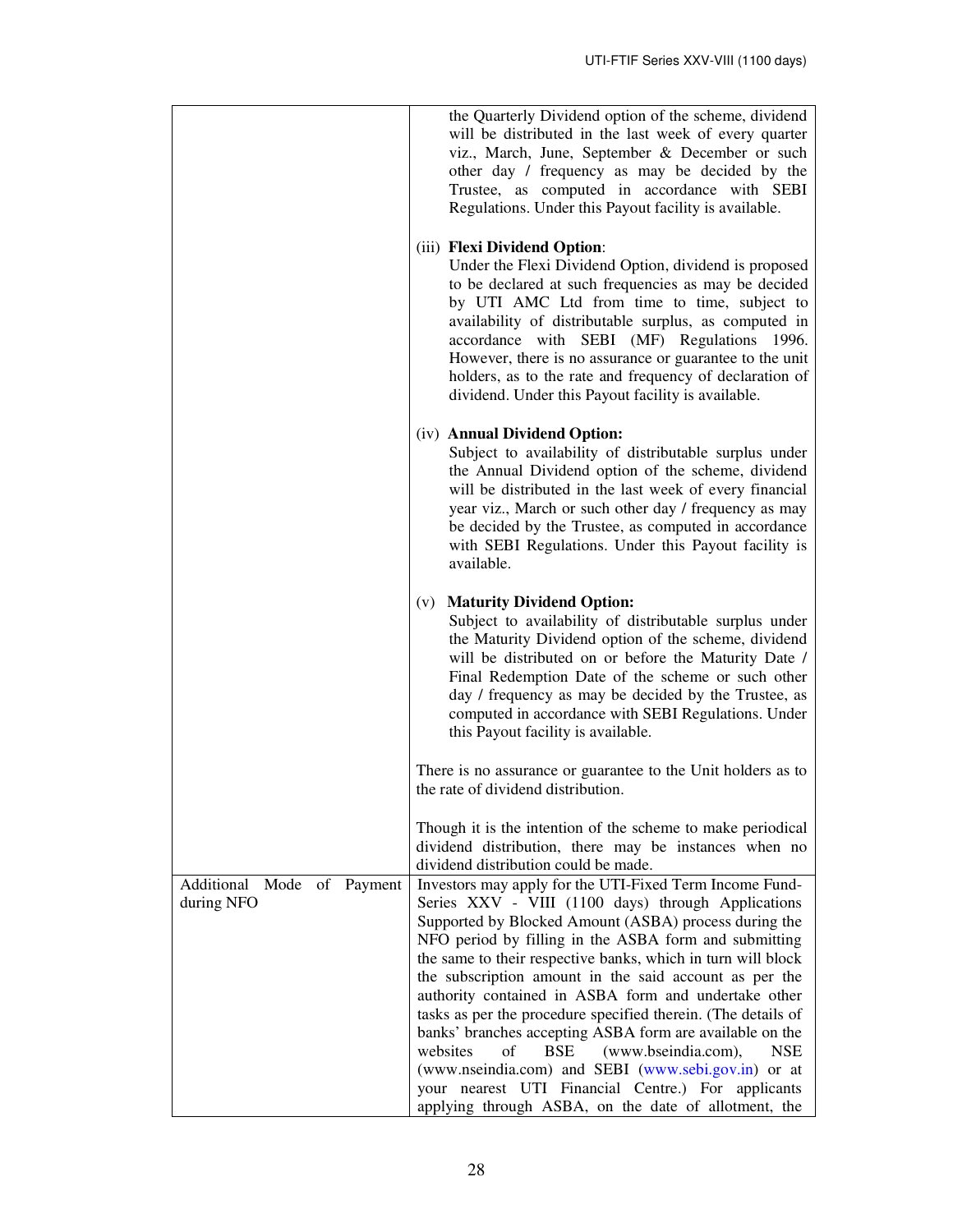|                                                                                | amount will be unblocked in their respective bank accounts<br>and account will be debited to the extent required to pay                                                                                                                                                                                                                                                                                                                                                                                                                                                                                   |
|--------------------------------------------------------------------------------|-----------------------------------------------------------------------------------------------------------------------------------------------------------------------------------------------------------------------------------------------------------------------------------------------------------------------------------------------------------------------------------------------------------------------------------------------------------------------------------------------------------------------------------------------------------------------------------------------------------|
| Cash /<br>Mode of Payment –<br>Transfer<br>funds<br>of<br>through<br>NEFT/RTGS | for allotment of Units applied in the application form.<br>Cash payment to the extent of $\overline{$}50,000/$ - per investor, per<br>Mutual Fund, per financial year through designated<br>branches of Axis Bank will be accepted (even from such<br>small investors who may not be tax payers and may not<br>have Permanent Account Number (PAN)/bank accounts,<br>subject to the following procedure.                                                                                                                                                                                                  |
|                                                                                | Investors who desire to invest upto $\overline{\xi}50,000/$ - per<br>i.<br>financial year shall contact any of our UFCs and obtain<br>a Form for Deposit of Cash and fill-up the same.                                                                                                                                                                                                                                                                                                                                                                                                                    |
|                                                                                | ii. Investors shall then approach the designated branch of<br>Axis Bank along with the duly filled-in Form for<br>Deposit of Cash and deposit the cash.                                                                                                                                                                                                                                                                                                                                                                                                                                                   |
|                                                                                | iii. Axis Bank will provide an Acknowledgement slip<br>containing the details of Date & Time of deposit,<br>Unique serial number, Scheme Name, Name of the<br>Investor and Cash amount deposited. The Investors<br>shall attach the Acknowledgement slip with the duly<br>filled-in application form and submit them at the UFCs<br>for time stamping.                                                                                                                                                                                                                                                    |
|                                                                                | iv. Applicability of NAV will be based on depositing of<br>cash at the designated bank branch before the cut-off<br>time and time-stamping of the valid application together<br>with the acknowledgement slip at the UTI Financial<br>centre (UFC)/Official Point of Acceptance (OPA). For<br>further details refer to SAI/relevant addendum.                                                                                                                                                                                                                                                             |
|                                                                                | Transfer of funds through National Electronic Funds<br><b>Transfer (NEFT) / Real Time Gross Settlement (RTGS) :</b>                                                                                                                                                                                                                                                                                                                                                                                                                                                                                       |
|                                                                                | Investor shall ensure that the payment is made from one of<br>his/her registered bank accounts in the folio. If the name of<br>the remitter/account number from where the amount is<br>remitted is not matching with the registered / to be<br>registered bank accounts details, such remittances shall be<br>treated as third party payments and such applications are<br>liable to be rejected. In such cases, UTI MF will refund the<br>amount to the remitter within 30 calendar days from the<br>date of receipt of the funds, as per the details made<br>available to UTI MF by the remitting Bank. |
|                                                                                | However, for transfer of funds through RTGS, the<br>Investment amount shall be of $\bar{z}2$ lacs and above.                                                                                                                                                                                                                                                                                                                                                                                                                                                                                              |
| Allotment                                                                      | For further details, please refer to SAI.<br>Subject to the receipt of the specified Minimum<br>Subscription Amount for the Scheme, full allotment will be<br>made to all valid applications received during the New<br>Fund Offer. The Trustee reserves the right, at their                                                                                                                                                                                                                                                                                                                              |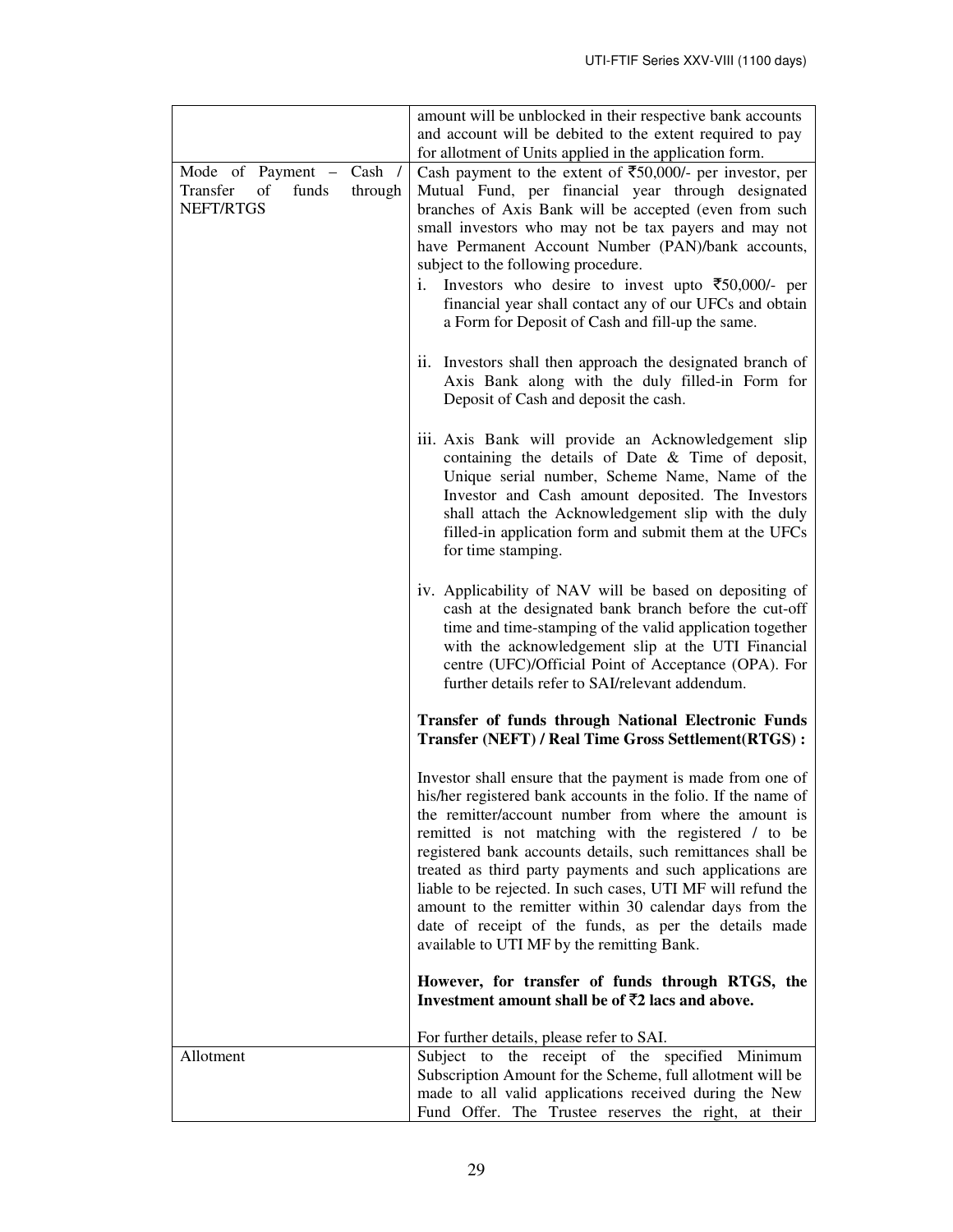|                                 | discretion without assigning any reason thereof, to reject<br>any application. Allotment will be completed within 5<br>(Five) business days from the closure of the New Fund<br>Offer.                                                                                                                                                                                                                              |
|---------------------------------|---------------------------------------------------------------------------------------------------------------------------------------------------------------------------------------------------------------------------------------------------------------------------------------------------------------------------------------------------------------------------------------------------------------------|
|                                 | (a) At the time of joining the scheme the UTI AMC shall<br>arrange to issue to the applicant, a statement of<br>account indicating his admission to the scheme and<br>other relevant details within a period not later than 5<br>business days from the closure of the New Fund<br>Offer.                                                                                                                           |
|                                 | (b) Every unitholder will be given a membership/folio<br>number, which will be appearing in SoA for his initial<br>investment. Further investments in the same name(s)<br>and in the same order would be registered under the<br>same folio, if folio number is mentioned by the<br>unitholder. In all future correspondence with the UTI<br>AMC the unitholder shall have to quote the<br>membership/folio number. |
|                                 | (c) SoA will be valid evidence of admission of the<br>applicant into the scheme. However, where the units<br>are issued subject to realization of cheque/draft such<br>issue of units will be cancelled if the cheque/draft is<br>returned unpaid and treated having not been issued.                                                                                                                               |
|                                 | (d) The NRI applicant may choose to receive the SOA at<br>his/her Indian/foreign address or at the address of<br>his/her relative resident in India.                                                                                                                                                                                                                                                                |
|                                 | (e) UTI AMC shall send the SoA at the address mentioned<br>in the application form and recorded with UTI AMC<br>and shall not incur any liability for loss, damage, mis-<br>delivery or non-delivery of the SoA.                                                                                                                                                                                                    |
|                                 | (f) If a unitholder desires to have a unit certificate $(UC)$ in<br>lieu of SoA the same would be issued to him within<br>30 days from the date of receipt of such request.                                                                                                                                                                                                                                         |
|                                 | certificate<br>the<br>unit<br>In<br>SoA<br>(g)<br>case<br><sub>or</sub><br><i>is</i><br>mutilated/defaced/lost, UTI<br>AMC<br>may issue a<br>duplicate SoA on receipt of a request to that effect<br>from the unitholder on a plain paper or in the manner<br>as may be prescribed from time to time.                                                                                                               |
| Refund                          | If application is rejected, full amount will be refunded<br>within 5 business days of closure of NFO. If refunded later<br>than 5 business days, interest $@$ 15% p.a. for delay period<br>will be paid and charged to the AMC.                                                                                                                                                                                     |
| Risk Mitigation process against | <b>Restriction on Third Party Payments</b>                                                                                                                                                                                                                                                                                                                                                                          |
| <b>Third Party Cheques</b>      | Third party payments are not accepted in any of the<br>schemes of UTI Mutual Fund subject to certain exceptions.                                                                                                                                                                                                                                                                                                    |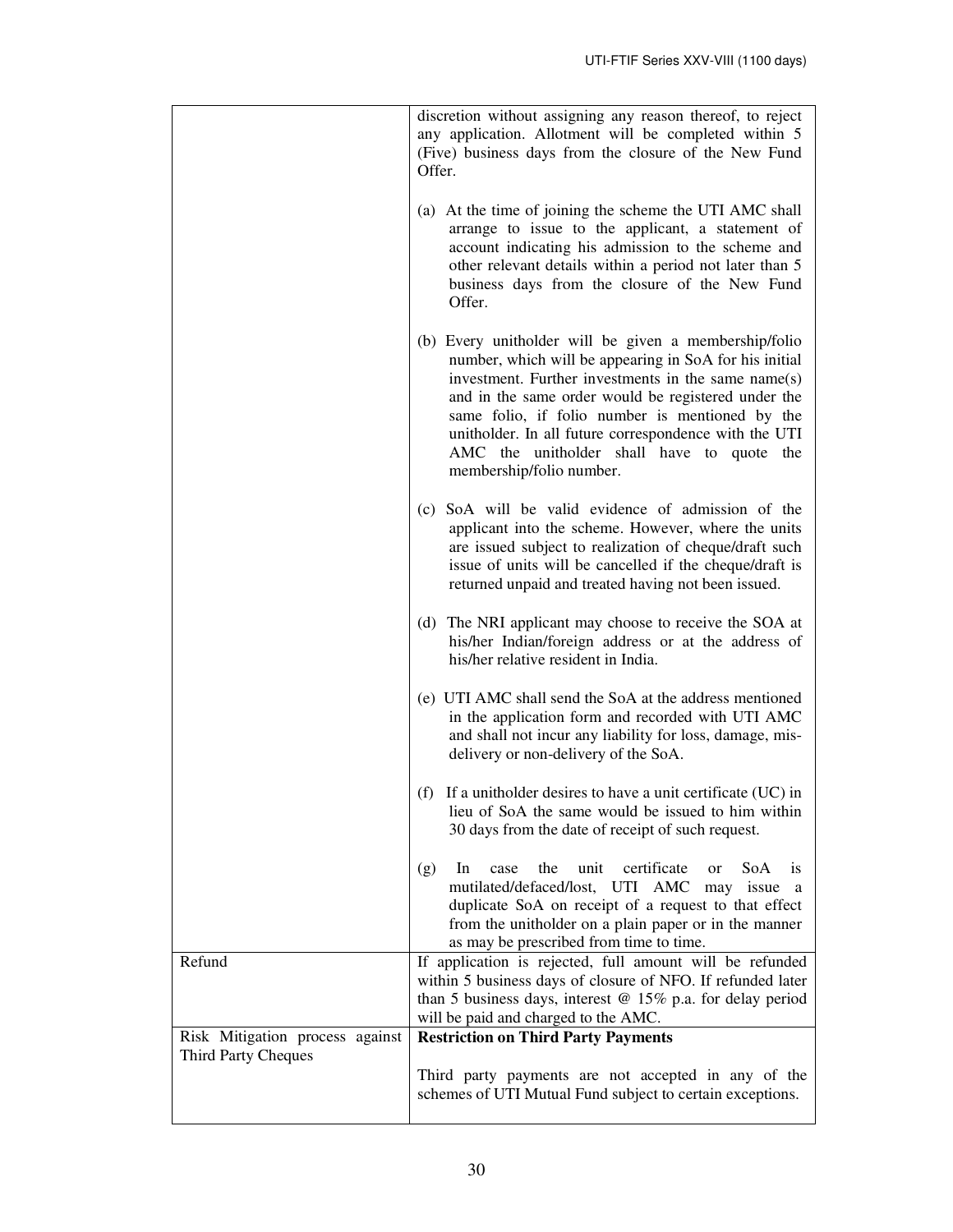|                                                                                                                               | "Third Party Payments" means the payment made through<br>instruments issued from an account other than that of the<br>beneficiary investor mentioned in the application form.<br>However, in case of payments from a joint bank account,<br>the first named applicant/investor has to be one of the joint<br>holders of the bank account from which payment is made.                                                                                                                                                                                                                                                                |
|-------------------------------------------------------------------------------------------------------------------------------|-------------------------------------------------------------------------------------------------------------------------------------------------------------------------------------------------------------------------------------------------------------------------------------------------------------------------------------------------------------------------------------------------------------------------------------------------------------------------------------------------------------------------------------------------------------------------------------------------------------------------------------|
|                                                                                                                               | Bank Mandate registration as part of the new folio<br>creation<br>In order to reduce the risk of frauds and operational risks<br>thereby protect<br>the<br>interests<br>of<br>the<br>Unit<br>and<br>holders/Investors<br>fraudulent<br>from<br>encashment<br>οf<br>redemption/dividend proceeds, Investors are required to<br>submit any of the prescribed documents (along with original<br>document for verification) in support of the bank mandate<br>mentioned in the application form for subscription under a<br>new folio, in case these details are not the same as the bank<br>account from which the investment is made. |
|                                                                                                                               | In case, the application for subscription does not comply<br>with the above requirements, UTI AMC, at its sole and<br>absolute discretion, may reject/not process such application<br>and may refund the subscription amount to the bank<br>account from where the investment was made and shall not<br>be liable for any such rejection/refund.                                                                                                                                                                                                                                                                                    |
|                                                                                                                               | For further details on documents to be submitted under the<br>process to identify third party payments etc, please refer to<br>SAI/relevant Addenda.                                                                                                                                                                                                                                                                                                                                                                                                                                                                                |
| Who can invest<br>This is an indicative list and you<br>are requested to consult your<br>financial advisor<br>ascertain<br>to | <b>Applicants:</b><br>An application for issue of units may be made by any<br>resident or non-resident Indian as well as non-individuals as<br>indicated below:                                                                                                                                                                                                                                                                                                                                                                                                                                                                     |
| whether the scheme is suitable to<br>your risk profile.                                                                       | (a) a resident individual or a NRI or person of Indian origin<br>residing abroad either singly or jointly with another or<br>upto two other individuals on joint/anyone or survivor<br>basis. An individual may make an application in his<br>personal capacity or in his capacity as an officer of a<br>Government or of a Court;                                                                                                                                                                                                                                                                                                  |
|                                                                                                                               | (b) a parent, step-parent or other lawful guardian on behalf<br>of a resident or a NRI minor. Units can be held on<br>'Joint' or 'Anyone or Survivor' basis.                                                                                                                                                                                                                                                                                                                                                                                                                                                                        |
|                                                                                                                               | (c) an association of persons or body of individuals whether<br>incorporated or not;                                                                                                                                                                                                                                                                                                                                                                                                                                                                                                                                                |
|                                                                                                                               | (d) a Hindu Undivided Family both resident and non-<br>resident;                                                                                                                                                                                                                                                                                                                                                                                                                                                                                                                                                                    |
|                                                                                                                               | (e) a body corporate including a company formed under the<br>Companies Act, 1956 replaced by The Companies Act,<br>2013 (No. 18 of 2013) or established under State or                                                                                                                                                                                                                                                                                                                                                                                                                                                              |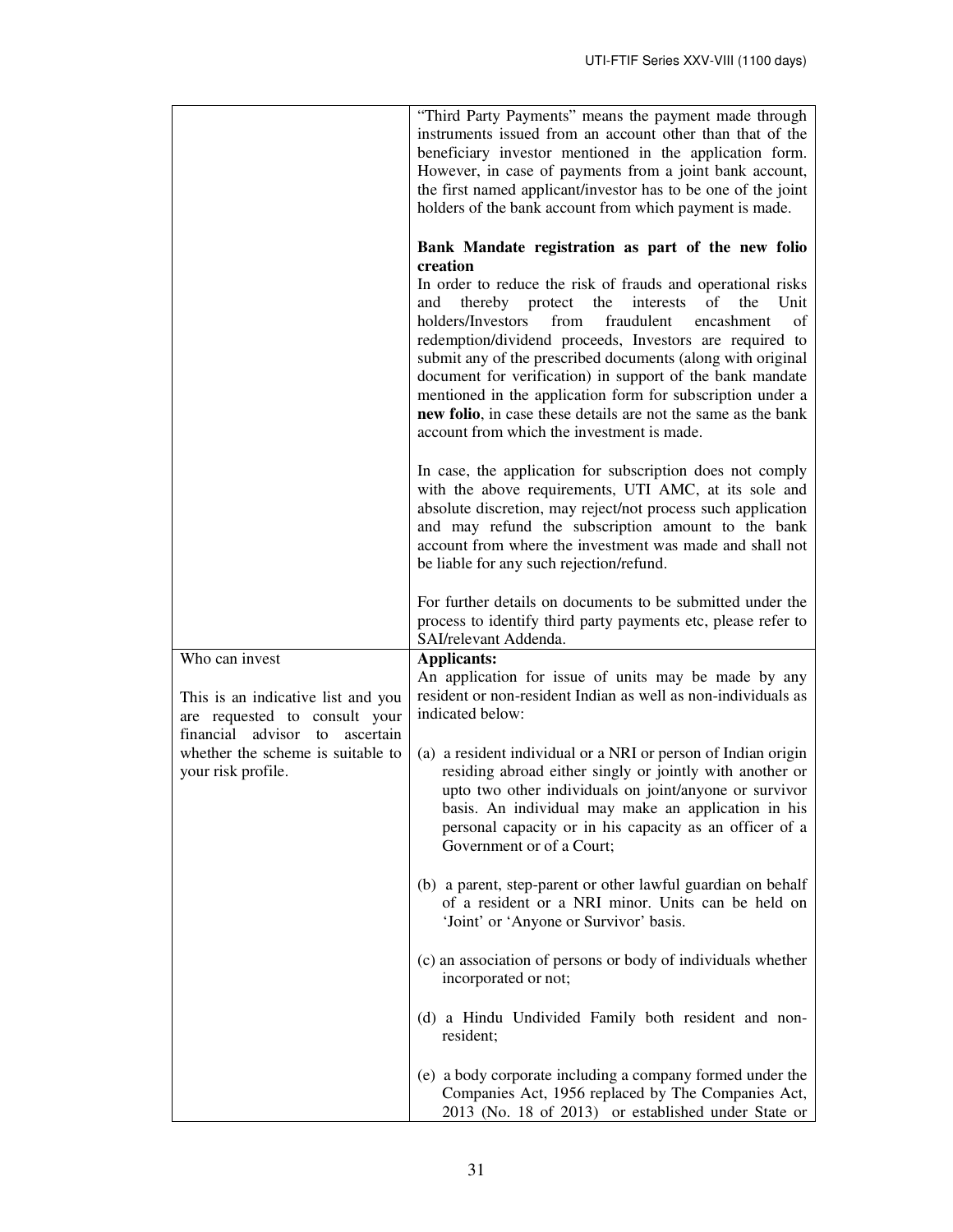| Central Law for the time being in force;                                                                                                                                                                                                                                                                                                                                                                                                                                                                                                                                                                                   |
|----------------------------------------------------------------------------------------------------------------------------------------------------------------------------------------------------------------------------------------------------------------------------------------------------------------------------------------------------------------------------------------------------------------------------------------------------------------------------------------------------------------------------------------------------------------------------------------------------------------------------|
| (f) a bank including a scheduled bank, a regional rural bank,<br>a co-operative bank etc;                                                                                                                                                                                                                                                                                                                                                                                                                                                                                                                                  |
| an eligible trust including Private Trust being<br>(g)<br>irrevocable trust and created by an instrument in<br>writing;                                                                                                                                                                                                                                                                                                                                                                                                                                                                                                    |
| (h) a society as defined under the scheme;                                                                                                                                                                                                                                                                                                                                                                                                                                                                                                                                                                                 |
| (i) a Financial Institution;                                                                                                                                                                                                                                                                                                                                                                                                                                                                                                                                                                                               |
| an Army/Navy/Air Force/Paramilitary Fund;<br>(i)                                                                                                                                                                                                                                                                                                                                                                                                                                                                                                                                                                           |
| $(k)$ a partnership firm;<br>(An application by a partnership firm shall be made by<br>not more than two partners of the firm and the first<br>named person shall be recognised by UTI AMC for all<br>practical purposes as the unitholder. The first named<br>person in the application form should either be<br>authorised by all remaining partners to sign on behalf of<br>them or the partnership deed submitted by the<br>partnership firm should so provide.)                                                                                                                                                       |
| (1) Foreign Portfolio Investor (FPI) as defined under<br>Regulation $2(1)(h)$ of Securities and Exchange Board of<br>India (Foreign Portfolio Investors) Regulations, 2014;                                                                                                                                                                                                                                                                                                                                                                                                                                                |
| (m)Mutual Funds;                                                                                                                                                                                                                                                                                                                                                                                                                                                                                                                                                                                                           |
| (n) Scientific and Industrial Research Organisation and                                                                                                                                                                                                                                                                                                                                                                                                                                                                                                                                                                    |
| (o) Any other category of investors.                                                                                                                                                                                                                                                                                                                                                                                                                                                                                                                                                                                       |
| Subject to the Regulations, the sponsors, the Mutual Funds<br>managed by them, their associates and the AMC may<br>acquire units of the scheme. The AMC shall not be entitled<br>to charge any fees on its investments in the scheme.                                                                                                                                                                                                                                                                                                                                                                                      |
| Note:<br>(a) In terms of the notification No. FERA/195/99-RB dated<br>March 30, 1999 and FERA/212/99-RB dated October<br>18, 1999, the RBI has granted a general permission to<br>mutual funds, as referred to in Clause 23(D) of Section<br>10 of the Income Tax Act, 1961 to issue and repurchase<br>Units of their schemes which are approved by SEBI to<br>NRIs/PIOs and FPIs respectively, subject to conditions<br>set out in the aforesaid notifications. Further, general<br>permission is also granted to send such Units to<br>NRIs/PIOs and FPIs to their place of residence or<br>location as the case may be. |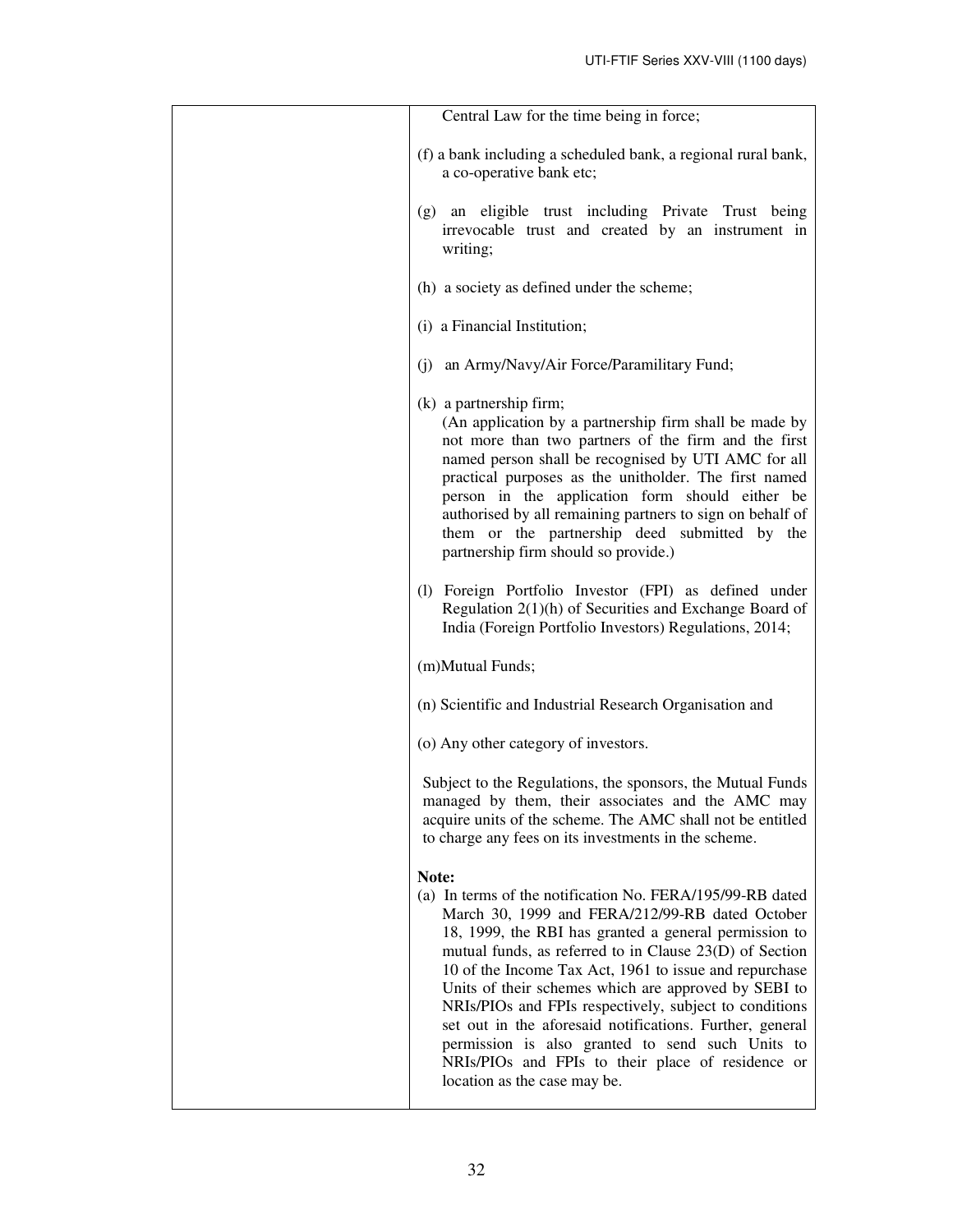| (b) Returned cheques are liable not to be presented again for<br>collection, and the accompanying Application Forms<br>are liable to be rejected. In case the returned cheques are<br>presented again, the necessary charges are liable to be<br>debited to the investor.                                                                                                                                                                                                                                                                                                                                                                                                                                                                                                                                                                                                                                                                                                                                                                                                                                                                                                                                                                                                                                                                                                                             |
|-------------------------------------------------------------------------------------------------------------------------------------------------------------------------------------------------------------------------------------------------------------------------------------------------------------------------------------------------------------------------------------------------------------------------------------------------------------------------------------------------------------------------------------------------------------------------------------------------------------------------------------------------------------------------------------------------------------------------------------------------------------------------------------------------------------------------------------------------------------------------------------------------------------------------------------------------------------------------------------------------------------------------------------------------------------------------------------------------------------------------------------------------------------------------------------------------------------------------------------------------------------------------------------------------------------------------------------------------------------------------------------------------------|
| "Neither this Scheme Information Document nor the units<br>have been registered in any jurisdiction including the<br>United States of America. The distribution of this Scheme<br>Information Document in certain jurisdictions may be<br>restricted or subject to registration requirements and,<br>accordingly, persons who come into possession of this<br>Scheme Information Document are required to inform<br>themselves about, and to observe any such restrictions. No<br>persons receiving a copy of this Scheme Information<br>Document or any accompanying application form in such<br>jurisdiction may treat this Scheme Information Document<br>or such application form as constituting an invitation to<br>them to subscribe for units, nor should they in any event use<br>any such application form, unless in the relevant<br>jurisdiction such an invitation could lawfully be made to<br>them and such application form could lawfully be used<br>without compliance with any registration or other legal<br>requirements. Accordingly this Scheme Information<br>Document does not constitute an offer or solicitation by<br>anyone in any jurisdiction in which such offer or<br>solicitation is not lawful or in which the person making<br>such offer or solicitation is not qualified to do so or to<br>anyone to whom it is unlawful to make such offer or<br>solicitation. |
| It is the responsibility of any persons in possession of this<br>Scheme Information Document and any persons wishing to<br>apply for units pursuant to this Scheme Information<br>Document to inform themselves of and to observe, all<br>and Regulations of such<br>applicable laws<br>relevant<br>jurisdiction".                                                                                                                                                                                                                                                                                                                                                                                                                                                                                                                                                                                                                                                                                                                                                                                                                                                                                                                                                                                                                                                                                    |
| Non-acceptance of subscriptions from OCBs in the<br><b>Schemes of UTI MF.</b>                                                                                                                                                                                                                                                                                                                                                                                                                                                                                                                                                                                                                                                                                                                                                                                                                                                                                                                                                                                                                                                                                                                                                                                                                                                                                                                         |
| <b>Investments by Overseas Corporate Bodies (OCBs)</b><br>Foreign Exchange<br>to<br>the<br>Management<br>Pursuant<br>[Withdrawal of General Permission to Overseas Corporate<br>Bodies (OCBs)] Regulations, 2003, and the consequential<br>amendments made in the Foreign Exchange Management<br>(Transfer or issue of Security by a Person Resident outside<br>India) Regulations, 2000, OCBs, cannot invest, inter alia,<br>in Mutual Fund Schemes.                                                                                                                                                                                                                                                                                                                                                                                                                                                                                                                                                                                                                                                                                                                                                                                                                                                                                                                                                 |
| 'Overseas Corporate Body' (OCB)<br>As per Regulation $2(xi)$ of the Foreign<br>Exchange<br>Management (Deposit) Regulations,<br>2000,<br>'Overseas<br>Corporate Body' means a company, partnership firm,                                                                                                                                                                                                                                                                                                                                                                                                                                                                                                                                                                                                                                                                                                                                                                                                                                                                                                                                                                                                                                                                                                                                                                                              |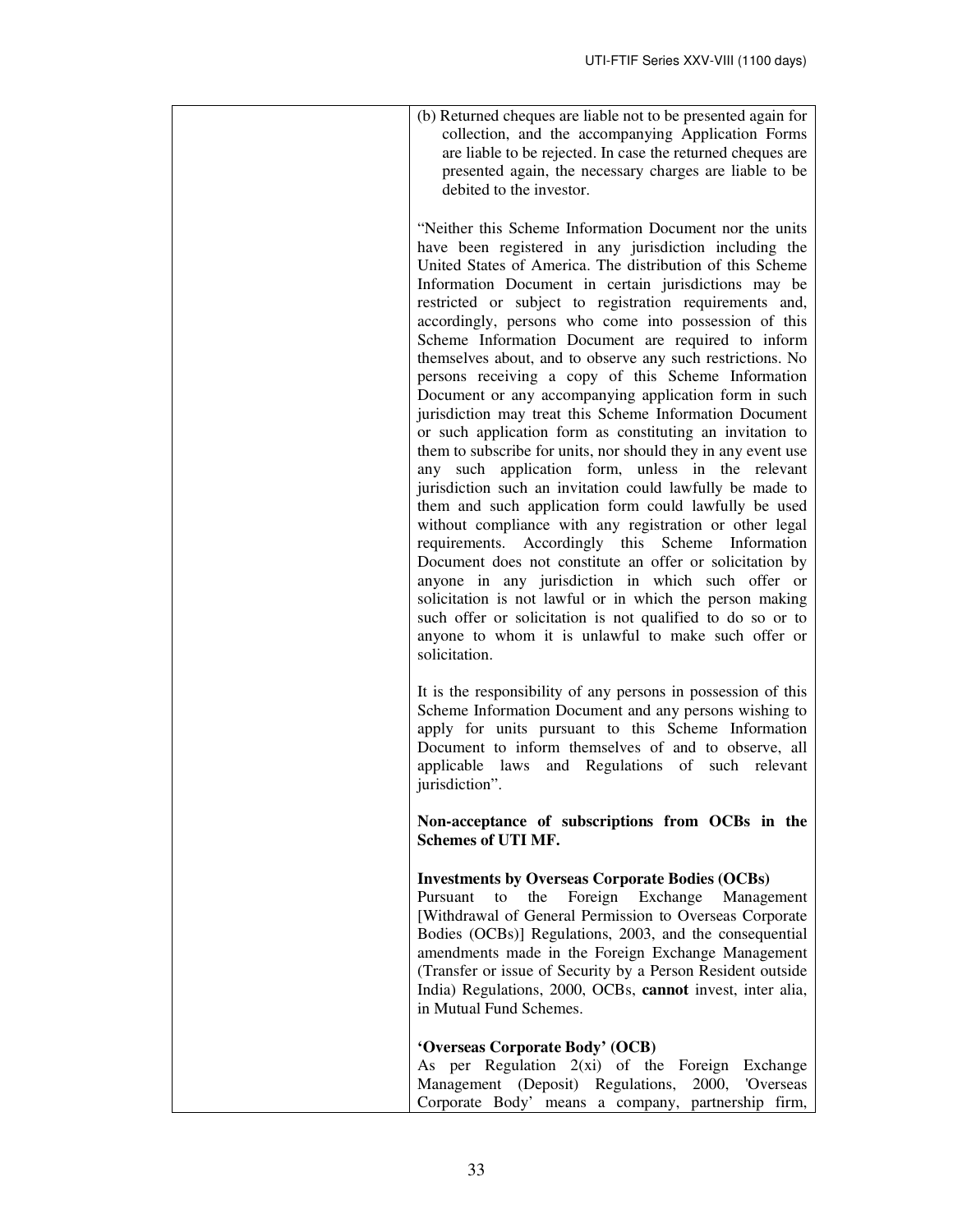| society and other corporate body owned directly or<br>indirectly to the extent of at least sixty per cent by Non-<br>Resident Indians (hereinafter referred to as 'NRIs') and<br>includes overseas trust in which not less than sixty percent<br>beneficial interest is held by Non-resident Indians<br>(hereinafter referred to as 'Overseas Trust') directly or<br>indirectly but irrevocably.                                                                                                                                                                                           |
|--------------------------------------------------------------------------------------------------------------------------------------------------------------------------------------------------------------------------------------------------------------------------------------------------------------------------------------------------------------------------------------------------------------------------------------------------------------------------------------------------------------------------------------------------------------------------------------------|
| <b>Investment by Individuals - Foreign Nationals</b><br>For the purposes of carrying out the transactions by Foreign<br>Nationals in the units of the Schemes of UTI Mutual Fund,                                                                                                                                                                                                                                                                                                                                                                                                          |
| 1. Foreign Nationals shall be resident in India as per the<br>provisions of the Foreign Exchange Management Act,<br>1999.                                                                                                                                                                                                                                                                                                                                                                                                                                                                  |
| 2. Foreign Nationals are required to comply (including<br>taking necessary approvals) with all the laws, rules,<br>regulations, guidelines and circulars, as may be<br>issued/applicable from time to time, including but not<br>limited to and pertaining to anti money laundering,<br>know your customer (KYC), income tax, foreign<br>exchange<br>management (the Foreign Exchange<br>Management Act, 1999 and the Rules and Regulations<br>made thereunder) including in all the applicable<br>jurisdictions.                                                                          |
| UTI AMC reserves the right to amend/terminate this facility<br>at any time, keeping in view business/operational<br>exigencies.                                                                                                                                                                                                                                                                                                                                                                                                                                                            |
| Holding Basis: In the event an account has more than one<br>registered holder the first-named Unit holder shall receive<br>the account statements, all notices and correspondence with<br>respect to the account, as well as the proceeds of any<br>Redemption requests or dividends or other distributions. In<br>addition, such holder shall have the voting rights, as<br>permitted, associated with such Units as per the applicable<br>guidelines.                                                                                                                                    |
| Applicants can specify the 'mode of holding' in the<br>prescribed application form as 'Jointly' or 'Anyone or<br>Survivor'. In the case of holding specified as 'Jointly',<br>Redemption requests would have to be signed by all joint<br>holders. However, in cases of holding specified as 'Anyone<br>or Survivor', any one of the Unit holders will have the<br>power / authority to make Redemption requests, without it<br>being necessary for all the Unit holders to sign. However, in<br>all cases, the proceeds of the Redemption will be paid to the<br>first-named Unit holder. |
| In case of death / insolvency of any one or more of the<br>persons named in the Register of Unit holders as the joint<br>holders of any Units, the AMC shall not be bound to                                                                                                                                                                                                                                                                                                                                                                                                               |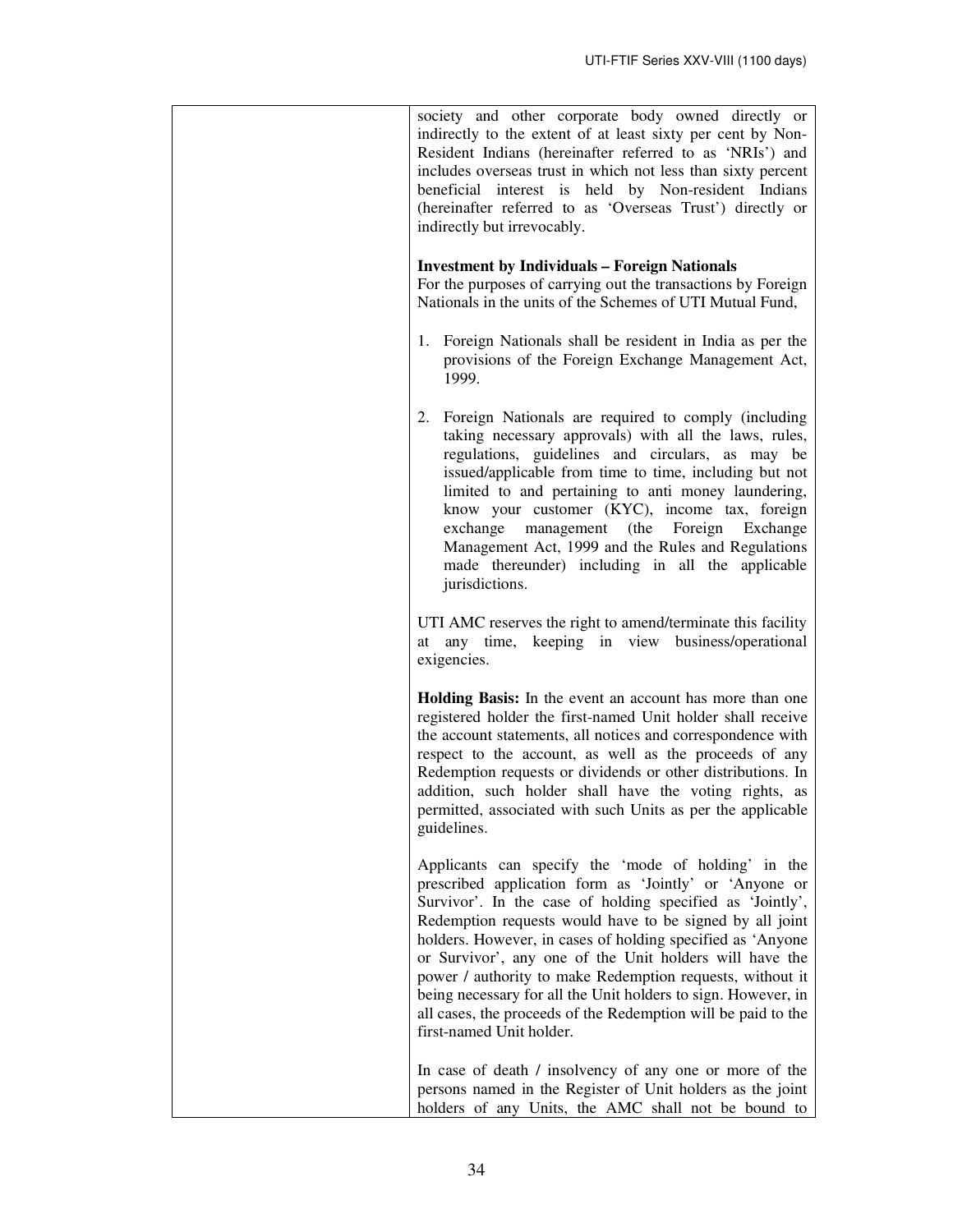|                                  | recognise any person $(s)$ other than the remaining holders. In<br>all such cases, the proceeds of the Redemption will be paid<br>to the first-named of such remaining Unit holders. |
|----------------------------------|--------------------------------------------------------------------------------------------------------------------------------------------------------------------------------------|
| Uniform Procedure for Updation / | A. Updation / Change of address                                                                                                                                                      |
| Change of Address & Change /     | Investors are requested to update their change of address                                                                                                                            |
| <b>Updation of Bank details</b>  | within 30 days from the date of change.                                                                                                                                              |
|                                  |                                                                                                                                                                                      |
|                                  | Investors are required to submit the documents to the                                                                                                                                |
|                                  | intermediaries of KYC Registration Agency (KRA) as may                                                                                                                               |
|                                  | be specified by them, from time to time.                                                                                                                                             |
|                                  |                                                                                                                                                                                      |
|                                  | For further<br>details<br>list of<br>on<br>documents<br>be<br>to                                                                                                                     |
|                                  | submitted/acceptable etc, please refer to SAI.                                                                                                                                       |
|                                  |                                                                                                                                                                                      |
|                                  | <b>B.</b> Updation/Change of Bank details                                                                                                                                            |
|                                  | Investors are requested to update/change their bank details                                                                                                                          |
|                                  | using the Form for registration of multiple bank accounts.                                                                                                                           |
|                                  | Investors are required to submit self attested copy of the                                                                                                                           |
|                                  | supporting documents, having validity at the time of                                                                                                                                 |
|                                  | submission, each towards Proof of Identity and proof of old                                                                                                                          |
|                                  | and new bank accounts for updating /changing the bank                                                                                                                                |
|                                  | details                                                                                                                                                                              |
|                                  |                                                                                                                                                                                      |
|                                  | For further details on documents to be submitted/acceptable                                                                                                                          |
|                                  | in respect of old investments where bank details are not                                                                                                                             |
|                                  | updated, procedural requirements to be completed in respect                                                                                                                          |
|                                  | investments made in the name of minor child on<br>of                                                                                                                                 |
|                                  | attaining majority, receiving of dividend/redemption                                                                                                                                 |
|                                  | payment in bank account etc, please refer to SAI.                                                                                                                                    |
|                                  |                                                                                                                                                                                      |
|                                  | Non-submission of required documents                                                                                                                                                 |
|                                  | In case of non-submission of required documents as                                                                                                                                   |
|                                  | required under A and B aforesaid, UTI Mutual Fund, at its                                                                                                                            |
|                                  | sole and absolute discretion, may reject the transaction or                                                                                                                          |
|                                  | may decide alternate method of processing such requests.                                                                                                                             |
|                                  |                                                                                                                                                                                      |
| Where can you submit the filled  | For further details, refer to SAI<br><b>Name and Address of Registrar:</b>                                                                                                           |
| up applications.                 |                                                                                                                                                                                      |
|                                  | Karvy Computershare Pvt. Ltd,                                                                                                                                                        |
|                                  | Unit: UTIMF,                                                                                                                                                                         |
|                                  | Karvy Selenium Tower B,                                                                                                                                                              |
|                                  | Plot Nos. 31 & 32 Financial District,                                                                                                                                                |
|                                  | Nanakramguda, Serilingampally Mandal,                                                                                                                                                |
|                                  | Hyderabad $-500032$ ,                                                                                                                                                                |
|                                  | Board No: 040 - 6716 2222,                                                                                                                                                           |
|                                  | Fax no: 040-6716 1888,                                                                                                                                                               |
|                                  | Email:uti@karvy.com                                                                                                                                                                  |
|                                  |                                                                                                                                                                                      |
|                                  | The details of Official Points of Acceptance are given on                                                                                                                            |
|                                  | the back cover page.                                                                                                                                                                 |
| Custodian of the Scheme          | The Trustees have appointed Stock Holding Corporation of                                                                                                                             |
|                                  | India Ltd (SCHIL) as the Custodian of the scheme.                                                                                                                                    |
| How to Apply                     | Please refer to the SAI and Application form for the                                                                                                                                 |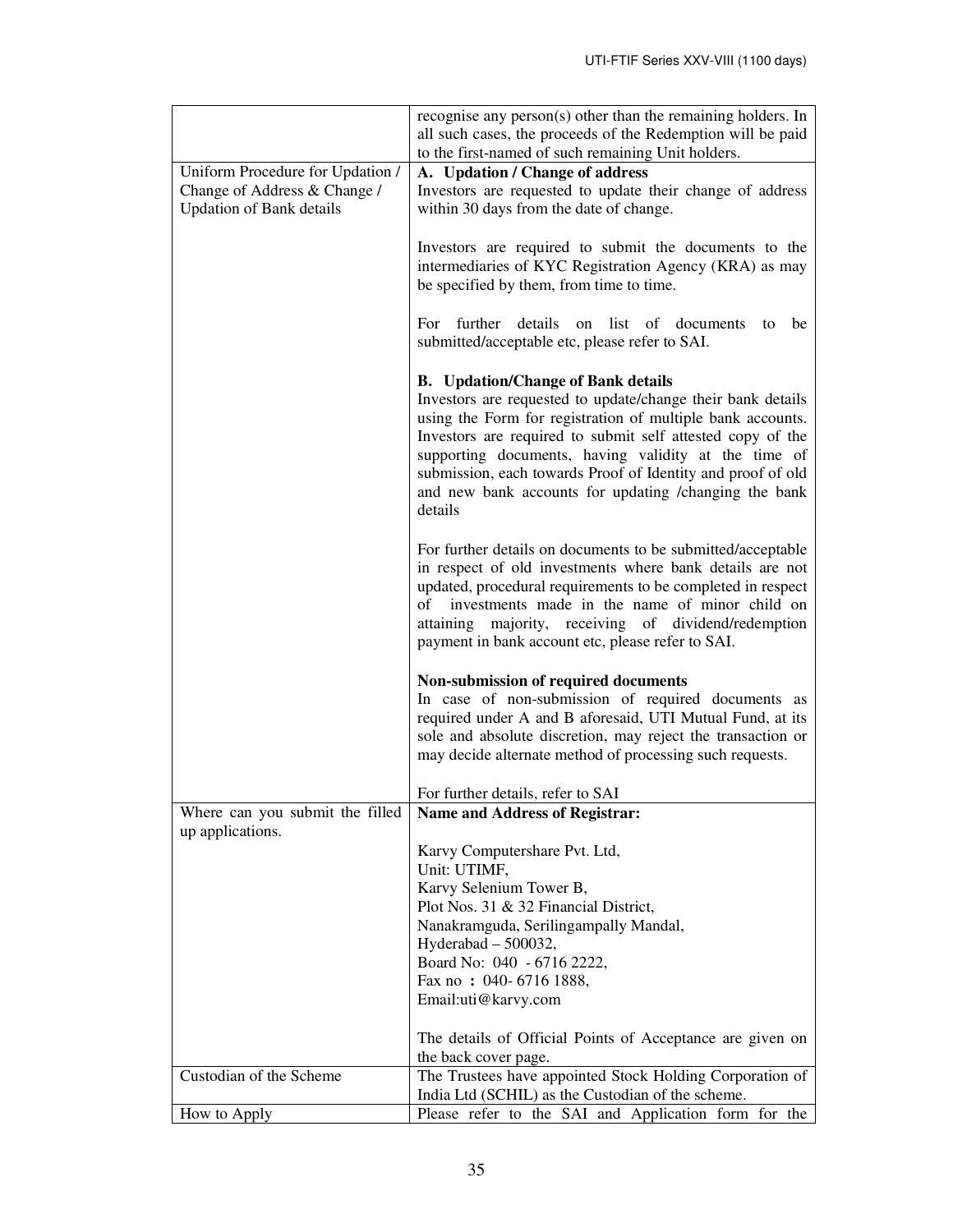|                                                 | instructions.                                                                                                                                                                                                                                                                                                                                                                                                                                                                                                                                                                                                                                                                                                                                                                                                                                                   |
|-------------------------------------------------|-----------------------------------------------------------------------------------------------------------------------------------------------------------------------------------------------------------------------------------------------------------------------------------------------------------------------------------------------------------------------------------------------------------------------------------------------------------------------------------------------------------------------------------------------------------------------------------------------------------------------------------------------------------------------------------------------------------------------------------------------------------------------------------------------------------------------------------------------------------------|
| Listing                                         | Units of the scheme will be listed on the National Stock<br>Exchange (NSE) after the closure of the New Fund Offer<br>period. The listing fees shall be charged under Regulations<br>52(4). The listing fees during NFO may not be charged to                                                                                                                                                                                                                                                                                                                                                                                                                                                                                                                                                                                                                   |
|                                                 | the scheme, only subsequent listing fees may be charged to<br>the scheme.                                                                                                                                                                                                                                                                                                                                                                                                                                                                                                                                                                                                                                                                                                                                                                                       |
| Products<br>facilities<br>Special<br>$\sqrt{2}$ | Systematic Investment Plan - Not Available                                                                                                                                                                                                                                                                                                                                                                                                                                                                                                                                                                                                                                                                                                                                                                                                                      |
| available during the NFO                        | Systematic Withdrawal Plan - Not Available                                                                                                                                                                                                                                                                                                                                                                                                                                                                                                                                                                                                                                                                                                                                                                                                                      |
| MF Utility for Investors                        | Systematic Transfer Investment Plan - Not Available<br>UTI AMC Ltd has entered into an agreement with MF<br>Utilities India Private Ltd (MFUI) for usage of MF Utility<br>(MFU), a shared service initiative of various Asset<br>Management Companies, which acts as a transaction<br>aggregation portal for transacting in multiple Schemes of<br>various Mutual Funds with a single form and a single<br>payment instrument through a Common Account Number<br>(CAN)                                                                                                                                                                                                                                                                                                                                                                                          |
|                                                 | Accordingly, all financial and non-financial transactions<br>pertaining to Schemes of UTI Mutual Fund excluding UTI<br>Nifty, UTI Children's Career Balanced Plan, UTI<br>Children's career Advantage Fund and UTI ULIP are<br>MFU either<br>available<br>through<br>electronically<br>on<br>www.mfuonline.com as and when such a facility is made<br>available by MFUI or physically through authorised Points<br>Of Service ("POS) of MFUI with effect from the respective<br>dates as published on MFUI website against the POS<br>locations. However, all such transactions shall be subject to<br>the eligibility of investors, any terms and conditions and<br>compliance with the submission of documents and<br>procedural requirements as stipulated by UTI MF/UTI<br>AMC from time to time in addition to the conditions<br>specified by MFU, if any. |
|                                                 | The online portal of MFUI i.e. www.mfuonline.com and the<br>POS locations aforesaid shall act as Official Points of<br>Acceptance (OPAs) in addition to the existing OPAs of the<br>UTI AMC Ltd and any transaction submitted at such POS<br>will be routed through MFUI or as may be decided by UTI<br>AMC. Investors not registered with MFUI also can submit<br>their transactions request by giving reference to their<br>existing folio number. All valid applications received for<br>any other scheme apart from eligible schemes as stated<br>above may be accepted by UTI AMC at its own discretion                                                                                                                                                                                                                                                    |
|                                                 | The uniform cut off time as prescribed by SEBI and as<br>mentioned in the SID/KIM of the respective Schemes shall<br>be applicable for applications received by MFUI. However,<br>in case of investment of any amount in liquid funds and Rs<br>2 lacs and above for other Schemes, the applicability of<br>NAV will be subject to the date and time of receipt of credit<br>of amount to the specified bank account of AMC.                                                                                                                                                                                                                                                                                                                                                                                                                                    |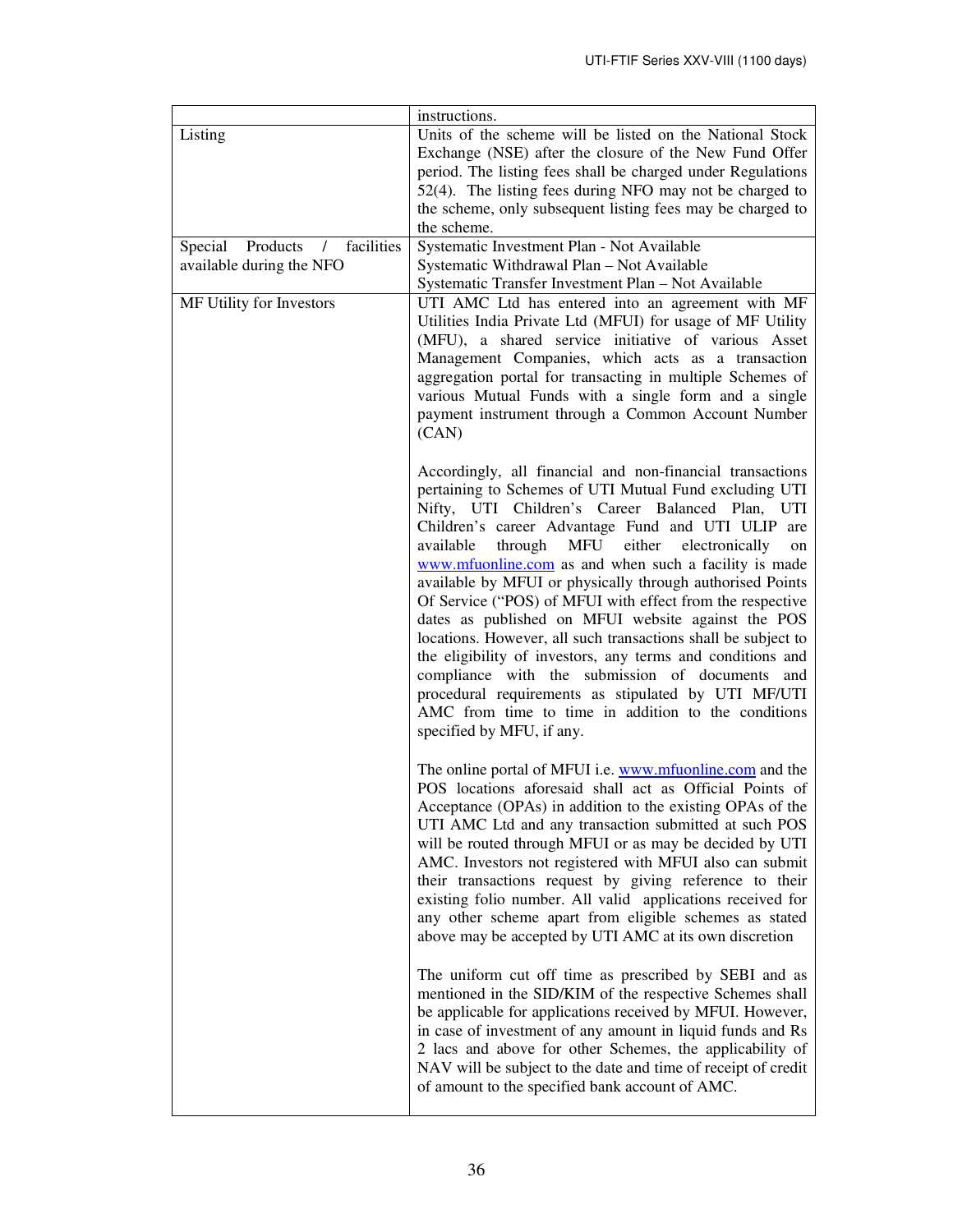|                                                                   | For further details regarding procedures for obtaining CAN<br>and other particulars about MFU etc, please refer to<br>Addendum No 50/2014-15 dated 5 <sup>th</sup> February 2015/SAI.<br>Investors may also contact the nearest POS aforesaid for<br>procedures to be complied with in this regard. |
|-------------------------------------------------------------------|-----------------------------------------------------------------------------------------------------------------------------------------------------------------------------------------------------------------------------------------------------------------------------------------------------|
| Restrictions, if any, on the right to<br>freely retain or dispose | In the event of the death of the unitholder, the joint<br>holder(s)/nominee/legal representative of the unitholder<br>may, if he is otherwise eligible for joining the scheme as<br>unitholder, be permitted to hold the units and become a                                                         |
|                                                                   | unitholder. In that event a fresh SoA will be issued in his<br>name in respect of units so desired to be held by him subject<br>to his complying with the condition of minimum holding<br>and the required procedure as may be prescribed by UTI<br>AMC from time to time.                          |
|                                                                   | Refer to Statement of Additional Information (SAI) on<br><b>Settlement of claims under Clause III</b>                                                                                                                                                                                               |

# **B. ONGOING OFFER DETAILS**

| <b>Ongoing Offer Period</b>        | Not Applicable.                                                                                                             |
|------------------------------------|-----------------------------------------------------------------------------------------------------------------------------|
| This is the date from which the    |                                                                                                                             |
| for<br>will<br>scheme<br>reopen    | Units can be purchased only during the New Fund Offer                                                                       |
| after<br>subscriptions/redemptions | (NFO) Period                                                                                                                |
| the closure of the NFO period.     |                                                                                                                             |
|                                    | The scheme will be listed on the National Stock Exchange<br>(NSE) and hence withdrawal prior to maturity is not<br>allowed. |
| Ongoing price for subscription     | <b>Subscription (purchase):</b>                                                                                             |
| (purchase) / switch-in (from other | Units can be purchased only during the New Fund Offer                                                                       |
| schemes/plans of the<br>mutual     | (NFO) period. During the New Fund Offer period the units                                                                    |
| fund) by investors.                | will be sold at face value i.e. $\bar{\tau}10/-$ . The New Fund Offer                                                       |
| This is the price you need to pay  | shall not be kept open for more than 15 days.                                                                               |
| for purchase/switch-in.            | Switchover to any other scheme/plan allowed only on                                                                         |
|                                    | maturity.                                                                                                                   |
| Ongoing price for redemption       | <b>Maturity Date / Final Redemption Date</b>                                                                                |
| (sale) /switch outs (to other      | The Scheme will come to an end on the maturity date. On                                                                     |
| schemes/plans of the Mutual        | maturity of the Scheme, the outstanding Units shall either be                                                               |
| Fund) by investors.                | redeemed and proceeds will be paid to the Unitholder or will                                                                |
|                                    | be switched-out to any existing open ended scheme / a Fixed                                                                 |
| This is the price you will receive | Term Income Fund of UTI Mutual Fund open for sale on the                                                                    |
| for redemptions/switch outs.       | date of maturity in the respective options, as opted by the                                                                 |
|                                    | unitholder, as the case may be.                                                                                             |
|                                    |                                                                                                                             |
|                                    | If the investor does not select any of the aforesaid options                                                                |
|                                    | then the units of the Scheme will be compulsorily and                                                                       |
|                                    | without any further act by the Unitholder(s) redeemed on the                                                                |
|                                    | Maturity Date/Final Redemption Date. On the Maturity                                                                        |
|                                    | Date/ Final Redemption Date of the Scheme, the units under                                                                  |
|                                    | the Scheme will be redeemed at the Applicable NAV.                                                                          |
|                                    |                                                                                                                             |
|                                    | Please note that if the maturity date for redemption falls on a                                                             |
|                                    | non-business day, then the scheme will mature on the                                                                        |
|                                    | following business day for the scheme.                                                                                      |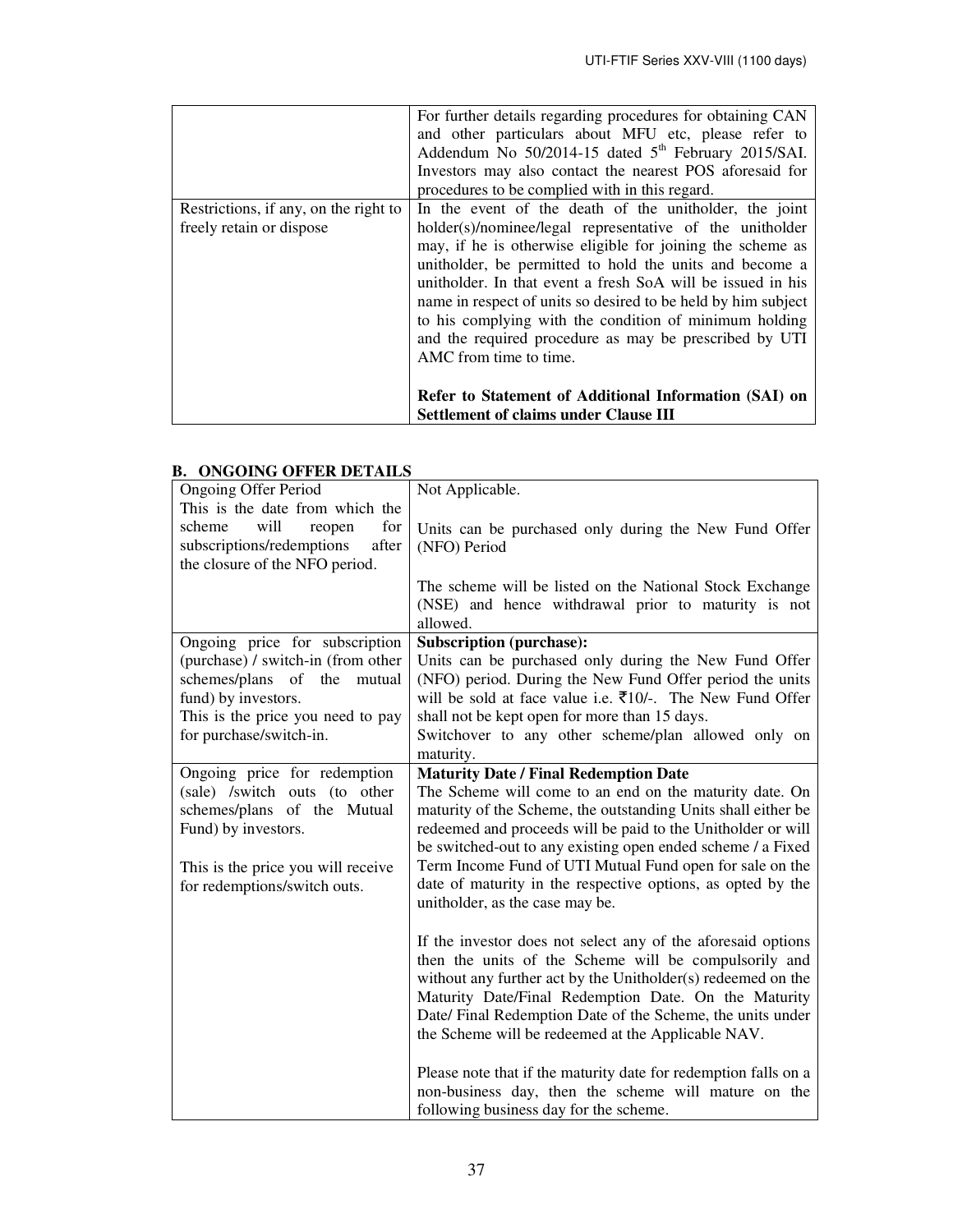|                                                                                 | As per the SEBI guidelines, the AMC shall not redeem units<br>of the scheme before the end of the maturity period.                                                                                                                                                                                                                                                                                                                                                                                                                                                                                                                                                                                                                                                                                                                                                                                                                                                                                                           |
|---------------------------------------------------------------------------------|------------------------------------------------------------------------------------------------------------------------------------------------------------------------------------------------------------------------------------------------------------------------------------------------------------------------------------------------------------------------------------------------------------------------------------------------------------------------------------------------------------------------------------------------------------------------------------------------------------------------------------------------------------------------------------------------------------------------------------------------------------------------------------------------------------------------------------------------------------------------------------------------------------------------------------------------------------------------------------------------------------------------------|
|                                                                                 | Payment of maturity proceeds: Upon maturity, the<br>redemption proceeds will be paid by cheque and payments<br>will be made in favour of the unitholders registered name<br>and bank account number. Redemption cheques will be sent<br>to the unitholders address (or, if there is more than one<br>holder of record, the address of the first named holder on the<br>original application for units) or the redemption proceeds<br>may be credited to the bank account of the investor if the<br>investor so instructs, subject to the AMC having necessary<br>arrangements with the bank. Further redemption proceeds<br>may also be paid through Electronic Clearing System (ECS),<br>which is subject to applicable policies of the Reserve Bank<br>of India and working of the banking system. All redemption<br>payments will be made in favour of the registered holder of<br>the units or, if there is more than one registered holder, of<br>the first registered holder on the original application for<br>units. |
| Cut off timing for subscriptions/<br>redemptions/ switches                      | The redemption cheque will be dispatched to the unitholders<br>within the statutory time limit of 10 business days of the<br>maturity of the scheme as prescribed by SEBI.<br>Units can be purchased only during the New Fund Offer<br>(NFO) period.                                                                                                                                                                                                                                                                                                                                                                                                                                                                                                                                                                                                                                                                                                                                                                         |
| This is the time before which<br>your application (complete in all              | During the New Fund Offer period the units will be sold at<br>face value i.e. $\bar{\tau}10/-$                                                                                                                                                                                                                                                                                                                                                                                                                                                                                                                                                                                                                                                                                                                                                                                                                                                                                                                               |
| respects)<br>should reach<br>the<br>official points of acceptance.              | <b>Redemption: At Maturity</b><br>The scheme will be listed on the National Stock Exchange.<br>Withdrawal prior to maturity is not allowed.                                                                                                                                                                                                                                                                                                                                                                                                                                                                                                                                                                                                                                                                                                                                                                                                                                                                                  |
| Where can the applications for<br>purchase/redemption/switches be<br>submitted? | The details of official points of acceptance are given on the<br>back cover page.                                                                                                                                                                                                                                                                                                                                                                                                                                                                                                                                                                                                                                                                                                                                                                                                                                                                                                                                            |
|                                                                                 | In addition to the circumstances mentioned in the SAI, the<br>Trustee/AMC<br>shall<br>have<br>the<br>absolute<br>discretion<br>to<br>accept/reject any application for purchase of units, if in the<br>opinion of the Trustee/AMC, increasing the size of the<br>Scheme's Unit Capital is not in the general interest of the<br>Unit holders, or the Trustee/AMC for any other reason<br>believes it would be in the best interest of the scheme or the<br>unitholders to accept / reject such an application.                                                                                                                                                                                                                                                                                                                                                                                                                                                                                                               |
|                                                                                 | It is mandatory for investors to mention their bank account<br>particulars in their applications.                                                                                                                                                                                                                                                                                                                                                                                                                                                                                                                                                                                                                                                                                                                                                                                                                                                                                                                            |
| Minimum<br>for<br>amount<br>purchase/redemption/ switches                       | (a) Minimum amount for purchase:<br>Minimum amount of investment is $\overline{\text{5,000}}$ and in                                                                                                                                                                                                                                                                                                                                                                                                                                                                                                                                                                                                                                                                                                                                                                                                                                                                                                                         |
|                                                                                 | multiple of $\bar{\tau}10$ /- under all the options / Plans.                                                                                                                                                                                                                                                                                                                                                                                                                                                                                                                                                                                                                                                                                                                                                                                                                                                                                                                                                                 |
|                                                                                 | (b) Minimum amount of redemption/switches:<br>Not applicable as redemption / switchover is not allowed                                                                                                                                                                                                                                                                                                                                                                                                                                                                                                                                                                                                                                                                                                                                                                                                                                                                                                                       |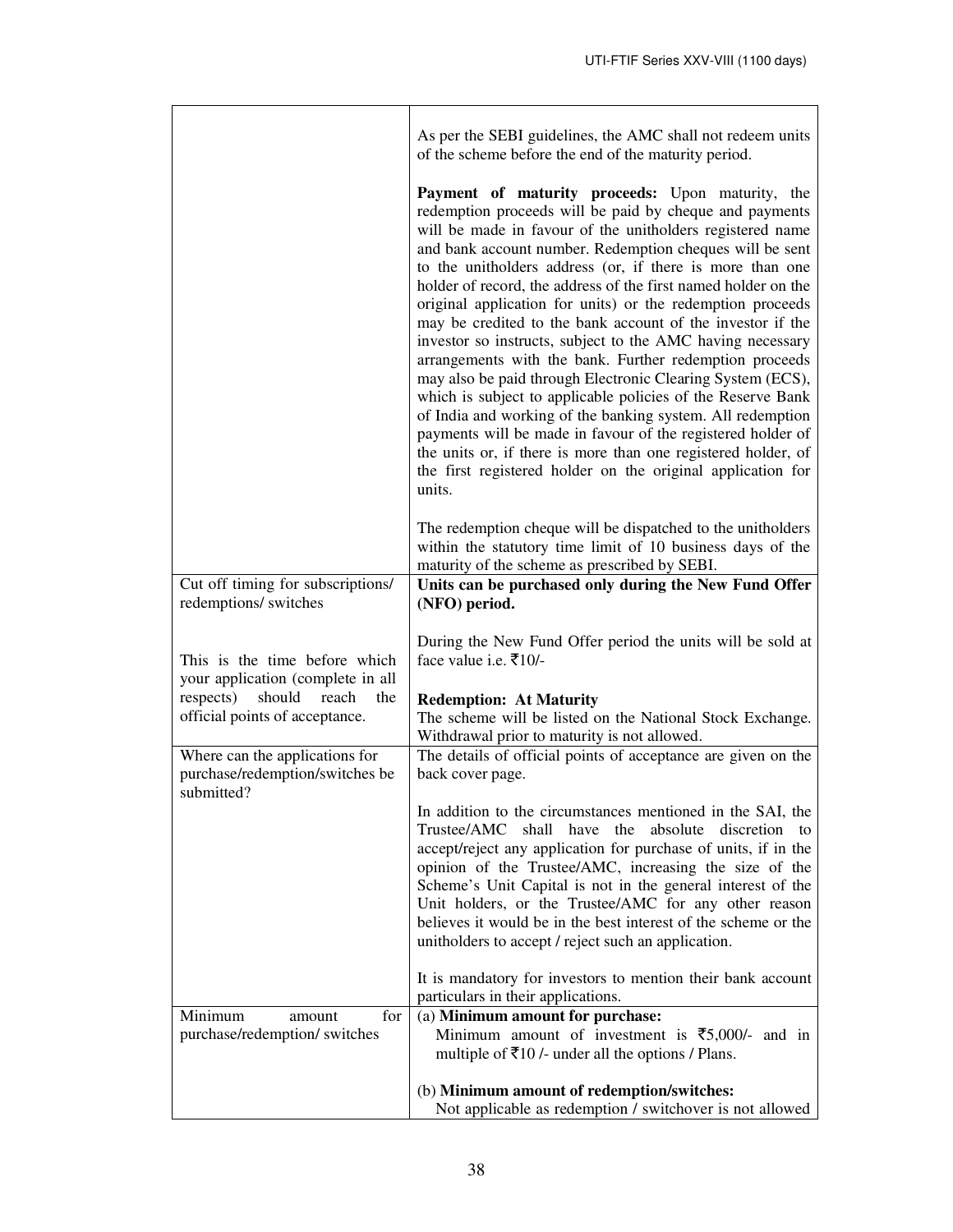| <b>Norms</b> | Know Your Customer (KYC) | prior to maturity.<br>Common Standard KYC through 1) CDSL Ventures Ltd<br>(CVL) 2)NSDL, Database Management Limited (NDML),<br>3) DotEx International Limited (DotEx), 4) CAMS Investor<br>Services Private Limited, 5) Karvy Data Management<br>Services Limited or any other KRA as may be registered<br>from time to time is applicable for all categories of investors<br>and for any amount of investment. KYC done once with a<br>SEBI registered intermediary will be valid with another<br>intermediary. Intermediaries shall carry out In-Person<br>Verification (IPV) of their clients. |
|--------------|--------------------------|---------------------------------------------------------------------------------------------------------------------------------------------------------------------------------------------------------------------------------------------------------------------------------------------------------------------------------------------------------------------------------------------------------------------------------------------------------------------------------------------------------------------------------------------------------------------------------------------------|
|              |                          | Existing investors in mutual funds who have already<br>complied with the KYC requirement are exempt from<br>following the new KYC procedure effective January 01,<br>2012 but only for the purpose of making additional<br>investment in the Scheme(s) / Plan(s) of any Mutual Fund<br>registered with SEBI.                                                                                                                                                                                                                                                                                      |
|              |                          | However, existing investors who are KYC compliant before<br>1 <sup>st</sup> January 2012 will have to complete the new KYC<br>requirements and get the IPV done if they wish to deal with<br>any other SEBI registered intermediary other than a Mutual<br>Fund.                                                                                                                                                                                                                                                                                                                                  |
|              |                          | KYC guidelines are not applicable to investors coming<br>under Micro Pension products.<br>In this connection, all the existing/prospective investors are<br>requested to take the following action/s for complying with<br>uniform KYC requirements:                                                                                                                                                                                                                                                                                                                                              |
|              |                          | 1. Instances where no action is required<br>In the case of those individual investors and non-<br>a)<br>individual investors, other than Corporates, Partnership<br>Firms and Trusts, who have complied with Uniform<br>KYC requirements on or after January 1, 2012 and who<br>have already updated their status with UTI Mutual Fund,<br>no action will be required for undertaking the KYC<br>process.                                                                                                                                                                                         |
|              |                          | Existing investors of UTI MF, who are already KYC<br>b)<br>compliant as per UTI MF's records on or before<br>31.12.2011, may continue to invest for their future<br>transactions (including additional purchases, Systematic<br>Investment Plans [SIPs], etc.) under the existing folios<br>which are KYC Compliant.                                                                                                                                                                                                                                                                              |
|              |                          | 2. Instances where partial action is required<br>All those Individual Investors who wish to open a new<br>a)<br>folio with UTI Mutual Fund after November 30, 2012<br>and are KYC compliant on or before 31.12.2011, are<br>required to submit "KYC details Change Form" with<br>purchase application, along with required documentary<br>update their 'Missing/Not Available'<br>proofs,<br>to                                                                                                                                                                                                   |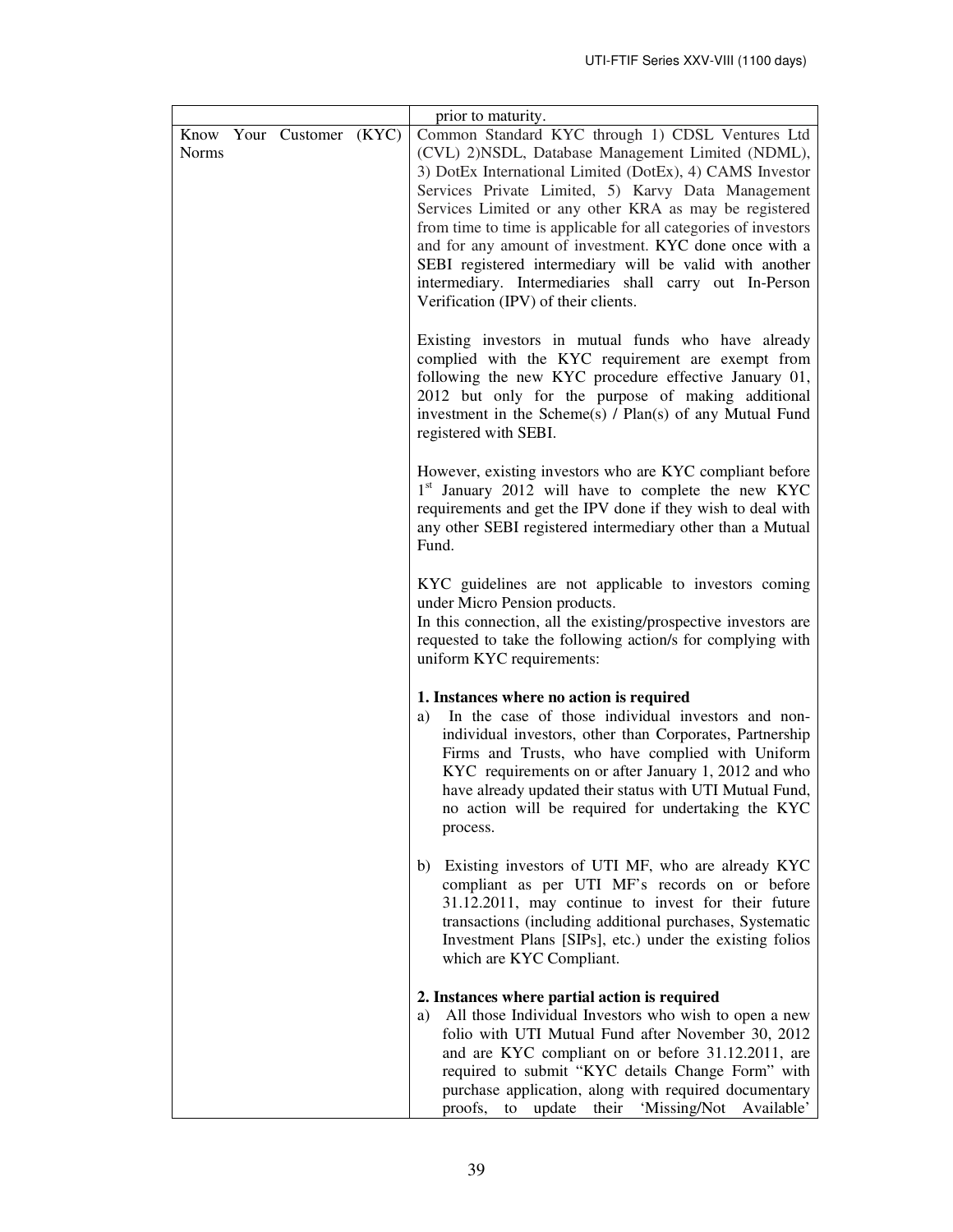| information such as Father's / Spouse's name, Marital<br>Status, Nationality, Gross Annual Income or Net Worth<br>as on date (as per Part B of the "KYC Details Change"<br>form) and complete 'In Person Verification' (IPV)<br>process. Such investors may also use the same form for<br>change of address or e-mail ID along with required<br>documentary proofs.<br>b) Entities which are Corporates, Partnership Firms and<br>Trusts and which have complied with Uniform KYC<br>requirements on or after January 1, 2012, are required to<br>submit their Balance Sheet for every financial year on an<br>ongoing basis, within a reasonable period. |
|-----------------------------------------------------------------------------------------------------------------------------------------------------------------------------------------------------------------------------------------------------------------------------------------------------------------------------------------------------------------------------------------------------------------------------------------------------------------------------------------------------------------------------------------------------------------------------------------------------------------------------------------------------------|
| Instances where complete KYC compliance is<br>3.<br>required<br>For existing investors as well as new investors who are<br>a)<br>not yet KYC Compliant, are required to submit the KYC<br>Application form duly filled in with<br>requisite<br>documentary proofs to KRAs along with completion of<br>IPV process, to comply with uniform KYC requirements<br>as stipulated by SEBI in case they intend to make<br>purchase/additional purchase/switches/SIP etc. with UTI<br>Mutual Fund.                                                                                                                                                                |
| b) In case of Non Individual investors even if they are KYC<br>compliant prior to December 31, 2011, uniform KYC<br>requirements need to be complied with afresh due to<br>significant and major changes in uniform KYC<br>requirements by submitting KYC form for Non-<br>Individuals with requisite documentary proofs, if they<br>intend to open a new folio with UTI Mutual Fund.                                                                                                                                                                                                                                                                     |
| <b>PAN-Exemption for micro financial products</b><br>Only individual Investors (including NRIs, Minors & Sole<br>proprietary firms) who do not have a PAN, and who wish to<br>invest upto $\overline{\xi}50000$ /- in a financial year under any Scheme<br>including investments, if any, under SIPs shall be exempted<br>from the requirement of PAN on submission of duly filled in<br>purchase application forms with payment along with KYC<br>application form with other prescribed documents towards<br>proof of identity as specified by SEBI. For all other<br>categories of investors, this exemption is not applicable.                        |
| Please refer to the SAI for further details on KYC and on<br>non applicability of the aforesaid guidelines to certain other<br>category of investors and transactions.                                                                                                                                                                                                                                                                                                                                                                                                                                                                                    |
| <b>Details of Beneficial Ownership</b><br>In terms of SEBI Master Circular on AML/CFT dated<br>December 31, 2010, 'Beneficial Owner' has been defined as<br>a natural person/s who ultimately own, control or influence<br>a client and / or persons on whose behalf a transaction is<br>being conducted, which includes persons who exercise<br>ultimate<br>effective control over a legal person<br><sub>or</sub>                                                                                                                                                                                                                                       |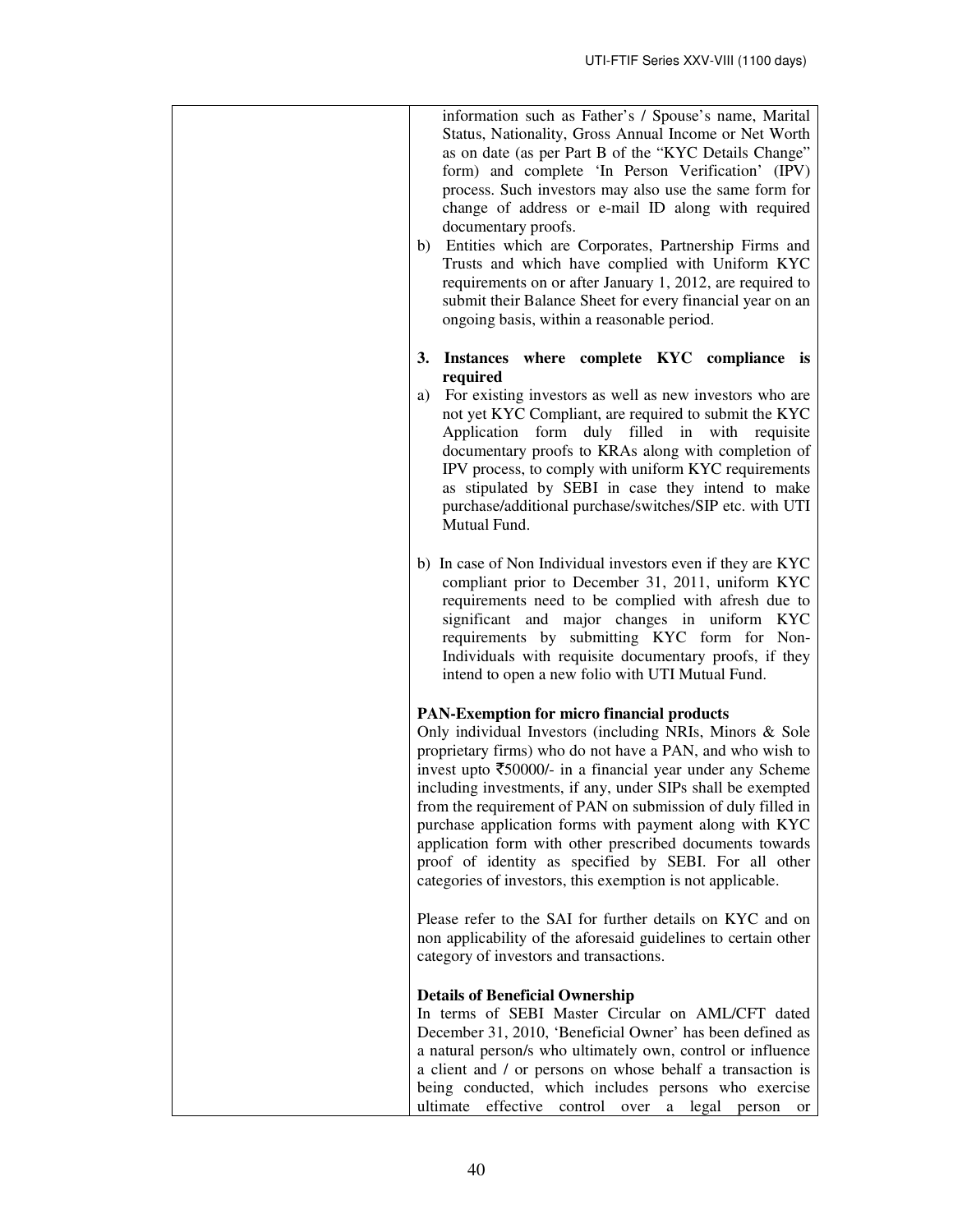|                                                                                                                                                            | arrangement.<br>Further, the Prevention of Money Laundering Rules, 2005<br>(PMLR 2005) read with Prevention of Money Laundering<br>Act, 2002 also require that all the beneficial owner(s) shall<br>identify themselves with the intermediary through whom<br>his/her/their investments are made in the scheme.<br>In order to comply with the above Act/Rules/Regulations,<br>the following Client Due Diligence (CDD) process is being<br>implemented.                                                                                                                                                     |
|------------------------------------------------------------------------------------------------------------------------------------------------------------|--------------------------------------------------------------------------------------------------------------------------------------------------------------------------------------------------------------------------------------------------------------------------------------------------------------------------------------------------------------------------------------------------------------------------------------------------------------------------------------------------------------------------------------------------------------------------------------------------------------|
|                                                                                                                                                            | <b>Applicability:</b><br>It is applicable to all categories of investors except a)<br>Individuals and b) a company listed on a stock exchange or<br>is a majority owned subsidiary of such a company                                                                                                                                                                                                                                                                                                                                                                                                         |
|                                                                                                                                                            | Providing information about beneficial ownership will be<br>applicable to all the investments received from January 1,<br>2014, from the above category of investors.                                                                                                                                                                                                                                                                                                                                                                                                                                        |
|                                                                                                                                                            | Above information shall be provided by the investors to UTI<br>Asset Management Company Ltd (UTI AMC) / its<br>Registrar, till the same is taken over by KYC Registering<br>Authority (KRA).                                                                                                                                                                                                                                                                                                                                                                                                                 |
|                                                                                                                                                            | Details of the identity of the beneficial owner/ all natural<br>person(s) such as their Name(s), PAN number/Passport<br>details, Address etc together with a self attested PAN Card<br>copy is to be provided by the Investor to the Official Points<br>of Acceptance (OPAs) of the UTI MF Schemes/aforesaid<br>Registrar while submitting the Application Form. Such<br>beneficial owners/natural persons include those who are<br>acting alone or together, or through one or more juridical<br>person and exercising control through ownership or who<br>ultimately has a controlling ownership interest. |
|                                                                                                                                                            | In case of any change in the beneficial ownership, the<br>investor will be responsible to intimate UTI AMC / its<br>Registrar / KRA as may be applicable immediately<br>about such change.                                                                                                                                                                                                                                                                                                                                                                                                                   |
|                                                                                                                                                            | For further details regarding manner of determination of<br>beneficial ownership in doubtful cases (relating to investors<br>other than Trust and Foreign investors), investments by<br>Trust and Foreign Investors and for other details regarding<br>disclosure of information regarding beneficial ownership<br>etc., please refer to SAI/relevant Addendum.                                                                                                                                                                                                                                              |
| Details under Foreign Account<br>Tax<br>Compliance<br>provisions<br>(commonly known as FATCA) /<br>Foreign Tax Laws and Common<br>Reporting Standard (CRS) | FATCA is United States (US) Federal Law, aimed at<br>prevention of tax evasion by US citizens and residents ("US<br>persons" as defined in the applicable extant laws of the<br>United States of America) through use of offshore accounts.<br>FATCA provisions are part of Hiring Incentives to Restore<br>Employment (HIRE) Act, enacted by US Legislature. Under<br>FATCA, withholding tax may be levied on certain US<br>source income/receipt of the Schemes of the Mutual Fund,                                                                                                                        |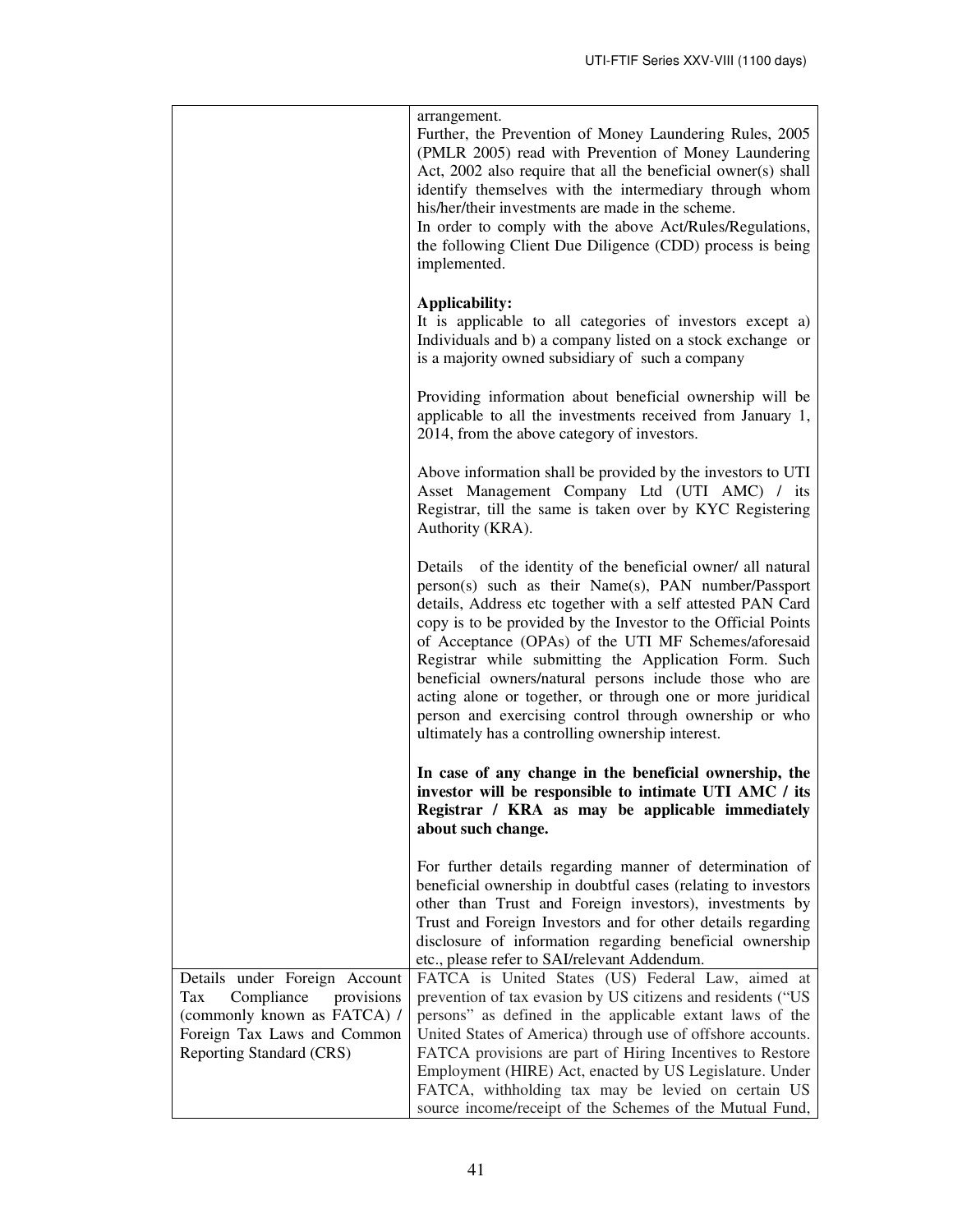| unless they are FATCA compliant.                                                                                                                                                                                                                                                                                                                                                                                                                                                                                                                                                                                                                |
|-------------------------------------------------------------------------------------------------------------------------------------------------------------------------------------------------------------------------------------------------------------------------------------------------------------------------------------------------------------------------------------------------------------------------------------------------------------------------------------------------------------------------------------------------------------------------------------------------------------------------------------------------|
| FATCA obligates foreign financial institutions (FFIs),<br>including Indian financial institutions to provide the US<br>Internal Revenue Service (IRS) with information and to<br>report on the accounts held by specified US Persons as well<br>as passive NFFEs in which controlling interest is held by<br>specified US person. The term FFI is defined widely to<br>cover a large number of non-US based financial service<br>providers, such as mutual funds, depository participants,<br>brokers, custodians, as well as banks. FATCA requires<br>enhanced due diligence processes by the FFI so as to<br>identify US reportable accounts. |
| The identification of US person will be based on one or<br>more of following "US indicia"-<br>• Identification of the Account Holder as a US citizen or                                                                                                                                                                                                                                                                                                                                                                                                                                                                                         |
| resident;<br>• Unambiguous indication of a US place of birth;<br>• Current US mailing or residence address (including a US<br>post office box);                                                                                                                                                                                                                                                                                                                                                                                                                                                                                                 |
| • Current US telephone number;<br>• Standing instructions to transfer funds to an account<br>maintained in USA;                                                                                                                                                                                                                                                                                                                                                                                                                                                                                                                                 |
| • Current effective power of attorney or signing authority<br>granted to a person with a US address; or<br>• An "in-care of" or "hold mail" address that is the sole<br>address that the Indian Financial Institution has on the<br>file for the Account Holder.                                                                                                                                                                                                                                                                                                                                                                                |
| FATCA due diligence will be applicable to each unit holder<br>(including joint holders) irrespective of the country of<br>residence/citizenship, and on being identified as reportable<br>person/specified US person, all folios/accounts will be<br>reported. Such information may include (not limited to) their<br>identity, direct or indirect beneficiaries, beneficial owners<br>and controlling persons. Unit holders will therefore be<br>required to comply with the request of the AMC / Fund to<br>furnish such information as and when deemed necessary by<br>the AMC / Fund in accordance with the Applicable Laws.                |
| FATCA provisions are relevant not only at on-boarding<br>stage of unit holders but also throughout the life cycle of<br>investment with the Mutual Fund. Unit holders therefore<br>should immediately intimate to the Fund/the AMC, any<br>change in their status with respect to FATCA related<br>declaration provided by them previously.                                                                                                                                                                                                                                                                                                     |
| In case unit holder / investor fails to furnish the relevant<br>information and/or documentation in accordance with the<br>Applicable Laws, the AMC / Fund reserves the right to<br>reject the application or redeem the units held directly or<br>beneficially and may also require reporting of such                                                                                                                                                                                                                                                                                                                                          |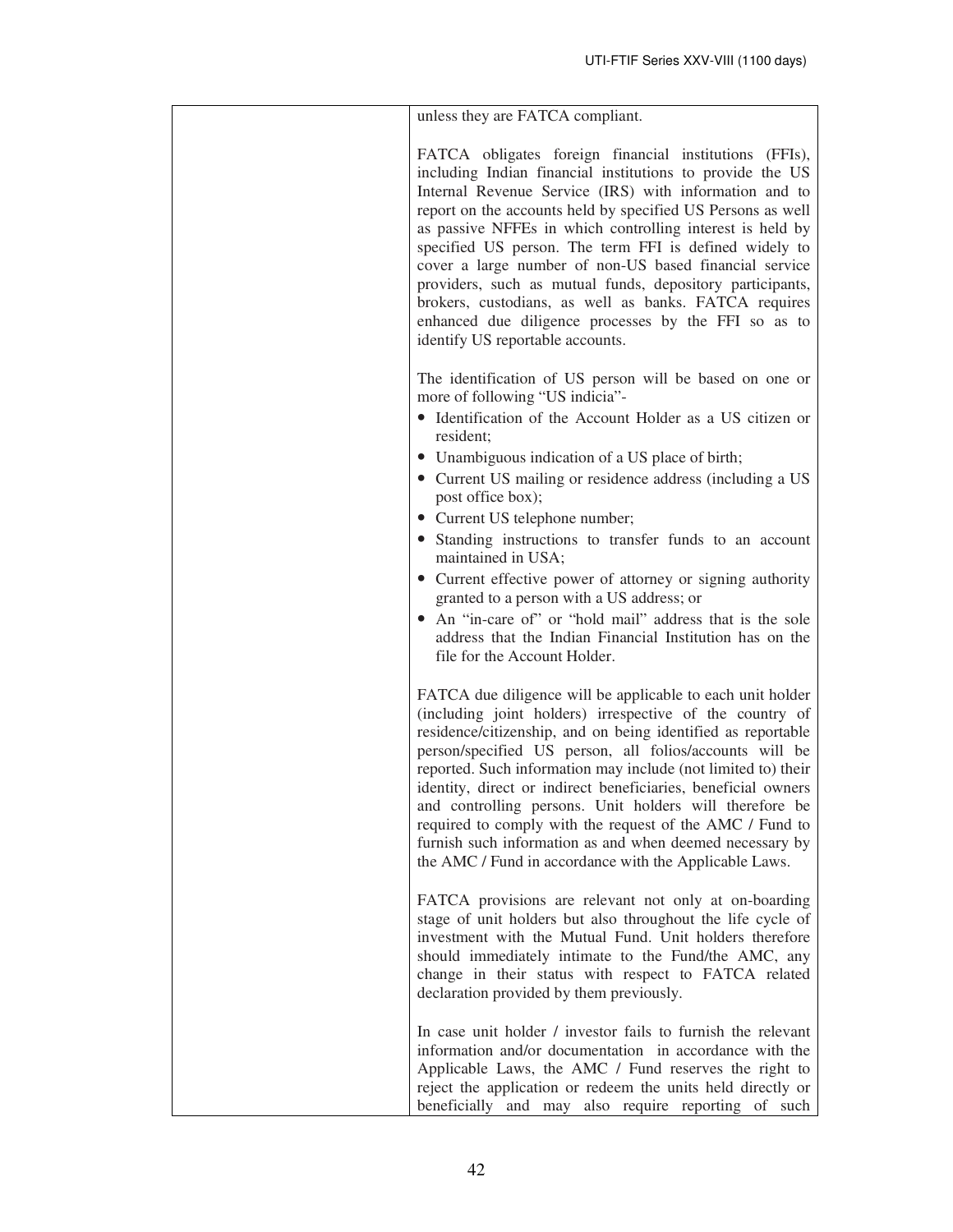|                                                                                      | accounts/levy of withholding tax on payments made to<br>investors. Prospective investors / Unit holders should<br>consult their own advisors to understand the implications of<br>FATCA provisions/requirements. The AMC reserves the<br>right to change/modify the provisions mentioned at a later<br>date.                                                                                                                                                                                                                                                                                                                                                                       |
|--------------------------------------------------------------------------------------|------------------------------------------------------------------------------------------------------------------------------------------------------------------------------------------------------------------------------------------------------------------------------------------------------------------------------------------------------------------------------------------------------------------------------------------------------------------------------------------------------------------------------------------------------------------------------------------------------------------------------------------------------------------------------------|
|                                                                                      | Common Reporting Standard (CRS) - The New Global<br><b>Standard for Automatic Exchange of Information</b><br>On similar lines as FATCA, the Organisation of Economic<br>Development (OECD), along with the G20 countries, of<br>which India is a member, has released a "Standard for<br>Automatic Exchange of Financial Account Information in<br>Tax Matters", in order to combat the problem of offshore tax<br>evasion and avoidance and stashing of unaccounted money<br>abroad, requiring cooperation amongst tax authorities. The<br>G20 and OECD countries have together developed a<br>Common Reporting Standard (CRS) on<br>Automatic<br>Exchange of Information (AEOI). |
|                                                                                      | All Applicants whose country of tax residence is not India<br>shall fill in the prescribed FATCA & CRS Form.                                                                                                                                                                                                                                                                                                                                                                                                                                                                                                                                                                       |
|                                                                                      | The<br><b>FACTA/CRS</b><br>scheme<br>applications,<br>where<br>declaration is not provided, shall not be accepted.                                                                                                                                                                                                                                                                                                                                                                                                                                                                                                                                                                 |
|                                                                                      | Please refer to Instructions given in the FATCA/CRS Form<br>before filling in the particulars and for further details<br>relating to FATCA/CRS, refer to AMFI India's Circular<br>No.135/BP/63/2015-16 dated 18 <sup>th</sup> September 2015 and<br>SEBI Circular Nos. CIR/MIRSD/2/2015 dated 26 <sup>th</sup> August<br>2015 & CIR/MIRSD/3/2015 dated 10 <sup>th</sup> September 2015.                                                                                                                                                                                                                                                                                            |
| balance<br>Minimum<br>be<br>to<br>maintained and consequences of<br>non maintenance. | Not Applicable                                                                                                                                                                                                                                                                                                                                                                                                                                                                                                                                                                                                                                                                     |
| Special Products available<br>Statement of Account (SoA)                             | As indicated in clause III (A) New Fund Offer.<br>SoA will be a valid evidence of admission of the<br>(a)<br>applicant into the scheme. However, where the units are<br>issued subject to realisation of cheque/ draft any issue of<br>units to such unitholders will be cancelled and treated<br>having not been issued if the cheque/draft is returned<br>unpaid.                                                                                                                                                                                                                                                                                                                |
|                                                                                      | (b) Every unitholder will be given a folio number which<br>will be appearing in SoA for his initial investment.<br>Further investments in the same name(s) would come<br>under the same folio, if the folio number is indicated by<br>the applicant at the time of subsequent investment. The<br>folio number is provided for better record keeping by the<br>unitholder as well as by UTI AMC.                                                                                                                                                                                                                                                                                    |
|                                                                                      | (c) The AMC shall issue to the investor whose application<br>has been accepted, a SoA specifying the number of units<br>allotted. UTI AMC shall issue a SoA within 5 business                                                                                                                                                                                                                                                                                                                                                                                                                                                                                                      |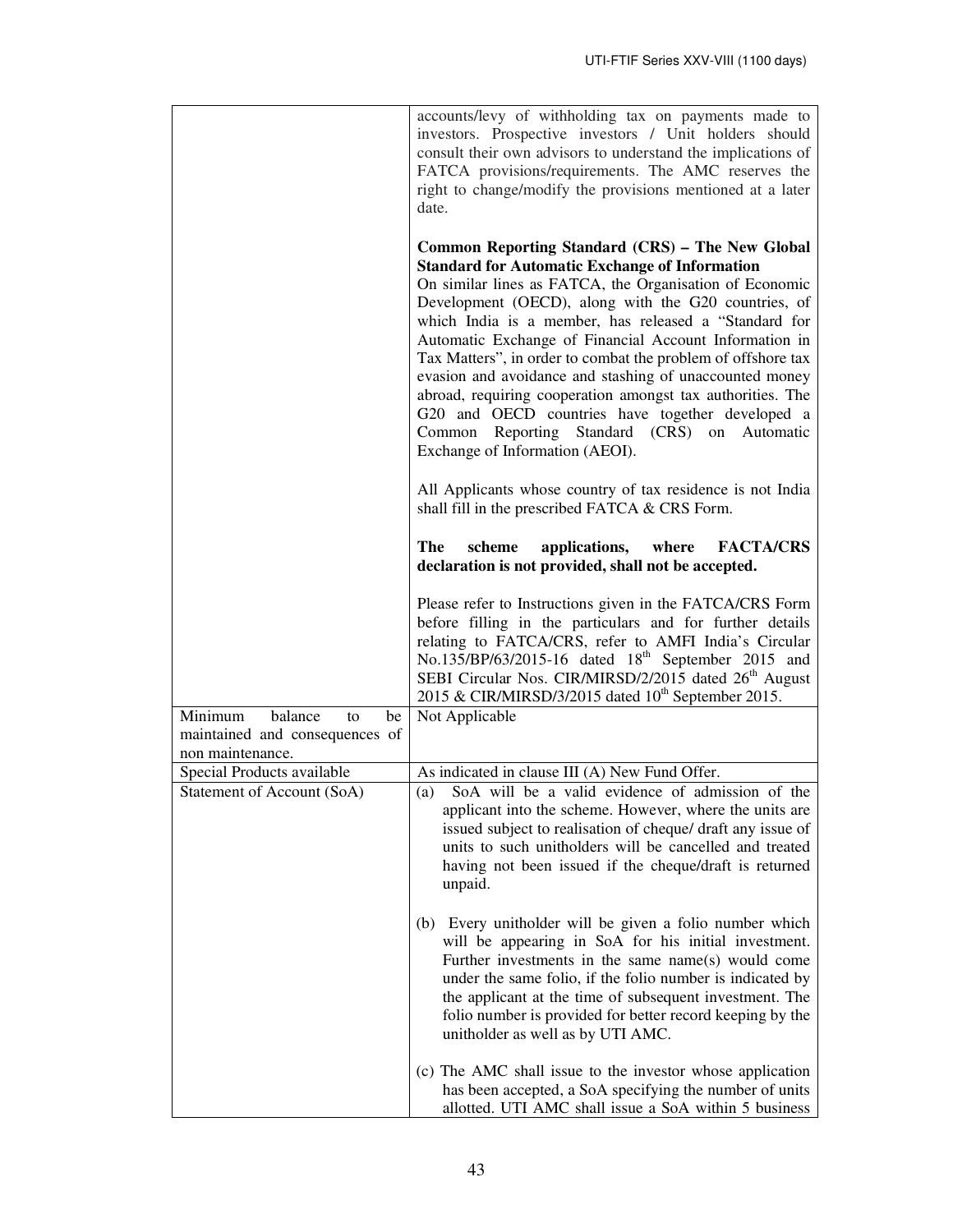| days from the date of closure of the New Fund Offer.                                                                                                                                                                                                                                                                                                                                                                                                            |
|-----------------------------------------------------------------------------------------------------------------------------------------------------------------------------------------------------------------------------------------------------------------------------------------------------------------------------------------------------------------------------------------------------------------------------------------------------------------|
| (d) The AMC will issue a Consolidated Account Statement<br>(CAS) for each calendar month to the investor in whose<br>folios transactions has taken place during that month and<br>such statement will be issued on or before the 10 <sup>th</sup> day of<br>the succeeding month detailing all the transactions and<br>holding at the end of month including transaction<br>charges paid to the distributor, if any, across all schemes<br>of all mutual funds. |
| Further, CAS as above, will also be issued to investors<br>(where PAN details of $1st$ holder are available) every<br>half yearly (September/March), on or before the 10 <sup>th</sup> day<br>of succeeding month detailing holding at the end of the<br>sixth month, across all schemes of all mutual funds, to<br>all such investors in whose folios no transactions has<br>taken place during that period.                                                   |
| The word "transaction" for the purposes of CAS would<br>include purchase, redemption, switch, dividend payout,<br>Systematic<br>Investment<br>Plan<br>$(SIP)$ ,<br>Systematic<br>Withdrawal<br>Plan (SWP), Systematic Transfer of<br>Investment Plan (STRIP), and merger, if any.                                                                                                                                                                               |
| However, Folios under Micro pension arrangement shall<br>be exempted from the issuance of CAS.                                                                                                                                                                                                                                                                                                                                                                  |
| (e) Pursuant to SEBI Circular no. CIR /MRD /DP /31/2014<br>dated November 12, 2014 requiring Depositories to<br>generate and dispatch a single consolidated account<br>statement for investors having mutual fund investments<br>and holding demat accounts, the following modifications<br>are made to the existing guidelines on issuance of CAS-<br>Such Investors shall receive a single Consolidated<br>a.<br>Account Statement (CAS) from the Depository. |
| Consolidation shall be done on the basis of<br>b.<br>Permanent Account Number (PAN). In case of<br>multiple holding, it shall be PAN of the first holder<br>and pattern of holding.                                                                                                                                                                                                                                                                             |
| In case an investor has multiple accounts across two<br>$c_{\cdot}$<br>depositories, the depository with whom the Demat<br>account has been opened earlier will be the default<br>depository which will consolidate the details across<br>depositories and MF investments and dispatch the<br>CAS to the investor.                                                                                                                                              |
| The CAS will be generated on monthly basis.<br>d.                                                                                                                                                                                                                                                                                                                                                                                                               |
| If there is any transaction in any of the Demat<br>e.<br>accounts of the investor or in any of his mutual fund<br>folios, depositories shall send the CAS within ten                                                                                                                                                                                                                                                                                            |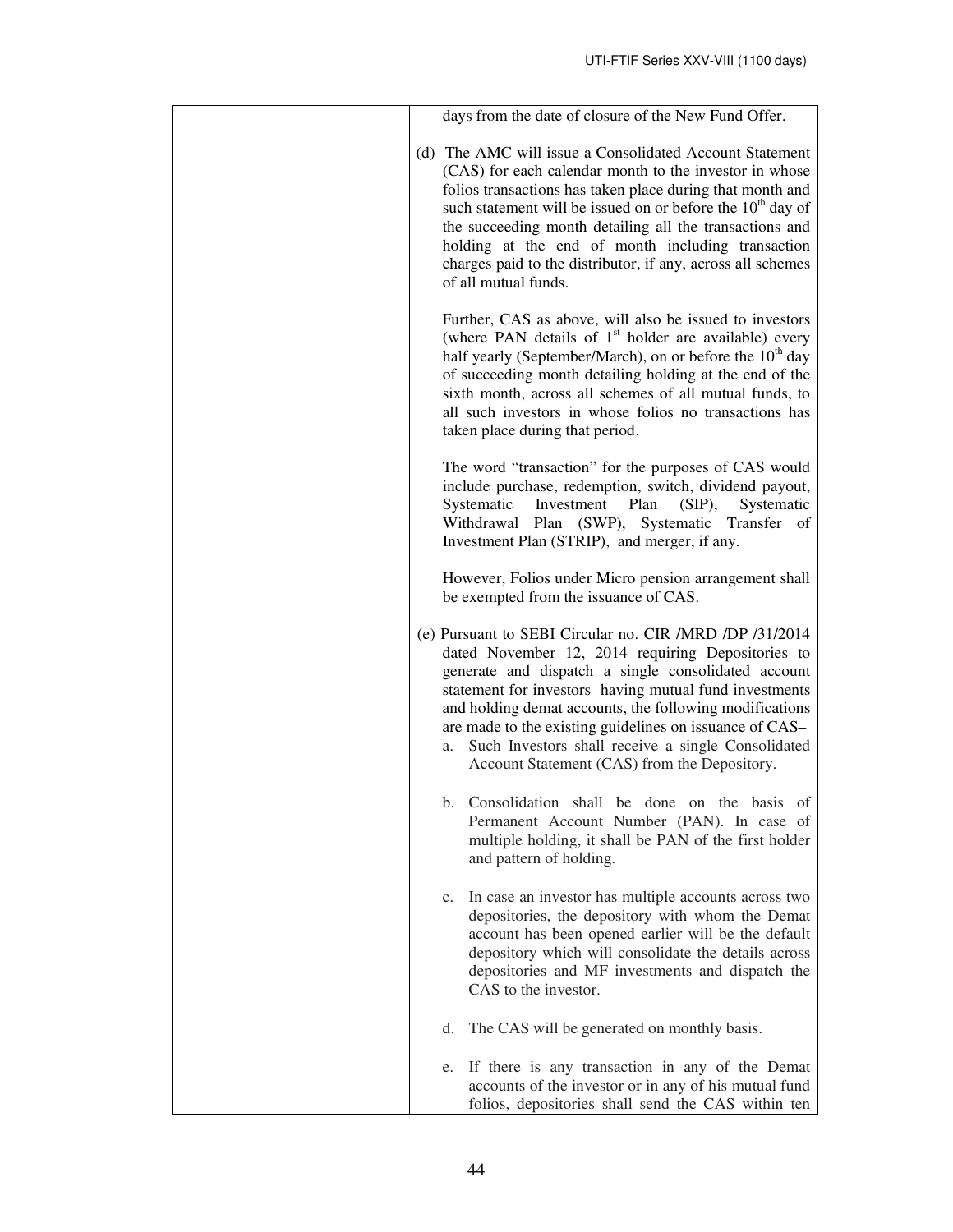| days from the month end. In case, there is no<br>transaction in any of the mutual fund folios and<br>demat accounts, then CAS with holding details shall<br>be sent to the investor on half yearly basis.                                                                                                                                                                                                                                                                                                                                                                                                                       |
|---------------------------------------------------------------------------------------------------------------------------------------------------------------------------------------------------------------------------------------------------------------------------------------------------------------------------------------------------------------------------------------------------------------------------------------------------------------------------------------------------------------------------------------------------------------------------------------------------------------------------------|
| f.<br>The dispatch of CAS by the depositories shall<br>constitute compliance by UTI AMC/ UTI Mutual<br>Fund with the requirements under Regulation $36(4)$<br>of SEBI (Mutual Funds) Regulations, 1996.                                                                                                                                                                                                                                                                                                                                                                                                                         |
| For further details on other Folios exempted from<br>issuance of CAS, PAN related matters of CAS etc,<br>please refer to SAI.                                                                                                                                                                                                                                                                                                                                                                                                                                                                                                   |
| (f) For those unit holders who have provided an e-mail<br>address/mobile number:-                                                                                                                                                                                                                                                                                                                                                                                                                                                                                                                                               |
| The AMC shall continue to allot the units to the unit<br>holders whose application has been accepted and also<br>send confirmation specifying the number of units<br>allotted to the unit holders by way of e-mail and/or<br>SMS to the unit holder's registered e-mail address<br>and/or mobile number as soon as possible but not later<br>than five business days from the date of closure of the<br>New Fund Offer.                                                                                                                                                                                                         |
| The unit holder will be required to download and print<br>the SoA/other correspondences after receiving e-mail<br>from the Mutual Fund. Should the Unit holder<br>experience any difficulty in accessing the electronically<br>delivered SoA/other correspondences, the Unit holder<br>shall promptly advise the Mutual Fund to enable the<br>Mutual Fund to make the delivery through alternate<br>means. Failure to advise UTI Mutual Fund of such<br>difficulty within 24 hours after receiving the e-mail, will<br>serve as an affirmation regarding the acceptance by the<br>Unit holder of the SoA/other correspondences. |
| It is deemed that the Unit holder is aware of all<br>including<br>possible<br>securities<br>risks<br>third<br>party<br>interception of the SoA/other correspondences and the<br>content therein becoming known to third parties.                                                                                                                                                                                                                                                                                                                                                                                                |
| Under no circumstances, including negligence of the<br>Unit Holder, shall the Mutual Fund or anyone involved<br>in creating, producing, delivering or managing the SoA<br>of the Unit Holder, be liable for any direct, indirect,<br>incidental, special or consequential damages that may<br>result from the use of or inability to use the service or<br>out of the breach of any warranty. The use and storage<br>of any information including, without limitation, the<br>password, account information, transaction activity,                                                                                              |
| account balances and any other information available on<br>the Unit holder's personal computer is at risk and sole                                                                                                                                                                                                                                                                                                                                                                                                                                                                                                              |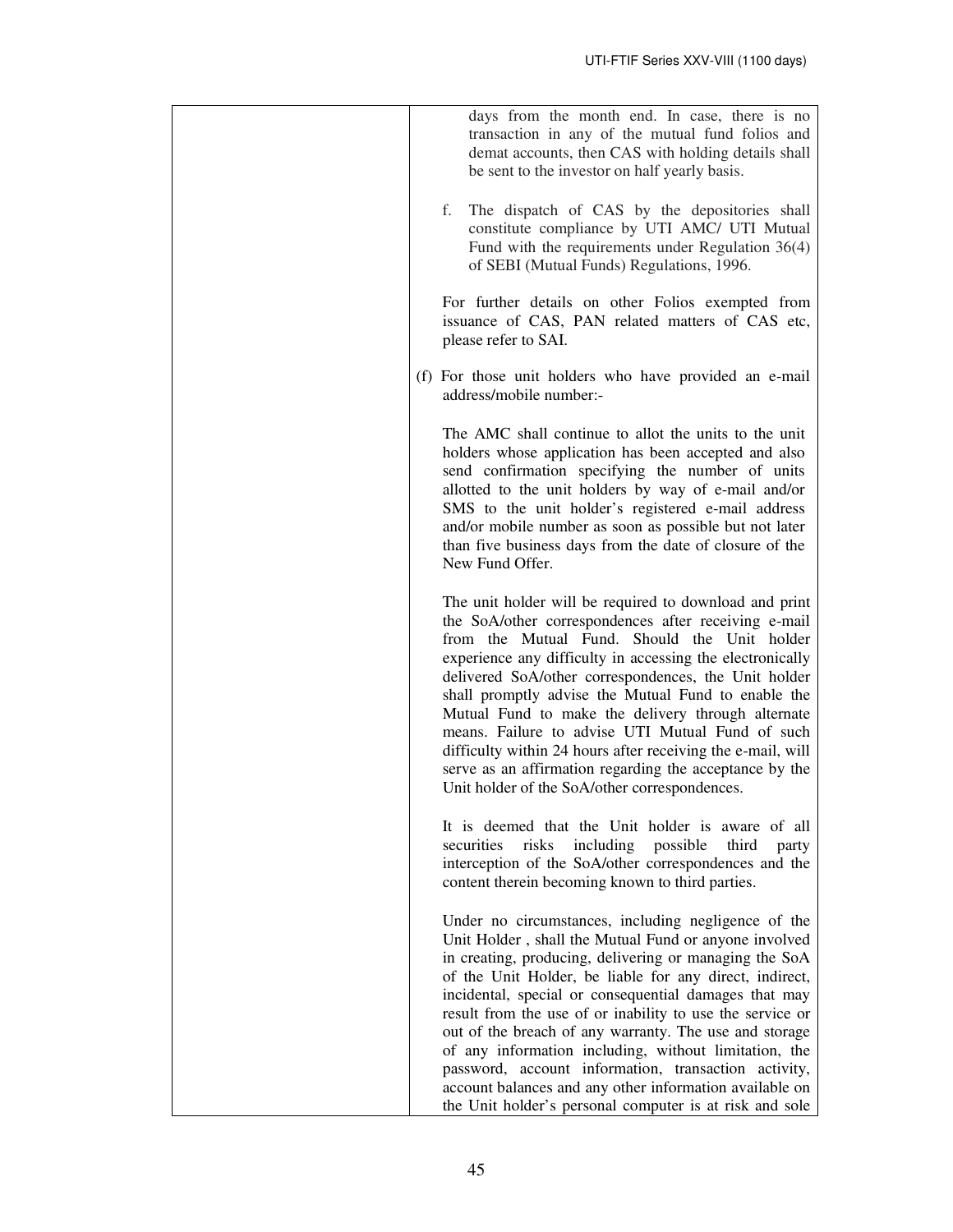|                                                         | responsibility of the Unit holder.                                                                                                                                                                                                                                                                                                                                                                                                                                                          |
|---------------------------------------------------------|---------------------------------------------------------------------------------------------------------------------------------------------------------------------------------------------------------------------------------------------------------------------------------------------------------------------------------------------------------------------------------------------------------------------------------------------------------------------------------------------|
|                                                         | The unitholder may request for a physical account<br>statement by writing/calling the AMC/R&T.                                                                                                                                                                                                                                                                                                                                                                                              |
| Friend in Need                                          | "Friend in Need" facility is introduced for the Individual<br>investors (Resident as well as Non-resident) of UTI MF<br>under all the schemes, whereby there is an option to furnish<br>the contact details including name, address, relationship,<br>telephone number and email ID of any person other than the<br>applicant/s and nominee. This will facilitate obtaining the<br>latest contact details of the investors, if UTI MF is unable to<br>establish contact with the investors. |
|                                                         | For further details, please refer to SAI                                                                                                                                                                                                                                                                                                                                                                                                                                                    |
| Dividend                                                | The dividend warrants shall be dispatched to the unitholders<br>within 30 days of the date of declaration of the dividend.                                                                                                                                                                                                                                                                                                                                                                  |
|                                                         | In case of funds received through Cash Payment mode, the<br>dividend proceeds shall be remitted only to the designated<br>bank account.                                                                                                                                                                                                                                                                                                                                                     |
|                                                         | In case of delay in payment of dividend amount, the Asset<br>Management Company shall be liable to pay interest to the<br>unitholders at such rate as may be specified by SEBI for the<br>period of such delay (presently @ 15% per annum).                                                                                                                                                                                                                                                 |
| Redemption                                              | The redemption or repurchase proceeds shall be dispatched<br>to the unitholders within 10 business days from the date of<br>maturity of the scheme.                                                                                                                                                                                                                                                                                                                                         |
|                                                         | In case of funds received through Cash Payment mode, the<br>redemption or repurchase proceeds shall be remitted only to<br>the designated bank account.                                                                                                                                                                                                                                                                                                                                     |
| Delay in payment of redemption /<br>repurchase proceeds | The Asset Management Company shall be liable to pay<br>interest to the unitholders at such rate as may be specified by<br>SEBI for the period of such delay (presently $@15\%$ per<br>annum).                                                                                                                                                                                                                                                                                               |
| <b>Book Closure Period</b>                              | Book closure period/s not exceeding 15 days in a year for<br>Scheme.                                                                                                                                                                                                                                                                                                                                                                                                                        |
| Transfer/Pledge/Assignment<br>of<br>Units               | <b>Transfer / Pledge/ Assignment of units</b><br>(a) Transfer<br>Units of the scheme are transferable.                                                                                                                                                                                                                                                                                                                                                                                      |
|                                                         | Transfers should be only in favour of transferees who are<br>capable of holding units. The AMC shall not be bound to<br>recognize any other transfer.                                                                                                                                                                                                                                                                                                                                       |
|                                                         | The AMC will effect the transfer only in electronic form<br>provided that the intended transferee is otherwise eligible to<br>hold units under the scheme.                                                                                                                                                                                                                                                                                                                                  |
|                                                         | The delivery instructions for transfer of units will have to be<br>lodged with the DP in the requisite form as may be required<br>from time to time and the transfer will be effected in<br>accordance with such rules / regulations as maybe in force                                                                                                                                                                                                                                      |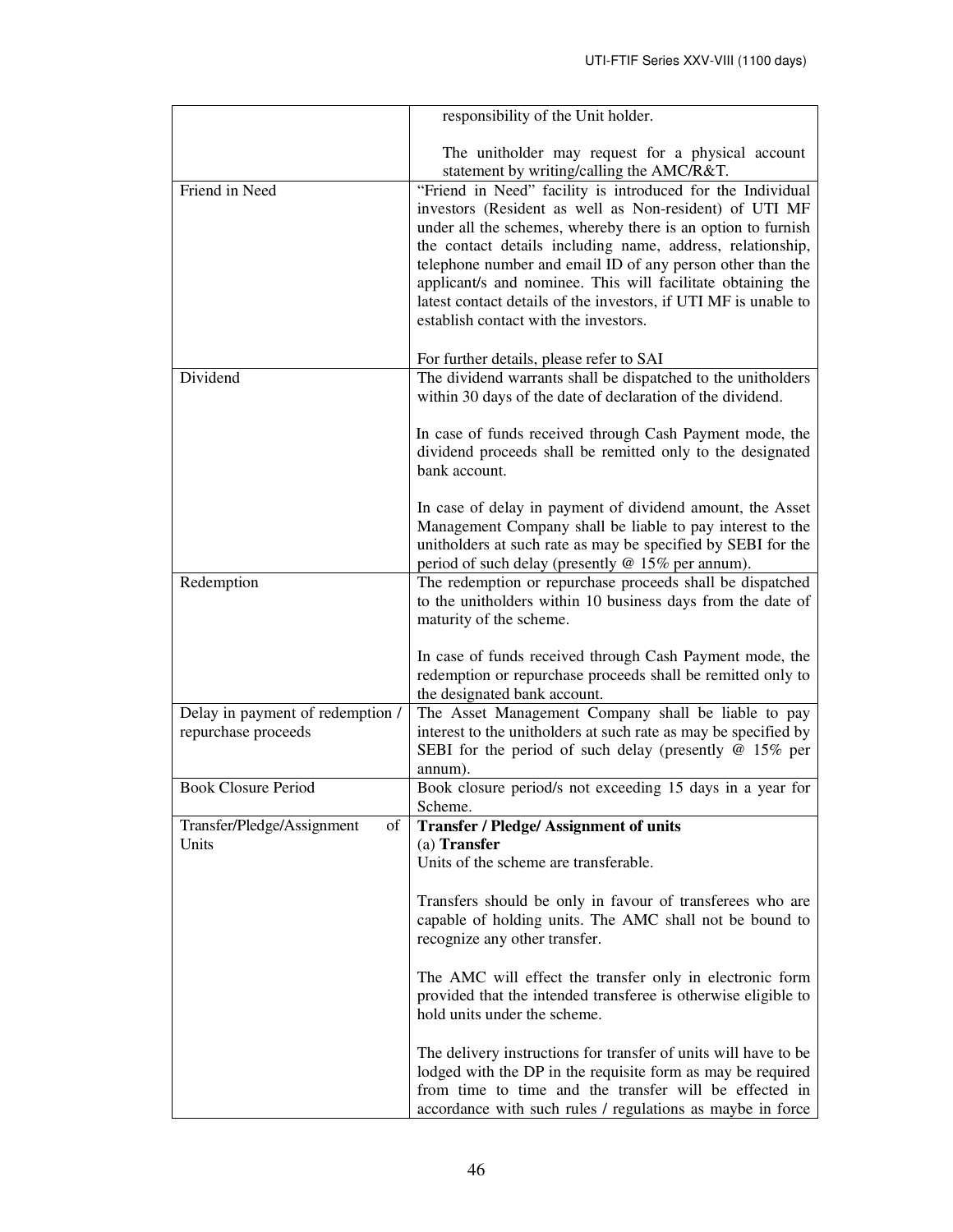| governing transfer of securities in dematerialised mode.                                                                                                                                                                |
|-------------------------------------------------------------------------------------------------------------------------------------------------------------------------------------------------------------------------|
| Under special circumstances, holding of units by a company<br>or other body corporate with another company or body<br>corporate or an individual/individuals, none of whom is a<br>minor, may be considered by the AMC. |
| (b) Pledge/Assignment of units permitted only in favour                                                                                                                                                                 |
| of banks/other financial institutions:                                                                                                                                                                                  |
| The uniholders may pledge/assign units in favour of                                                                                                                                                                     |
| banks/other financial institutions as a security for raising                                                                                                                                                            |
| loans. Units can be pledged by completing the requisite                                                                                                                                                                 |
| forms/formalities as may be required by the Depository.                                                                                                                                                                 |
|                                                                                                                                                                                                                         |
| The pledger may not be allowed to redeem units so pledged                                                                                                                                                               |
| until the bank/ financial institution to which the units are                                                                                                                                                            |
| pledged provides a written authorization to the Depository                                                                                                                                                              |
| that the pledge/charge/lien may be removed.                                                                                                                                                                             |

# **C. PERIODIC DISCLOSURES**

| <b>Net Asset Value</b>              | The Mutual Fund shall declare the Net asset value of the       |  |  |
|-------------------------------------|----------------------------------------------------------------|--|--|
| This is the value per unit of the   | scheme by 9 p.m. on every business day on website of UTI       |  |  |
| scheme on a particular day. You     | Mutual Fund, www.utimf.com and website of AMFI namely          |  |  |
| can ascertain the value of your     | www.amfiindia.com.                                             |  |  |
| investments by multiplying the      |                                                                |  |  |
| NAV with your unit balance.         | The NAV shall be calculated for all business days.             |  |  |
|                                     | The NAV shall be published in atleast two daily newspapers     |  |  |
|                                     | having nationwide circulation on every business day.           |  |  |
| Monthly Portfolio Disclosure        | The Mutual Fund shall disclose portfolio (along with ISIN)     |  |  |
|                                     | as on the last day of the month for all its schemes on its     |  |  |
|                                     | website on or before the tenth day of the succeeding month     |  |  |
|                                     | in a user-friendly and downloadable format.                    |  |  |
|                                     | The format for monthly portfolio disclosure shall be the       |  |  |
|                                     | same as that of half yearly portfolio disclosures.             |  |  |
|                                     |                                                                |  |  |
|                                     | The Mutual Fund shall also disclose additional information     |  |  |
|                                     | (such as ratios etc) subject to compliance with the SEBI       |  |  |
|                                     | Advertisement Code.                                            |  |  |
| Disclosure<br>of<br>Under<br>Assets | The Mutual Fund shall disclose the following on monthly        |  |  |
| Management                          | basis, in the prescribed format, on its website and also share |  |  |
|                                     | the same with Association of Mutual Funds in India             |  |  |
|                                     | (AMFI):                                                        |  |  |
|                                     |                                                                |  |  |
|                                     | AUM from different categories of schemes such as<br>a.         |  |  |
|                                     | equity schemes, debt schemes, etc.                             |  |  |
|                                     | Contribution to AUM from B-15 cities (i.e. other than<br>b.    |  |  |
|                                     | top 15 cities as identified by AMFI) and T-15 cities           |  |  |
|                                     | (Top 15 cities).                                               |  |  |
|                                     | Contribution to AUM from sponsor and its associates.<br>c.     |  |  |
|                                     | Contribution to AUM from entities other than sponsor<br>d.     |  |  |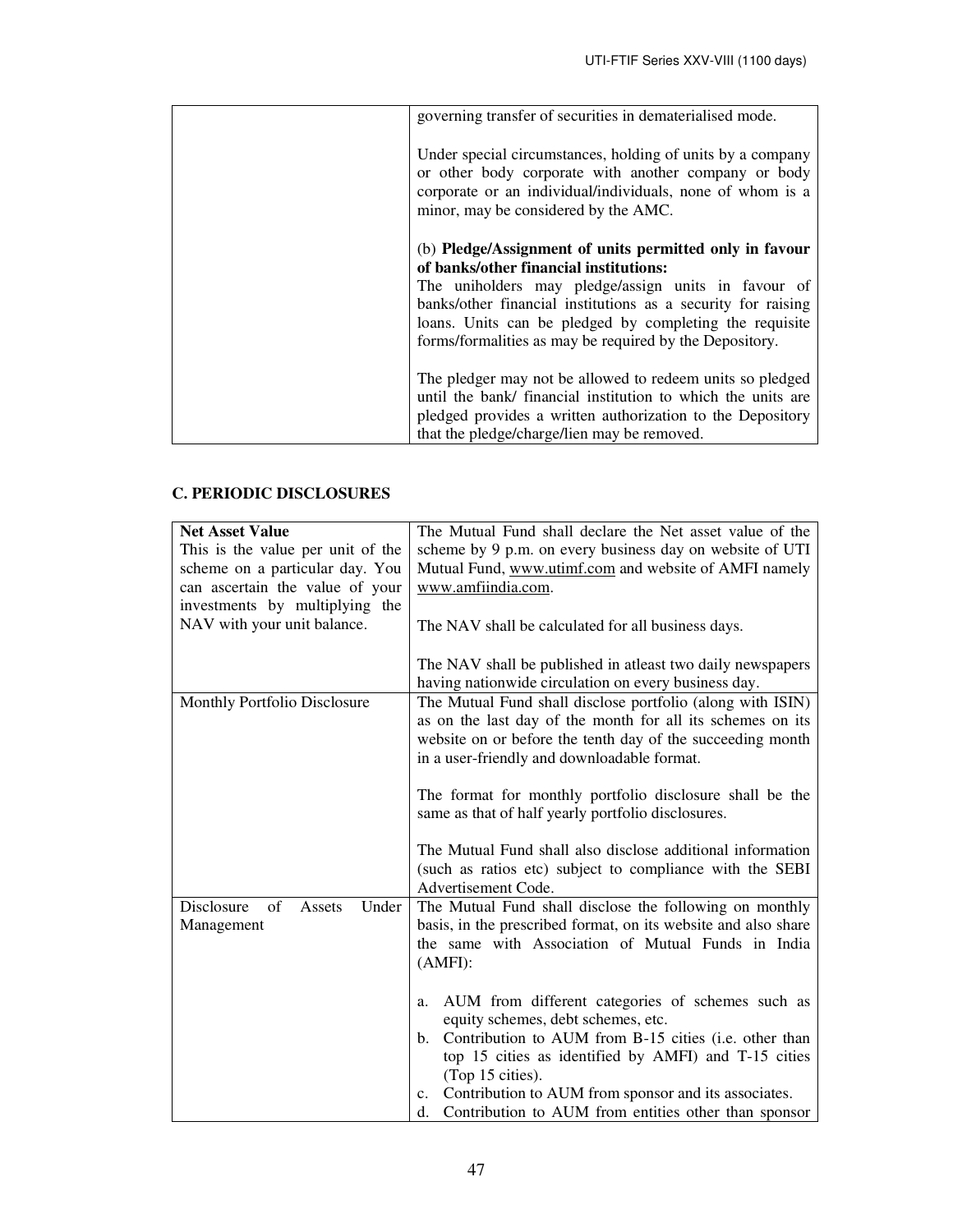|                                                          | and its associates.<br>Contribution to AUM from investors type (retail,<br>e.<br>corporate, etc.) in different scheme type (equity, debt,<br>ETF, etc.). In order to have a holistic picture, Mutual<br>Fund wise and consolidated data on the above<br>parameters shall also be disclosed on AMFI website in<br>the prescribed format.                                                                                                                                                                          |  |  |  |  |
|----------------------------------------------------------|------------------------------------------------------------------------------------------------------------------------------------------------------------------------------------------------------------------------------------------------------------------------------------------------------------------------------------------------------------------------------------------------------------------------------------------------------------------------------------------------------------------|--|--|--|--|
| Half Yearly Disclosure: Portfolio<br>/ Financial Results | The Mutual Fund shall within one month from the close of<br>each half year, (i.e. 31st March and 30th September), host a<br>soft copy of its unaudited financial results on its website.                                                                                                                                                                                                                                                                                                                         |  |  |  |  |
|                                                          | The Mutual Fund shall publish an advertisement disclosing<br>the hosting of such financial results on the website, in atleast<br>two newspaper one national English daily newspaper having<br>nationwide circulation and one in a newspaper having wide<br>circulation published in the language of the region where the<br>Head Office of UTI MF is situated.                                                                                                                                                   |  |  |  |  |
|                                                          | The Mutual Fund shall also, within one month from the<br>close of each half year, (i.e. 31st March and 30th<br>September), publish by way of an advertisement a complete<br>statement of its scheme portfolio in one English daily<br>circulating in the whole of India and in a newspaper<br>published in the language of the region where the head<br>office of UTI MF is situated.                                                                                                                            |  |  |  |  |
| <b>Additional Disclosure</b>                             | The Mutual Fund shall, in addition to the total commission<br>and expenses paid to distributors, make additional<br>disclosures regarding distributor-wise gross inflows, net<br>inflows, AAUM and ratio of AUM to gross inflows on its<br>website on an yearly basis.<br>In case, the data mentioned above suggests that a distributor<br>has an excessive portfolio turnover ratio, i.e., more than two<br>times the industry average, the AMC shall conduct<br>additional due-diligence of such distributors. |  |  |  |  |
|                                                          | The Mutual Fund shall also submit the data to AMFI and the<br>consolidated data in this regard shall be disclosed on AMFI<br>website.                                                                                                                                                                                                                                                                                                                                                                            |  |  |  |  |
| <b>Annual Report</b>                                     | An abridged annual report in respect of the scheme shall be<br>mailed to the Unit holders not later than four months from the<br>date of closure of the relevant accounting year and the full<br>annual report shall be made available for inspection at UTI<br>Tower, Gn Block, Bandra Kurla Complex, Bandra (East),<br>Mumbai – 400 051. A copy of the full annual report shall also<br>be made available to the Unit holders on request on payment<br>of nominal fee, if any.                                 |  |  |  |  |
| Disclosures of Votes Cast by the<br><b>Mutual Funds</b>  | The AMC shall record and disclose, in the prescribed<br>a.<br>format, specific rationale supporting its voting decision<br>(for, against or abstain) with respect to each vote<br>proposal on matters relating to Corporate governance,<br>changes to capital structure, stock option plans, social &<br>corporate responsibility issues, appointment of Directors<br>and their removal etc as stated in SEBI Circular<br>SEBI/IMD/CIR No 18/198647/2010 dated March 15,                                         |  |  |  |  |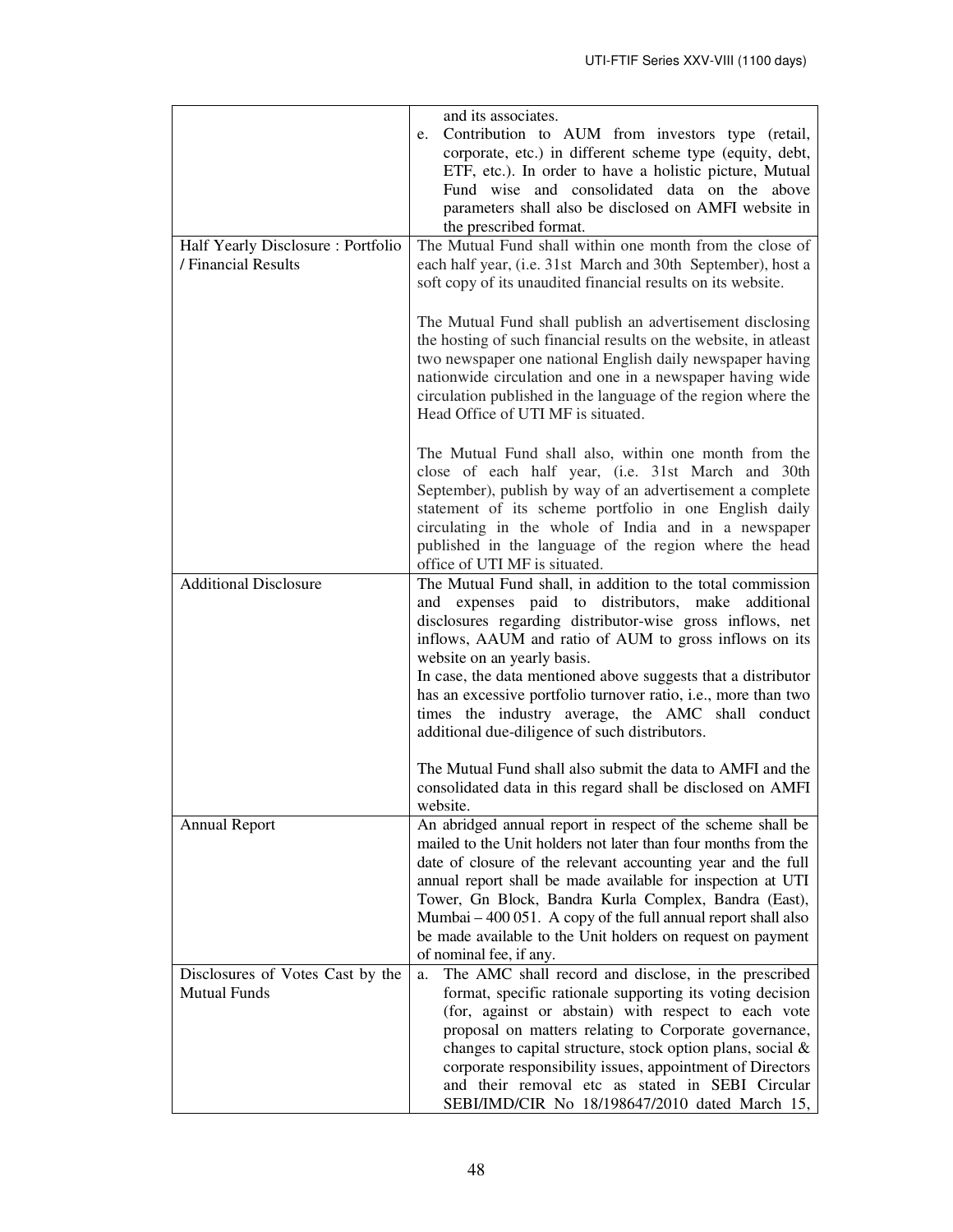|                               | 2010                                                                                                                                                                                                                                                                                                                                                                                              |
|-------------------------------|---------------------------------------------------------------------------------------------------------------------------------------------------------------------------------------------------------------------------------------------------------------------------------------------------------------------------------------------------------------------------------------------------|
|                               | The AMC shall additionally publish in the prescribed<br>b.<br>format summary of the votes cast across all its investee<br>company and its break-up in terms of total number of<br>votes cast in favor, against or abstained from.                                                                                                                                                                 |
|                               | The AMC shall disclose votes cast on their website on a<br>$\mathbf{c}$ .<br>quarterly basis, in the prescribed format, within 10<br>working days from the end of the quarter. The AMC<br>shall continue to disclose voting details in its annual<br>report.                                                                                                                                      |
|                               | d. Further, on an annual basis, the AMC shall obtain<br>certification from a "scrutinizer" appointed in terms of<br>Companies (Management and Administration) Rules,<br>2014 on the voting reports disclosed. The same shall be<br>submitted to the trustees and also disclosed in the<br>relevant portion of the Mutual Funds' annual report &<br>website.                                       |
|                               | The Boards of AMC and Trustees shall review and<br>e.<br>ensure that the AMC has voted on important decisions<br>that may affect the interest of investors and the rationale<br>recorded for vote decision is prudent and adequate. The<br>confirmation to the same, along with any adverse<br>comments made by the scrutinizer, shall be reported to<br>SEBI in the half yearly trustee reports. |
|                               | further<br>details,<br>refer to<br>SEBI Circular<br>No<br>For<br>SEBI/HO/IMD/DF2/CIR/P/2016/68 dated 10 <sup>th</sup> August 2016<br>and SEBI Circular No CR/IMD/DF/05/2014 dated 24 <sup>th</sup><br>March 2014.                                                                                                                                                                                 |
| <b>Associate Transactions</b> | Please refer to Statement of Additional Information (SAI).                                                                                                                                                                                                                                                                                                                                        |

# **Taxation**

The information is provided for general information only and is based on the position provided in the Finance Act 2015. In view of the individual nature of the implications, each investor is advised to consult his or her own tax/legal advisors with respect to the specific tax and other implications arising out of his or her participation in the scheme.

# **For further details on taxation please refer to the clause on Taxation in the SAI.**

| <b>Mutual Fund</b>                               | UTI Mutual Fund is a Mutual Fund registered with SEBI<br>and as such is eligible for benefits under section 10 (23D)<br>of the Income Tax Act, 1961 (the Act) to have its entire<br>income exempt from income tax. The Mutual Fund will<br>receive income without any deduction of tax at source<br>under the provisions of Section $196(iv)$ of the Act. |
|--------------------------------------------------|-----------------------------------------------------------------------------------------------------------------------------------------------------------------------------------------------------------------------------------------------------------------------------------------------------------------------------------------------------------|
| Tax on Dividend and Dividend<br>Distribution Tax | As per the section $10(35)$ of the Act, dividend received by<br>investors under the schemes of UTI MF is exempt from<br>income tax in the hands of the recipient unit holders.<br>As per section 115R of the Act, the dividend distribution                                                                                                               |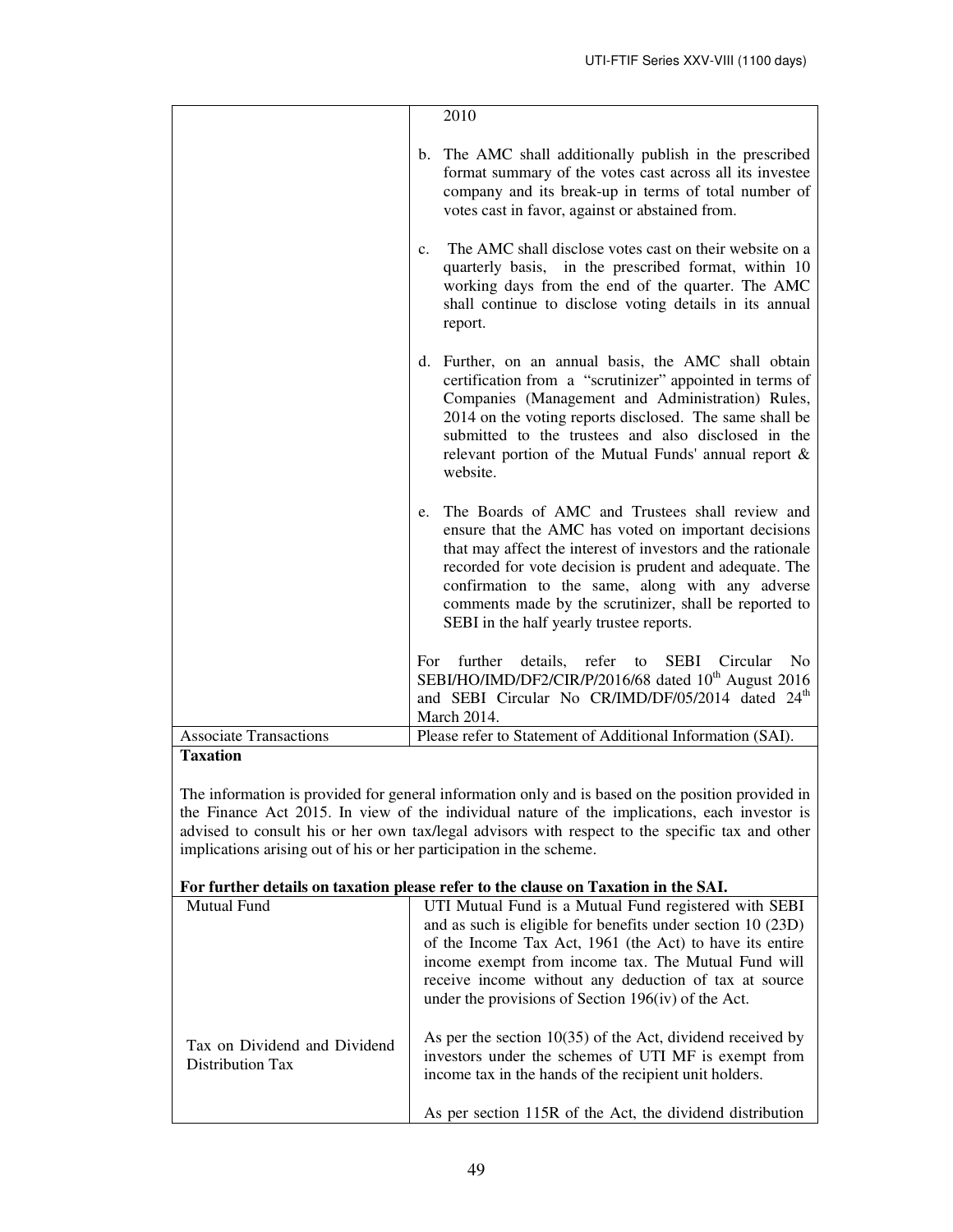|                      | tax is                                                                                                                                                                                                                                                                                                                                                                                                                                                                                                                                                                                                                                                                                                                |  |  |
|----------------------|-----------------------------------------------------------------------------------------------------------------------------------------------------------------------------------------------------------------------------------------------------------------------------------------------------------------------------------------------------------------------------------------------------------------------------------------------------------------------------------------------------------------------------------------------------------------------------------------------------------------------------------------------------------------------------------------------------------------------|--|--|
|                      | a) 25% plus surcharge on distribution made to any person<br>being an individual or a HUF,                                                                                                                                                                                                                                                                                                                                                                                                                                                                                                                                                                                                                             |  |  |
|                      | b) 30% plus surcharge on income distributed to any other<br>person.                                                                                                                                                                                                                                                                                                                                                                                                                                                                                                                                                                                                                                                   |  |  |
|                      | The rate of surcharge on income distribution tax is<br>increased from 10% to 12% w.e.f. $01st$ April 2015.                                                                                                                                                                                                                                                                                                                                                                                                                                                                                                                                                                                                            |  |  |
|                      | As per the Finance (No.2) Act 2014, with effect from 01st<br>October 2014, for determining the dividend distribution<br>tax payable, the amount of distributed income be increased<br>to such amount as would, after reduction of the dividend<br>distribution tax from such increased amount, be equal to<br>the income distributed by the Mutual Fund (dividend<br>distribution tax will be payable after grossing up).                                                                                                                                                                                                                                                                                             |  |  |
|                      | Education cess $@2\%$ and secondary and higher education<br>cess @ 1% would also be charged on amount of tax plus<br>surcharge.                                                                                                                                                                                                                                                                                                                                                                                                                                                                                                                                                                                       |  |  |
| <b>Capital Gains</b> | <b>Resident Investors:</b>                                                                                                                                                                                                                                                                                                                                                                                                                                                                                                                                                                                                                                                                                            |  |  |
|                      | As per the Finance Act 2014, with effect from 11th July                                                                                                                                                                                                                                                                                                                                                                                                                                                                                                                                                                                                                                                               |  |  |
| Long Term            | 2014, for other than equity oriented schemes, long term                                                                                                                                                                                                                                                                                                                                                                                                                                                                                                                                                                                                                                                               |  |  |
| <b>Short Term</b>    | capital gains arising on redemption of units by residents is<br>subject to treatment indicated under Section 48 and 112 of<br>the Act. Long term capital gains in respect of units held for<br>more than 36 months is chargeable to tax $\omega$ 20% after<br>factoring the benefit of cost inflation index. The said tax rate<br>is to be increased by surcharge, if applicable and Education<br>cess @ 2% and secondary and higher education cess @ 1%.<br>Units held for not more than thirty six months preceding<br>the date of their transfer are short term capital assets.<br>Capital gains arising from the transfer of short term capital<br>assets for other than equity schemes will be subject to tax at |  |  |
| Investor services    | the normal rates of tax applicable to such assessee.<br>All investors could refer their grievances giving full                                                                                                                                                                                                                                                                                                                                                                                                                                                                                                                                                                                                        |  |  |
|                      | particulars of investment at the following address:                                                                                                                                                                                                                                                                                                                                                                                                                                                                                                                                                                                                                                                                   |  |  |
|                      | Shri G S Arora<br>Vice President – Department of Operations<br>UTI Asset Management Company Ltd.,<br>UTI Tower, Gn Block,<br>Bandra-Kurla Complex,<br>Bandra (East),<br>Mumbai - 400 051.                                                                                                                                                                                                                                                                                                                                                                                                                                                                                                                             |  |  |
|                      | Tel: 022-6678 6666,<br>Fax: 022-26523031                                                                                                                                                                                                                                                                                                                                                                                                                                                                                                                                                                                                                                                                              |  |  |
|                      | Investors may post their grievances at our website:<br>www.utimf.com or e-mail us at service@uti.co.in                                                                                                                                                                                                                                                                                                                                                                                                                                                                                                                                                                                                                |  |  |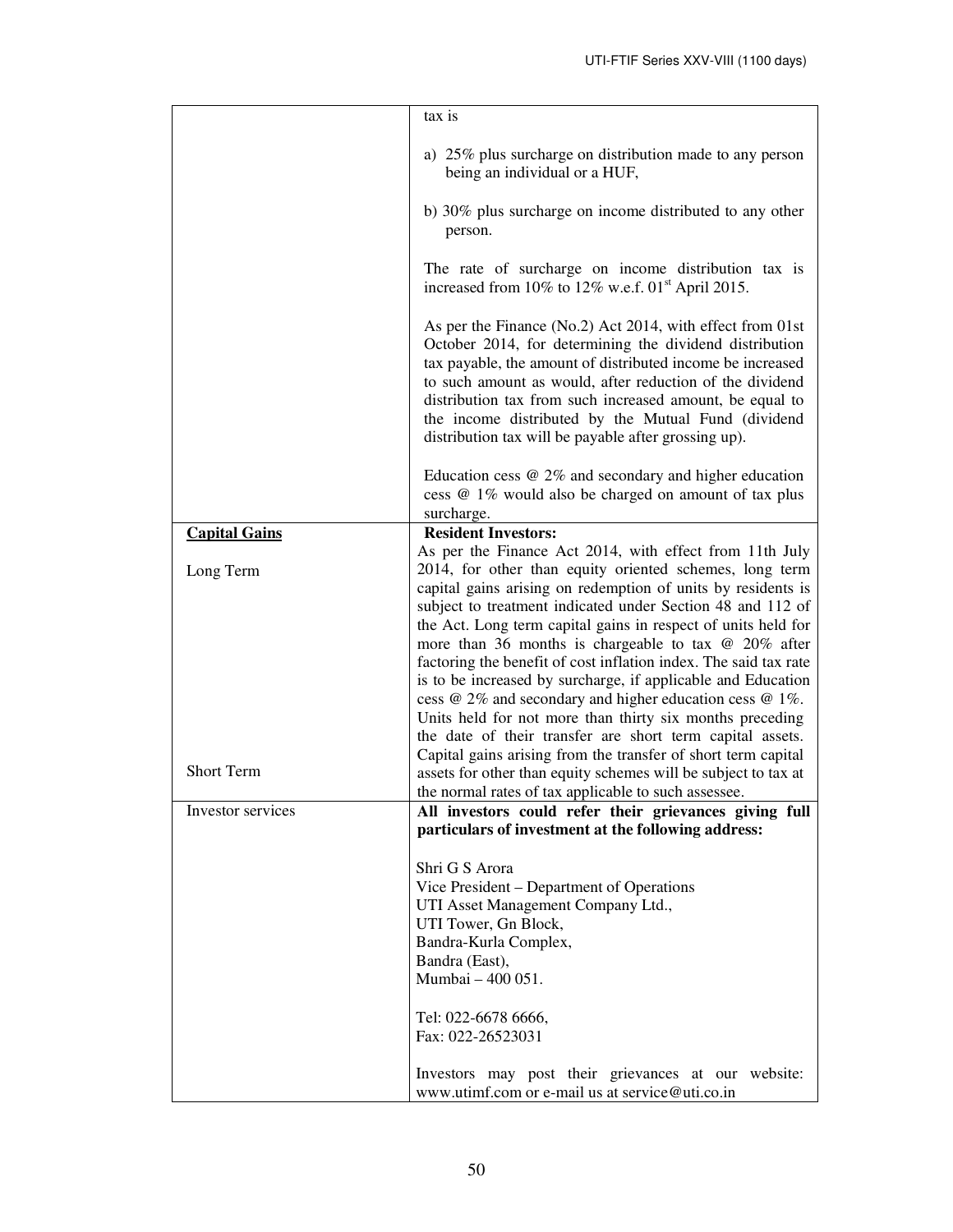### **D. COMPUTATION OF NAV**

- (a) The Net Asset Value (NAV) of the scheme shall be calculated by determining the value of the scheme's assets and subtracting therefrom the liabilities of the scheme taking into consideration the accruals and provisions. NAV shall be declared separately for different plan(s) and options of the scheme.
- (b) The NAV per unit shall be calculated by dividing the NAV of the scheme by the total number of units issued and outstanding under the scheme on the valuation day. The NAV will be rounded off upto four decimal places.

NAV of the Units under the Scheme shall be calculated as shown below:-

 Market or Fair Value of Scheme's investments + Current Assets - Current Liabilities and Provision NAV = ------------------------------------------------------------------------------------------------------------------- No of Units outstanding under Scheme on the Valuation Date

The NAV under the Scheme would be rounded off to four decimals and Units will be allotted upto four decimal places or such other formula as may be prescribed by SEBI from time to time.

- (c) A valuation day is a day other than (i) Saturday and Sunday (ii) a day on which both the stock exchanges (BSE and NSE) and the banks in Mumbai are closed (iii) A day on which the purchase and redemption of units is suspended. If any business day in UTI AMC, Mumbai is not a valuation day as defined above then the NAV will be calculated on the next valuation day and the same will be applicable for the previous business day's transactions including all intervening holidays.
- (d) The NAVs shall be published in at least two daily newspapers having nationwide circulation on every business day and will also be available by 9 p.m. on every business day on web-site of UTI Mutual Fund, www.utimf.com and web-site of AMFI namely www.amfiindia.com

#### **IV. FEES AND EXPENSES**

This section outlines the expenses that will be charged to the scheme.

### **A. NEW FUND OFFER (NFO) EXPENSES**

All New Fund Offer Expenses would be borne by AMC.

# **B. ANNUAL SCHEME RECURRING EXPENSES:**

(1) These are the fees and expenses for operating the scheme. These expenses include Investment Management and Advisory Fee charged by the AMC, Registrar and Transfer Agents' fee, marketing and selling costs etc. As given in the table below:

The AMC has estimated that upto 2.25 % of the daily net assets of the scheme will be charged to the scheme for Regular Plan as expenses*.* For the actual current expenses being charged, the investor should refer to the website of the mutual fund.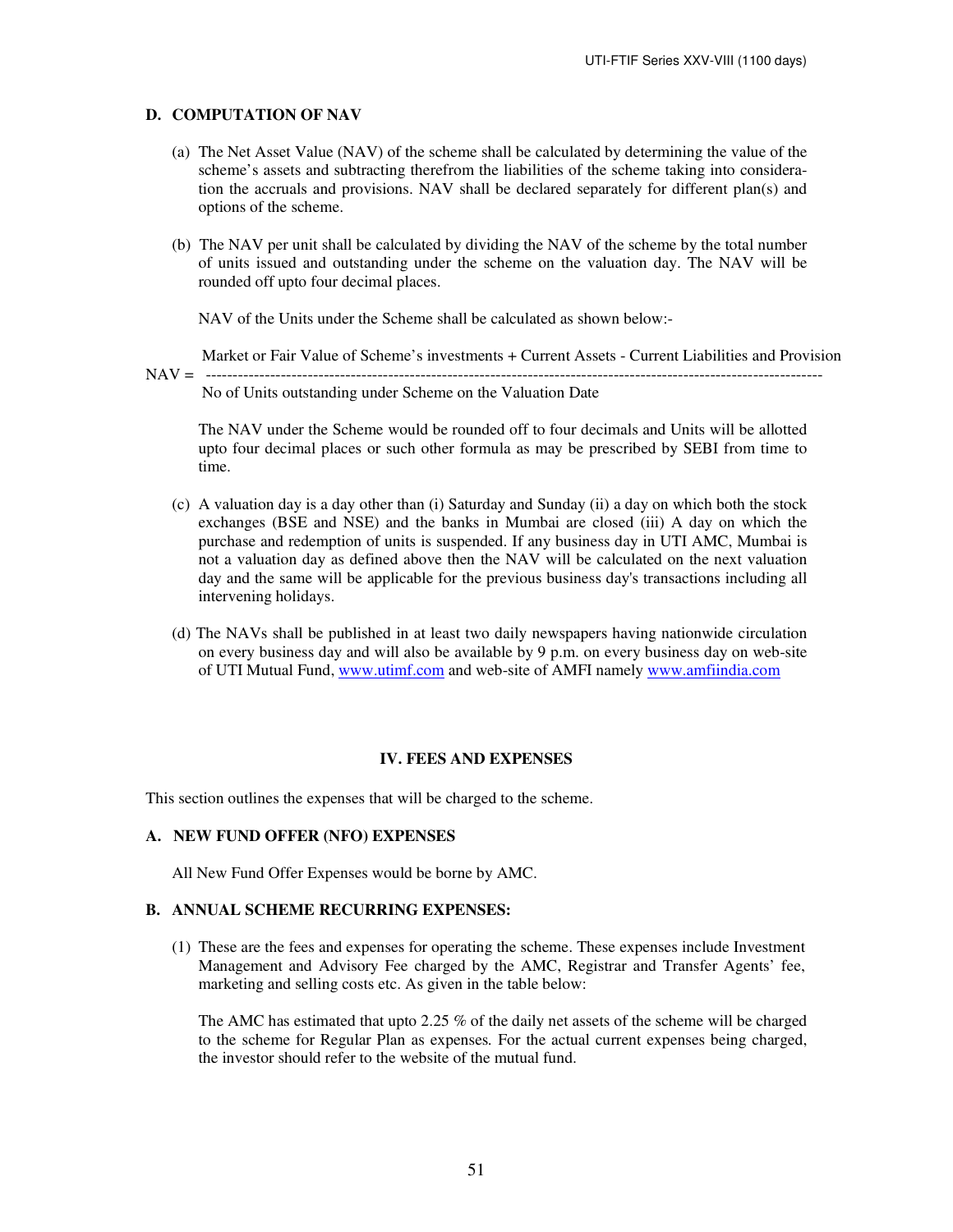| <b>Particulars</b>                                                 | % of Net Assets              |
|--------------------------------------------------------------------|------------------------------|
|                                                                    | <b>UTI-FTIF Series-XXV</b>   |
|                                                                    | VIII $(1100 \text{ days})$ – |
|                                                                    | <b>Regular Plan</b>          |
| <b>Investment Management and Advisory Fees</b>                     |                              |
| <b>Trustee Fee</b>                                                 |                              |
| <b>Audit Fees</b>                                                  |                              |
| <b>Custodian Fees</b>                                              |                              |
| <b>RTA Fees</b>                                                    |                              |
| <b>Listing Fees</b>                                                |                              |
| Marketing and Selling expense including agent commission           |                              |
| Cost related to investor communications                            |                              |
| Cost of fund transfer from location to location                    | Up to $2.25\%$               |
| Cost of providing account statements and dividend redemption       |                              |
| cheques and warrants                                               |                              |
| Costs of statutory Advertisements                                  |                              |
| Cost towards investor education and awareness (at least 2 bps)     |                              |
| Brokerage and transaction cost over and above 12 bps and 5 bps for |                              |
| cash and derivative market trades respectively.                    |                              |
| Service tax on expenses other than investment and advisory fees    |                              |
| Service tax on brokerage and transaction cost                      |                              |
| Other Expenses                                                     |                              |
| Maximum total expense ratio (TER) permissible<br>under             | Up to 2.25%                  |
| Regulation 52 (6) (c)                                              |                              |
| Additional expenses for gross new inflows from specified cities    | Up to $0.30\%$               |
| under regulation $52(6a)(b)$                                       |                              |

At least 5% of the TER is charged towards distribution expenses/ commission in the Regular Plan. The TER of the Direct Plan will be lower to the extent of the above mentioned distribution expenses/ commission (at least 5%) which is charged in the Regular Plan. For example in the event the TER of the Regular Plan is 1% p.a. the TER of the Direct Plan would not exceed 0.95% p.a.

The purpose of the table is to assist the investor in understanding the various costs and expenses that an investor in the scheme will bear directly or indirectly. These estimates have been made in good faith as per the information available to the Investment Manager based on past experience and are subject to change inter-se. Types of expenses charged shall be as per the SEBI (MF) Regulations.

- (2) The total annual recurring expenses of the scheme excluding redemption expenses, whether initially borne by the Mutual Fund or by the AMC, but including the Investment Management and Advisory Fees shall be subject to the following limits:
	- (i) On the first  $\bar{5}100$  crore of the daily net assets of the scheme 2.25%
	- (ii) On the next  $\overline{5300}$  crore of the daily net assets of the scheme 2.00%
	- (iii) On the next  $\overline{5300}$  crore of the daily net assets of the scheme 1.75%
	- (iv) On the balance of the assets of the scheme 1.50%

# (3) **Total Expense ratio (TER) and additional total expenses**

- (i) Charging of additional expenses based on new inflows from beyond 15 cities
- 1. Additional TER shall be charged up to 30 bps on daily net assets of the scheme if the new inflows from beyond top 15 cities (as per SEBI Regulations/Circulars/AMFI data) are at least (a) 30% of gross new inflows in the scheme or (b) 15% of the Average Assets under Management (year to date) of the scheme, whichever is higher. The additional TER on account of inflows from beyond top 15 cities so charged shall be clawed back in case the same is redeemed within a period of 1 year from the date of investment. The same can be used only for distribution expenses on account of new inflows from beyond top 15 cities.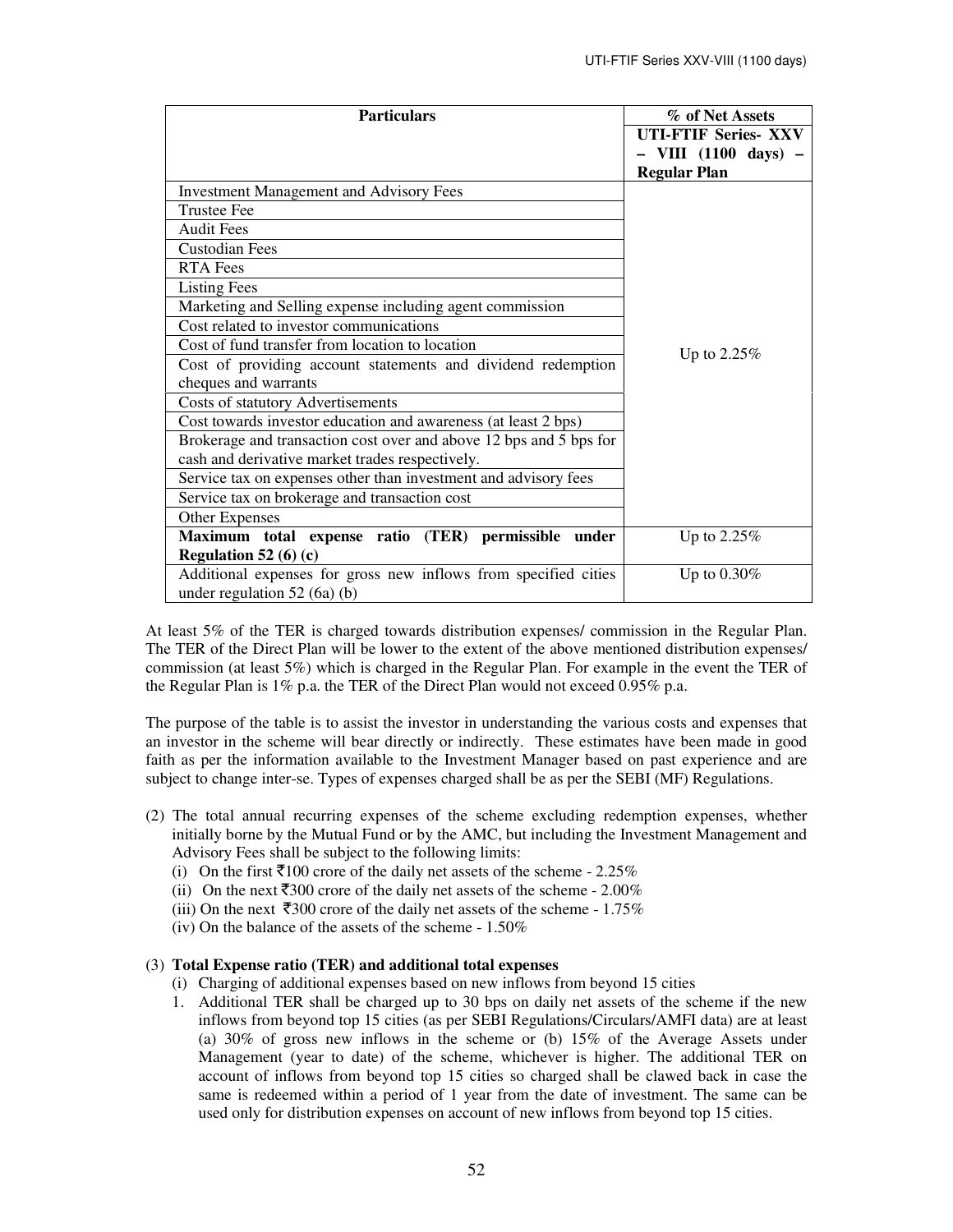2. In case inflows from beyond top 15 cities is less than the higher of (a) or (b) above, additional TER on daily net assets of the scheme shall be charged as follows:

Daily net assets X 30 basis points X New inflows from beyond top 15 cities \_\_\_\_\_\_\_\_\_\_\_\_\_\_\_\_\_\_\_\_\_\_\_\_\_\_\_\_\_\_\_\_\_\_\_\_\_\_\_\_\_\_\_\_\_\_\_\_\_\_\_\_\_\_\_\_\_\_\_\_\_\_\_

365\* X Higher of (a) or (b) above \* 366, wherever applicable.

- 3. The 'AMC fees' charged to the respective scheme(s) with no sub-limits will be within the TER as prescribed by SEBI Regulations.
- 4. For further details on TER, please refer to SAI

# **(ii) Service Tax**

- 1. UTI AMC shall charge service tax on investment and advisory fees to the scheme in addition to the maximum limit of TER.
- 2. Service Tax on other than investment and advisory fees, if any, shall be borne by the scheme within the maximum limit of TER.
- 3. Service Tax on brokerage and transaction cost paid for asset purchases, if any, shall be within the limit prescribed under SEBI Regulations. As per the current SEBI Regulations, the brokerage and transaction costs which are incurred for the purpose of execution of trade and included in the cost of investment shall not exceed 12 bps in case of cash market transactions and 5 bps in case of derivatives transactions. Any payment towards brokerage and transaction cost, over and above the said 12 bps and 5bps for cash market transactions and derivatives transactions respectively may be charged to the scheme within the maximum limit of Total Expense Ratio (TER) as prescribed under regulation 52 of the SEBI (Mutual Funds) Regulations, 1996. Any expenditure in excess of the said prescribed limit shall be borne by the AMC or by the trustee or sponsors.

# **(iii) Investor Education and Awareness**

UTI Mutual Fund (UTI MF) shall annually set apart atleast 2 bps on daily net assets within the maximum limit of TER for investor education and awareness initiatives.

# **(iv) Illustration of impact of expense ratio on scheme's returns**

Simple illustration to describe the impact of the expense ratio on returns of the scheme.

| Α             | Amount invested (Rs.)                   | 10,000 |
|---------------|-----------------------------------------|--------|
| B             | Gross returns - assumed                 | 14%    |
| $\mathcal{C}$ | Closing NAV before expenses (Rs.)       | 11400  |
| D             | Expenses (Rs.)                          | 200    |
| E             | Total NAV after charging expenses (C-D) | 11200  |
| $\mathbf{F}$  | Net returns to investor                 | 12%    |

• As per SEBI Regulation expenses are charged to the scheme on daily basis on daily net assets and as per percentage limits specified by SEBI.

- The illustration is to simply describe the impact of expenses charged to the Scheme on schemes returns and should not be construed as providing any kind of investment advice or guarantee of returns on investments.
- The above calculations are based on assumed NAVs, and actual returns on investment would be different.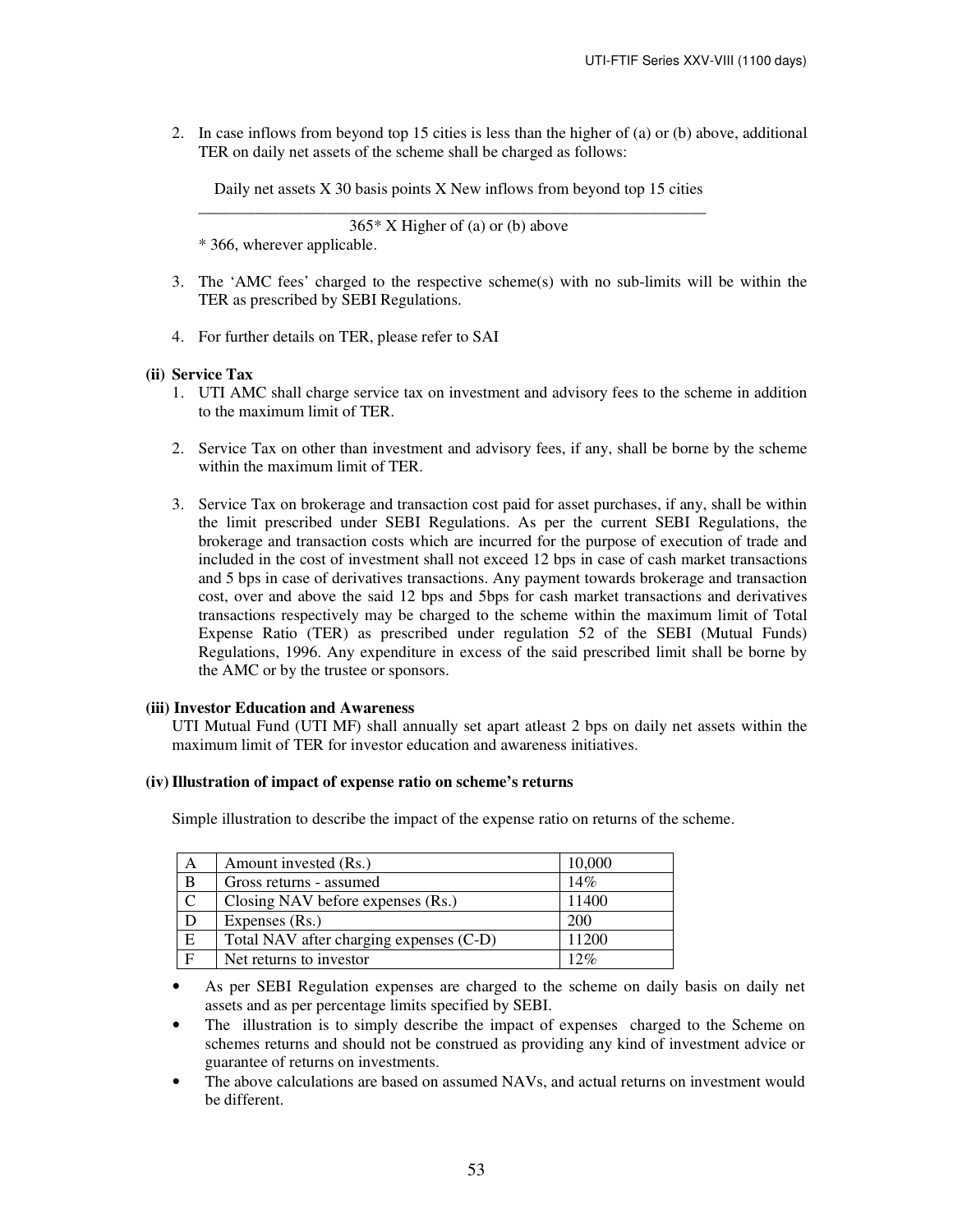# **C. LOAD STRUCTURE**

In terms of SEBI circular no. SEBI/IMD/CIR No.4/ 168230/09 dated June 30, 2009, no entry load will be charged by the Scheme to the investor effective August 1, 2009.

On the Maturity Date / Final Redemption Date of the Scheme, the units under the Scheme will be redeemed at the Applicable NAV. Redemption is not permitted before maturity

### **Transaction charges**

Pursuant to SEBI circular no. CIR/IMD/DF/13/2011 dated August 22, 2011, a transaction charge of  $\bar{\tau}$ 100/- for existing investors and  $\bar{\tau}$ 150/- in the case of first time investor in Mutual Funds, per subscription of  $\bar{\tau}10,000$ /- and above, respectively, is to be paid to the distributors of UTI Mutual Fund products. However, there shall be no transaction charges on direct investment/s not made through the distributor / financial advisor.

There shall be no transaction charge on subscription below  $\overline{5}10,000/$ -.

The transaction charge, if any, shall be deducted by UTI AMC from the subscription amount and paid to the distributor and the balance shall be invested. Allocation of Units under the scheme will be Net of Transaction Charges. The Statement of Account (SOA) would also reflect the same.

If the investor has not ticked in the Application form whether he/she is an existing/new investor, then by default, the investor will be treated as an existing investor and transaction charges of  $\bar{z}$ 100/- will be deducted for investments of  $\bar{z}$ 10,000/- and above and paid to distributor/financial advisor etc., whose information is provided by the investor in the Application form. However, where the investor has mentioned 'Direct Plan' against the scheme name, the Distributor code will be ignored and the Application will be processed under 'Direct Plan' in which case no transaction charges will be paid to the distributor.

#### **Opt in /Opt out by Distributors**:

Distributors shall be able to choose to opt out of charging the transaction charge. However the 'opt out' shall be at distributor level and not at investor level i.e., a distributor shall not charge one investor and choose not to charge another investor.

Distributors shall also have the option to either opt in or opt out of levying transaction charge based on category of the product. The various category of product are as given below:

| Sr. No.        | <b>Category of product</b>              |
|----------------|-----------------------------------------|
|                | Liquid/Money Market Schemes             |
| $\overline{c}$ | <b>Gilt Schemes</b>                     |
| 3              | Debt Schemes                            |
| 4              | <b>Infrastructure Debt Fund Schemes</b> |
| 5              | Equity Linked Saving Schemes (ELSS)     |
| 6              | Other Equity Schemes                    |
| 7              | <b>Balanced Schemes</b>                 |
| 8              | Gold Exchange Traded Funds              |
| 9              | Other Exchange Traded Funds             |
| 10             | Fund of Funds investing Overseas        |
|                | Fund of Funds – Domestic                |

Where a distributor does not exercise the option, the default Option will be Opt–out for all above categories of product. The option exercised for a particular product category will be valid across all Mutual Funds.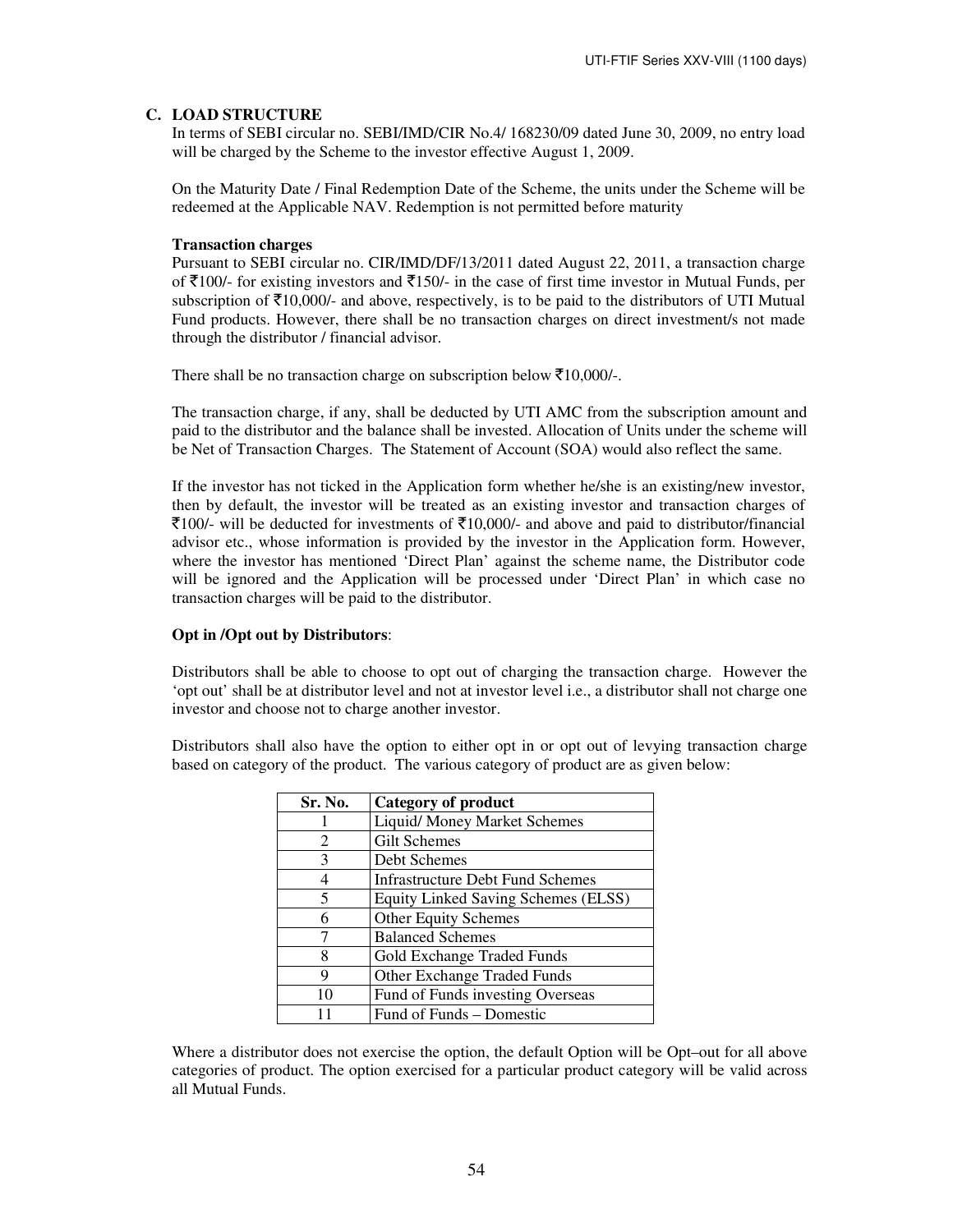The ARN holders, if they so desire, can change their option during the special two half yearly windows available viz. March 1st to March 25th and September 1st to September 25th and the new option status change will be applicable from the immediately succeeding month.

The upfront commission, if any, on investment made by the investor, shall be paid directly by the investor to the AMFI registered Distributors based on the investors' assessment of various factors including the service rendered by the distributor.

#### **V. RIGHTS OF UNITHOLDERS**

Please refer to SAI for details.

# **VI. PENALTIES, PENDING LITIGATION OR PROCEEDINGS, FINDINGS OF INSPECTIONS OR INVESTIGATIONS FOR WHICH ACTION MAY HAVE BEEN TAKEN OR IS IN THE PROCESS OF BEING TAKEN BY ANY REGULATORY AUTHORITY**

**Status of the information in this regard as furnished by the respective sponsors mentioned below is provided as under:** 

- 1. In case of Indian Sponsor(s), details of all monetary penalties imposed and/ or action taken during the last three years or pending with any financial regulatory body or governmental authority, against Sponsor(s) and/ or the AMC and/ or the Board of Trustees/Trustee Company; for irregularities or for violations in the financial services sector, or for defaults with respect to share holders or debenture holders and depositors, or for economic offences, or for violation of securities law. Details of settlement, if any, arrived at with the aforesaid authorities during the last three years shall also be disclosed.
	- (a) Penalties imposed against Life Insurance Corporation of India (Amount in  $\bar{\tau}$ ):-Penalties imposed by IRDA
	- **A. The following penalties were imposed by IRDA against LIC for the year 2014-15 on its Inspection as per the following details:-**

| <b>Particulars of Inspection observations</b>                                                                                                                                                                                                                                                                                     | Penalty levied by<br><b>IRDA-Amount</b>                                                   | Status of payment of<br>penalty |
|-----------------------------------------------------------------------------------------------------------------------------------------------------------------------------------------------------------------------------------------------------------------------------------------------------------------------------------|-------------------------------------------------------------------------------------------|---------------------------------|
| Instances were noticed wherein filled in<br>٠<br>proposal forms were altered without<br>authentication<br>from<br>the<br>necessary<br>proposers<br>Policies issued with terms and conditions<br>٠<br>other than as applied by the Proposers<br>Policies are split and more than one<br>٠<br>policy issued under a single proposal | Penalty of Rs 5 Lacs<br>under $S.102(b)$ of<br>the Act imposed                            | Paid                            |
| All equity investment in a single Investee<br>company (from all funds of the corporation)<br>cannot be more than $10\%$ of outstanding<br>shares (face value) of the Investee company                                                                                                                                             | Penalty of Rs 5 lacs<br>imposed<br>the<br>on<br>Insurer<br>under<br>$S.102(b)$ of the Act | Paid                            |

## **B. Service Tax**

| <b>Financial Year</b> | <b>Particulars</b> | Amount    | <b>Status</b> |
|-----------------------|--------------------|-----------|---------------|
| 2010-2011             | Service Tax        | 1018.00   | Paid          |
| 2011-2012             | Service Tax        | 14986.00  | Paid          |
| 2012-2013             | <b>Service Tax</b> | 799268.00 | Paid          |

No penalties have been imposed during the last three years by the Income Tax Authorities.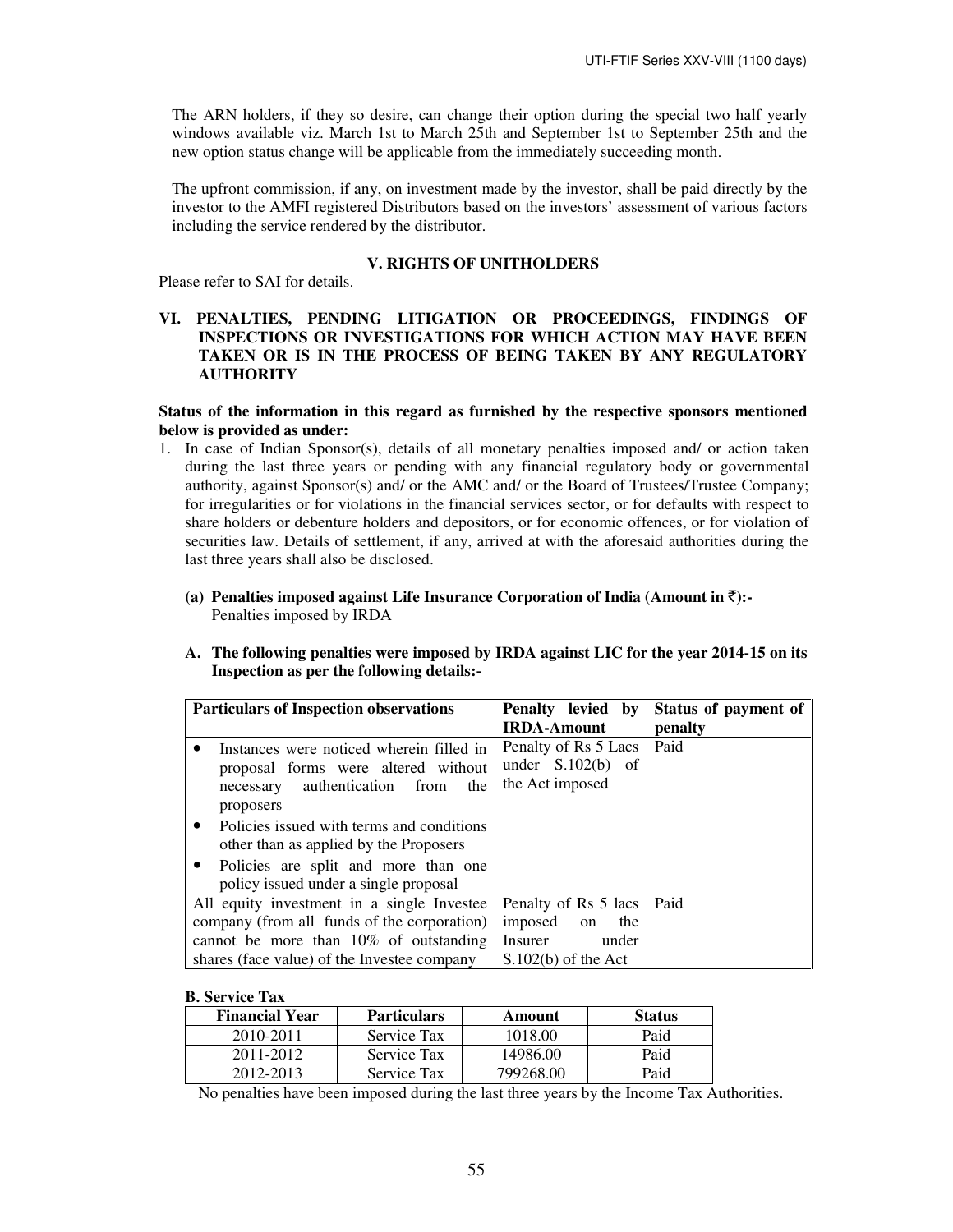#### (b) **Penalties and Proceedings against Bank of Baroda:-**

#### **Zone: Maharashtra & Goa**

(i) Sponsor and Branch: Bank of Baroda, Laxmi Road, Pune City

Name of Complainant: Pune Municipal Corporation (PMC)

Court / Tribunal / Case No. & Year: supreme Court SLP (C) No. 23299/2010

Amount involved: Octroi penalty of  $\bar{\tau}$  94.22 lacs

Nature of Case/Type of offence & section: Bank filed a writ petition before Bombay HC challenging the arbitrary demand of the PMC & the provisions under Pune Municipal Corporation (Octroi) Rules 2008 imposing penalty being contrary to the provisions of Section 398 of the Bombay Provincial Municipal Corporation Act, 1949. The Bombay HC allowed the appeal holding corporation does not have power to impose penalty equivalent to 10 times the Octroi without following the due process of law as envisaged under section 398 of Act of 1949.

Bank's reply/defence: Bank paid the amount of octroi of  $\overline{\mathcal{F}}9,42,200/$ - but refused to pay penalty amounting to  $\overline{5}94,22,000/(-10)$  times of octroi amount).

Present Status & Remarks: Against the order of the HC, PMC filed SLP in SC. The Hon'ble SC after hearing the Counsels was of the view that there is conflicting judgments on the issue and the same requires some time for hearing. On 13/10/2011 the Hon'ble SC said since bank has already paid the Octroi and matter involved herein is only about penalty imposed by corporation, let the matter come up for hearing in regular course. Matter has not come in the regular board till date.

(ii) Sponsor and Branch: Bank of Baroda, Nasik City

Name of Complainant: Nasik Municipal Corporation

Court/Tribunal / Case No. & Year: Supreme Court SLP (C) No. 9706/2010

Amount involved: Octroi penalty of  $\bar{\bar{\xi}}$  5.95 lacs

Nature of Case/Type of offence & section: Bank filed a writ petition before Bombay HC challenging the arbitrary demand of the NMC & the provisions under Nashik Municipal Corporation (Octroi) Rule 2005 imposing penalty being contrary to the provisions of Section 398 of the Bombay Provincial Municipal Corporation Act, 1949. The Bombay HC allowed the appeal holding corporation does not have power to impose penalty equivalent to 10 times the Octroi without following the due process of law as envisaged under section 398 of Act of 1949.

Bank's reply/defence: Bank paid the amount of octroi, but refused to pay penalty amounting to  $\bar{\xi}$  59.50 lacs (10 times of Octroi amount).

Present Status & Remarks: Against the order of the HC, NMC filed SLP in SC. The Hon'ble SC after hearing the Counsels was of the view that there is conflicting judgments on the issue and the same requires some time for hearing. On 13/10/2011 the Hon'ble SC said since bank has already paid the Octroi and matter involved herein is only about penalty imposed by corporation, let the matter come up for hearing in regular course. Matter has not come in the regular board till date.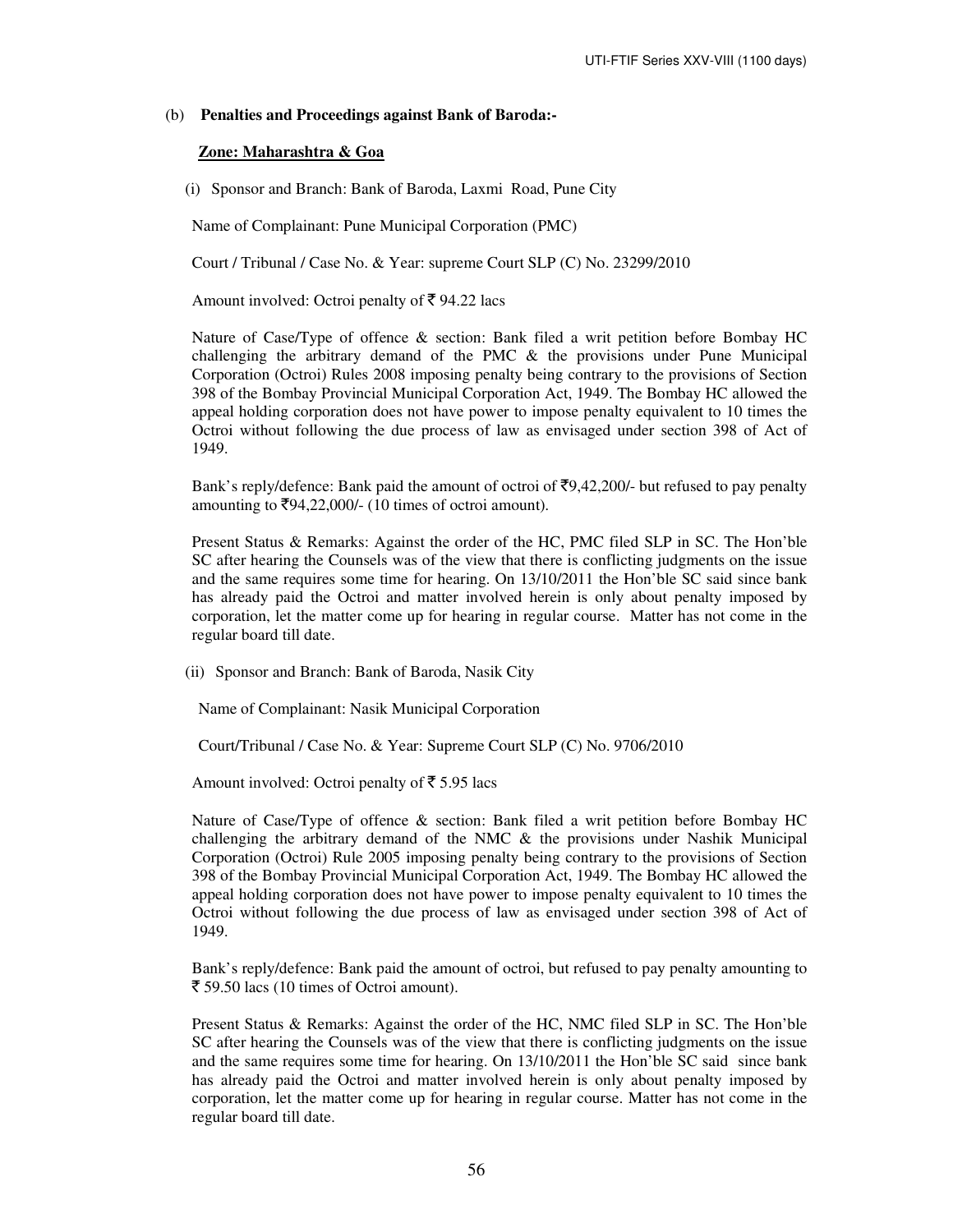Total no. of cases: 2

Total amount involved/claimed amount:  $\bar{\tau}$  100.17 lacs

#### **Region-DMR-1 (NZ):**

(iii) Sponsor and Branch: Bank of Baroda, IBB branch

Name of the party/complainant: Special Directorate of Enforcement

Name of the Court/Forum & Case no.: CRL Appeal No. 256/2009 before HC, Delhi in Comp/ u/s 8(1), 64(2) and also read with sections 6(4), 6(5), 49 and 73(3) of FERA, 1973.

Amount involved:  $\bar{\bar{\xi}}$  10 lacs

Advocate Name: Pramod Agarwala

Nature of the case/type of offences and Section: Complaint u/s 6(4), 6(5), 8(1), 64(2) and 73(3) of FERA Act 1973.

Details/brief nature of the case: Allegations of violation of FERA regarding Deposit of Foreign Currency Notes in NRE A/c of Mr. Gurcharan Singh Sethi and Smt. Surinder Kaur. The Directorate of Enforcement in order dated 11.08.04 held that Bank has failed to ensure the genuineness of the transactions and has contravened the provisions of FERA. Penalty of  $\bar{\tau}$ 10 lacs was imposed. Bank has denied the allegations on the ground that individual transactions were of less than  $\bar{z}$  10 lacs.

Bank's Reply/defence: Bank's contention is that each time deposits are made of the amount of less than 10000 USD, hence there is no violation of provisions of FERA Act, 1973.

Present Status and remarks: On 03.03.2010 interim stay orders have been made absolute. Matter will be listed in due course in regular matters.

(iv) Sponsor and Branch: Bank of Baroda, IBB branch

Name of the party/complainant: Special Directorate of Enforcement

Name of the Court/Forum & Case no.: CRL Appeal No. 325/2008 before HC Delhi in Comp/ u/s 8(1), 64(2) and also read with sections 6(4), 6(5), 49 and 73(3) of FERA, 1973.

Amount involved:  $\bar{\bar{\xi}}$  5 lacs

Advocate Name: Pramod Agarwala

Nature of the case/type of offences and Section: Complaint u/s  $6(4)$ ,  $6(5)$ ,  $8(1)$ ,  $64(2)$  and 73(3) of FERA Act 1973.

Details/brief nature of the case: Allegations of violation of FERA regarding Deposit of Foreign Currency Notes in NRE A/c of one Mr. Sarbir Singh, from 25.01.92 to 31.01.92. The Directorate Enforcement in order dated 11.08.04 held that Bank has failed to ensure the genuineness of the transactions and has contravened the provisions of FERA. Penalty of  $\bar{5}$ lacs was imposed. Appeal filed with Appellate Authority, which has been dismissed on 07.12.2007. Criminal Appeal before the Delhi High Court has been filed, which is pending.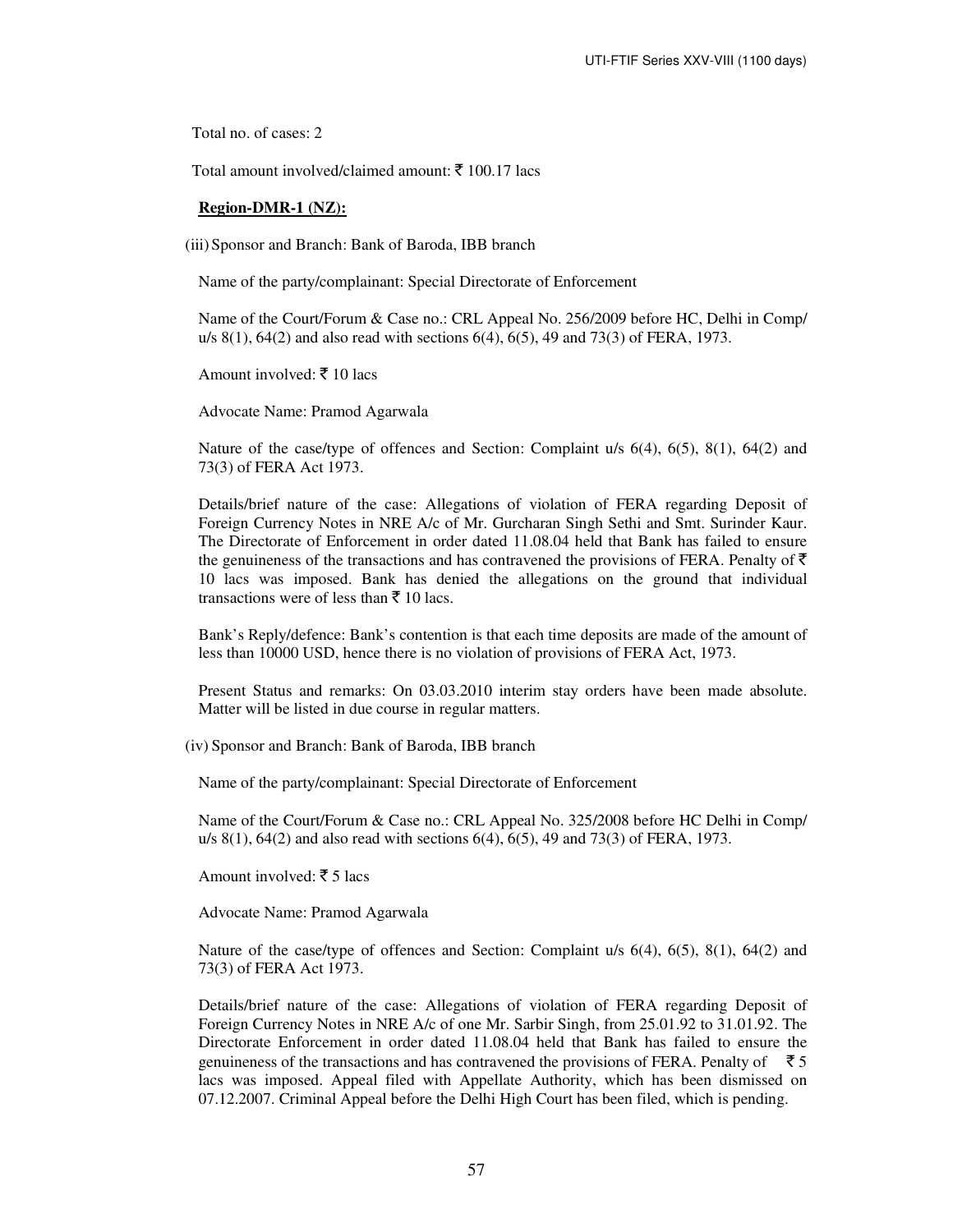Bank's Reply/defense: Bank's contention is that each time deposits are made of the amount of less than 10000 USD, hence there is no violation of provisions of FERA Act, 1973.

Present Status and remarks: On 03.03.2010 interim stay orders have been made absolute. Matter will be listed in due course in regular matters.

Total No. of Cases: 2

Total amount involved: ₹15 lacs

(v) Sponsor and Branch: Bank of Baroda, Eastern Zone, Camac Street

Name of the party: Special Director of Enforcement Directorate

Court/Tribunal & Case no./Year: Enforcement Directorate

Amount involved/claimed:  $\bar{\tau}$  10 Lacs

Nature of the case/type of offences and Section: Breach of provisions of FERA

Details/brief nature of the case: Bank had given loan of  $\bar{\tau}$  2.55 crores to M/s Corpus Credit & Leasing Ltd., against FCNR FDR of \$1 million (US) belonging to Mrs. And Mr. Bhagwandas & Devbala Pawani held with Camac Street Branch. The then Chief Manager procured the said FDR of Pawanis from their International Branch and handed over the same to borrower. Investigations conducted under provisions of FERA revealed that the signatures of Mrs. and Mr. Pawani on the account opening form did not match with those on the consent letter, discharged FCNR FDR. Chief Manager had not verified the genuineness of the documents collected from Notice No. 4 either from the Pawanis or from International Branch, Bank of Baroda, Dubai.

Bank's Reply/defence: Bank followed all the directions of RBI and remittance of \$ 1 million (US) was received by Bank through authorized banking channel and was genuine. Further, the proceeds of the FCNR FDR, along with interest thereon, was paid by the Bank to the Pawanis on maturity, in accordance with established remittance. Hence, there was no violation of FERA. The loan granted to the borrower company M/s Corpus Credit & Leasing Ltd. was a rupee loan and involved no outgo of foreign exchange.

Present Status and remarks: Special Director has imposed a penalty of  $\bar{\tau}$  10,00,000 (Rupees Ten Lakhs) on the Bank for violation of FERA. Bank filed an appeal against the same before the Appellate Authority for Foreign Exchange, Ministry of Law, Justice & Company Affairs. LDH 6.03.2014 no hearing took place as opposite party did not appear. NDH 17.07.2014.

Region – Bihar, Patna

Zone – Bihar, Jharkhand & Orissa, Patna:

(vi) Sponsor and Branch: Bank of Baroda, Patna Main branch

Name of the party/Litigant/Complainant: Assessing Officer, Income Tax Department, Patna

Court/Tribunal & Case No./Yr.: High Court, Patna. Appeal No. MA-632/2013

Amount involved/claimed:  $\bar{\xi}$  96.96 Lacs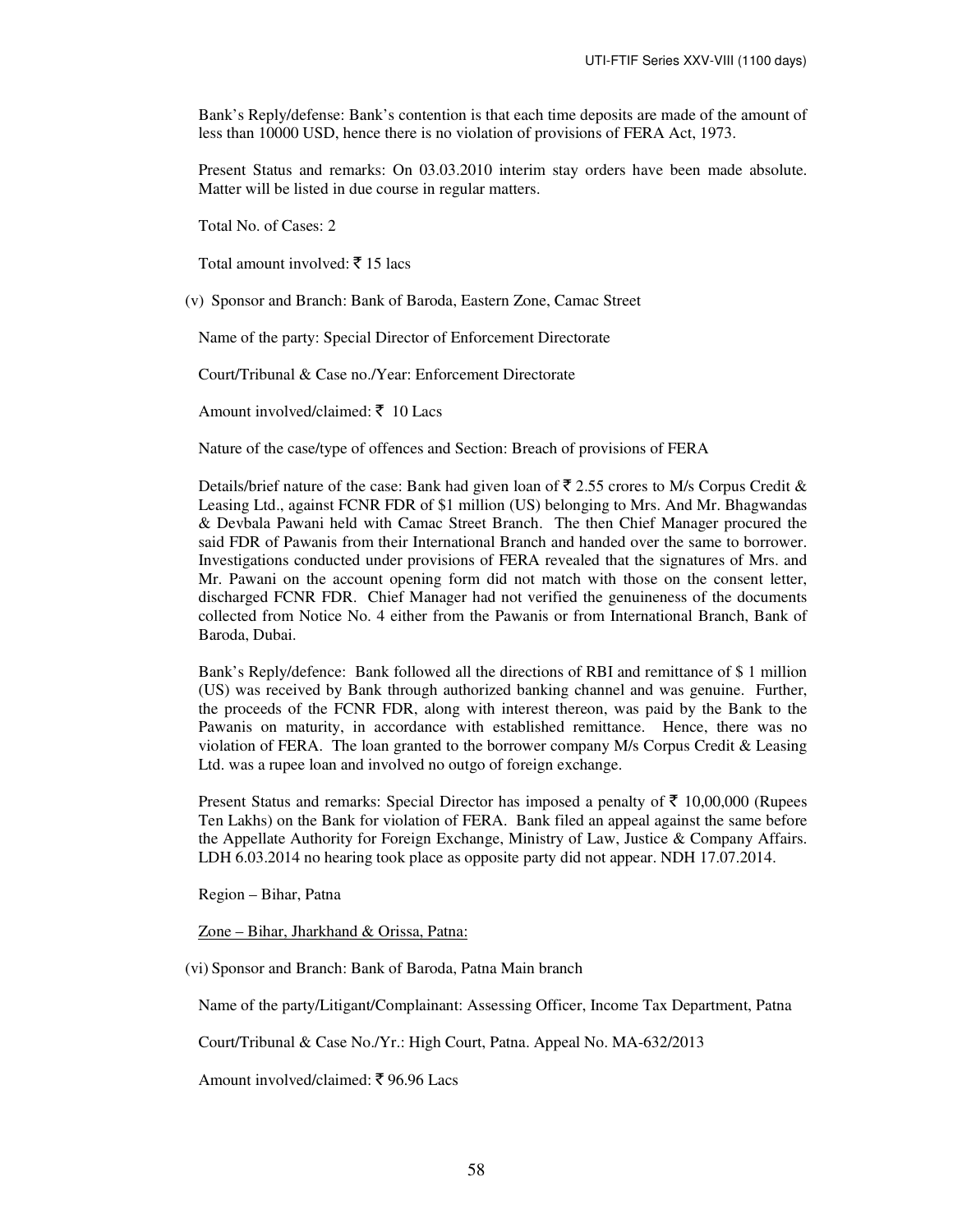Nature of case/type of offence and section: TDS claim by Assessing Officer, Income Tax, Patna

Details/brief nature of case: Patna Main branch has not deducted TDS from the FDRs held in different organisations for the F.Y. 2007-08 and 2008-09.

Bank's reply/defence: Appeal filed by bank before the Income Tax Appellate Tribunal was dismissed. Against the order of the ITAT bank has filed Misc. Appeal in the Hon'ble High Court, Patna which is pending.

Present Status and remarks: The appeal in the High Court was last listed on 03.03.2014 for hearing. The oral order has been passed on 03.03.2014 wherein it is directed that notify the case for admission hearing. The matter is not listed in the cause list of the cases for hearing after 03.03.2014.

Total No. of Cases: 01

Total amount involved/claimed amount:  $\bar{\xi}$  96.96 Lacs

### (c) **Penalties and Proceedings against Punjab National Bank:-**

As informed by the Punjab National Bank, no penalties /strictures were imposed on the bank by SEBI/Stock Exchange in respect of matters related to Capital Market during last three years.

| <b>Period</b> | Name of           | <b>Penalty</b> | <b>Brief details</b>        | <b>Penalty</b>          | Date of    |
|---------------|-------------------|----------------|-----------------------------|-------------------------|------------|
|               | Office/Branch/    | imposed by     |                             | imposed/Rupee           | payment    |
|               | <b>Subsidiary</b> |                |                             | equivalent              | of penalty |
| April 2013    | Jeddah Branch     | Saudi Arabia   | delayed submission of       | SAR 19,000              | 07.04.2013 |
|               |                   | Monetary       | financial statement as at   | $(Rs.2.68 \text{ lac})$ |            |
|               |                   | Agency         | the end of December         |                         |            |
|               |                   | (SAMA)         | 2012                        |                         |            |
| April 2013    | Jeddah            | $-do-$         | Non adherence to the        | SAR 11,700              | 27.04.2013 |
|               |                   |                | requirement<br>of           | $(1.64 \text{ lacs})$   |            |
|               |                   |                | incorporating National      |                         |            |
|               |                   |                | <b>ID/Civil</b><br>Register |                         |            |
|               |                   |                | Number of the drawer        |                         |            |
|               |                   |                | of the cheque in the slip   |                         |            |
|               |                   |                | dishonoured<br>all<br>of    |                         |            |
|               |                   |                | cheques                     |                         |            |
| June 2013     | Regional          | Securities     | delayed submission of       | PHP 8,561.79            | 24.07.2013 |
|               | Representative    | Exchange       | Information<br>General      | $(Rs.0.39$ lacs)        |            |
|               | Office, Manila    | Commission     | Sheet and proof of          |                         |            |
|               |                   | of Manila      | Inward Remittance (for      |                         |            |
|               |                   | (SEC)          | Manila Representative       |                         |            |
|               |                   |                | office                      |                         |            |
| April 2013    | <b>Bank SBI</b>   | Bank           | delayed submission of       | IDR 2,000,000           | 10.04.2013 |
|               | Indonesia         | Indonesia      | Commercial<br>Bank          | $(Rs.0.13$ lacs)        |            |
|               |                   |                | Daily Report,               |                         |            |
| December      | <b>Bank SBI</b>   | <b>Bank</b>    | error in reported data      | <b>IDR</b>              | 12.12.2013 |
| 2013          | Indonesia         | Indonesia      | calculation<br>for<br>of    | 17,712,377              |            |

# **(d) Penalties imposed on foreign offices and foreign subsidiaries of State Bank of India during 2013-14**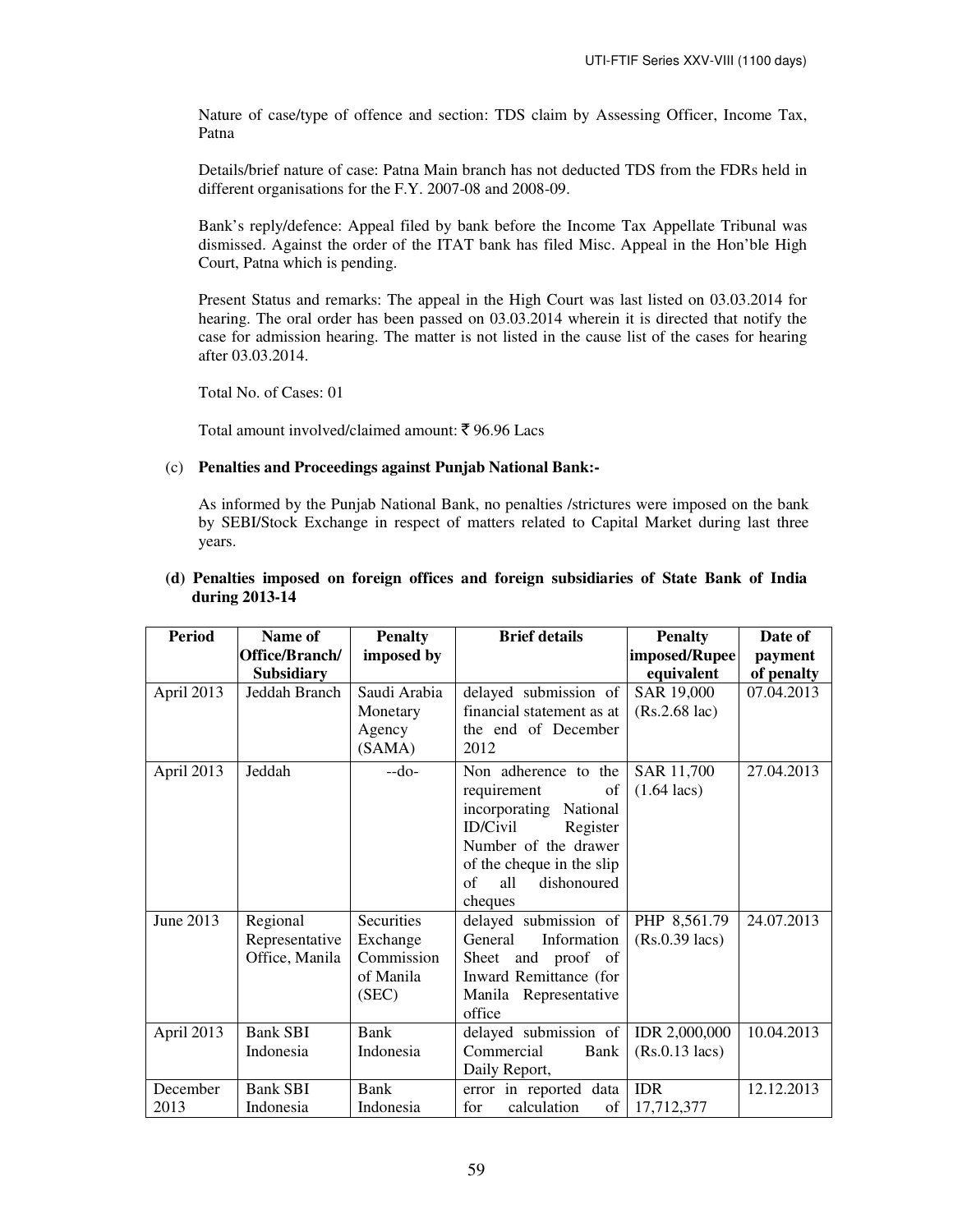|           |                 |           | minimum<br>statutory           | $(Rs.0.87$ lacs)          |            |
|-----------|-----------------|-----------|--------------------------------|---------------------------|------------|
|           |                 |           | reserve                        |                           |            |
| December  | <b>Bank SBI</b> | Bank      | 25<br>forex<br>purchase        | <b>IDR</b>                | 30.12.2013 |
| 2013      | Indonesia       | Indonesia | transactions done by a         | 250,000,000               |            |
|           |                 |           | customer<br>were               | $(Rs.12.23 \text{ lacs})$ |            |
|           |                 |           | considered to be in            |                           |            |
|           |                 |           | violation<br>of<br>Bank        |                           |            |
|           |                 |           | Indonesia's regulation         |                           |            |
|           |                 |           | concerning<br>foreign          |                           |            |
|           |                 |           | exchange<br>purchases          |                           |            |
|           |                 |           | against IDR                    |                           |            |
| June 2013 | <b>SBI</b>      | Bank of   | This was due to Bank           | <b>MUR 500,000</b>        | 17.07.2013 |
|           | Mauritius*      | Mauritius | of Mauritius found that        | $(Rs.9.96$ lacs)          |            |
|           | (SBIML)         |           | SBI<br><b>Mauritius</b><br>has |                           |            |
|           |                 |           | failed to comply with          |                           |            |
|           |                 |           | the guidelines of Anti-        |                           |            |
|           |                 |           | Money Laundering and           |                           |            |
|           |                 |           | Combating<br>the               |                           |            |
|           |                 |           | Financing of Terrorism.        |                           |            |

\*Bank of Mauritius imposed a penalty of MUR 100,000/- i.e. equivalent of Rs.1.75 lacs for a violation reported in December 2012. This was due to non-adherence of guidelines on advertisement by Bank of Mauritius.

| <b>Period</b>    | Name of              | <b>Penalty</b>    | <b>Brief details</b>                   | <b>Penalty</b>   | Date of        |
|------------------|----------------------|-------------------|----------------------------------------|------------------|----------------|
|                  | <b>Office/Branch</b> | imposed by        |                                        | imposed          | <b>Payment</b> |
|                  | / Subsidiary         |                   |                                        | (Rupees in lacs) |                |
| <b>July 2013</b> | State Bank of        | Reserve           | Penalty under Section                  | Rs. 300.00 lacs  | 15.07.2013     |
|                  | India                | Bank of India     | $47A$ (1)(c) read with                 |                  |                |
|                  |                      |                   | Section $46(4)$ of the                 |                  |                |
|                  |                      |                   | Banking<br>Regulation                  |                  |                |
|                  |                      |                   | Act 1949, for alleged                  |                  |                |
|                  |                      |                   | violation<br>of<br>its                 |                  |                |
|                  |                      |                   | guidelines/statutory                   |                  |                |
|                  |                      |                   | provisions on issue/sale               |                  |                |
|                  |                      |                   | drafts/gold coins<br>of                |                  |                |
|                  |                      |                   | against<br>cash,<br>non                |                  |                |
|                  |                      |                   | capturing of beneficial                |                  |                |
|                  |                      |                   | owner details in CBS                   |                  |                |
|                  |                      |                   | and non-availability of                |                  |                |
|                  |                      |                   | for<br>scenario<br>a                   |                  |                |
|                  |                      |                   | generating alerts<br>for               |                  |                |
|                  |                      |                   | monitoring transactions                |                  |                |
|                  |                      |                   | in accounts with high                  |                  |                |
|                  |                      |                   | turnover but low end                   |                  |                |
| March            | <b>CAG New</b>       | <b>Income Tax</b> | day balance.<br>Late remittance of TDS | Rs.12.57 lacs    | 31.03.2014     |
| 2014             | Delhi Branch         | Authorities       |                                        |                  |                |
|                  |                      |                   | pertaining to CAG New<br>Delhi branch. |                  |                |
| FY 2013-         | All the Circles      | Reserve           | Reasons such as non                    | Rs.237.06 lacs   | Penalties      |
| 14               | of SBI:              | Bank of India     | conduct<br>of<br>surprise              |                  | paid<br>on     |
|                  | penalties            |                   | verification<br>of                     |                  | various        |
|                  | relating to the      |                   | Currency Chest (CC)                    |                  | dates<br>in    |

# **Penalties imposed on State Bank of India during 2013-14 on Domestic Operations**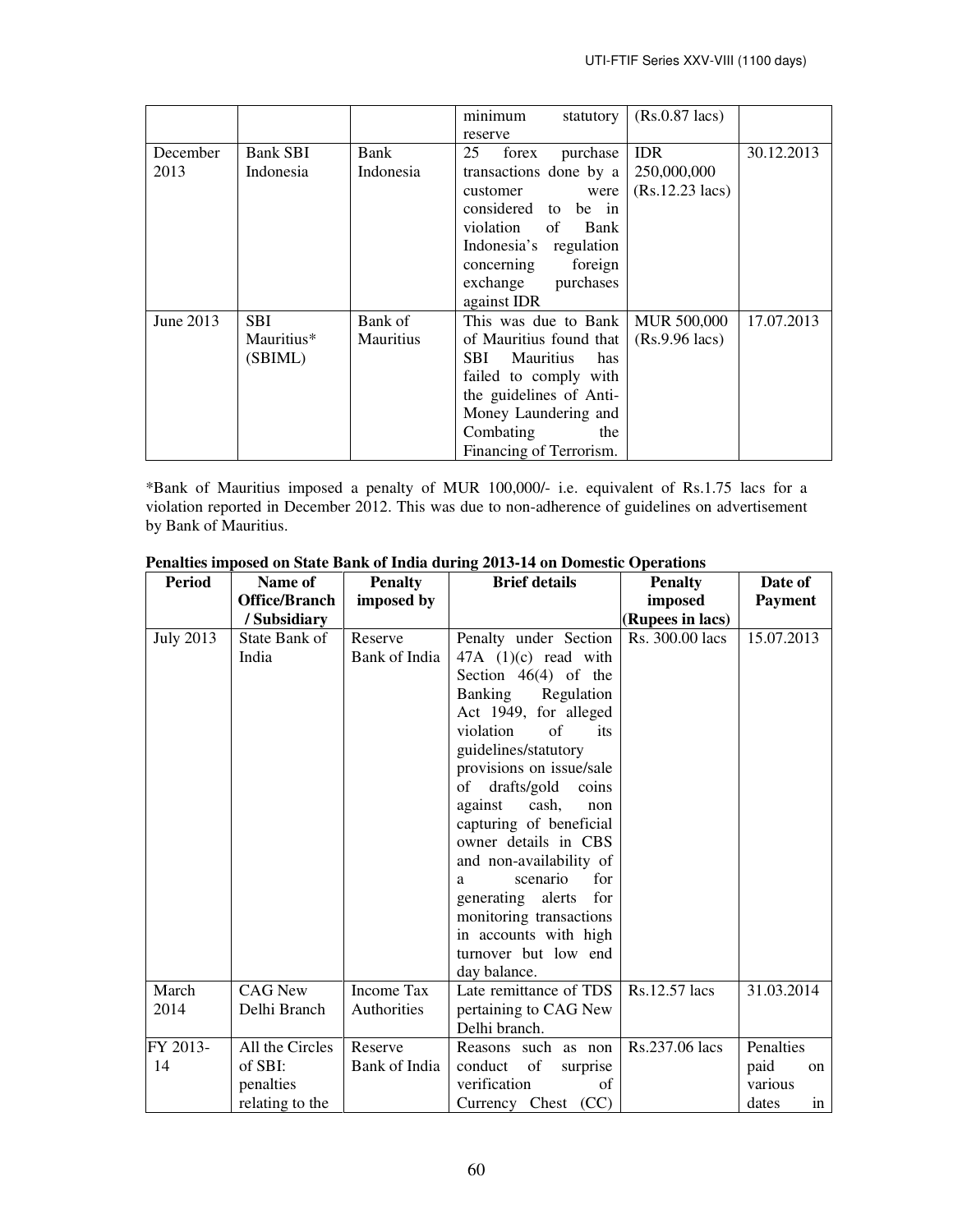| Agency<br><b>Banking</b><br>&Reconciliati<br>on Department | branches, shortage in<br>soiled note remittances<br>balance,<br>CC<br>and<br>detection of mutilated/<br>counterfeit<br>notes<br>in<br>reissuable<br>packets<br>etc.(detailed in the<br>annexure) | Circles of<br>SBI. (Dates<br>of payment<br>for<br>penalties of<br>Rs.1.00<br>and<br>lacs<br>above<br>are |
|------------------------------------------------------------|--------------------------------------------------------------------------------------------------------------------------------------------------------------------------------------------------|----------------------------------------------------------------------------------------------------------|
|                                                            |                                                                                                                                                                                                  | furnished in<br>list<br>the<br>annexed)                                                                  |

| Penalties above one lac and nature of penalty thereof | (Rs. in lacs)                                                                                 |        |                  |
|-------------------------------------------------------|-----------------------------------------------------------------------------------------------|--------|------------------|
| <b>Circle</b>                                         | <b>Nature of penalty</b>                                                                      | Penal  | <b>RBI DR</b>    |
|                                                       |                                                                                               | Amount | Date of          |
|                                                       |                                                                                               |        | <b>Penalty</b>   |
|                                                       |                                                                                               |        | <b>Amount</b>    |
| Ahmedabad                                             | Non conduct of surprise verification of CC balance                                            | 1.00   | $22-0ct-13$      |
| Bengal                                                | Shortage in Soiled Note Remittance and CC balance                                             | 20.00  | $22-0ct-13$      |
| Bhubaneshwar                                          | Shortage in Soiled Note Remittance and CC balance                                             | 2.10   | $27-Nov-13$      |
| Chandigarh                                            | Detection of mutilated/counterfeit notes in re-issuable<br>packets                            | 3.75   | $27-Sep-13$      |
| New Delhi                                             | Denial of facilities/services to linked branch of other banks                                 | 5.00   | $16$ -Jan- $14$  |
| New Delhi                                             | Detection of mutilated/counterfeit notes in re-issuable<br>packets                            | 5.00   | $16$ -Jan- $14$  |
| New Delhi                                             | Detection of mutilated/counterfeit notes in re-issuable<br>packets and soiled note remittance | 4.74   | $11 -$ Jul $-13$ |
| New Delhi                                             | Wrong reporting of Remittance to RBI (as withdrawal)                                          | 45.00  | $04$ -Jul-13     |
| New Delhi                                             | Non conduct of surprise verification of cc balance                                            | 4.97   | $25$ -Jul-13     |
| Hyderabad                                             | Non conduct of surprise verification of cc balance                                            | 5.00   | $12$ -Jul-13     |
| Hyderabad                                             | Shortage in Soiled Note Remittance in CC balance                                              | 1.00   | $24$ -Jan-14     |
| Lucknow                                               | Shortage in SNR and Currency Chest balance                                                    | 2.60   | $16-Sep-13$      |
| Mumbai                                                | Shortage in SNR and Currency Chest balance                                                    | 1.13   | 27-Mar-14        |
| North East                                            | Shortage in SNR and Currency Chest balance                                                    | 1.56   | $25$ -Jul-13     |
| Patna                                                 | Detection of mutilated/counterfeit notes in re-issuable<br>packets and Soiled note remittance | 3.22   | $05$ -Jun-13     |

2. Details of all enforcement actions taken by SEBI in the last three years and/ or pending with SEBI for the violation of SEBI Act, 1992 and Rules and Regulations framed there under including debarment and/ or suspension and/ or cancellation and/ or imposition of monetary penalty/adjudication/enquiry proceedings, if any, to which the Sponsor(s) and/ or the AMC and/ or the Board of Trustees /Trustee Company and/ or any of the directors and/ or key personnel (especially the fund managers) of the AMC and Trustee Company were/ are a party. The details of the violation shall also be disclosed. –

# **Bank of Baroda**

(a) Bank of Baroda was one of the bankers to the public issue of shares of Jaltarang Motels Limited ("Jaltarang"). The issue opened for public subscription on December 21, 1995 and closed on December 26, 1995.

The prospectus issued by the Company categorically stated that the company's shares would be listed on the stock exchanges at Ahmedabad and Bombay but permission for listing could be obtained only from Ahmedabad Stock Exchange (ASE).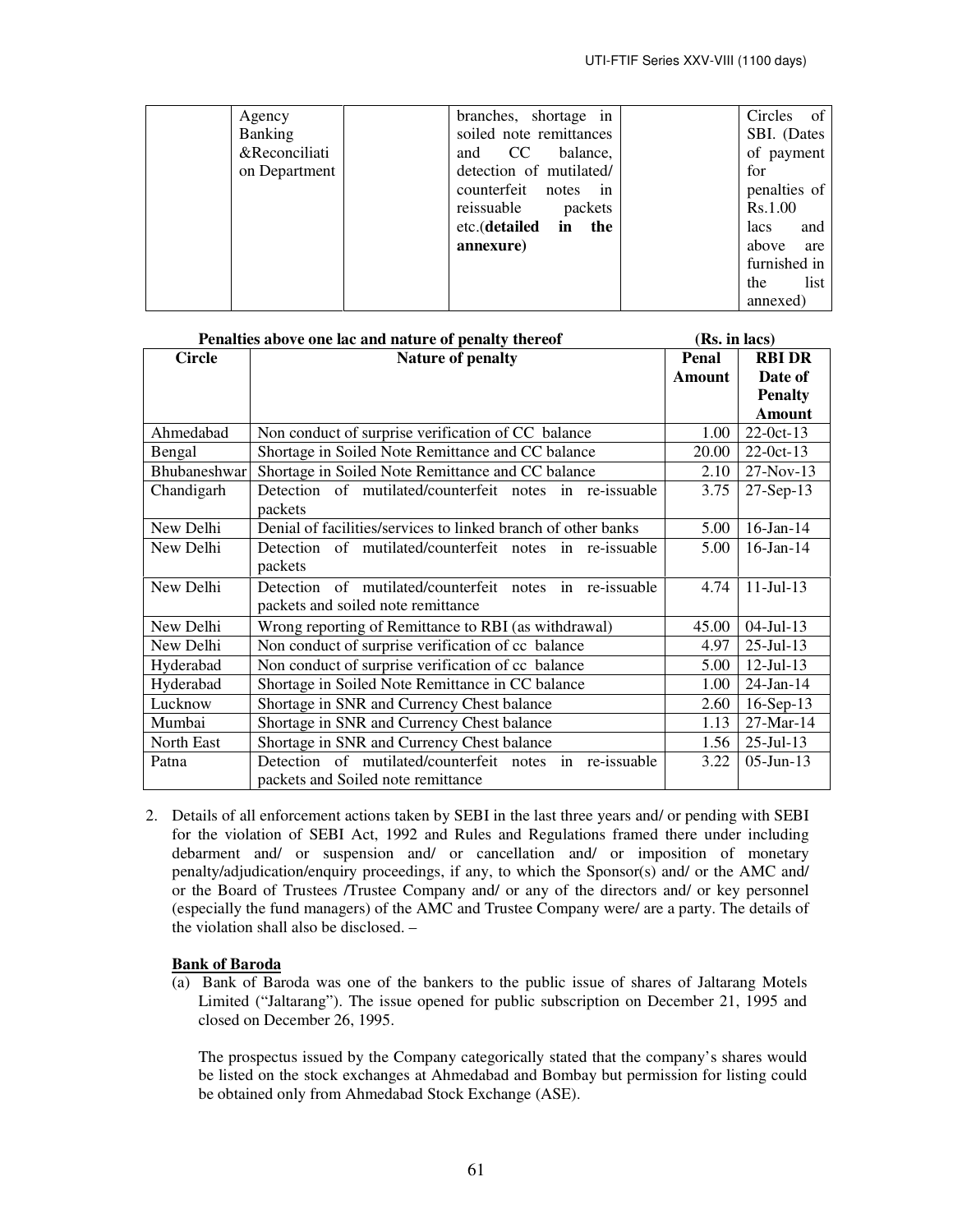While ASE accorded approval on March 4, 1996, Bombay Stock Exchange (BSE) rejected the request of the company (Jaltarang) for listing of shares. However, the Bank (Bank of Baroda), on March 25, 1996 transferred a sum of Rs.38,89,218/- collected from the public, to the company's (Jaltarang) account.

Since BSE had refused to list the company's shares, the public issue became void in terms of section 73 of the Companies Act necessitating refund of the application money forthwith to the applicants.

The matter came to the notice of SEBI. To protect the interest of applicants SEBI, after holding an inquiry, by its order dated January 19, 2000 directed the bank to refund the sum of Rs.4,031,018/- being the application money with interest at 15% from March 25, 1996 i.e. the day the bank allowed withdrawal of the funds by Jaltarang in respect of funds collected from the public issue.

The Bank preferred an appeal before the Securities Appellate Tribunal against the aforesaid order of SEBI. The tribunal, by its order dated July 27, 2000, rejected the appeal of the Bank. On which the bank filed an appeal (Appeal No.2 of 2000) before the High Court, Mumbai against the said order of the Tribunal. The High Court, Mumbai, on November 13, 2000, granted interim relief of stay of the operation of the orders dated July 27, 2000 of the Securities Appellate Tribunal and January 19, 2000 of SEBI and has further directed that the matter be placed on the board for final hearing.

Present Status: The matter is still pending with High Court Mumbai.

There are no further communication/queries from any regulatory authority to BOBCAPS in the matter.

(b) The merchant banking division of the Bank of Baroda was the pre-issue lead manager for the public issue of shares of Trident Steels Limited ("Trident") in November, 1993.

SEBI issued a show cause notice dated April 29, 2004 calling upon the merchant banking division of the Bank to show cause why action should not be taken against it for failing in its duty to exercise due diligence in the above mentioned public issue. SEBI alleged that the merchant banking division of the Bank did not disclose the material fact that 750,000 shares out of the pre issue capital of Trident had been pledged by the directors and shareholders of those shares to the Industrial Finance Branch of the Bank towards enhancement of various credit facilities extended by the Bank to Trident.

In October 1989, the directors and holders of those shares have given an undertaking that as long as the dues of Trident to the Bank are not paid in full, they will not transfer, deal with or dispose off equity or preference shares held by them in the company or any shares that might be acquired in future, without prior written consent of the Bank.

BOBCAPS, in its reply to the show cause notice of SEBI, has submitted that it was the obligation of Trident to give true disclosures and that any punitive action will lie solely against Trident Steels Ltd., its promoters and directors.

Present Status: There are no further communication/queries from SEBI to BOBCAPS in the matter.

The enquiry has been dropped by SEBI.

(c) The Bank of Baroda had acted as lead managers to the public issue of Kraft Industries Limited ("Kraft") in May 1995. It is alleged that the Managing Director and Promoter of Kraft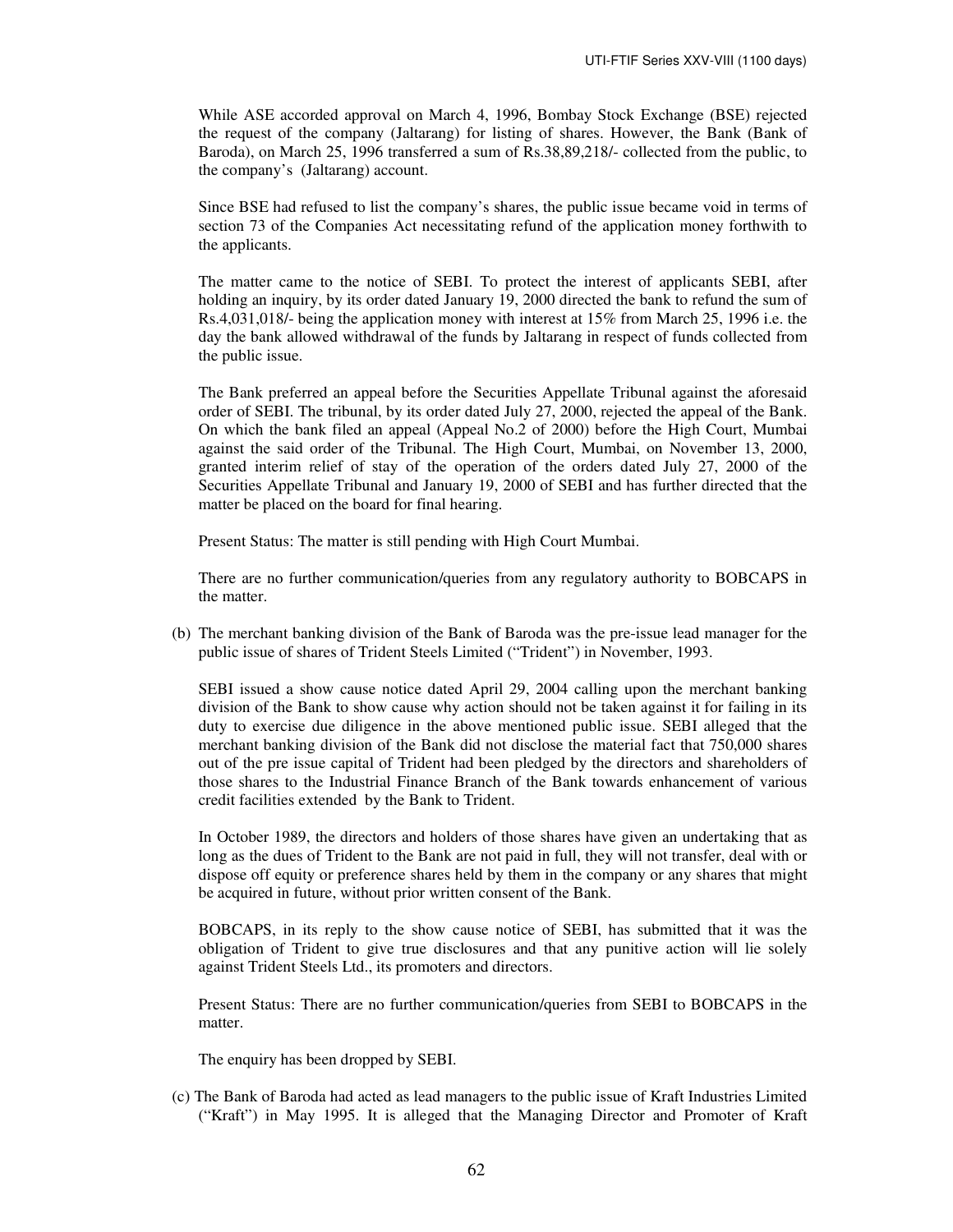Industries Ltd. did not possess the qualifications as mentioned in the prospectus filed for raising the funds.

SEBI required from the Bank being merchant banker to the issue, the copies of qualification certificates of the company's Managing Director.

On enquiring, the Managing Director of Kraft Industries Ltd. informed the Bank of having lost the certificates in transit. The bank has replied accordingly to SEBI.

The inquiry is still pending.

Present Status: There are no further communication/queries from SEBI to BOBCAPS in the matter.

(d) M. S .Shoes East Limited (MS Shoes) came out with a public issue of 17,584,800 zero interest unsecured fully convertible debentures in February 1995. The Bank of Baroda was one of the Lead Managers to the issue with responsibility for post issue management and had underwritten the issue up to Rs.150,000,000.

After the closure of the issue, MS Shoes complained to the underwriters that some of the cheques accompanying the application for subscription were returned unpaid resulting in the collected amount falling short of the minimum subscription amount. Therefore MS Shoes called upon the underwriters to discharge their underwriting liability to the extent of proportionate devolution and raised a claim on the bank for Rs.116,665,043 towards devolution of underwriting liability.

The bank declined the claim on the ground that since the issue was declared oversubscribed by the Registrars to the issue no liability can devolve on the Bank under its underwriting commitment.

SEBI has issued an enquiry notice dated July 20, 1995 to the bank, but closed the matter without imposing any penalty on the bank.

Complaint was filed on behalf of MS Shoes, at Vikaspuri Police Station against SBI Capital Markets Limited, the bank, its principal officers including the then CMD and others alleging cheating and breach of trust. The High Court, New Delhi, by order dated December 11, 2000 ordered transfer of the case to Central Bureau of Investigation (CBI).

The investigation by the CBI is still pending.

Present Status: There are no further communication/queries from CBI or SEBI to BOBCAPS in the matter.

The enquiry has been dropped by SEBI.

#### **State Bank of India**

Against Sponsor:

SEBI served show cause notice dated 08.11.2012 under rule 4 of the adjudication Rules for the deficiencies observed in Debenture Trustee operations during their inspection conducted from 26.07.2010 to 30.07.2010 at State Bank of India, Mumbai Main branch. Bank has made payment of Rs. 6.80 lacs towards the settlement charges to SEBI on 13.01.2015 for the same. The settlement order was passed on 28.01.2015 by the Adjudicating Officer thus disposing of the said Adjudication Proceedings pending in respect of SBI.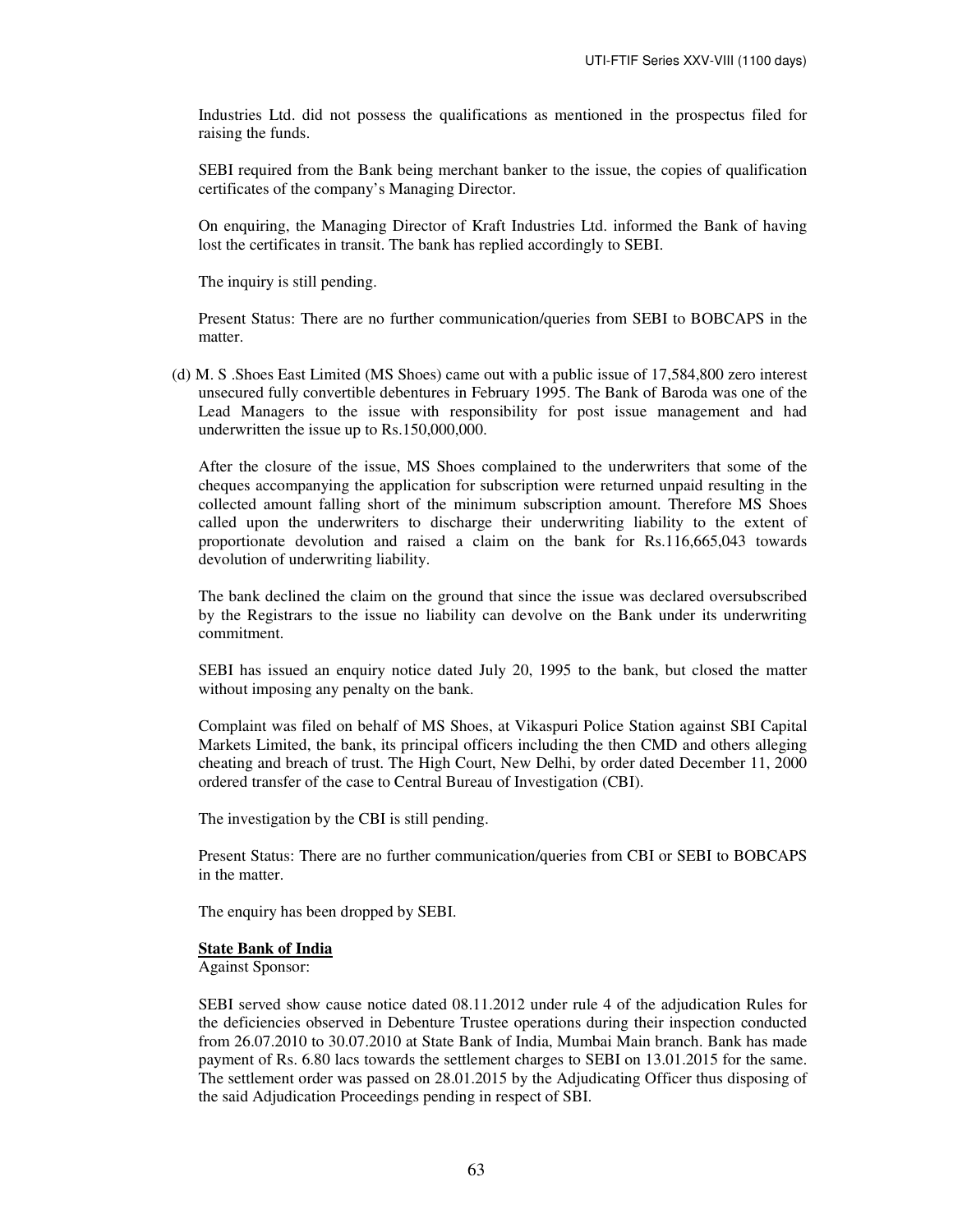3. Any pending material civil or criminal litigation incidental to the business of the Mutual Fund to which the Sponsor(s) and/ or the AMC and/ or the Board of Trustees /Trustee Company and/ or any of the directors and/ or key personnel are a party should also be disclosed separately.

### **UTI AMC Ltd.**

- a) A writ petition has been filed by UTI Asset Management Company Ltd., UTI Mutual Fund and UTI Trustee Company Private Ltd. challenging the order dated 06.08.2008 passed by the Central Information Commission on the applicability of the Right to Information Act, 2005, which has been stayed by the Honourable High Court, Bombay. The writ has been admitted and stay will continue pending the hearing and final disposal of the petition. The matter will come up for hearing in due course.
- b) There are 9 criminal cases pending related to normal operations of the schemes of UTI MF such as non-transfer of units, non-receipt of unit certificates, non-receipt of redemption proceeds or income distribution, closure of scheme/plan. These cases are not maintainable and judging from our experience such cases are generally dismissed by Courts or withdrawn by the complainant.

All the cases were filed in the name of the then Manager/Branch Manager/Chairman (Key personnel) of the erstwhile Unit Trust of India. We have already settled all these cases by paying the amount/issuing certificate to the complainant. However, cases are continuing due to procedural aspect as final orders of the Courts are to be pronounced. All the cases filed before 2003, stood transferred to the successor of UTI i.e., UTI MF due to transfer of scheme after passing of The Unit Trust of India (Transfer of Undertaking & Repeal Act) 2002.

- c) There are 32 cases pending at different courts related to suits/petitions filed by a) contract workmen, b) employees association, c) employees/ex-employees etc. These cases are pending at different levels for adjudication.
- d) A Special Leave Petition has been filed by Bajaj Auto Ltd. before the Honourable Supreme Court of India against the final judgement and order dated 09.10.2006 of the Honourable High Court of Bombay in the matter of the winding up of UTI Growth  $\&$  Value Fund-Bonus Plan with effect from 01.02.2005 in pursuance to circular dated 12.12.2003 of SEBI. The matter is admitted on 10.07.2008 and will be heard in due course.
- e) One Writ Petition filed by Shri. R K Sanghi pending before High Court of Madhya Pradesh Principal Seat at Jabalpur challenging termination of Senior Citizens Unit Plan (SCUP). We have already filed affidavit in reply in the matter and now petition will be heard in due course.
- f) The Maharashtra Sales Tax authorities have disallowed refund claim and raised tax demand under the Maharashtra Value Added Tax Act 2002 for UTI GETF for a sum of Rs. 2,23,38,170/- plus interest and penalty for the years 2007-08 to 2011-12. Part relief has been granted by setting aside the penalty for some years. The matter is being contested, Appeals have been filed/are being filed with the appellate authorities against the denial of the refund claim and raising of demand.

# **Income Tax Related Matter**

The company has filed appeals with CIT (A) in respect of Assessment Years 2009-10  $\&$  AY 2010-11 against Demand of  $\bar{\xi}$  6.42 &  $\bar{\xi}$  2.27 Cr respectively. The matter is pending for hearing.

The Commissioner has passed order u/s 263 for the Assessment Year 2006-07 directing the assessing officer to do a fresh assessment in respect of scheme expenses. The company has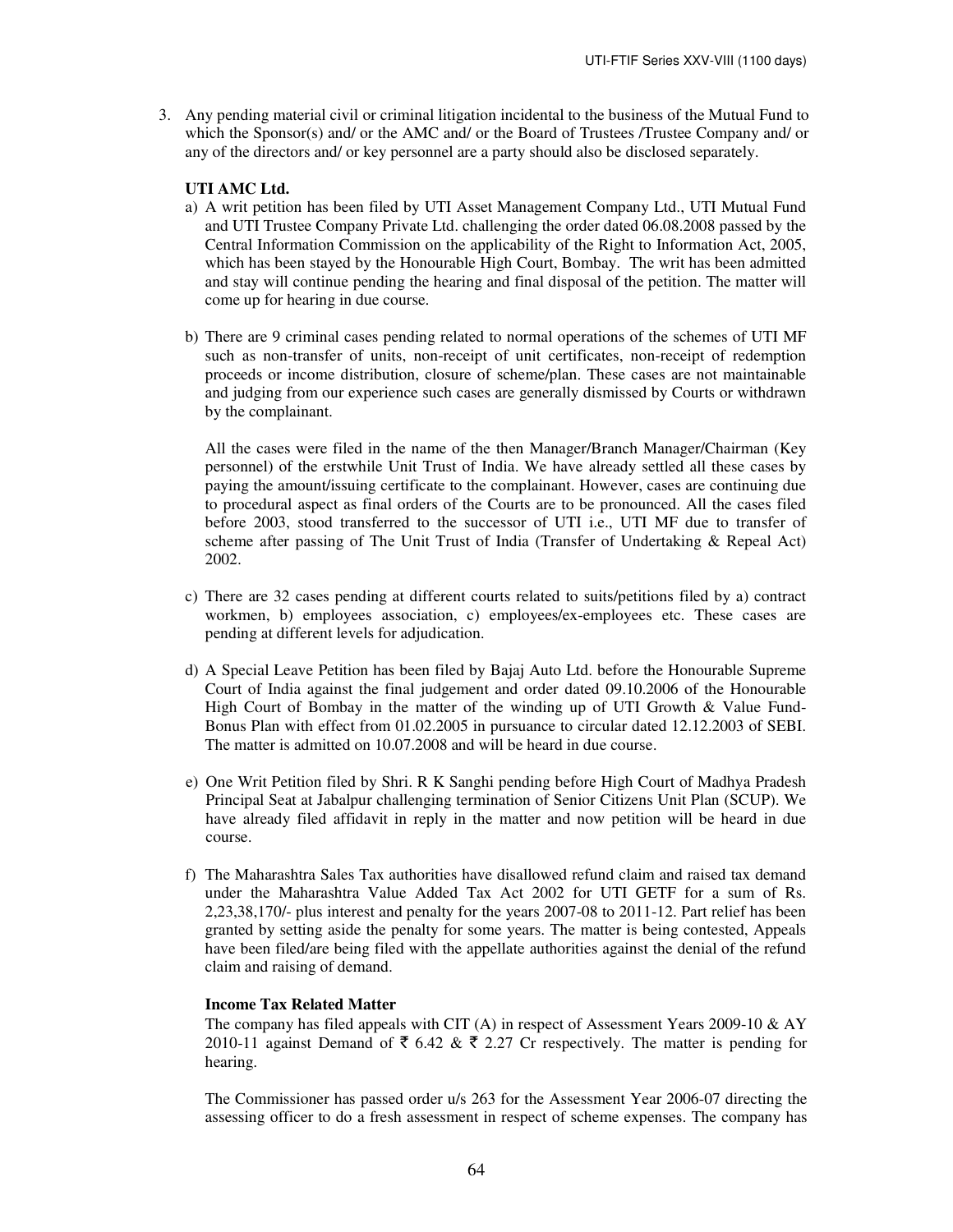filed an appeal before Hon'ble Tribunal against the order of the commissioner. Subsequently the assessing officer has passed the reassessment order raising demand of  $\bar{\tau}$  2.39 Cr, against which based on the stay order obtained, Company has paid  $\bar{\tau}1.19$  Cr. The company has again filed an appeal before CIT (A) against such order.

On all the above issues the company does not expect the demand to crytalise into liability.

# **UTI GETF:**

The Maharashtra Sales Tax authorities have disallowed refund claim and raised tax demand under the Maharashtra Value Added Tax Act 2002 for UTI GETF for a sum of Rs. 2,23,38,170/- plus interest and penalty for the years 2007-08 to 2011-12. The matter is being contested, Appeals have been filed/are being filed with the appellate authorities against the denial of the refund claim and raising of demand.

4. Any deficiency in the systems and operations of the Sponsor and/or the AMC or the Trustee Company which SEBI has specifically advised to be disclosed in the SID, or which has been notified by any other regulatory agency. - NIL

**The Board of UTI Trustee Co (Pvt.) Ltd have approved the launch of the schemes under UTI Fixed Term Income Fund – Series XXV vide Circular Resolution dated March 21, 2016.** 

**National Stock Exchange (NSE) has given its in-principle approval for listing of the units of the Fifteen schemes under UTI Fixed Term Income Fund – Series XXV viz., UTI FTIF Series XXV – I to UTI FTIF Series XXV – XV on its exchange vide its letter no Ref No.: NSE/LIST/67655 dated March 30, 2016.** 

**Notwithstanding anything contained in this Scheme Information Document, the provisions of the SEBI (Mutual Funds) Regulations, 1996 and the Guidelines thereunder shall be applicable.**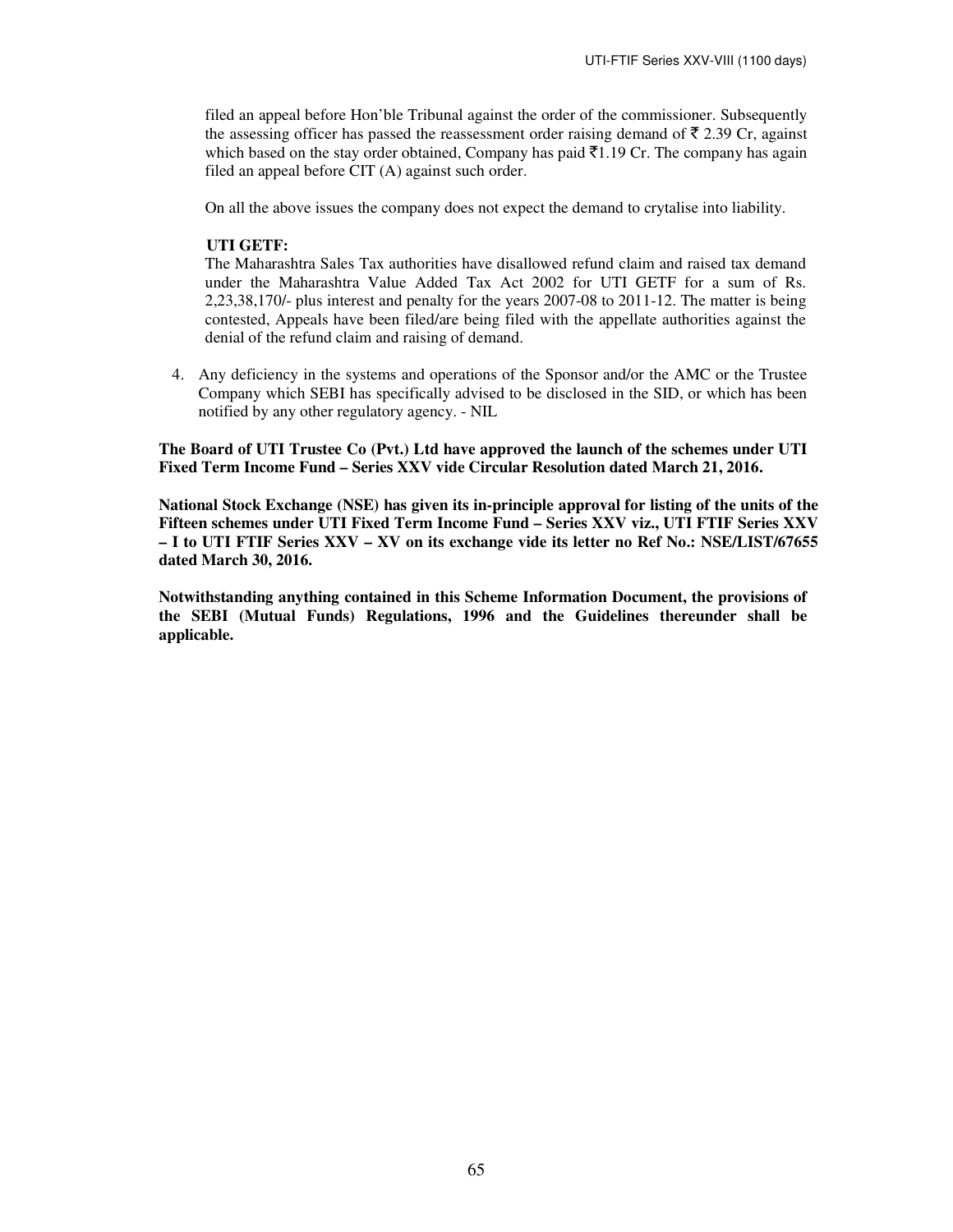#### CORPORATE OFFICE

UTI Tower, 'Gn' Block, Bandra-Kurla Complex, Bandra (E), Mumbai - 400 051. Tel.: 66786666

### **OFFICIAL POINTS OF ACCEPTANCE UTI FINANCIAL CENTRES**

# **WEST ZONE**

# **GUJARAT REGION**

Ahmedabad: : 2<sup>nd</sup> Floor, IFCI Bhavan, Behind Tanishq Show Room, Nr. Lal Bungalow Bus Stand, C G Road, Ahmedabad – 380 006. Gujarat, Tel.: (079) 26462180, 26462905,, **Anand:** 12-A, First Floor, Chitrangna Complex, Anand – V. V. Nagar Road, Anand – 388 001, Gujarat, Tel.: (02692) 245943 / 944, **Bharuch:** 103-105, Aditya Complex, 1<sup>st</sup> Floor, Near Kashak Circle, Bharuch – 392 001, Gujarat, Tel.:(02642) 227331, **Bhavnagar:** Shree Complex, 6-7 Ground Floor, Opp. Gandhi Smruti, Crescent Circle, Crescent, Bhavnagar – 364 001, Tel.:(0278)-2519961/2513231**, Bhuj:** First Floor 13 & 14, Jubilee Circle, Opposite All India Radio, Banker's Colony, Bhuj – 370 001, Gujarat, Tel: (02832) 220030, **Gandhinagar:** Shop No.1 & 2, Shree Vallabh Chambers, Nr. Trupti Parlour, Plot 382, Sector 16, Gandhinagar – 382 016, Gujarat Tel : (079) 23240461, 23240786, **Jamnagar:** "Keshav Complex", First Floor, Opp. Dhanvantary College, Pandit Nehru Marg, Jamnagar – 361 001, Tel:(0288)-2662767/68, **Navsari:** 1/4 Chinmay Arcade, Sattapir, Sayaji Road, Navsari – 396 445, Gujarat, Tel: (02637)-233087, **Rajkot:** Race Course Plaza, Shop No.5,6,7, Ground Floor, Near Income Tax, Rajkot-360 001, Tel:(0281)2433525/244 0701, **Surat:** B-107/108, Tirupati Plaza, Near Collector Office, Athwa Gate, Surat-395 001, Tel: (0261) 2474550, **Vadodara:** G-6 & G-7, "Landmark" Bldg., Transpeck Centre, Race Course Road, Vadodara-390 007, Tel:(0265) 2336962, **Vapi:** GF 1 & GF 2, Shoppers Stop, Near Jay Tower-1, Imran Nagar, Silvassa Road, Vapi – 396 195, Gujarat, Tel: (0260) 2421315.

#### **MUMBAI REGION**

**Bandra Kurla Complex**: UTI Tower, 'Gn' Block, Ground Floor, Bandra-Kurla Complex, Bandra (E), Mumbai-400051, Tel: (022) 66786354/6101, **Borivali** : Purva Plaza, Ground Floor, Juntion of S V Road & Shimpoli, Soni Wadi Corner, Borivali (West), Mumbai – 400 092. Tel. No.: (022) 2898 0521/ 5081, **Ghatkopar** : Shop No.1-4, Ground Floor, Sai Plaza, Junction of Jawahar Road and R. B. Mehta Road, Near Ghatkopar Rly Station, Ghatkopar (East), Mumbai - 400 077, Tel: (022) 25012256/25010812/715/833, **Goregaon**: 101, 1st Floor, Accord Commercial Complex, Opposite Bus Depot, Station Road, Goregaon (East), Mumbai – 400 063. Maharashtra, Tel. No.: 022 – 26850849, 26850850, **JVPD**: Unit No.2, Block 'B', Opp. JVPD Shopping Centre, Gul Mohar Cross Road No.9, Andheri (W), Mumbai-400049, Tel:(022) 26201995/26239841, **Kalyan:** Ground Floor, Jasraj Commercial Complex, Chitroda Nagar, Valli Peer, Station Road, Kalyan (West) - 421 301, Tel: (0251) 2316063/7191, **Lotus Court** : Lotus Court Building, 196, Jamshedji Tata Road, Backbay Reclamation, Mumbai-400020, Tel: (022) 22821357, **Marol:** Plot No.12, Road No.9 Behind Hotel Tunga Paradise MIDC Marol, Andheri (East), Mumbai – 400 093, Maharashtra, Tel.: (022) 2836 5138, **Powai** : A-1, Ground Floor, Delphi Orchard Avenue, Hiranandani Business Park, Hiranandani Gardens, Powai, Mumbai–400 076, Tel: (022) 67536797/98, **Thane:** Suraj Arcade, Ground Floor, Next to Deodhar Hospital, Opp. To HDFC Bank, Gokhale Road, Thane (West)-400 602, Tel: (022) 2533 2409, **Vashi**: Shop no. 4, 5 & 6, Plot no. 9, Ganesh Tower, Sector 1, Vashi, Navi Mumbai – 400 703, Tel.: (022) 27820171/74/77.

#### **NAGPUR REGION**

**Amravati**: C-1, VIMACO Tower, S.T. Stand Road, Amravati – 444 602, Maharashtra, Tel.: (0721) 2553126/7/8, **Bhilai**: 38 Commercial Complex, Nehru Nagar (East), Bhilai – 490 020, Distt. Durg, Chhattisgarh, Tel.: (0788) 2293222, 2292777, **Bhopal**: 2nd Floor, V. V. Plaza, 6 Zone II, M. P. Nagar, Bhopal-462 011, Tel: (0755) 2558308, **Gwalior**: 45/A, Alaknanda Towers, City Centre, Gwalior-474011, Tel: (0751) 2234072, **Indore**: UG 3 & 4, Starlit Tower, YN Road, Indore-452 001, Tel:(0731) 2533869/4958, **Jabalpur**: 74-75, 1st Floor, Above HDFC Bank, Gol Bazar, Jabalpur – 482 002, Madhya Pradesh, Tel: (0761) 2480004/5, **Nagpur**: 1st Floor, Shraddha House, S. V. Patel Marg,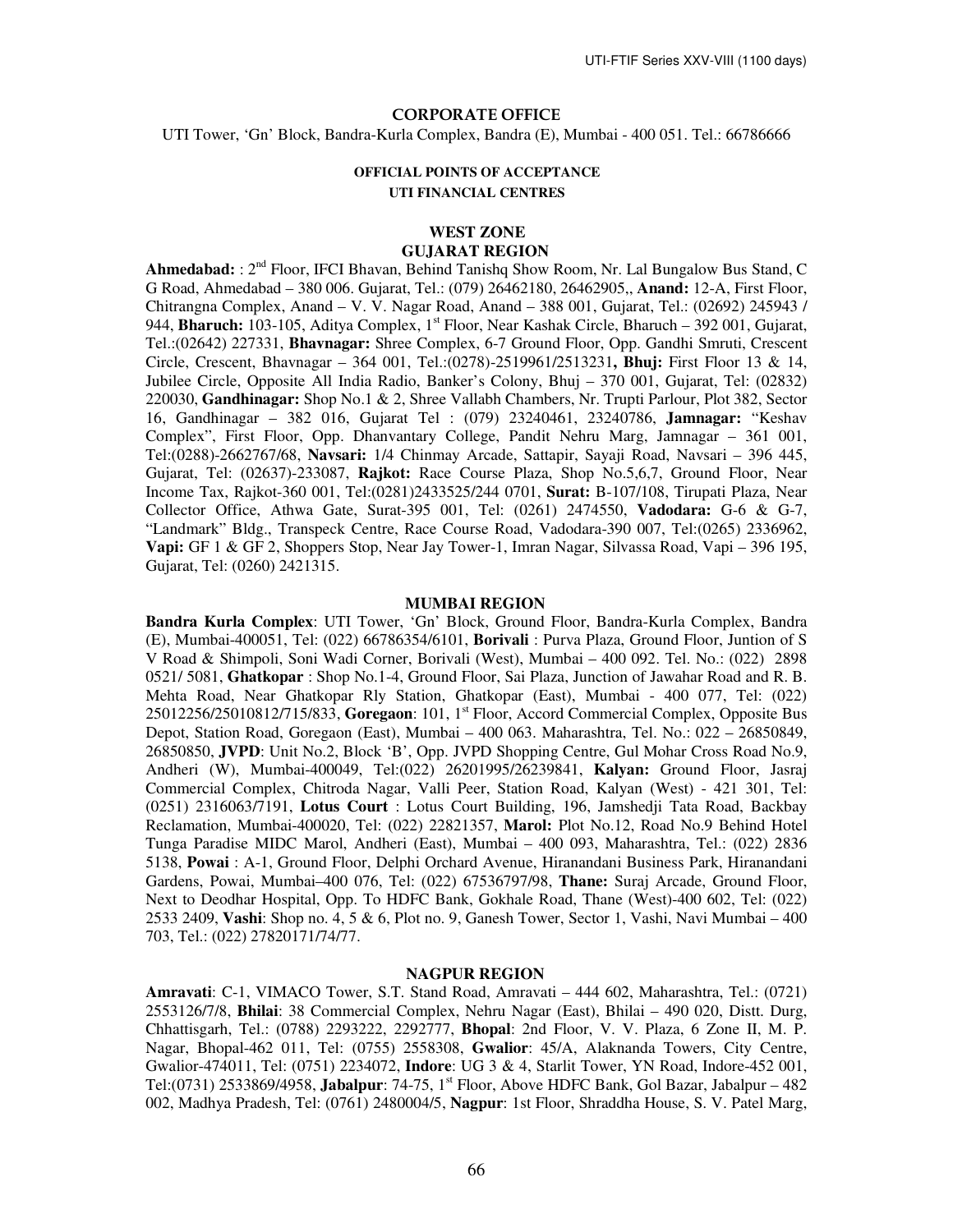Kings Way, Nagpur-440 001, Tel: (0712) 2536893, **Raipur**: Vanijya Bhavan, Sai Nagar, Jail Road, Raipur-492 009, Tel: (0771) 2881410/12, **Ratlam**: R.S.Paradise, 101, 1st Floor, Above Trimurti Sweets, Do Batti Square, Ratlam – 457 001, Madhya Pradesh, Tel.: (07412) 222771/72.

### **REST OF MAHARASHTRA AND GOA**

**Aurangabad:** "Yashodhan", Near Baba Petrol Pump, 10, Bhagya Nagar, Aurangabad – 431 001, Maharashtra, Tel.: (0240) 2345219 / 29, **Chinchwad** : City Pride, 1st Floor, Plot No.92/C, D III Block, MIDC, Mumbai-Pune Highway, Kalbhor Nagar, Chinchwad, Pune-411 019, Tel: (020) 65337240, **Jalgaon:** First Floor, Plot No-68, Zilha Peth, Behind Old Court, Near Gujrat Sweet Mart, Jalgaon (Maharashtra), Pin - 425 001, Tel.: (257) 2240480/2240486, **Kolhapur:** 11 & 12, Ground Floor, Ayodhya Towers, C S No 511, KH-1/2, 'E' Ward, Dabholkar Corner, Station Road, Kolhapur-416 001, Tel.: (0231) 2666603/2657315, **Margao:** Shop No. G-6 & G-7, Jeevottam Sundara, 81, Primitive Hospicio Road, Behind Cine Metropole, Margao, Goa-403 601, Tel.: (0832) 2711133, **Nasik:** Apurva Avenue, Ground Floor, Near Kusumagraj Pratishthan, Tilak Wadi, Nasik-422002, Tel: (0253) 2570251/252, **Panaji:** E.D.C. House, Mezzanine Floor, Dr. A.B. Road, Panaji, Goa-403 001, Tel: (0832) 2222472, **Pune:** Ground Floor, Shubhadra Bhavan, Apte Road, Opposite Ramee Grand Hotel, Pune – 411 004. Maharashtra, Tel.: (020) 25521052 / 53 / 54 / 55 / 63, **Solapur:** 157/2 C, Railway Lines, Rajabhau Patwardhan Chowk, Solapur – 413 003, Maharashtra, Tel.: (0217) 223 11767,

# **NORTH ZONE CHANDIGARH REGION**

**Ambala:** 5686-5687, Nicholson Road, Ambala Cantt, Haryana, Pin-133 001, Tel.: (0171) 2631780, **Amritsar:** 69, Court Road, Amritsar-143001, Tel: (0183) 2564388, **Bhatinda:** 2047, II Floor, Crown Plaza Complex, Mall Road, Bhatinda – 151 001, Punjab, Tel: (0164) 223 6500, **Chandigarh:** Jeevan Prakash (LIC Bldg.), Sector 17-B, Chandigarh-160 017, Tel: (0172) 2703683, **Jalandhar:** "Ajit Complex", First Floor, 130 Ranjit Nagar, G. T. Road, Jalandhar-144 001, Tel: (0181) 22324756, Jammu: Gupta's Tower, CB-13, 2<sup>nd</sup> Floor, Rail Head Complex, Jammu – 180 004, Jammu & Kashmir, Tel.: (0191) 2470627, **Ludhiana:** Ground Floor, S CO 28, Feroze Gandhi Market, Ludhiana-141 001, Tel: (0161) 2441264, **Panipat:** Office no.7, 2nd Floor, N K Tower, Opposite ABM AMRO Bank, G T Road, Panipat – 132 103, Haryana, Tel.: (0180) 263 1942, **Patiala:** SCO No. 43, Ground Floor, New Leela Bhawan, Patiala, Punjab-147 001, Tel: (0175) 2300341, **Shimla:** Bell Villa, 5th Floor, Below Scandal Point, The Mall, Shimla, Himachal Pradesh - 171 001, Tel. No.: (0177) 2657 803.

#### **DELHI REGION**

**Dehradun:** 56, Rajpur Road, Hotel Classic International, Dehradun-248 001, Tel: (0135) 2743203, **Faridabad:** Shop No.6, First Floor, Above AXIS Bank, Crown Complex, 1 & 2 Chowk, NIT, Faridabad-121 001, Tel: (0129) 2424771, **Ghaziabad:** C-53 C, Main Road, RDC, Opp. Petrol Pump, Ghaziabad - 201001, Uttar Pradesh, Tel: (0120) 2820920/23, **Gurgaon:** SCO 28, 1st floor, Sector 14, Gurgaon–122 001, Haryana, Tel: (0124) 4245200, **Haridwar:** First Floor, Ashirwad Complex, Near Ahuja Petrol Pump, Opp Khanna Nagar, Haridwar – 249407, Tel.: (01334) 312828, **Janak Puri:** Bldg. No.4, First Floor, B-1, Community Centre, B-Block, Janak Puri, New Delhi – 110 058, Tel.: (011) 25523246/47/48, **Laxmi Nagar:** Flat No. 104-106, 1st Floor, Laxmi Deep Building, Laxmi Nagar District Centre, Laxmi Nagar, New Delhi – 110092, Tel. No. (011) 2252 9398 / 9374, **Meerut:** 10/8 Ground Floor, Niranjan Vatika, Begum Bridge Road, Near Bachcha Park, Meerut - 250 001, Uttar Pradesh, Tel.: (0121) 648031/2, **Moradabad:** Shri Vallabh Complex, Near Cross Road Mall, Civil Lines, Moradabad – 244 001, Uttar Pradesh, Tel.: (0591) 2411220, **Nehru Place**: G-7, Hemkunt Tower (Modi Tower), 98, Nehru Place (Near Paras Cinema), New Delhi-110 019, Tel: (011) 28898128, **New Delhi**: 13th Floor, Jeevan Bharati, Tower II, Connaught Circus, New Delhi – 110 001. Tel: (011) 2332 7497, 2373 9491/2, **Noida:** J-26, Ground Floor, Near Centre Stage Mall, Sector 18, Noida –201 301, Tel: (0120) 2512311 to 314,**Pitam Pura**: G-5-10 Aggarwal Cyber Plaza, Netaji Subhash Place, Pitam Pura, Delhi – 110 034, Tel: (011) 27351001.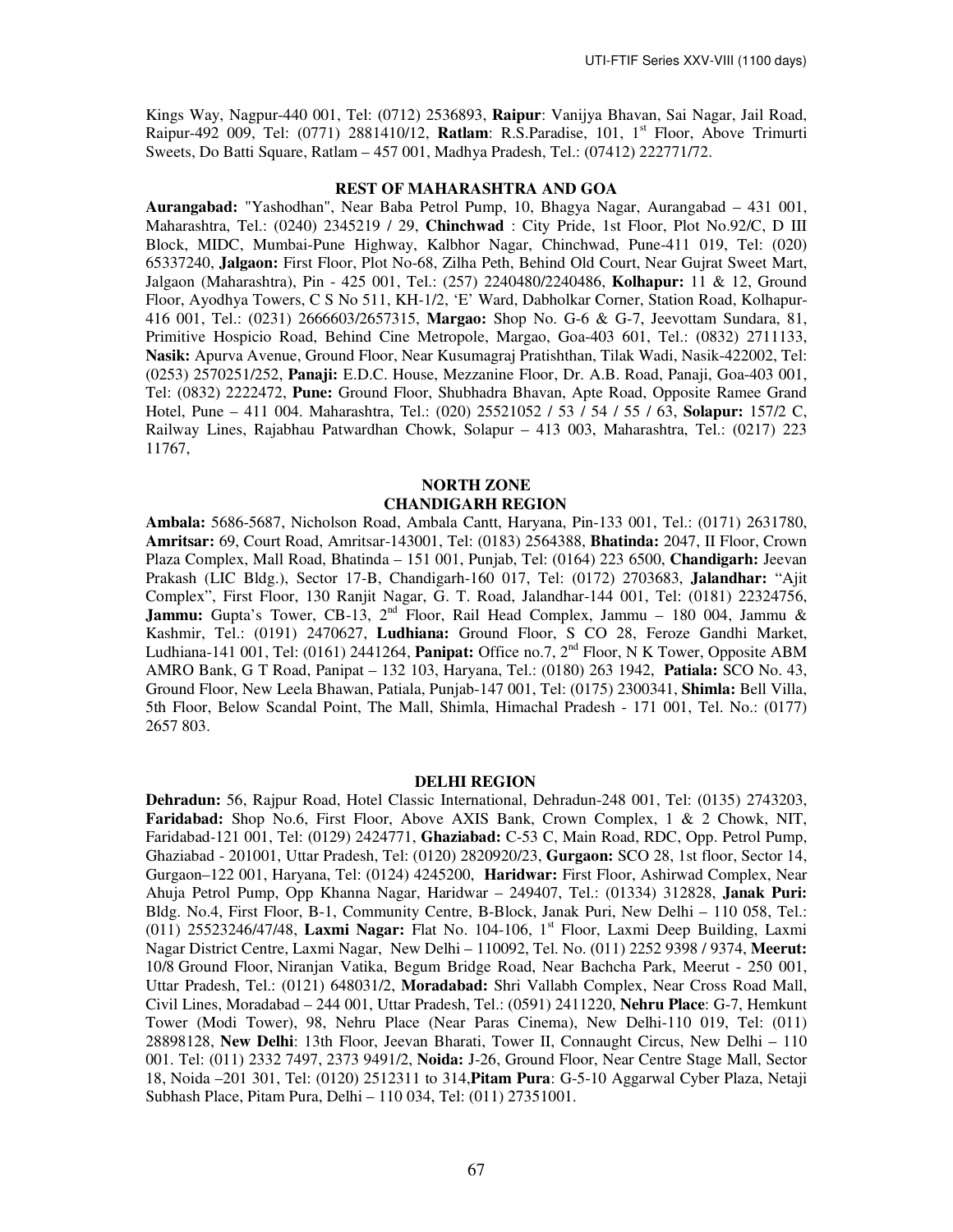#### **RAJASTHAN REGION**

**Ajmer**: Uday Jyoti Complex, First Floor, India Motor Circle, Kutchery Road, Ajmer-305 001, Tel: (0145) 2423948**, Alwar**: Plot No.1, Jai Complex (1st Floor), Above AXIS Bank, Road No.2, Alwar – 301 001, Rajasthan, Tel.:(0144) 2700303/4**, Bhilwara**: B-6 Ground Floor, S K Plaza, Pur Road, Bhilwara – 311 001, Rajasthan, Tel.:  $(01482)$  242220/21, **Bikaner**: Gupta Complex,  $1<sup>st</sup>$  Floor, Opposite Chhapan Bhog, Rani Bazar, Bikaner – 334 001, Rajasthan, Tel: (0151) 2524755**, Jaipur**: 2nd Floor, Anand Bhavan, Sansar Chandra Road, Jaipur-302 001, Tel: (0141)-4004941/43 to 46**, Jodhpur**: 51 Kalpataru Shopping Centre, Shastri Nagar, Near Ashapurna Mall, Jodhpur - 342 005,Tel.: (0291)-5135100, **Kota**: Sunder Arcade, Plot No.1, Aerodrome Circle, Kota-324007, Tel: (0744)-2502242/07**, Sikar**: 9-10, 1st Floor, Bhasker Height, Ward No.28, Silver Jubilee Road, Shramdaan Marg, Nr. S K Hospital, Sikar, Rajasthan – 332 001, Tel: (01572) 271044, 271043, **Sriganganagar**: Shop No.4 Ground Floor, Plot No.49, National Highway No.15, Opp. Bhihani Petrol Pump, Sriganganagar – 335 001, Rajasthan, Tel: (0154) 2481602**, Udaipur**: Ground Floor, RTDC Bldg., Hotel Kajri, Shastri Circle, Udaipur-313001, Tel: (0294)– 2423065/66/67**.** 

# **UTTAR PRADESH REGION**

**Agra:** FCI Building, Ground Floor, 60/4, Sanjay Place, Agra–282 002, Tel: (0562) 2857789, 2858047, **Aligarh:** 3/339-A Ram Ghat Road, Opp. Atrauli Bus Stand, Aligarh, Uttar Pradesh–202 001, Tel : (0571) 2741511, **Allahabad:** 4, Sardar Patel Marg, 1st Floor, Civil Lines, Allahabad-211 001, Tel: (0532) 2561028, **Bareilly:** 116-117 Deen Dayal Puram, Bareilly, Uttar Pradesh-243 005, Tel.: (0581) 2303014, **Gorakhpur:** Cross Road The Mall, Shop No. 16 - 20, 1st Floor, Bank Road, A. D. Chowk, Gorakhpur - 273 001, Uttar Pradesh, Tel.: (0551) 220 4995 / 4996, **Kanpur:** 16/77, Civil Lines, Kanpur-208 001, Tel: (0512) 2304278, **Lucknow:** Aryan Business Park, 2nd floor, 19/32 Park Road (old 90 M G Road), Lucknow-226 001, Tel: (0522) 2238491/2238598, **Varanasi:** 1st Floor, D-58/2A-1, Bhawani Market, Rathyatra, Varanasi-221 010, Tel: (0542) 2226881.

# **EAST ZONE**

# **BIHAR REGION**

**Bhagalpur:** 1st floor, Kavita Apartment, Opposite Head Post Office, Mahatma Gandhi Road, Bhagalpur-812 001, Bihar, Tel.: (0641) 2300040/41, **Darbhanga:** VIP Road, Allalpatti, Opposite Mahamaya Nursing Home, P.O. Darbhanga Medical College, Laheraisarai, Dist – Darbhanga, Bihar – 846 003, Tel.: (06272) 250 033, **Gaya:** 1st Floor, Zion Complex, Opp. Fire Brigade, Swarajpuri Road, Gaya-823 001, Bihar, Tel: (0631) 2221623, **Muzaffarpur:** Ground Floor, LIC 'Jeevan Prakash' Bldg., Uma Shankar Pandit Marg, Opposite Devisthan (Devi Mandir) Club Road, Muzaffarpur (Bihar), Pin – 842 002, Tel.: (0621) 2265091, **Patna:** 3 rd Floor, Harshwardhan Arcade, Beside Lok Nayak Jai Prakash Bhawan, (Near Dak Bunglow Crossing), Fraser Road, Patna – 800 001, Bihar, Tel: (0612) 2200047.

#### **NORTH EAST REGION**

**Agartala:** Suriya Chowmohani, Hari Ganga Basak Road, Agartala - 799 001, Tripura, Tel.: (0381) 2387812, **Guwahati:** 1st Floor, Hindustan Bldg., M.L. Nehru Marg, Panbazar, Guwahati-781 001, Tel: (0361) 254 5870, **Shillong:** Saket Bhawan, Above Mohini Store, Police Bazar, Shillong-793 001, Meghalaya, Tel.: (0364) 250 0910, **Silchar:** First Floor, N. N. Dutta Road, Shillong Patty, Silchar, Assam - 788 001, Tel.: (03842) 230082/230091, **Tinsukia:** Ward No.6, Chirwapatty Road, Tinsukia – 786 125, Assam, Tel.: (0374) 234 0266/234 1026.

# **ORISSA & JHARKHAND REGION**

**Bokaro:** Plot C-1, 20-C (Ground Floor), City Centre, Sector – 4, Bokaro Steel City, Bokaro – 827 004, Jharkhand, Tel.: (06542) 323865, 233348, **Dhanbad:** 111 & 112, Shriram Mall, Shastri Nagar, Bank More, Dhanbad-826 001, Tel.: (0326) 6451 971/2304676, **Jamshedpur:** 1-A, Ram Mandir Area, Gr. & 2nd Floor, Bistupur, Jamshedpur-831 001, Tel: (0657) 2756074, **Ranchi :** Shop No. 8 & 9, SPG Mart, Commercial Complex, Old H B Road, Bahu Bazar, Ranchi-834 001, Tel: (0651) 2900 206/07, **Balasore:** Plot No.570, 1st Floor, Station Bazar, Near Durga Mandap, Balasore – 756 001,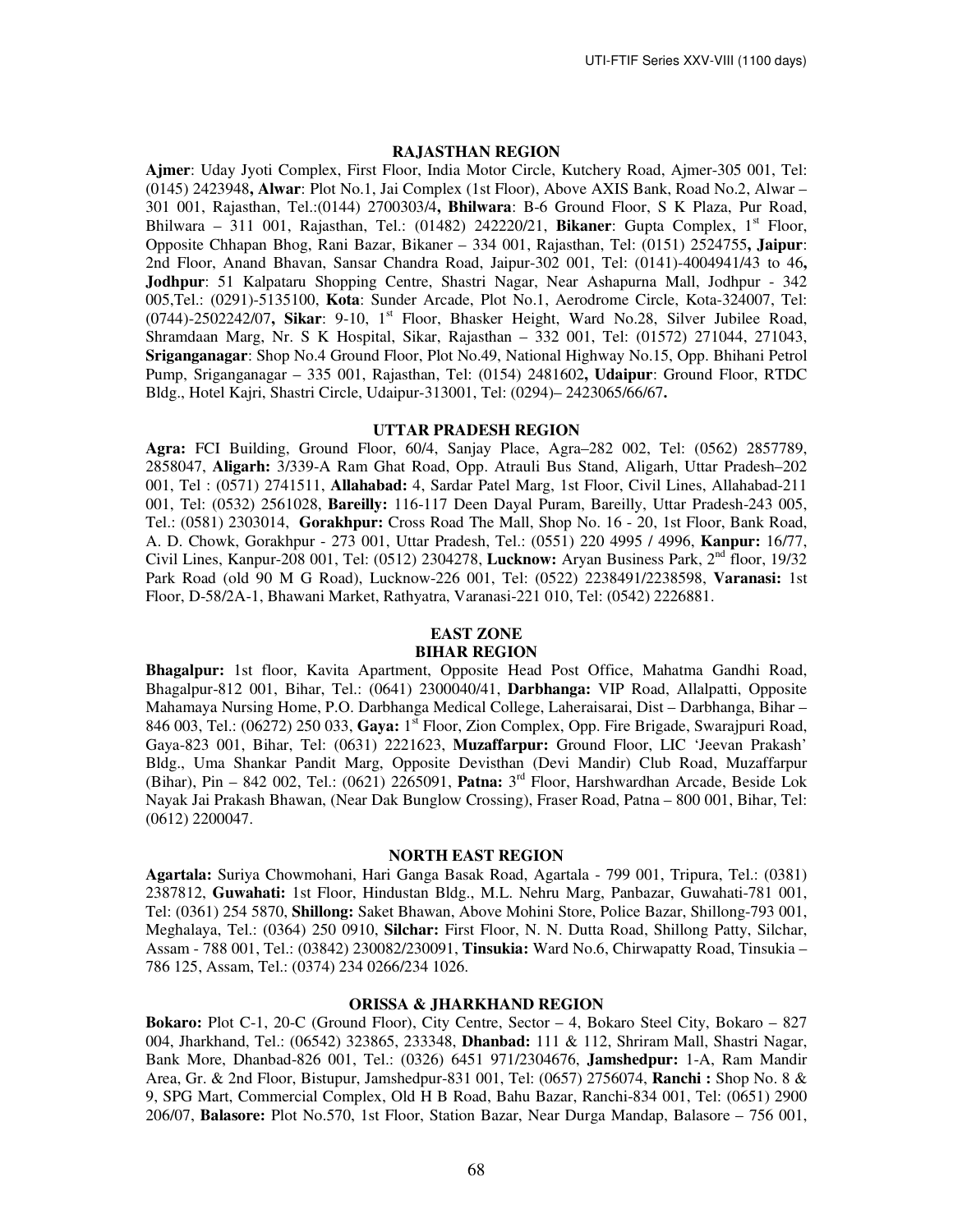Orissa, Tel.: (06782) 241894/241947, **Berhampur:** 4th East Side Lane, Dharma Nagar, Gandhi Nagar, Berhampur - 760 001, Orissa, Tel.: (0680) 2225094/95, **Bhubaneshwar:** 1st & 2nd Floor, OCHC Bldg., 24, Janpath, Kharvela Nagar, Nr. Ram Mandir, Bhubaneshwar-751 001, Tel: (0674) 2410995, **Cuttack:** Roy Villa, 2<sup>nd</sup> floor, Bajrakabati Road, P.O.-Buxi Bazar, Cuttack-753 001, Orissa, Tel: (0671) 231 5350/5351/5352, **Rourkela:** Shree Vyas Complex, Ground Floor, Panposh Road, Near Shalimar Hotel, Rourkela – 769 004, Orissa, Tel.: (0661) 2401116/2401117, **Sambalpur:**  Plot No.2252/3495, 1st Floor, Budharaja, Opp. Budharaja Post Office, Sambalpur, Orissa-768 004, Tel: (0663) 2520214.

# **WEST BENGAL REGION**

**Baharampur:** 1/5 K K Banerjee Road, 1<sup>st</sup> Floor, Gorabazar, Baharampur – 742 101, West Bengal, Tel.: (03482) 277163, **Barasat:** 57 Jessore Road, 1st Floor, Sethpukur, Barasat, North 24 Paraganas, Pin-700 124, West Bengal, Tel.: (033) 25844583, **Bardhaman:** Sree Gopal Bhavan, 37 A, G.T.Road, 2 nd Floor, Parbirhata, Bardhaman – 713 101, West Bengal, Tel.: (0342) 2647238, **Durgapur:** 3rd Administrative Bldg., 2nd Floor, Asansol Durgapur Dev. Authority, City Centre, Durgapur-713216, Tel: (0343) 2546831, **Kalyani:** B-12/1 Central Park, Kalyani -741 235, District: Nadia, West Bengal, Tel.: (033) 25025135/6, **Kharagpur:** M/s. Atwal Real Estate Pvt. Ltd., 1<sup>st</sup> Floor, M S Tower, O.T. Road, Opp. College INDA, Kharagpur, Paschim Midnapore-721 305, Tel: (0322) 228518, 29, **Kolkata** : Netaji Subhash Chandra Road, Kolkata-700 001, Tel: (033) 22436571/22134832, **Malda:** 10/26 K J Sanyal Road, 1st Floor, Opp Gazole Taxi Stand, Malda – 732 101, West Bengal, Tel.: (03512) 223681/724/728, **Rash Behari** : Ground Floor, 99 Park View Appt., Rash Behari Avenue, Kolkata-700 029, Tel.: (033) 24639811, **Salt Lake City** : AD-55, Sector-1, Salt Lake City, Kolkata-700 064, Tel.: (033) 23371985, **Serampore:** 6A/2, Roy Ghat Lane, Hinterland Complex, Serampore, Dist. Hooghly – 712 201, West Bengal, Tel.: (033) 26529153/9154, **Siliguri:** Ground Floor, Jeevan Deep Bldg., Gurunanak Sarani, Sevoke Rd., Silliguri-734 401, Tel: (0353) 2535199.

### **SOUTH ZONE**

### **ANDHRA PRADESH REGION**

**Guntur:** Door No.12-25-170, Ground Floor, Kothapet Main Road, Guntur–522 001, Tel: (0863)- 2333819, **Hyderabad** : Lala II Oasis Plaza, 1st floor, 4-1-898 Tilak Road, Abids, Hyderabad-500 001, Tel: (040) 24750281/24750381/382, **Kadapa:** No. 2/790, Sai Ram Towers, Nagarajpeta, Kadapa-516 001, Tel: (08562) 222121/131, **Nellore:** Plot no.16/1433, Sunshine Plaza, 1<sup>st</sup> Floor, Ramalingapuram Main Road, Nellore – 524 002, Andhra Pradesh, Tel: (0861) 2335818/19, **Punjagutta** : 6-3-679, First Floor, Elite Plaza, Opp. Tanishq, Green Land Road, Punjagutta, Hyderabad-500 082, Tel: (040)-23417246, **Rajahmundry:** Door No.7-26-21, 1st Floor, Jupudi Plaza, Maturi Vari St., T. Nagar, Dist. – East Godavari, Rajahmundry – 533101, Andhra Pradesh, Tel.: (0883) 2008399/2432844, **Secunderabad** : 10-2-99/1, Ground Floor, Sterling Grand CVK, Road No. 3, West Marredpally, Secunderabad-500 026, Tel: (040) 27711524, **Tirupati:** D no. 20-1-201-C, Ground Floor, Korlagunta junction, Tirumala Byepass Road, Tirupati-517 501, Andhra Pradesh, Tel.: (0877) 2100607/2221307, **Vijaywada:** 29-37-123, 1st Floor, Dr. Sridhar Complex, Vijaya Talkies Junction, Eluru Road, Vijaywada-520 002, Tel:(0866) 2444819, **Vishakhapatnam:** 202, 1st Floor, Door No.9-1-224/4/4, Above Lakshmi Hyundai Car Showroom, C.B.M. Compound, Near Ramatalkies Junction, Visakhapatnam-530 003, Tel : (0891) 2550 275, **Warangal:** House No.9-2-31, Shop No.23 & 24, 1st Floor, Nirmala Mall, J P N Road, Warangal-506 002, Tel: (0870) 2441099 / 2440766.

# **KARNATAKA REGION**

**Bengaluru :** 1st Floor, Centenary Building, No.28, M G Road, Bengaluru – 560001, Karnataka, Tel. No. (080) 2559 2125, **Belgaum:** 1st Floor, 'Indira', Dr. Radha Krishna Marg 5th Cross, Subhash Market, Hindwadi, Belgaum - 590 011, Karnataka, Tel.: (0831) 2423637, **Bellary:** Kakateeya Residency, Kappagal Road, Gandhinagar, Bellary – 583 103, Karnataka, Tel: (08392) 255 634/635, **Davangere:** No.998 (Old No.426/1A) "Satya Sadhana", Kuvempu Road, Lawers Street, K. B. Extension, Davangere - 577 002, Karnataka, Tel.: (08192) 231730/1, **Gulbarga:** F-8, First Floor, Asian Complex, Near City Bus Stand, Head Post Office Road, Super Market, Gulbarga – 585 101, Karnataka, Tel.: (08472) 273864/865, **Hubli:** 1st Floor, Kalburgi Square, Desai Cross, T B Road,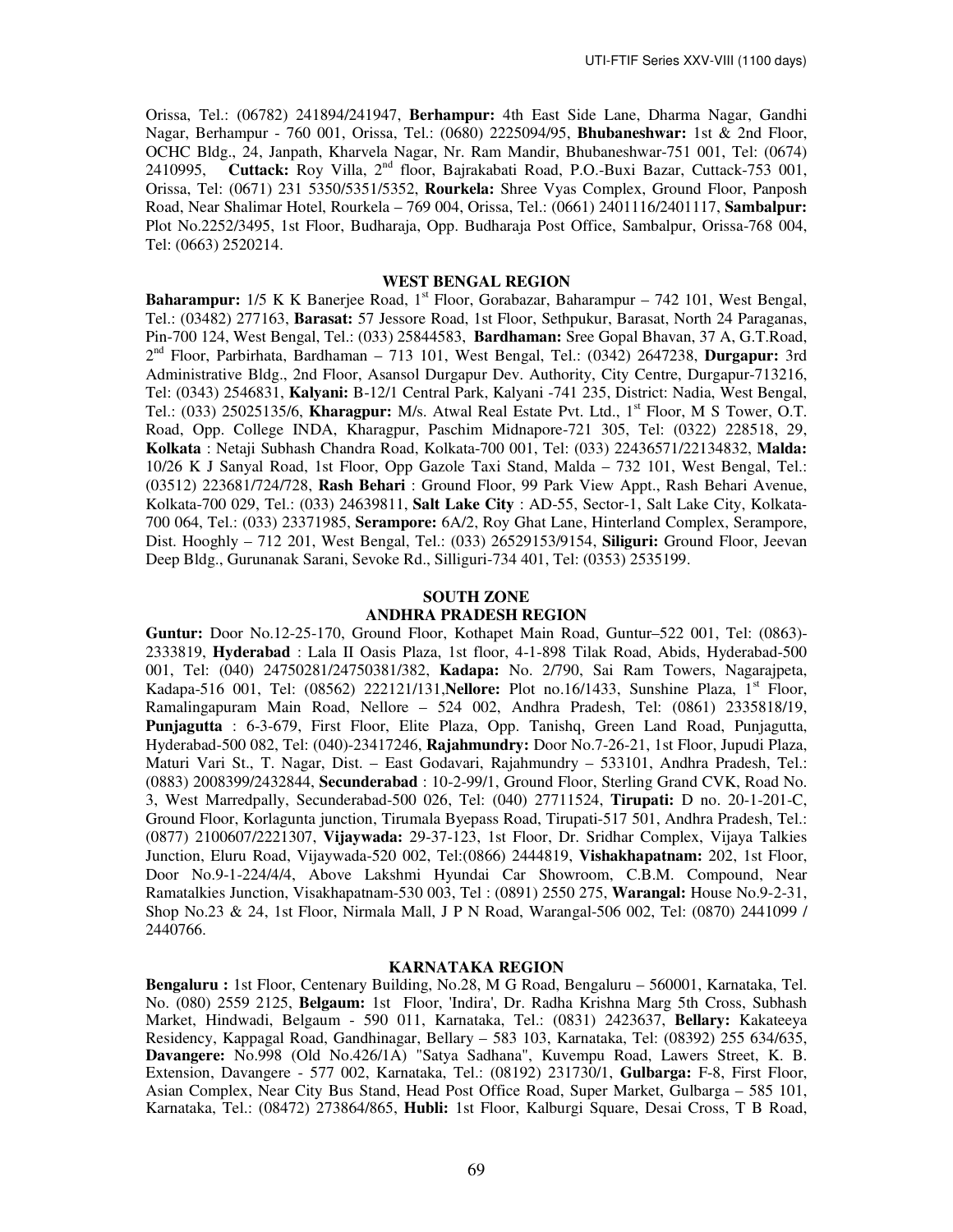Hubli-580 029, Dist Dharwad, Karnataka State, Tel: (0836)-2363963/64, **Jayanagar :** 427 / 14-1, Harmony, 9th Main Road, Near 40th Cross, 5th Block, Jayanagar, Bengaluru -560 041, Tel: (080) 22440837, 64516489, **Malleswaram :** No.60, Maruthi Plaza, 8th Main, 18th Cross Junction, Malleswaram West, Bengaluru-560 055, Tel.: (080) 23340672, **Mangalore:** 1st Floor, Souza Arcade, Near Jyothi Circle, Balmatta Road, Mangalore-575 001, Karnataka, Tel: (0824) 2426290, 2426258, **Mysore:** No.2767/B, New No. 83/B, Kantharaj Urs Road, Saraswathipuram 1st Main, Opposite to Saraswathi Theatre, Mysore-570 009, Tel: (0821)-2344425,

### **TAMIL NADU & KERALA**

**Annanagar** : W 123, III Avenue, Annanagar, Chennai – 600 040, Tel: (044) 65720030, **Chennai Main:** Capital Towers, Ground Floor, 180, Kodambakkam High Road, Nungambakkam, Chennai – 600 034. Tamil Nadu, Tel.: (044) 48574545/46/47, **Kochi:** Ground Floor, Palackal Bldg., Chittoor Road, Nr. Kavitha International Hotel, Iyyattu Junction, Ernakulam, Cochin-682 011, Kerala, Tel: (0484) 238 0259/2163, 286 8743, Fax: (0484) 237 0393, **Coimbatore:** U R House, 1st Floor, 1056-C, Avinashi Road, Opp. Nilgiris Dept. Stores, Coimbatore-641 018, Tel: (0422) 2244973, **Kottayam:** Muringampadam Chambers, Ground Floor, Door No.17/480-F, CMS College Road, CMS College Junction, Kottayam–686 001, Tel.: (0481) 2560734, **Kozhikode:** Aydeed Complex, YMCA Cross Road, Kozhikode - 673 001, Kerala, Tel.: (0495) 2367284 / 324, **Madurai:** "Jeevan Jyothi Building", First Floor, 134 Palace Road, Opp. to Christian Mission Hospital, Madurai - 625 001, Tel.: (0452) 2333317, **Salem:** No.2/91, Sri Vari Complex, First Floor, Preethee Bajaj Upstairs, New Bus Stand Road, Meyyanur, Salem - 636 004, Tel.: (0427) 2336163, **T Nagar** : 1st Floor, 29, North Usman Road, T Nagar, Chennai-600 017, Tel: (044) 65720011/12, **Thiruvananthapuram:** T C 15/49(2), 1st Floor, Saran Chambers, Vellayambalam, Thriuvananthapuram-695 010, Tel: (0471) 2723674, **Trichur:** 26/621-622, Kollannur Devassy Building, 1st Floor, Town Hall Road, Thrissur-680 020, Tel. No.:(0487) 2331 259/495, **Tirunelveli:** 1st Floor, 10/4 Thaha Plaza, South Bypass Road, Vannarpet, Tirunelveli–627 003. Tel.: (0462) 2500186, **Tirupur:** 47, Court Street, Sabhapathipuram, Tirupur – 641 601, Tamil Nadu, Tel.: (0421) 223 6337/6339, **Trichy:** Kingston Park No.19/1, Puthur High Road, (Opp. Aruna Theatre), Puthur, Tiruchirapalli-620 017, Tel.: (0431) 2770713, **Vellore:** S R Arcade, 1st floor, 15/2 No.30, Officers Line, Vellore – 632 001, Tamil Nadu, Tel.: (0416) 223 5357/5339.

#### **UTI NRI CELL**

UTI Tower, 'Gn' Block, Bandra-Kurla Complex, Bandra (E), Mumbai-400 051, Tel: 66786064 • Fax 26528175 •E-mail: uti-nri@uti.co.in

### **OFFICE OF THE REGISTRAR**

M/s. Karvy Computershare Pvt. Ltd.: Unit: UTIMF, Karvy Selenium Tower B, Plot Nos. 31 & 32, Financial District, Nanakramguda,Serilingampally Mandal, Hyderabad - 500 032, Board No: 040- 6716 2222, Fax No.: 040- 6716 1888, Email: uti@karvy.com

#### **KARVY CENTRES**

**Abohar:** C/o. Shri S K Goyal, Business Development Associate of UTI Mutual Fund, H. No. 1184, Street No.5, 7th Chowk, Abohar, Punjab – 152 116, Tel.: 01634 – 221238, **Ahmednagar:** C/o. Mr. Santosh H. Gandhi, 3312, Khist Lane, Ahmednagar – 414 001, Maharashtra, Mob.: 9850007454, **Akola:** Shop No.30, Ground Floor, Yamuna Tarang Complex, N H No.06, Murtizapur Road, Akola – 444 004, Tel.: 0724 – 2451 874, **Alleppey:** C/o. Mr K Thankachan, MJM Building, Mullackal, Alleppey, Kerala – 688 011, Tel. No.: (0477) 2251110, **Ananthapur:** # 15-149, 2nd Floor, S.R.Towers, Opp: Lalithakala Parishat, Subash Road, Anantapur-515 001, Tel.: (08554) 244449, **Andaman & Nicobar Islands:** C/o Shri P N Raju, 5, Middle Point, 112, M G Road, Midyna Tower, Ground Floor, Port Blair, Andaman & Nicobar Islands – 744 101, Tel.: 03192-233083, **Angul:** C/o Shri Surya Narayan Mishra, 1<sup>st</sup> Floor, Sreeram Complex, NH-42, Similipada, Angul, Orissa, Pin-759122, Tel.: 06764-230192, **Ankamaly:** C/o Mr. P. K. Martin (CA), Parayil Agencies, Ankamaly South P.O., Ankamaly, Ernakulam Dist., Kerala – 683573, Tel.: 0484-6004796, **Asansol:** C/o Mr. Jayanta Sovakar, Parbati Shopping Arcade, Block No. 1 Shop No 3, Ashram More G T Road, Opp. Bank of India, Asansol, Burdwan-713 301, Tel.: (0341) 2301530, **Bankura:** C/o Shri Subhasis Das,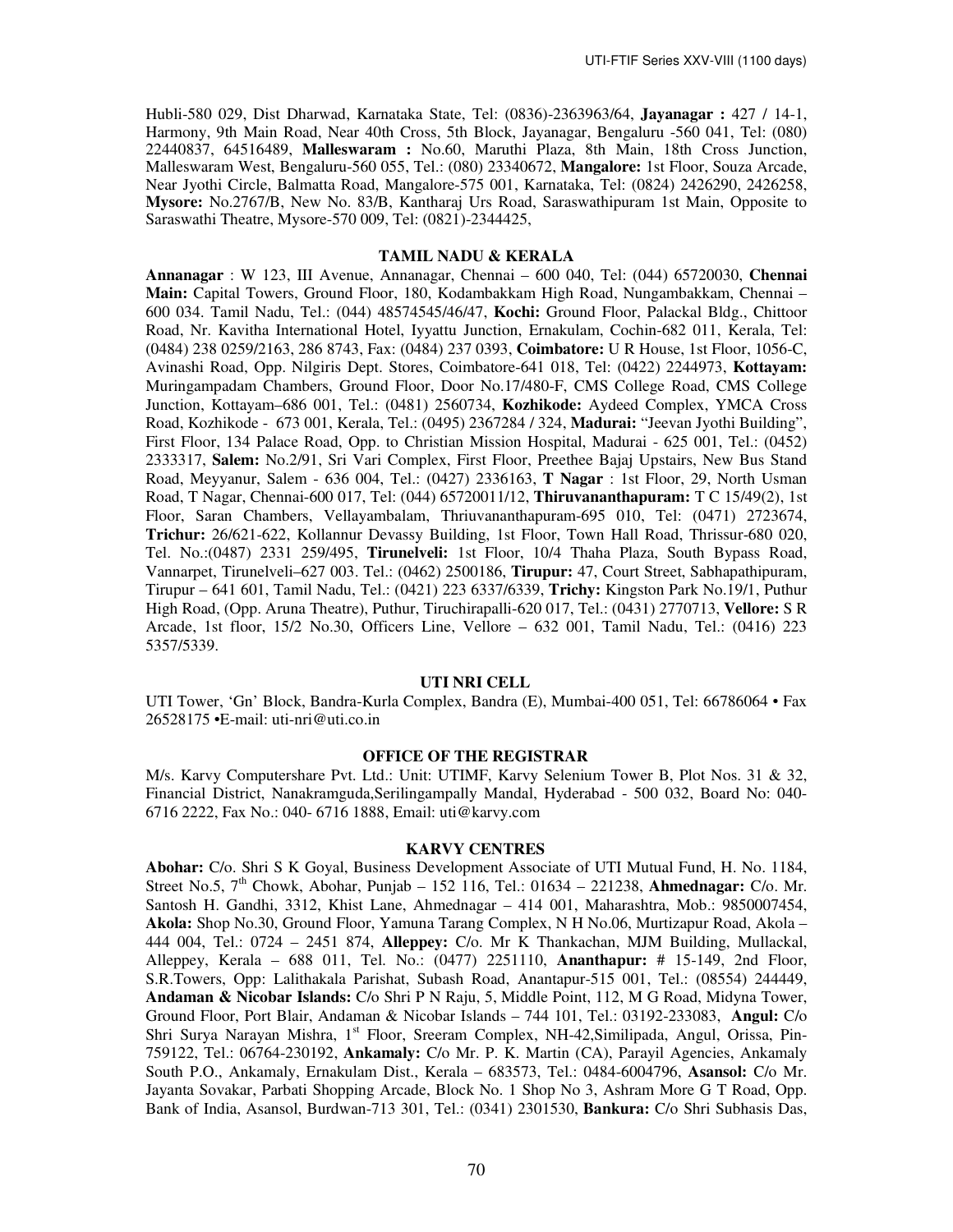Rampur Road (Old Rathtola), Near City Nursing Home, P O & Dist Bankura -722101 West Bengal, Phone No. 03242-259584, **Bhojpur:** C/o Mr. V P Gupta, Mahadeva Road, Ara, Bhojpur, Bihar – 802 301, Tel. No.: (06182) 244 334, **Bilaspur:** C/o Mr Vijay Kumar Khaitan, Investor Centre, 1st Floor, Hotel Mid Town Complex, Telephone Exchange Road, Bilaspur – 495 001, Tel. No.: (07752) 414 701, **Bongaigaon:** C/o Shri Uday Chatterjee, Natun Para, College Road, P.O. Bongaigaon Dist. Bongaigaon-783380 Assam. Phone No. 03664-230488, **Chandrapur:** C/o. Mr. Balraj Singh Wadhawan, Opp. Laxmi Narayan Temple, Chandrapur – 442 402, Tel.: 07172 – 255562, **Chhindwara:** C/o Shri Arun Kumar Pandey, Char Fatak, Station Road, Behind Sub Post Office, Shanichara Bazar, Chhindwara-480002 Madhya Pradesh. Phone No. 07168-235223, **Dhule:** Ground Floor, Ideal Laundry, Lane No.4, Khol Galli, Near Muthoot Finance, Opp. Bhavasar General Store, Dhule – 424 001, Tel: (02562) 282823, **Dindigul:** No.9, Old No.4/B, New Agraharam, Palani Road, Dindigul-624 001, Tel.: (0451) 2436077/177, **East Midnapore:** C/o Shri Manoj Kumar Dolai, Town Padumbasan, P O Tamluk, East Midnapore, West Bengal, Pin-721636, Mob.: 953228266242, **Eluru:**  23A-3-32, Gubbalavari Street, R R Pet, Eluru - 534 002, Tel.: (08812) 227851 to 54, **Erode:** No. 4, KMY Salai, Veerappan Traders Complex, Opp. Erode Bus Stand, Sathy Road, Erode-638 003, Tel.: (0424) 2225615, **Gandhinagar:** 27, Suman Tower, Near Hotel Haveli, Sector No.11, Gandhinagar, Ahmedbad-382 011, Tel.: (079) 28529222 / 23249943 / 4955, **Hajipur**: C/o Mr. V N Jha, Business Development Associate for UTI Mutual Fund, 2nd Floor, Canara Bank Campus Kachhari Road, Hajipur ‐844101, Bihar Phone No. 06224 (260520), **Hazaribagh:** C/o Surendra Nath Singh, Business Development Associate for UTI Mutual Fund, Prabhu Niwas Market, Ananda Chowk, Guru Gobind Singh Road, Hazaribagh – 825301, Jharkhand Tel (06546) 261015, **Himatnagar:** C/o Shri Mohamedarif S Memon, B-1, Deshkanta Memon Complex, Opp Power House, Hajipura, Himatnagar -383001 Gujarat Phone No. 02772-240796, **Hissar:** C/o Shri Sanjeev Kumra, 79-S, Model Town, Hissar – 125 005, Haryana, **Howrah:** C/o Shri Asok Pramanik, Uluberia – R.S., Majherrati, Jaduberia, Dist. Howrah, West Bengal, Pin-711316, Tel.: 033-26610546, **Jalpaiguri:**  D.B.C. Road, Near Rupasree Cinema Hall, Beside Kalamandir, Po & Dist Jalpaiguri, Jalpaiguri–735 101, Tel.: (03561) 224207/225351, **Jammu & Kashmir:** C/o Smt Sunita Malla (Koul), Near New Era Public School, Rajbagh, Srinagar, Jammu & Kashmir -190008, Tel.: (0194) 2311868, **Jhansi:**  371/01, Narayan Plaza, Gwalior Road, Near Jeevan Shah Chauraha, Jhansi-284 001, Tel.: (0510) 2333685, **Jorhat:** C/o Shri Mohan Chandra Hazarika, T R Phookan Road, Opp. Assam Gramin Vikas Bank, Abul Kamal Memorial Building, Ist Floor, Jorhat 785001 Assam. Phone No. 0376-2322092, **Junagadh:** 124/125, Punit Shopping Center, Ranavat Chowk, Junagadh, Gujarat–362 001, Tel.: (0285) 2624154, **Kaithal:** C/o Mr. Parvesh Bansal, Business Development Associate, Chandni Chowk, Old Sabzi Mandi, Kaithal, Haryana – 136027, Tel. No.: (01746) 232 486, **Kannur:** C/o Mr T Prakashan, 1<sup>st</sup> Floor, Supex Corner, Near Training School, Kannur – 670002, Tel. No.: (0497) 2702157 **Karimnagar:** H. No.4-2-130/131, Above Union Bank, Jafri Road, Rajeev Chowk, Karimnagar-505001, Tel.: (0878) 2244773/ 75/79, **Karnal:** 18/369, Char Chaman, Kunjpura Road, Karnal – 132 001, Haryana, Tel:(0184) 2251524 / 2251525 / 2251526, **Katihar:** C/o Mr Rabindra Kumar Sah, Keshri Market, Barbanna Gali, Baniatola Chowk, M G Road, Katihar, Dist-Katihar, Bihar – 854 105, Tel. No.: (06452) 244 155, **Khammam:** 2-3-117, Gandhi Chowk, Opp. Siramvari Satram, Khammam-507 003, Tel.: (08742) 258567, **Kheda:** C/o Shri Sanjay B Patel, Subhash Corner Pij Bhagol, Station Road Off Ghodia Bazar, Nadiad, Kheda – 387001, Gujarat, Tel.: (0268) 2565557, **Kollam:** Vigneshwara Bhavan, Below Reliance Web World, Kadapakkada, Kollam–691 008, Tel.: (0474) 3012778, **Korba:** C/o Mr Vijay Kumar Rajak, Shop No.31, Pandit Din Dayal Upadhyaya Shubhada Complex, T P Nagar, Korba – 495 450, **Krishna:** C/o Shri Mamidi Venkateswara Rao, D. No. 25-474, Kojjilipet, Machilipatnam, Dist Krishna, Andhra Pradesh, Pin-521001, Tel.: 08672- 221520, **Kumbakonam:** C/o Shri A Giri, Ground Floor, KVG Complex, 49 TSR Street, Kumbakonam – 612001, Tamilnadu, Tel.: (0435) 2403782, **Kurnool:** Shop No.43, 1st Floor, S V Complex, Railway Station Road, Kurnool - 518 004, Tel.: (08518) 228850/950, **Madhubani:** C/o Shri Anand Kumar, Bimal Niwas, 7/77, Narial Bazar, P.O. & Dist. Madhubani, Bihar, Pin-847211, Tel.: 06276-223507, **Malout:** S/o. S. Kartar Singh, Back Side SBI Bank, Ward No.18 H. No.202, Heta Ram Colony, Malout, Distt. Muktsar – 152 107, Punjab, Mob.:9417669417, **Mathura:** Ambey Crown II Floor, In front of BSA Collage, Gaushala Road, Mathura – 281 001, Mob.: 9369918618, **Mehsana:** C/o Mr. Kamlesh C Shah, 148-149 Sardar Vyapar Sankul Mal Godown, Urban Bank Road, Mehsana – 384 002, Tel.: (02762) 256377, **Munger:** C/o Shri Bijoy Kumar, Business